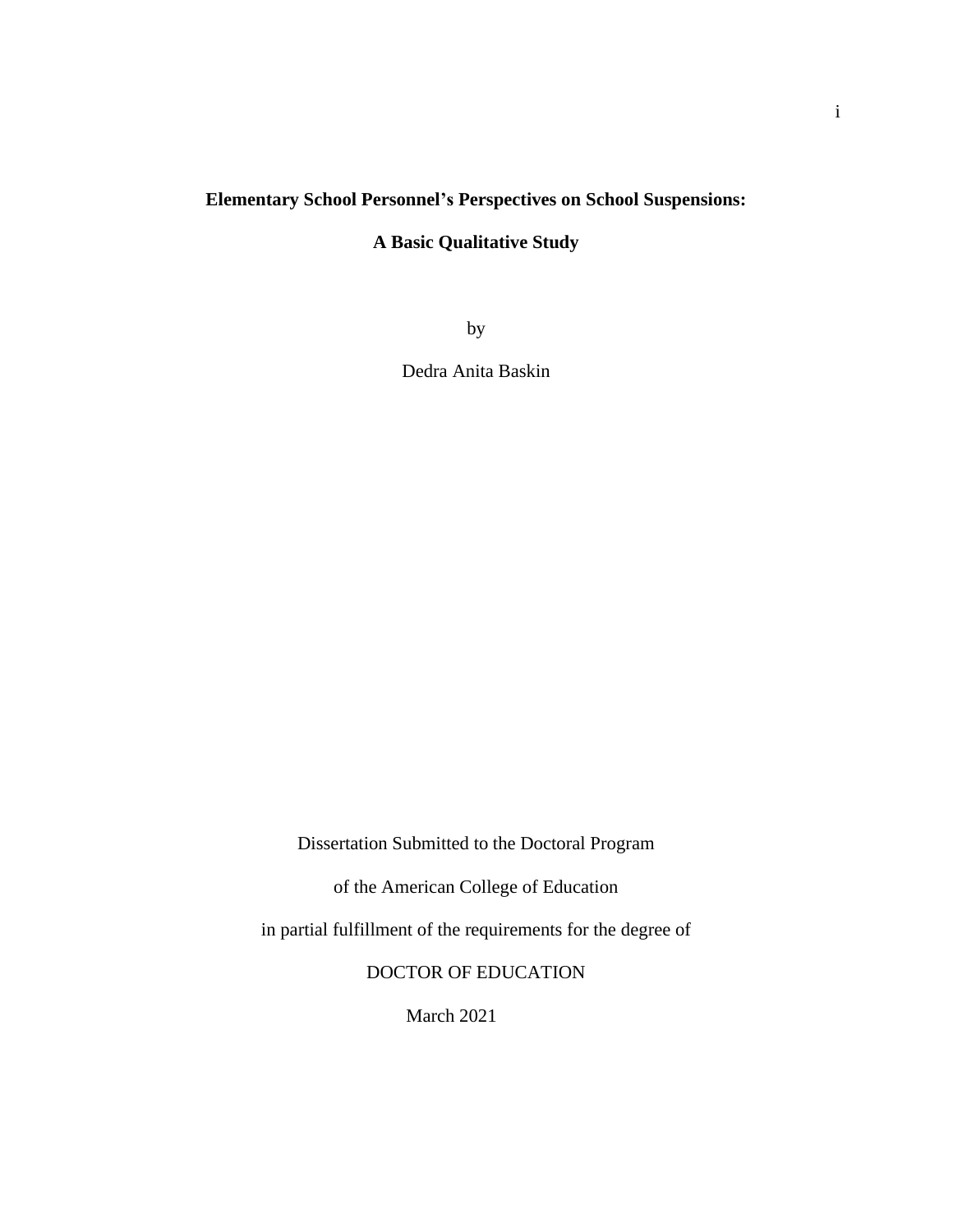Elementary School Personnel's Perspectives on School Suspensions:

A Basic Qualitative Study

by

Dedra Anita Baskin

Approved by:

Dissertation Chair: Cathy McKay, Ed.D.

Committee Member: Susan Sutton, Ph.D.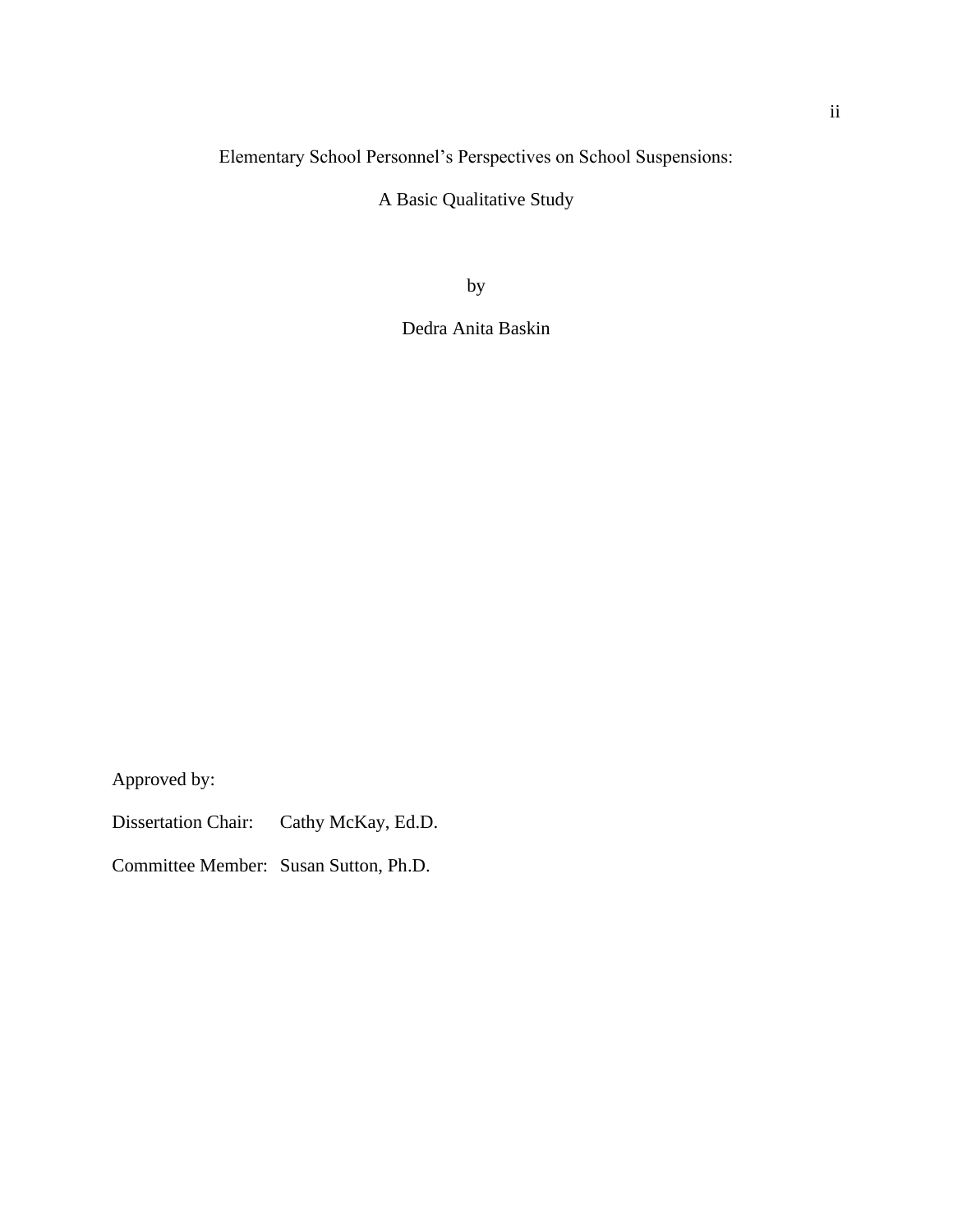Copyright © 2021

Dedra Anita Baskin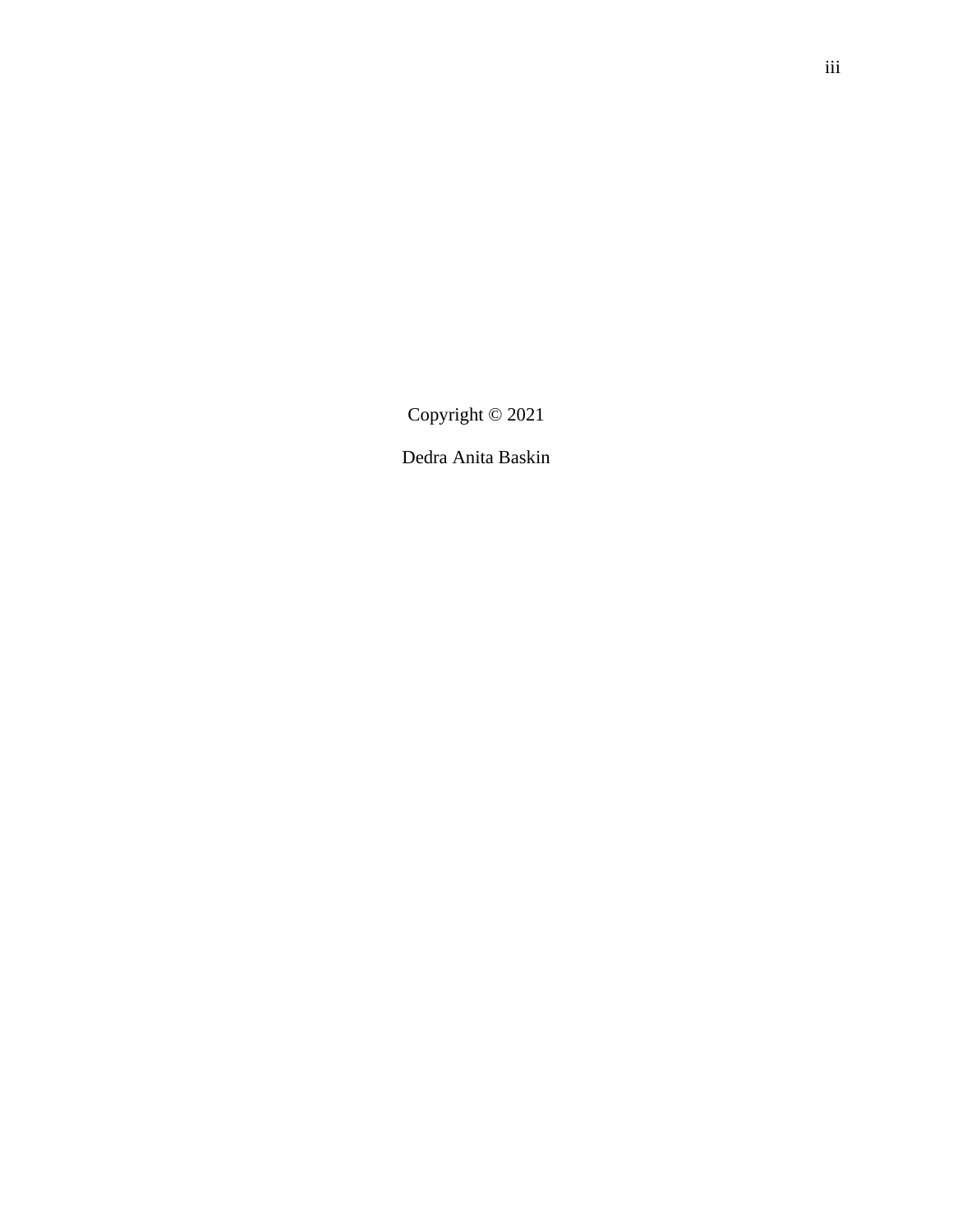# Dedication

This project and the completion of this journey are dedicated to my late parents, Mrs. Lettie Baskin (2015) and Mr. Chover Baskin (2021).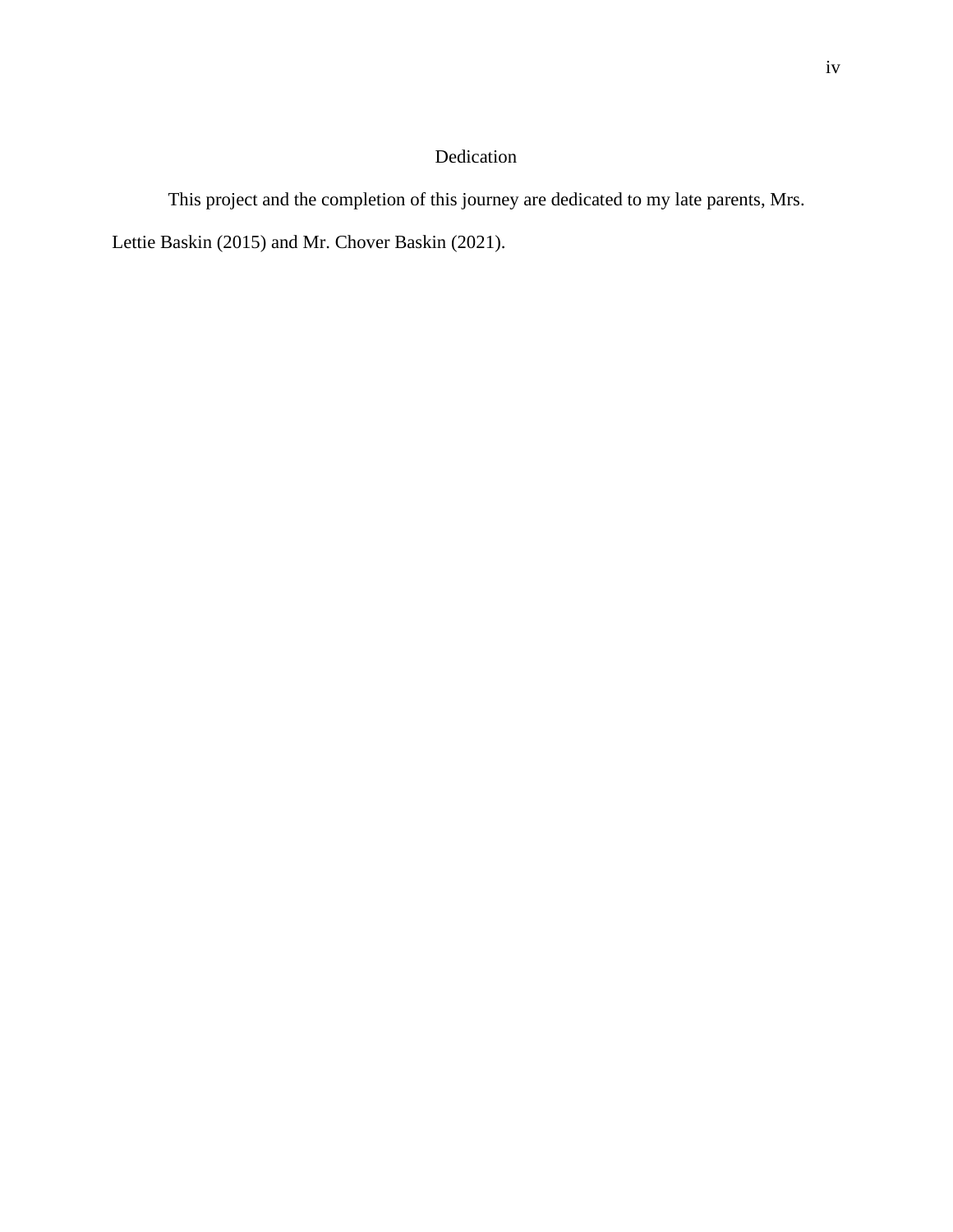# Acknowledgments

I would like to acknowledge, my creator, all of my family, friends, and educators who helped me in achieving my goal of fulfilling another degree in the field of education. A special thanks to Dr. Cathy McKay, chairperson, and Dr. Susan Sutton, committee member, for their guidance and support throughout this journey.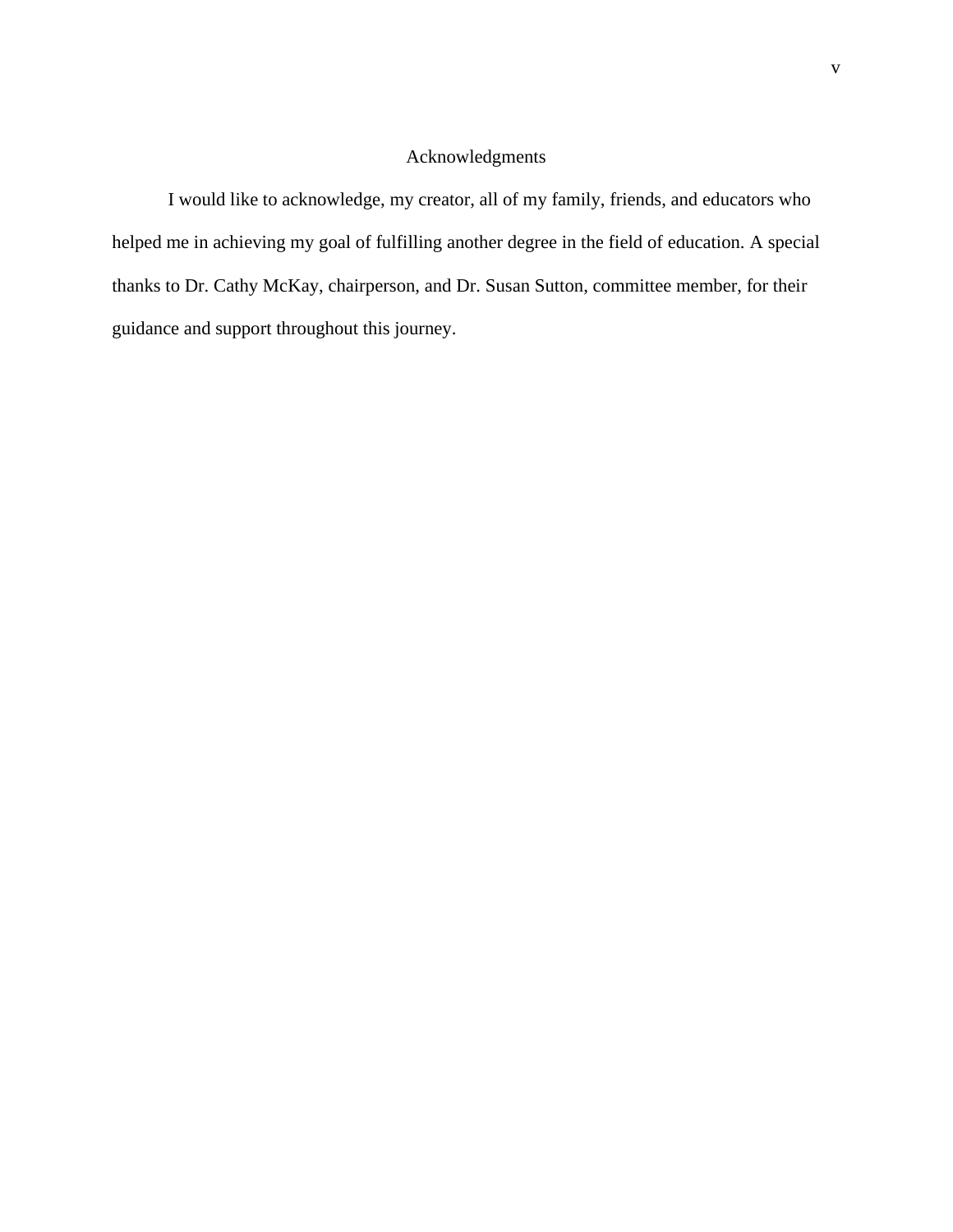## Abstract

Suspensions from school were originally developed as an exclusionary form of discipline for severe infractions such as fighting and theft. In-school-suspension (ISS) involves students reporting to supervised designated areas or rooms on the school campus with assignments to complete. In an out-of-school suspension (OSS), a student is not allowed on the school campus for a period of time. The problem was elementary school students are disciplined using ISS or OSS; however, school personnel's perceptions about the benefits and limitations of school suspensions were unknown. The purpose of the basic qualitative study was to explore the perceptions of elementary school teachers, administrators, ISS monitors, and school counselors regarding the benefits and limitations of elementary school suspensions. The theoretical framework of the study was Bandura's social cognitive learning theory. Two research questions addressed the perceptions of elementary school teachers, school counselors, administrators, and ISS monitors about the (a) benefits and (b) limitations of ISS and OSS programs. For the basic qualitative study, four teachers, three administrators, one ISS monitor, and seven school counselors completed questionnaires, and a subsample of three were interviewed. Perceived benefits of suspension included removal of the disruptive student from the classroom; limitations included missed instruction and inadequate resources for properly supervised ISS. The overall consensus was suspensions have both benefits and limitations. The effectiveness or lack of effectiveness reported in the responses varied depending on individual students and their behaviors. Recommendations included positive preventive programs to reduce the use of suspensions.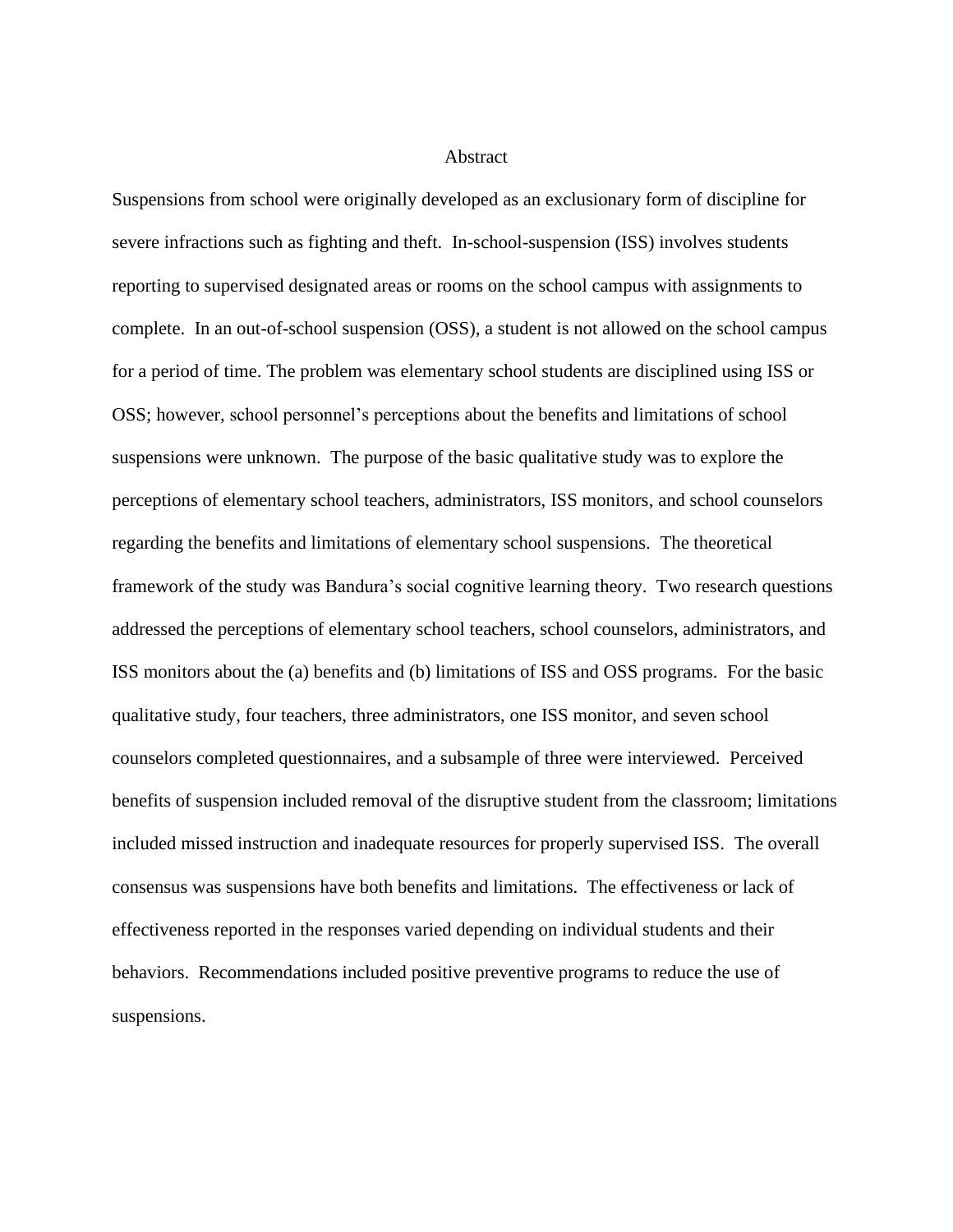| Perceptions of Teachers About Exclusionary Discipline19 |
|---------------------------------------------------------|
|                                                         |
|                                                         |
|                                                         |
|                                                         |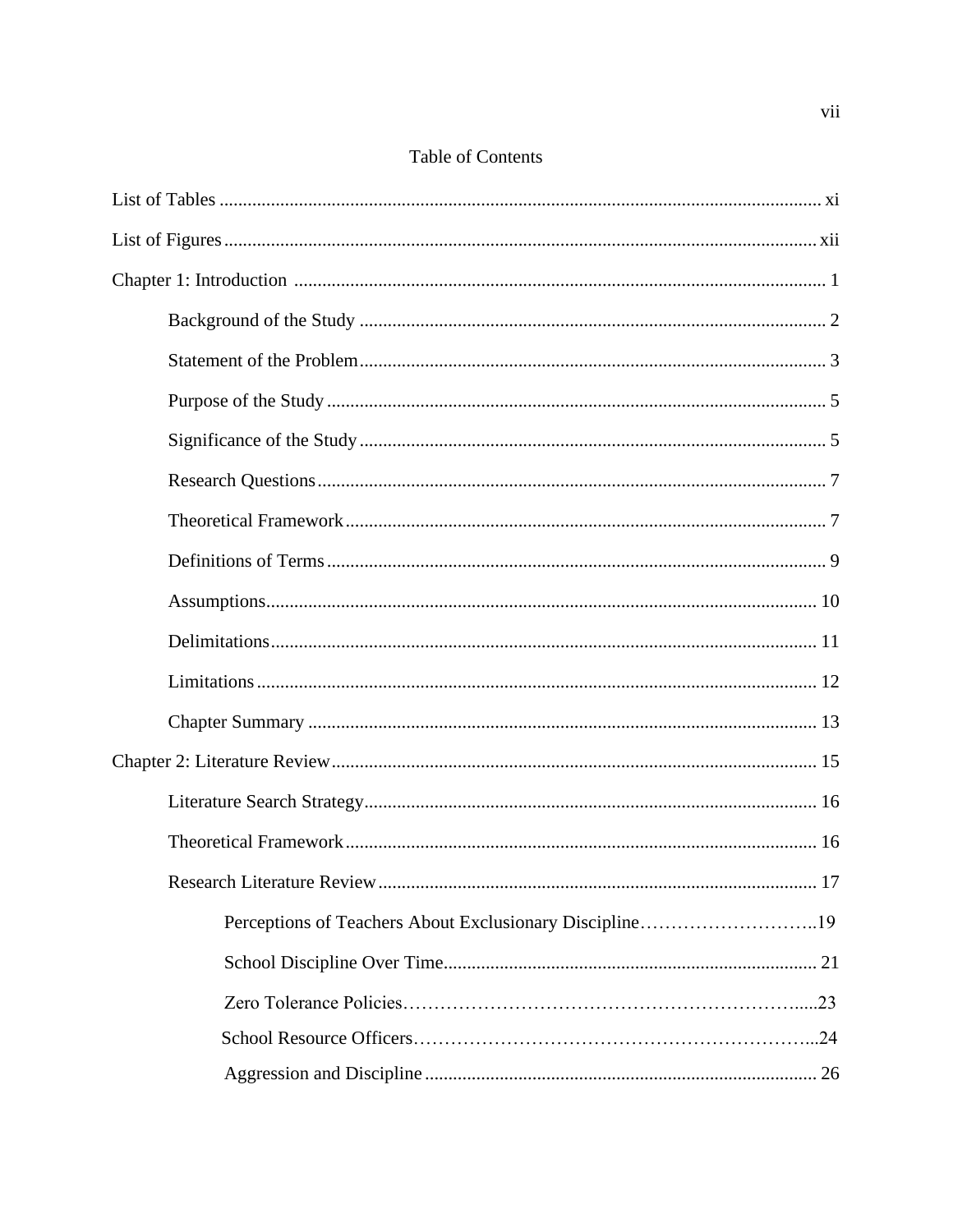| Additional Concerns With Exclusionary Discipline Relating to Benefits and |  |
|---------------------------------------------------------------------------|--|
|                                                                           |  |
|                                                                           |  |
|                                                                           |  |
|                                                                           |  |
|                                                                           |  |
| Alternatives and Recommendations for Reducing Exclusionary Discipline     |  |
|                                                                           |  |
|                                                                           |  |
|                                                                           |  |
|                                                                           |  |
|                                                                           |  |
|                                                                           |  |
|                                                                           |  |
|                                                                           |  |
|                                                                           |  |
|                                                                           |  |
|                                                                           |  |
|                                                                           |  |
|                                                                           |  |
|                                                                           |  |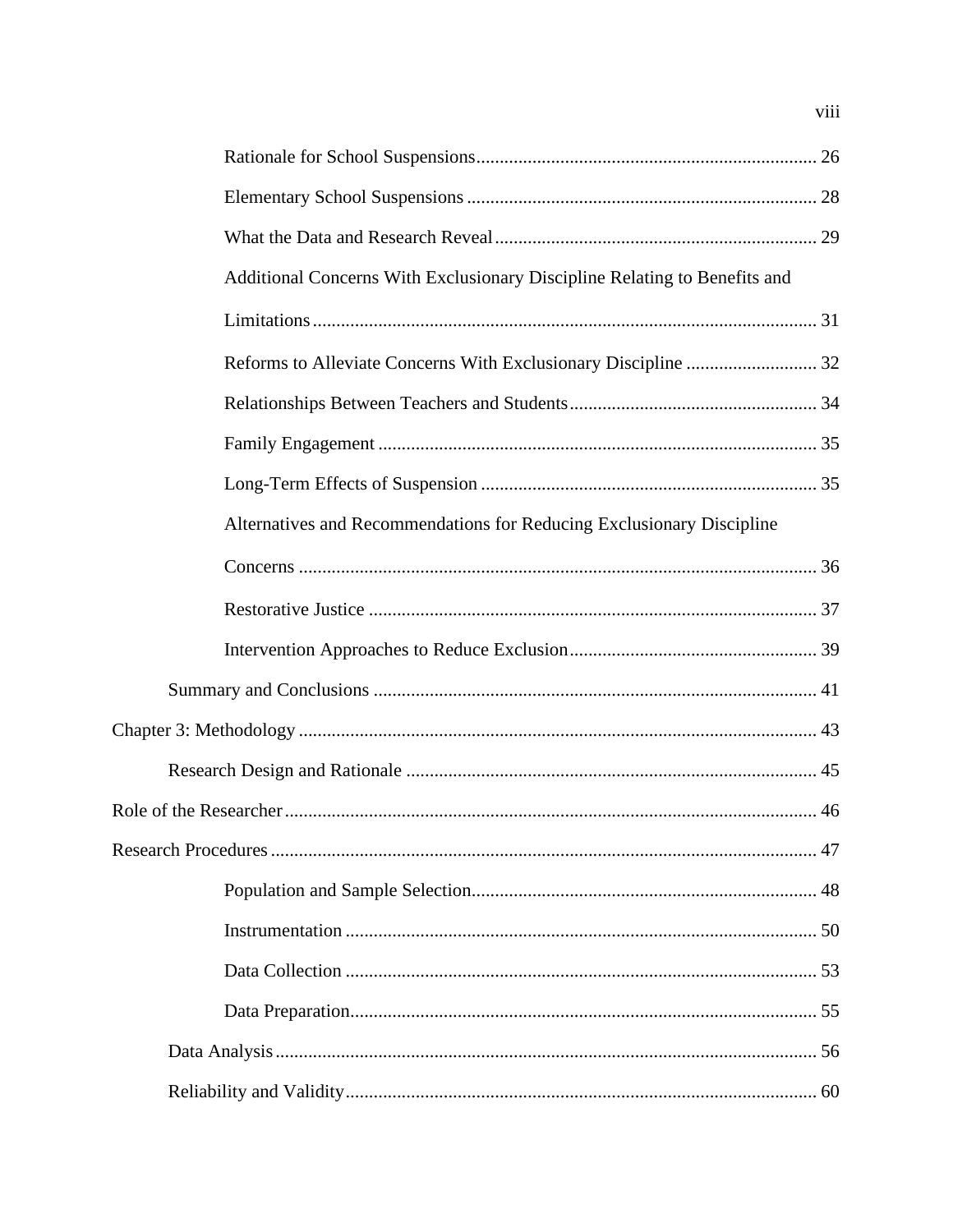| Appendix A: Informed Consent Cover Letter for Teachers and School Counselors  109 |  |
|-----------------------------------------------------------------------------------|--|
|                                                                                   |  |
| Appendix C: Informed Consent Cover Letter for Administrators and ISS Monitors 114 |  |
|                                                                                   |  |
|                                                                                   |  |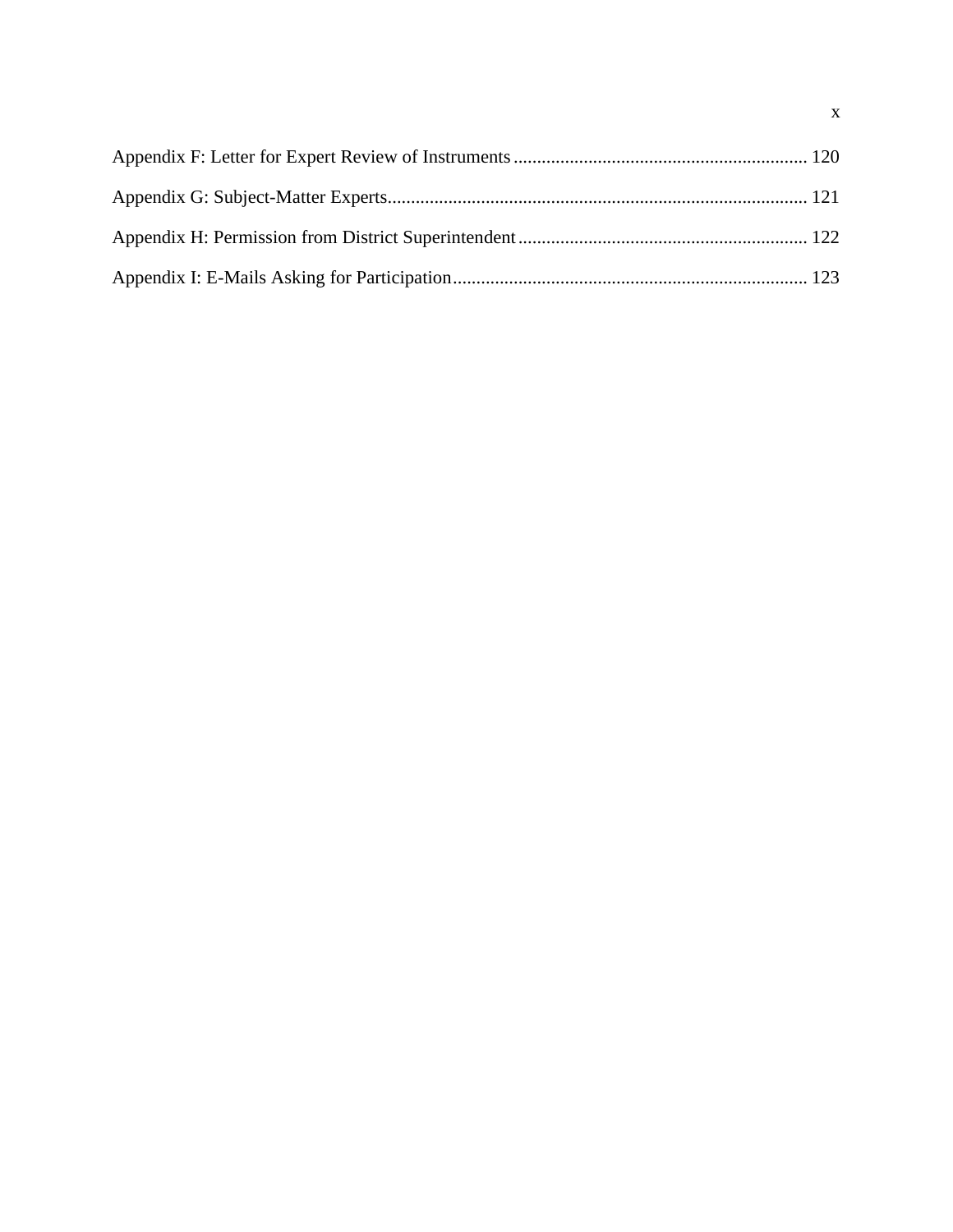# List of Tables

| Table                                                                               |  |  |  |  |
|-------------------------------------------------------------------------------------|--|--|--|--|
| 1. Relationship of Research Questions to Teacher and School Counselor Questionnaire |  |  |  |  |
|                                                                                     |  |  |  |  |
| 2. Relationship of Research Questions to Administrator and Monitor Questionnaire    |  |  |  |  |
|                                                                                     |  |  |  |  |
|                                                                                     |  |  |  |  |
|                                                                                     |  |  |  |  |
|                                                                                     |  |  |  |  |
|                                                                                     |  |  |  |  |
|                                                                                     |  |  |  |  |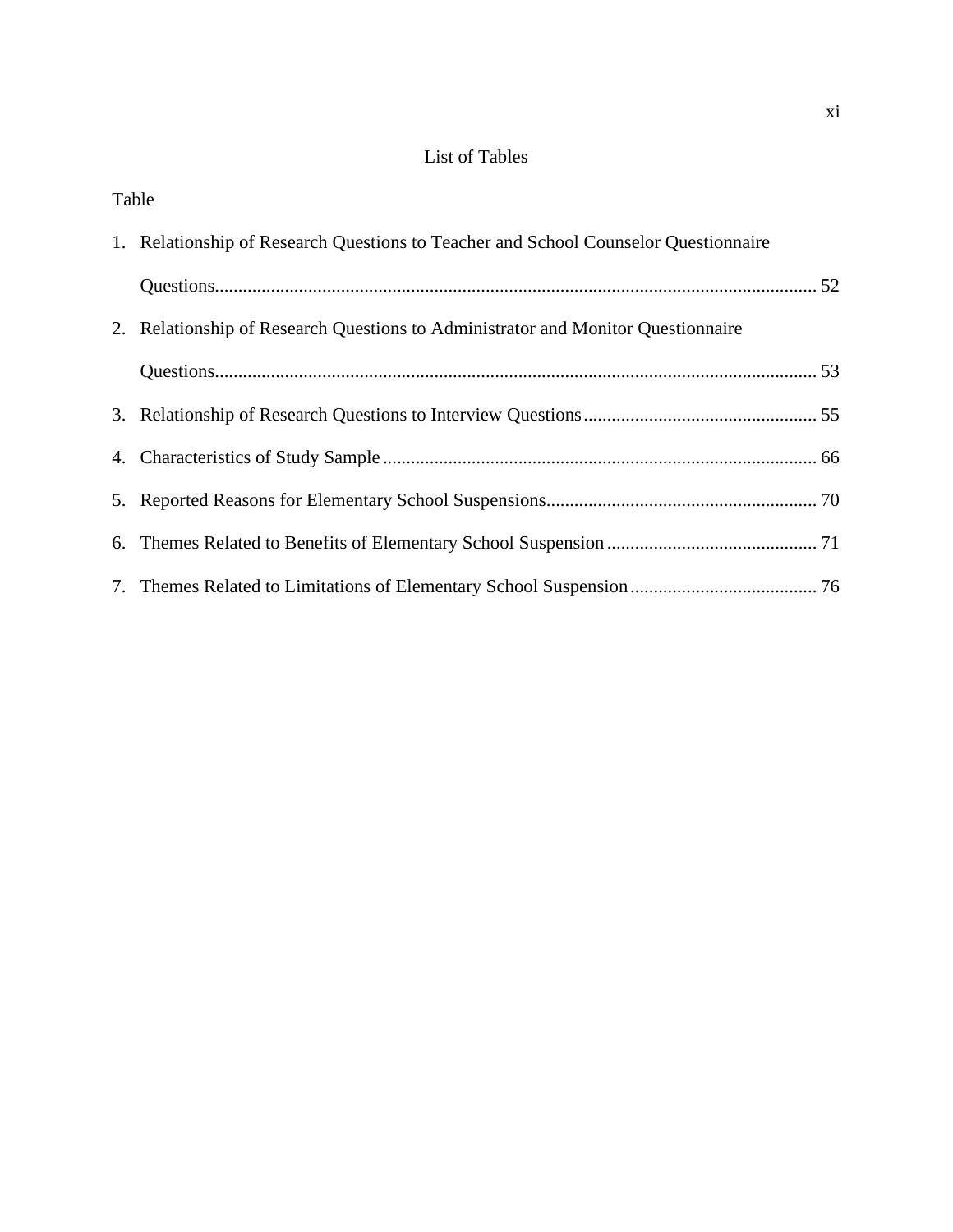# List of Figures

| Figure                                                                                    |  |
|-------------------------------------------------------------------------------------------|--|
| 1. Frequency of themes related to Research Question One: Benefits to elementary school    |  |
|                                                                                           |  |
| 2. Frequency of themes related to Research Question Two: Limitations to elementary school |  |
|                                                                                           |  |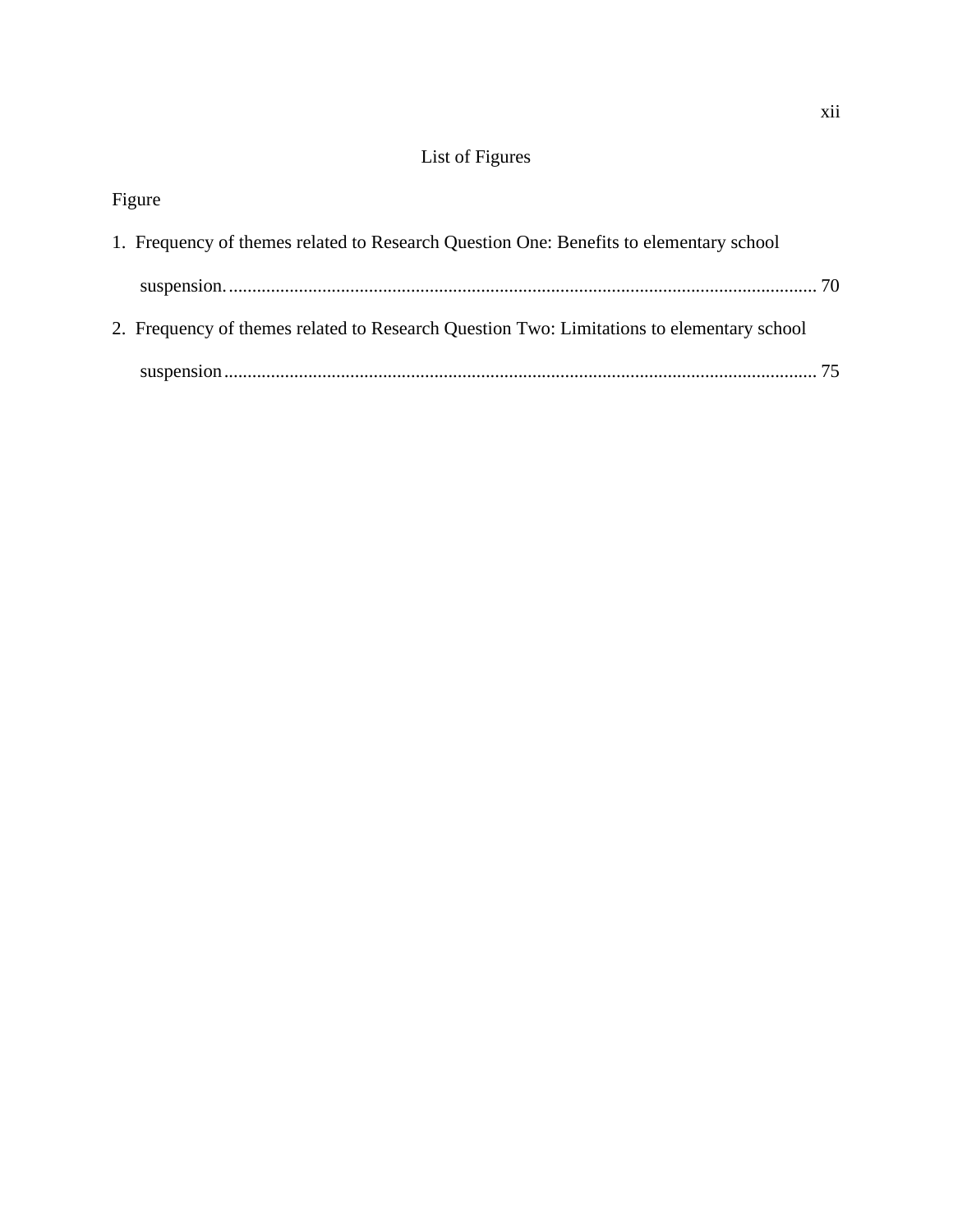#### **Chapter 1: Introduction**

Warning systems in educational settings serve as useful predictors of students dropping out of school; such predictors include course performance, attendance rates, and behavior records (Lovelace, Reschly, & Appleton, 2018). Behavior records, according to Lovelace et al. (2018), include school suspensions. The basic qualitative study was designed to explore the perceptions of elementary school teachers, administrators, in-school suspension (ISS) monitors, and school counselors regarding the benefits and limitations of elementary school suspensions. School suspensions are exclusionary discipline practices resulting in students being removed from regular classrooms as consequences of major disruptive behaviors and extreme cases of violating school rules and policies (Payne, 2009). The end consequences could be an assignment to ISS, out-of-school suspension (OSS), or an alternative school placement (Payne, 2009). Expulsion is the most extreme exclusionary discipline practice; a student is prevented from attending school and from being on any school property for the remainder of the school year (Valdebenito, Eisner, Farrington, Ttofi, & Sutherland, 2018).

Two types of suspension from school exist: (a) OSS or regular suspension and (b) ISS. In ISS, students report to a designated area or classroom within the school to complete assignments (Stalker, 2018). Students are in this location for the entire school day with only designated restroom and lunch breaks. In OSS, students are not allowed on the school campus or any of its properties for a designated period. Suspensions are a common disciplinary action but are controversial (Cobb-Clark, Kassenboehmer, Le, McVicar, & Zhang, 2015). The benefits and limitations of school suspensions are not clear.

1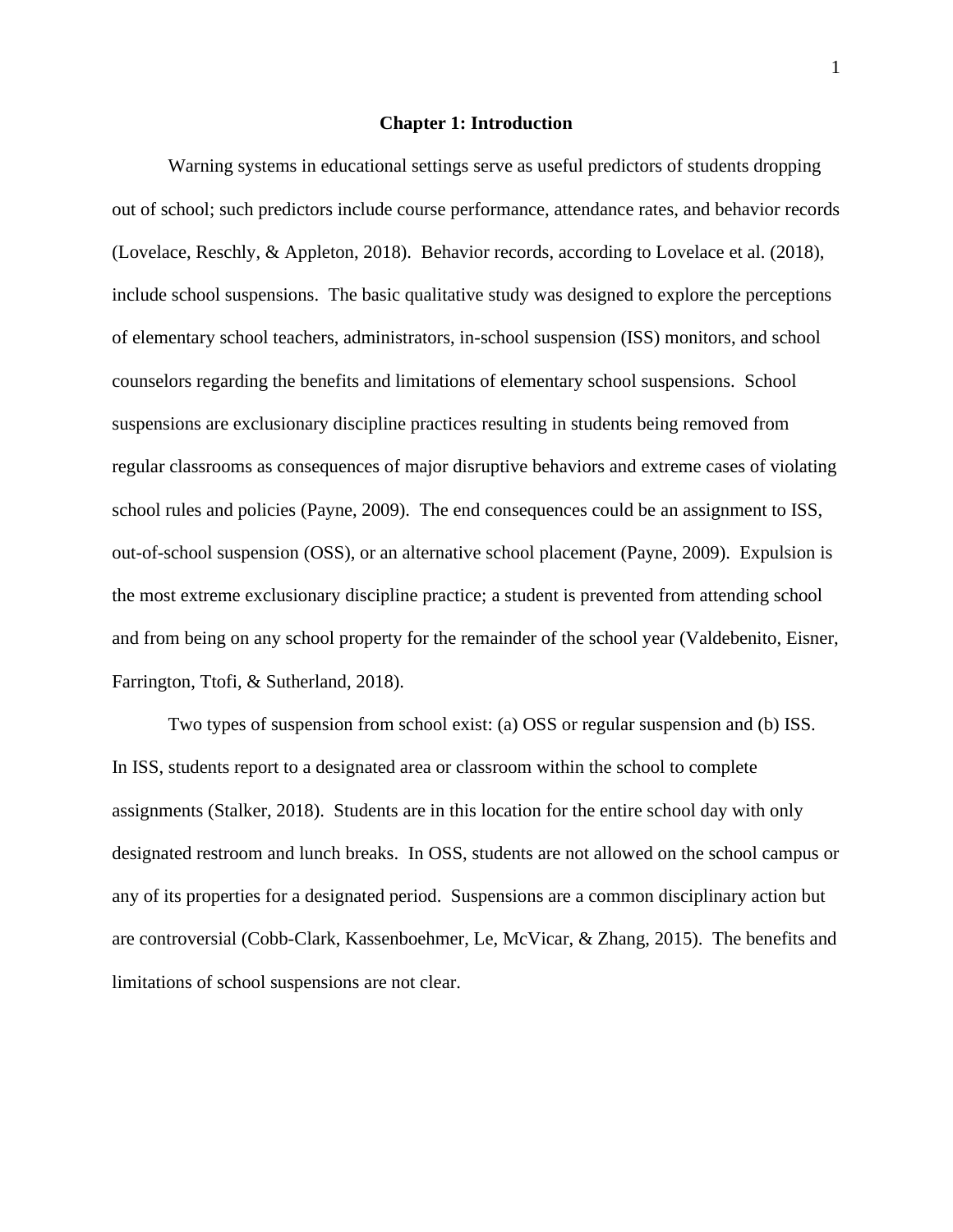#### **Background of the Study**

Teachers and other school officials recognize the need for disciplinary actions and use school suspensions, although some students, parents, and civil rights groups may oppose suspensions and other exclusionary discipline practices (Cobb-Clark et al., 2015). Each year in the United States, three million students in kindergarten through Grade 12 (K-12) are suspended from school as the result of disciplinary actions (Kirkman, McNees, Stickl, Banner, & Hewitt, 2016). Regarding the reasons behind the suspensions, the National Education Association (as cited in O'Brennan, Pas, & Bradshaw, 2017) reported 15% of teachers experienced student theft, 20% reported threats from a student, and 84% reported students speaking in rude or disrespectful ways. In addition, some teachers have negative perceptions of personal safety in schools due to negative student behaviors (O'Brennan et al., 2017).

Leaders in national, state, and local governments sought alternative measures for school discipline reform over time. By May 2015, 22 states had laws to encourage schools to decrease the use of exclusionary practices in discipline and offer more supportive disciplinary strategies or behavioral interventions (Steinberg & Lacoe, 2017). According to the U.S. Department of Education Civil Rights Office (as cited in Steinberg & Lacoe, 2017), school suspensions and expulsions in U.S. public schools decreased by 20% between 2012 and 2014. The effectiveness of suspensions in changing student behaviors or school outcomes (e.g., school climate, safety, and student achievement) after students are suspended and return to class is unknown. This chapter includes the problem statement, the purpose and significance of the study, research questions, definitions of terms, delimitations and limitations, and assumptions, concluding with a summary.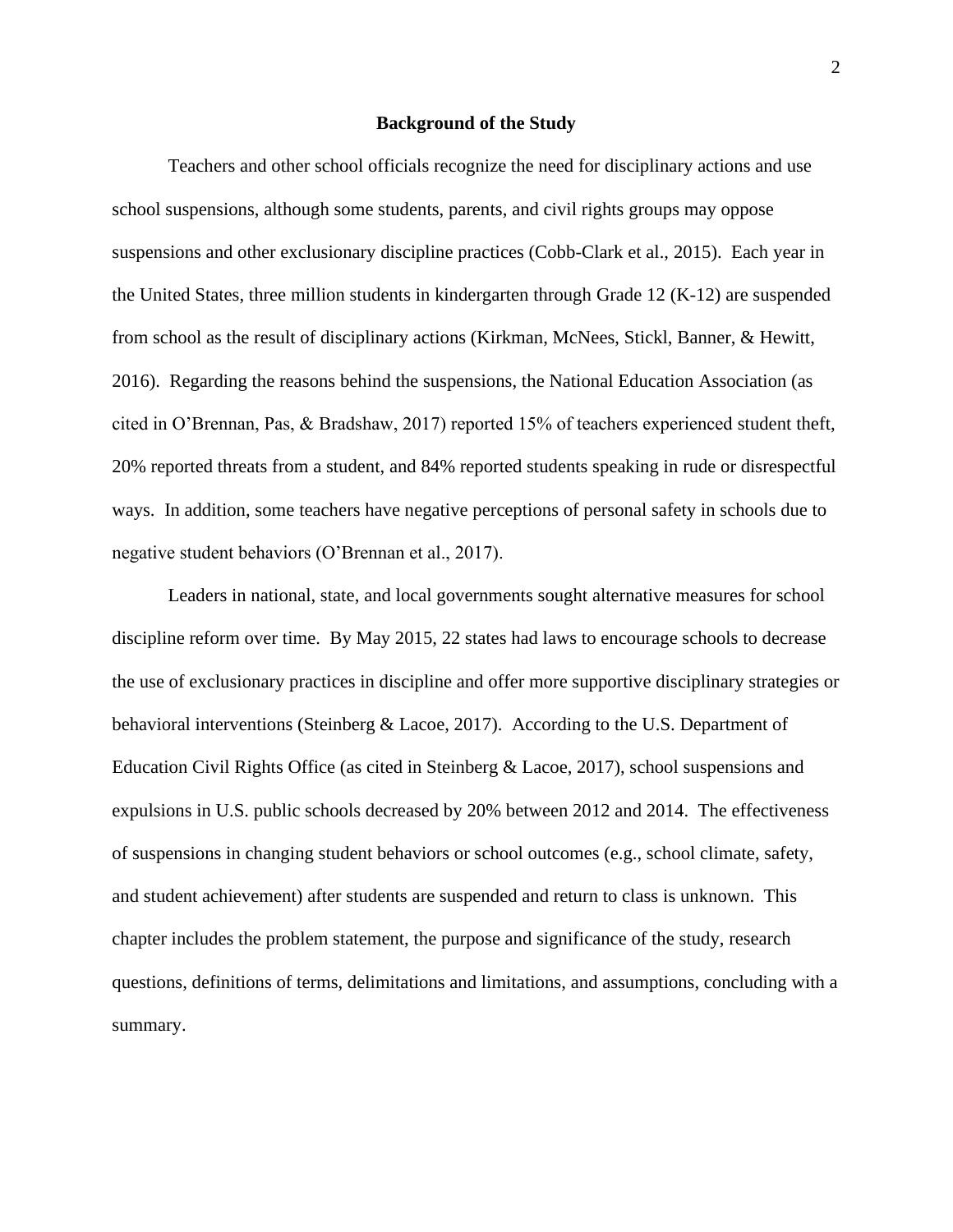# **Statement of the Problem**

The problem was elementary school students are disciplined using in-school suspension (ISS) or out-of school suspension (OSS); however, school personnel's perceptions of the benefits and limitations of school suspensions were unknown. The ideal situation regarding elementary school suspensions would be for individuals not to violate school rules and policies, eliminating the need for suspensions in educational environments. Another ideal situation would be for students who were suspended from school to learn from mistakes and not violate rules in the future. These students would not want to suffer the negative consequences again.

The perspectives of elementary school teachers, school counselors, administrators, and ISS monitors about school suspensions are unknown. Arcia (2007) shared study results showing student factors are not the only consideration in suspension rates. Arcia noted if suspensions were explained mainly by student factors (behaviors occurring at certain ages), no difference would exist in the rates of suspension between elementary and middle school students. School suspensions are utilized in elementary schools as disciplinary practices as they are in middle and high schools (Arcia, 2007). Limited research exists specifically regarding the perceptions about the benefits and limitations of school suspension of the elementary school staff: teachers, counselors, administrators, and ISS monitors. This study could add knowledge to the field and may lead to methods and strategies to improve elementary school suspension programs, although the development of strategies was not the specific intent. The information could be beneficial for future studies. The study results were the perceptions of elementary teachers, school counselors, administrators, and ISS monitors regarding the limitations and benefits of elementary school suspension programs. Such knowledge could impact school discipline programs and potentially student behaviors in elementary schools.

3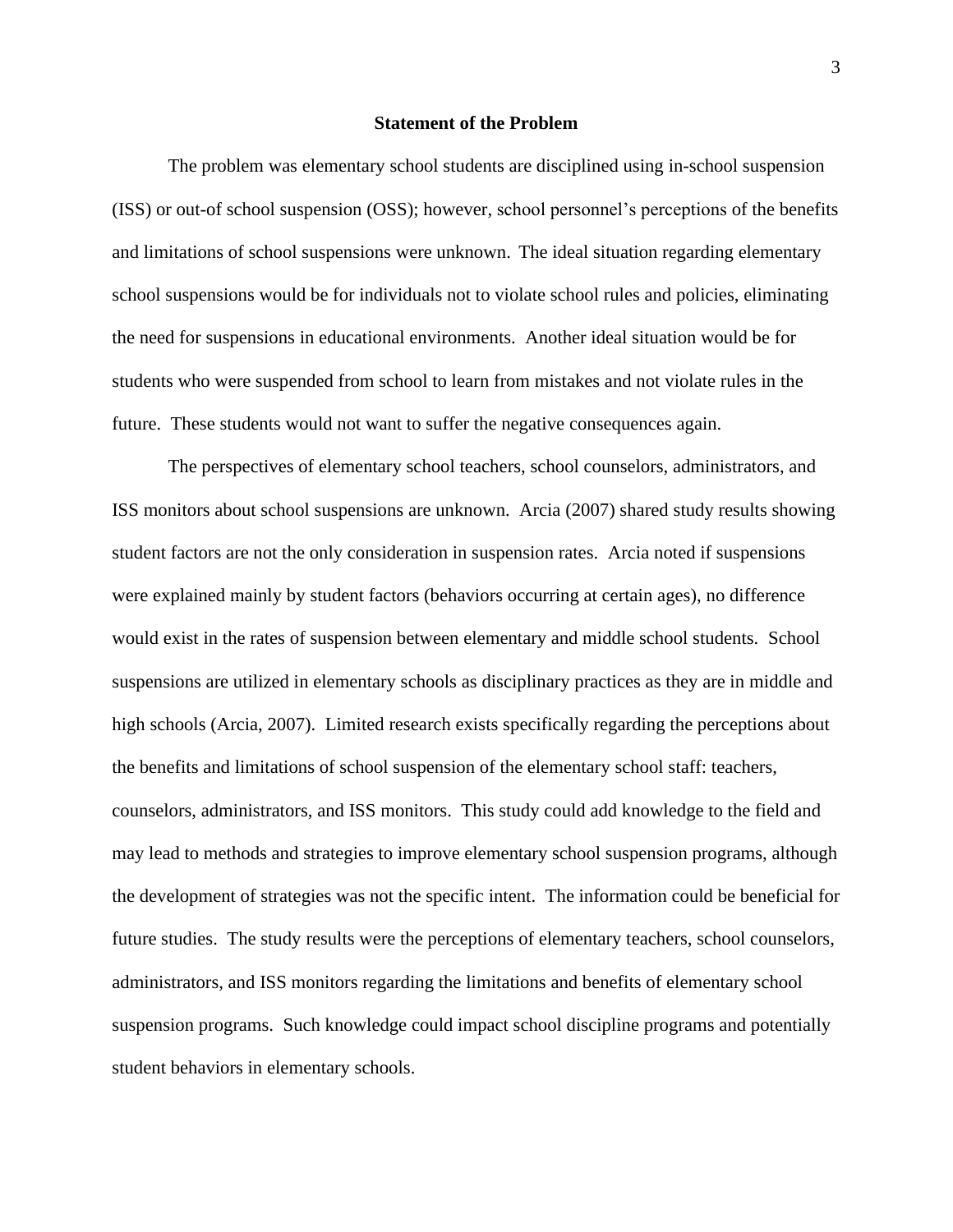According to the South Carolina State Department of Education (2019), only information on the number of students suspended from school for major offenses, such as assault, drug distribution, forced sexual offenses, homicide, kidnapping or abduction, robbery, firearms, or other weapons, is provided. For K-12 schools in 2018-2019, the South Carolina State Department of Education noted fewer than five incidences in each category of drug distribution and weapons. Data were not available regarding the number of suspensions for typical offenses (e.g., fighting, disrupting class, skipping class, stealing, truancy, etc.). Local schools reported the same group of students being repeatedly disrespectful and aggressive towards teachers; further, students were disrespectful and aggressive with each other (South Carolina State Department of Education, 2019). Alternative school programs are expanding in the local school district. Elementary school students with continued behavioral issues, as of 2017, are being transferred to the same alternative school campus as middle and high school students. The students are separated by level but share the same building.

In 2016, the Obama Administration introduced initiatives to reduce and eliminate discriminatory suspensions (Kerstetter  $\&$  Stein, 2017). Research on school suspensions lacks information regarding whether suspensions help change student behaviors and whether the high numbers of ethnic minority student suspensions reflect an overall bias (Kerstetter & Stein, 2017). Additional research is necessary to determine the effects of school suspensions at the elementary school level, as most of the studies have focused on middle and high school students. A gap remains in the literature due to a lack of research on the benefits and limitations of suspensions on students' long-term or persistent behaviors overall and at the elementary level.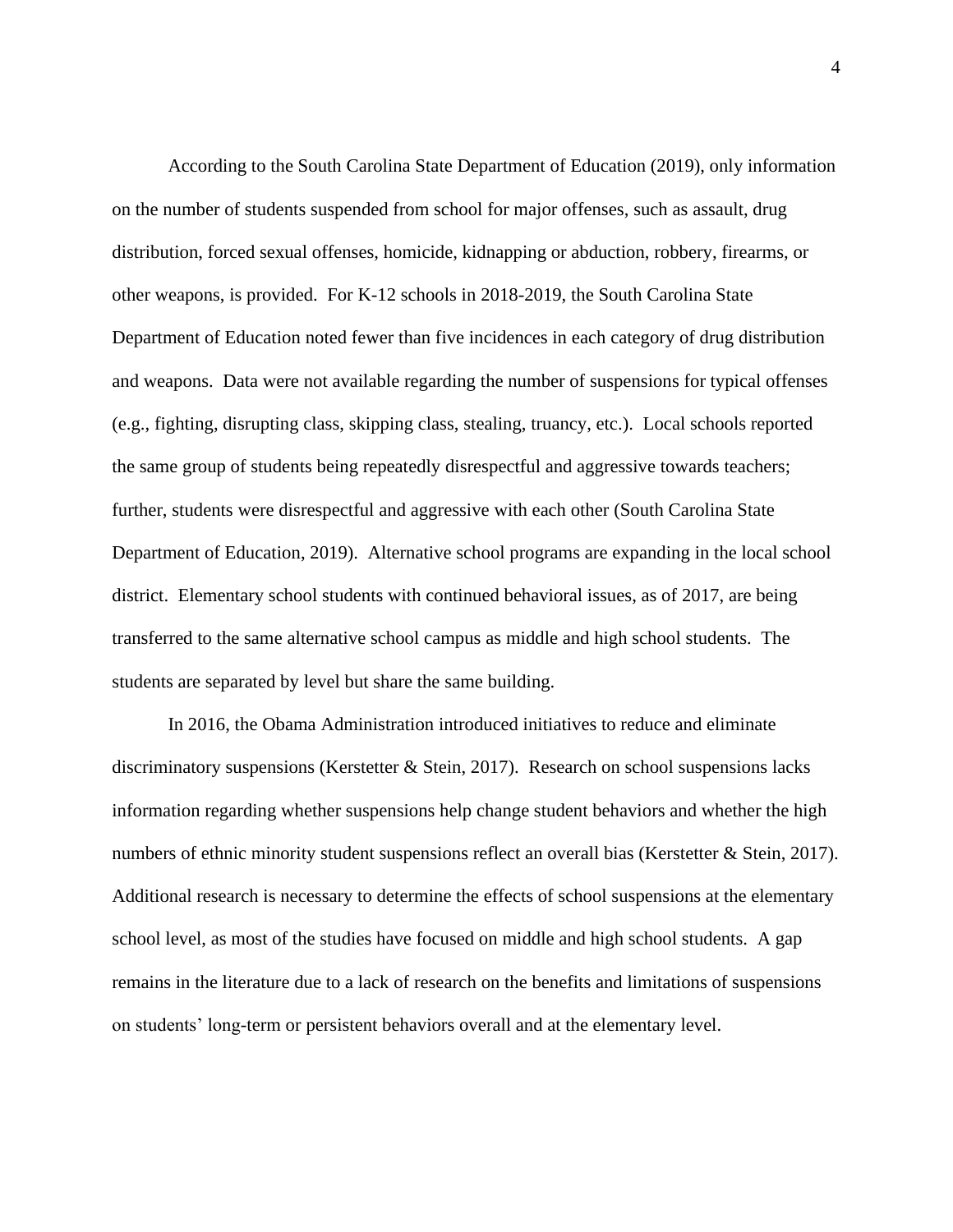#### **Purpose of the Study**

The purpose of the basic qualitative study was to examine the perceptions of elementary school teachers, administrators, in-school suspension (ISS) monitors, and school counselors regarding the benefits and limitations of elementary school suspensions. This study was necessary to investigate how schools utilized suspensions. If the study had not been conducted, teachers, administrators, ISS monitors, counselors, and other school staff would continue not knowing whether or not suspensions help improve the negative behaviors of students based on school staff perceptions about the benefits and limitations of school suspensions. As a result of the study, sharing the findings will provide educators and administrators with a new impetus to develop strategies to improve long-term negative student behavior. The study results should contribute to the knowledge base through the data on elementary teachers', school counselors', administrators', and ISS monitors' perceptions about the benefits and limitations of school suspensions. The information is expected to be shared with other teachers, administrators, district-level staff, parents, students, and community members in training through informational meetings, written memos, and other communications. The findings of the study will increase awareness of the perceptions of teachers, counselors, administrators, and ISS monitors on the benefits and limitations of elementary school suspensions and open dialog on future implications.

#### **Significance of the Study**

This basic qualitative study has significance for research in the field of elementary education and general educational research. The perspectives on the benefits and limitations of school suspensions of elementary teachers, school counselors, administrators, and ISS monitors will provide additional understandings of ISS and OSS concerning elementary student behaviors.

5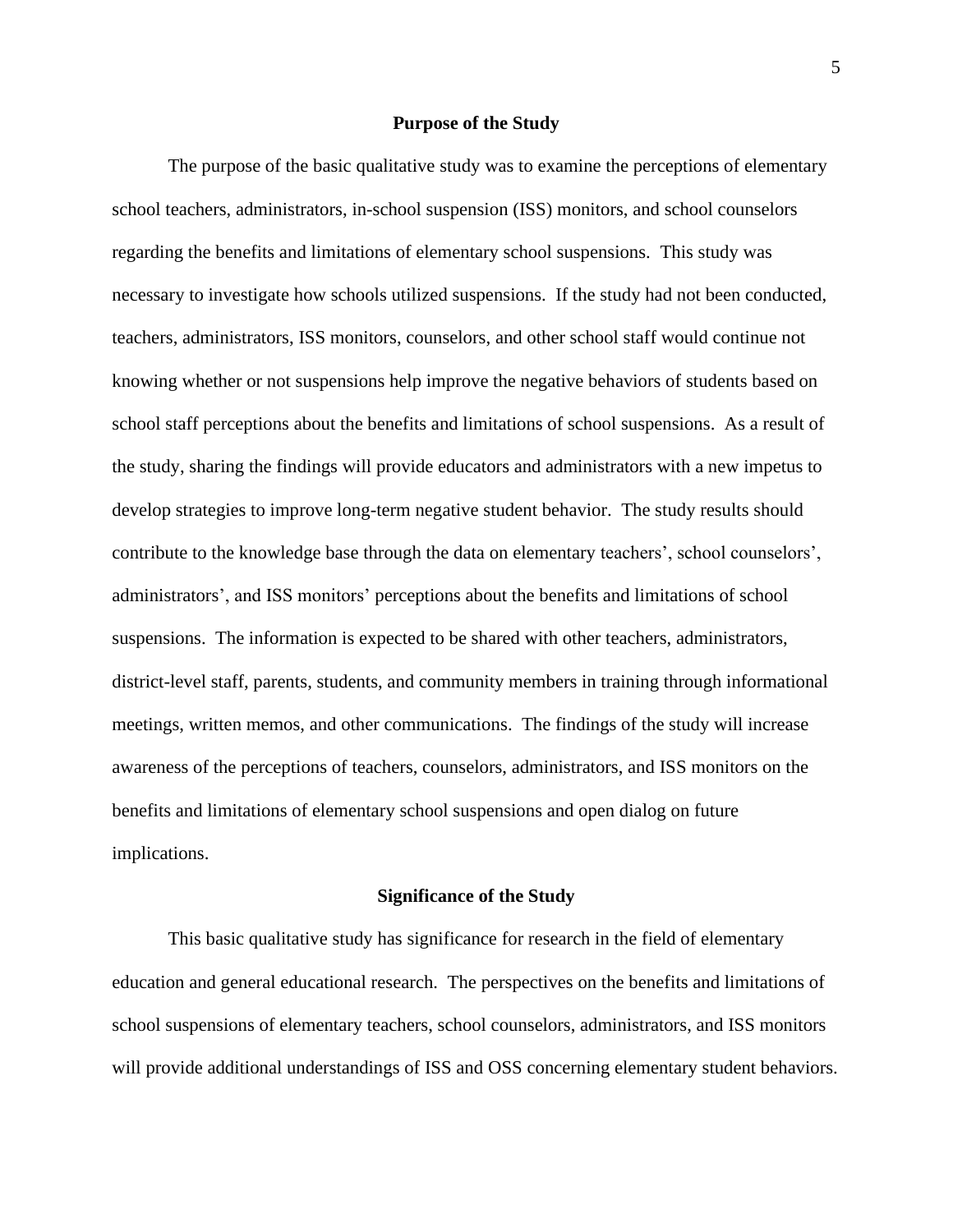Despite limited literature suggesting school suspensions are not effective and have negative outcomes, the effect of suspensions on student behavior is unclear, and the research linking suspensions and detrimental outcomes are relatively scarce (Noltemeyer, Ward, & Mcloughlin, 2015). Literature is sparse on the perceptions of teachers, school counselors, administrators, and suspension monitors on the benefits and limitations of elementary school suspensions. The significance of this study is the focus on elementary school students in efforts to bridge the gaps within extant literature.

Individuals, stakeholders, and other groups in the education field may benefit from this study. The perspectives on the benefits and limitations of school suspensions of elementary teachers, school counselors, administrators, and in-school suspension (ISS) monitors who witness, assign, and observe the results of school suspensions firsthand are shared and discussed. The study results and discussion could lead to changes in the usage of suspensions at the elementary level. Collected data could be used in making changes in school and district-level discipline policies. One favorable outcome would be for the data results to add knowledge and additional understanding of the benefits and limitations of elementary school suspensions. Such knowledge could be used to develop positive supports and modifications to elementary school discipline policies to create educational environments more conducive to learning for all students.

This basic qualitative study was an exploration of the perceptions of elementary school teachers, school counselors, administrators, and an ISS monitor about the benefits and limitations of elementary school suspensions. The data collected provided more information about what elementary teachers, school counselors, administrators, and ISS monitors believe about school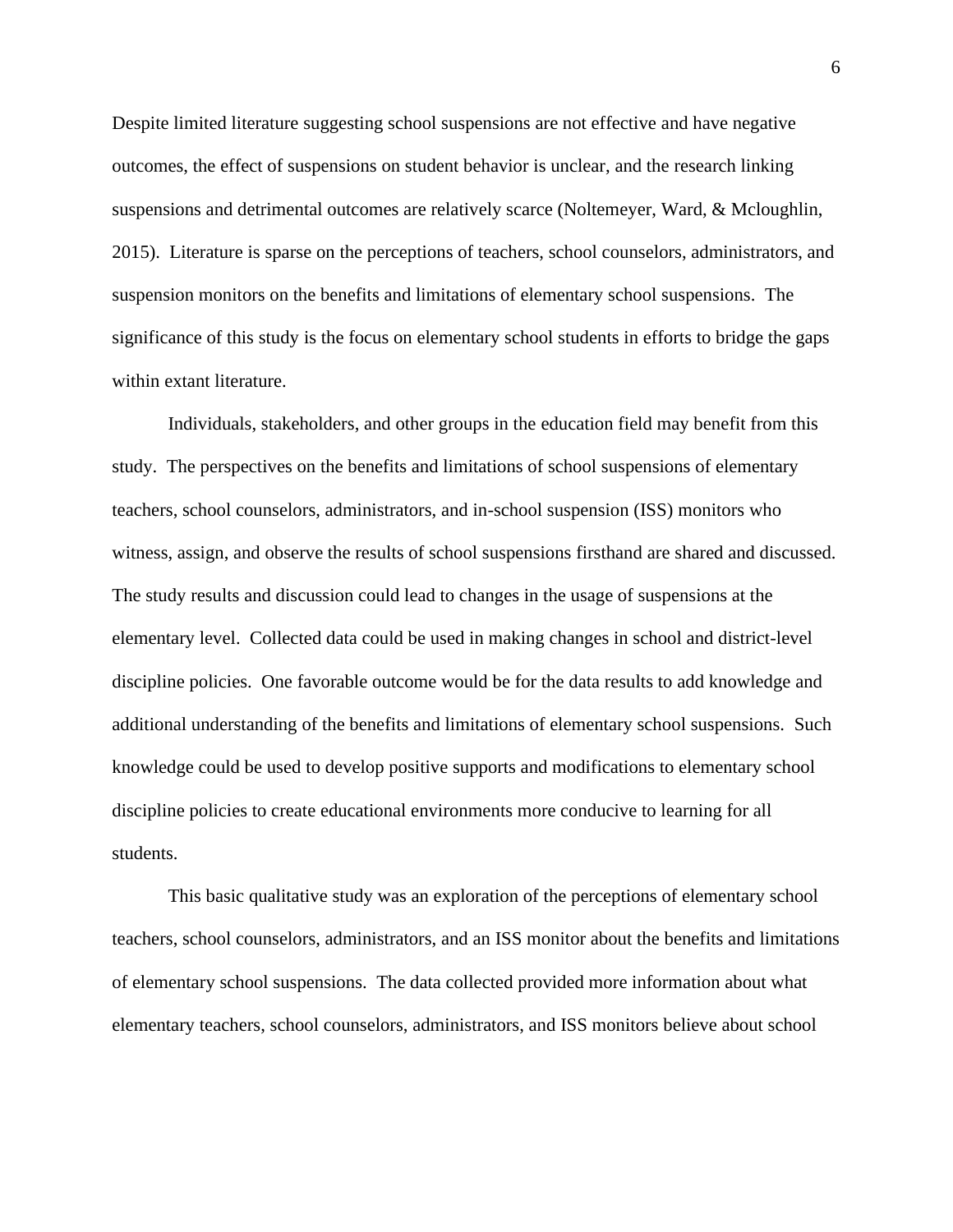suspension programs. Additionally, participants had the opportunity to share ideas about what strategies used in schools have worked particularly well.

## **Research Questions**

Exploring the perceptions of elementary school teachers, school counselors, administrators, in-school suspension (ISS) monitors on the benefits and limitations of elementary school suspensions was the objective of this study. The following research questions were developed to guide the study. Research question one was designed to gather data on the benefits of suspension programs in elementary schools. Research question two related to the perceived limitations of such suspension programs. The questions are:

Research Question One: How do teachers, school counselors, administrators, and ISS monitors perceive the benefits of ISS and out-of school suspension (OSS) programs in elementary schools?

Research Question Two: How do teachers, school counselors, administrators, and ISS monitors perceive the limitations in school ISS and OSS programs in elementary schools?

## **Theoretical Framework**

The theoretical framework used for this study was Albert Bandura's (1999) social cognitive learning theory. Social cognitive learning theory is an expanded form of the social learning theory, which suggests individuals learn from interactions with others in social contexts (Bandura, 1999). People develop similar behaviors after observing the behaviors of other people, in which the modeled behaviors could be imitated and assimilated, particularly if the observed experiences or behaviors are positive or include rewards. Although observed behaviors may be imitated, individuals may not necessarily change existing behaviors to the newly learned behaviors (Bandura, 1999). Other motivating factors include a sense of self-efficacy (Bandura,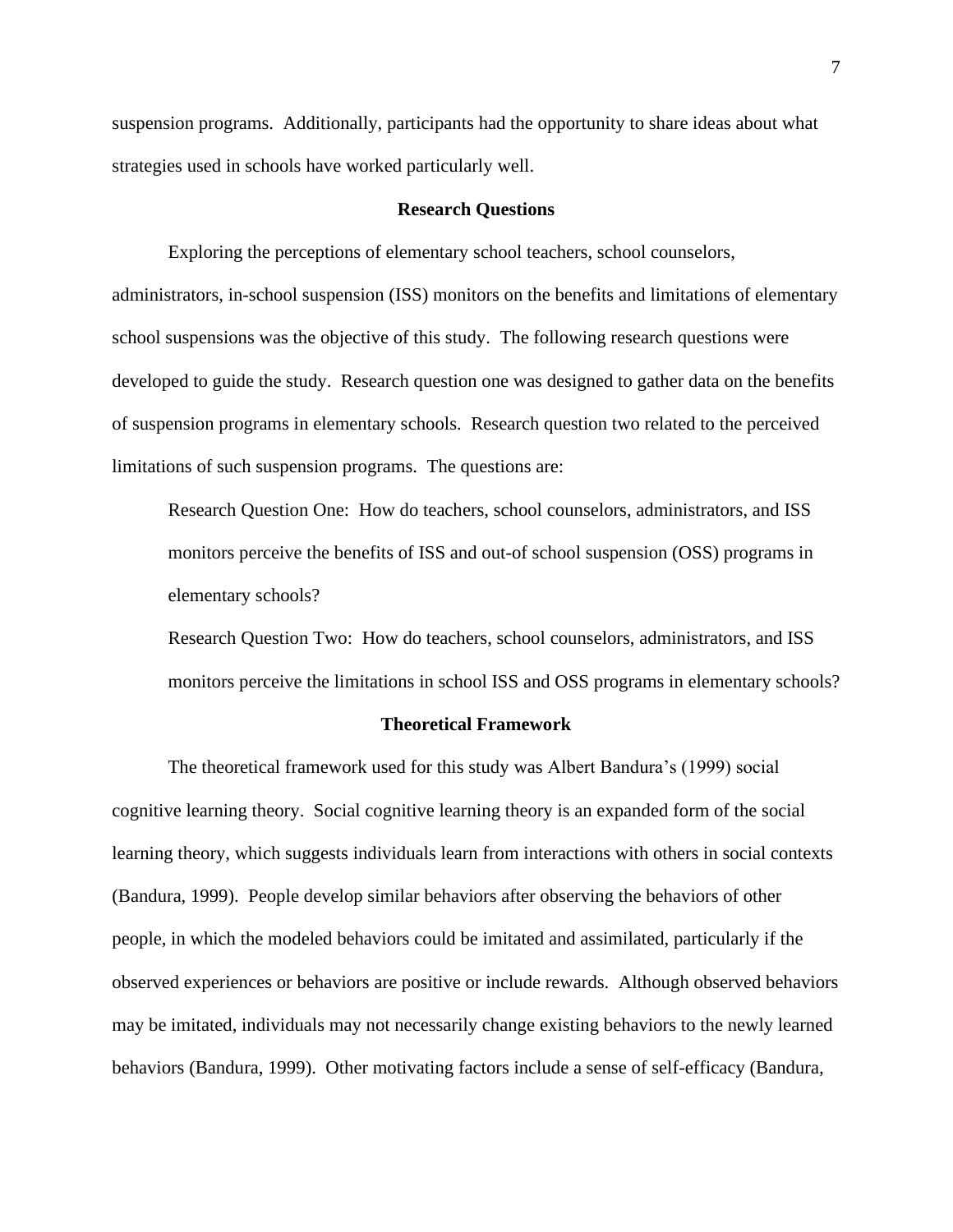1999). Social cognitive learning theory has provided a framework for understanding, predicting, and changing human behaviors (Bandura, 1999). Individuals learn behaviors through observation and using human thought processes. The process of human cognition in both adults and children affects social experiences and influences behaviors and development (Bandura, 1999).

Students in schools learn mainly through repetition (Magallon, Narbona, & Crespo-Eguilaz, 2016). An elementary school student who practices or studies memorizing multiplication facts or the correct spelling of vocabulary words usually learns these facts or correct spellings over time (Magallon et al., 2016). A student who demonstrates disruptive behaviors usually learns the behaviors have consequences. Students learn new behaviors by observing others who exhibit positive behaviors who may earn rewards or positive verbal praise. The student may or may not begin exhibiting all positive behaviors earning verbal or tangible rewards (Magallon et al., 2016).

Bandura (1999) claimed individuals learn by observing others. Learning is an internal process occurring with or without changes in behaviors or imitations of observed behaviors (Bandura, 1999). Students who are suspended from school may lack intrinsic reinforcements, noted by Bandura as a form of internal rewards, such as pride or a sense of satisfaction and accomplishment. Reinforcements and punishments are factors in social learning theory. Positive reinforcement following behavior by others encouraged the behavior among observers. Negative results or punishments given to others may cause observers not to engage in punished behaviors (Yilmaz, Yilmaz, & Demir-Yilmaz, 2019). The social cognitive learning theory goes more indepth to focus on the idea of individuals being able to watch what others do, but the cognitive or human thought processes do not necessarily bring about a behavior change (Bandura, 1999).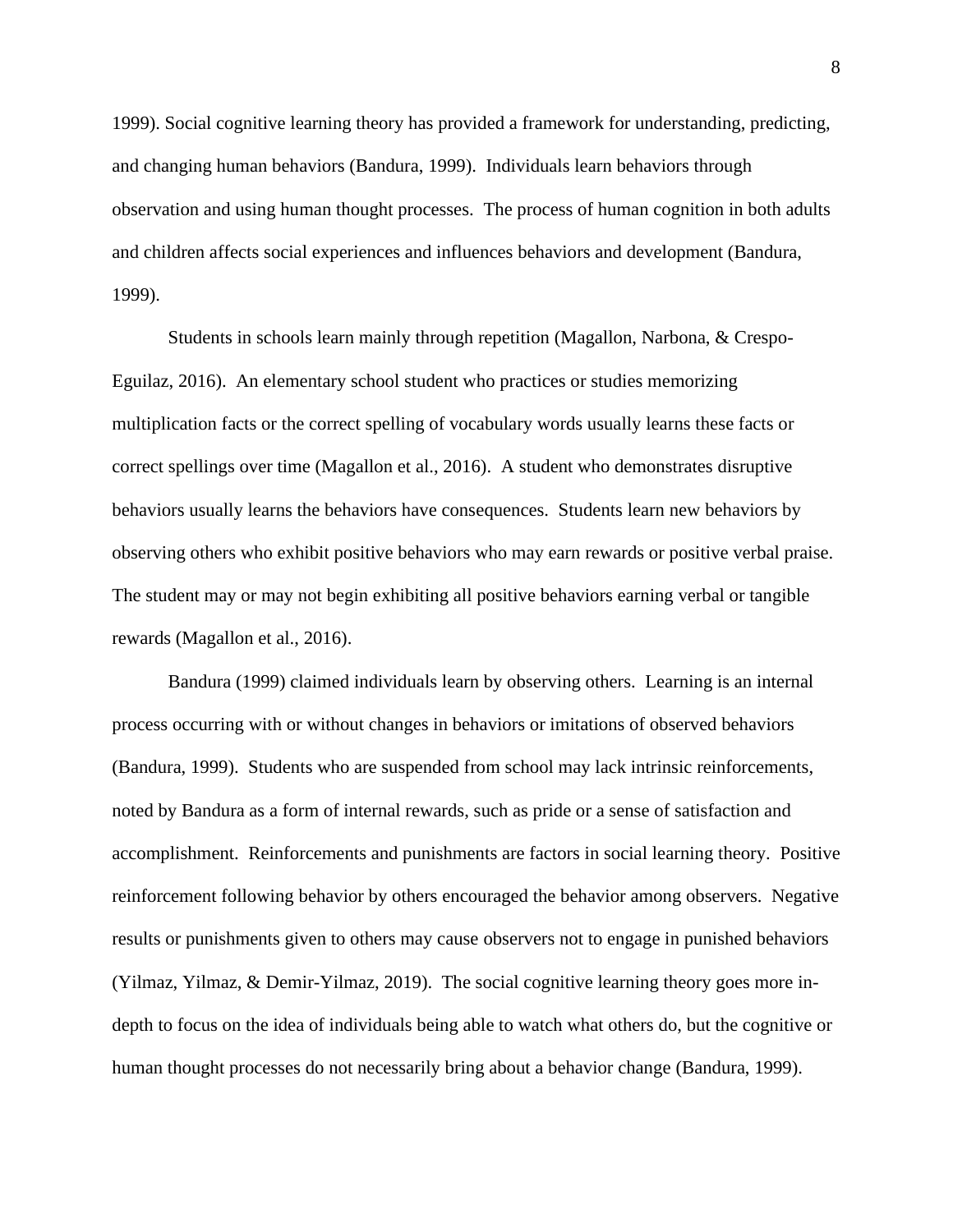Students may learn better and know better yet continue to exhibit negative behaviors (Bandura, 1999).

Another aspect of Bandura's (1999) learning theories is self-regulation. Self-regulation is the idea of individuals possessing skills to control or direct actions. Individuals are goal directed and can actively engage in developing functional patterns of thinking and behaving in response to environmental conditions to attain personal goals (Bandura, 1999). Students suspended from school may have a deficit in self-regulation skills. Self-regulation in the social cognitive learning theory further suggests individuals have knowledge of appropriate and inappropriate behaviors and choose behaviors accordingly (Bandura, 1999).

# **Definitions of Terms**

The following terminology was used in this basic qualitative study. Identifying and defining terms facilitate clarity and comprehension for the reader. The terms and definitions are necessary for developing an understanding of the study concepts.

*Alternative school settings***:** include a broad range of educational settings from independent study programs to charter schools to schools within schools (Lehr, Tan,  $\&$ Ysseldyke, 2009). Alternative schools may include a separate campus serving students at risk for failure in regular school. Enrollment may include students who have been removed from a regular school for severe or repeated discipline problems (Lehr et al., 2009).

*Classroom management:* led by the classroom teacher, the process necessary in maintaining order for effective learning and teaching to take place and to be reestablished when disrupted (Sahin, 2015).

*Exclusionary discipline practices:* result in students being removed from regular classrooms as consequences of major disruptive behaviors and extreme cases of violating school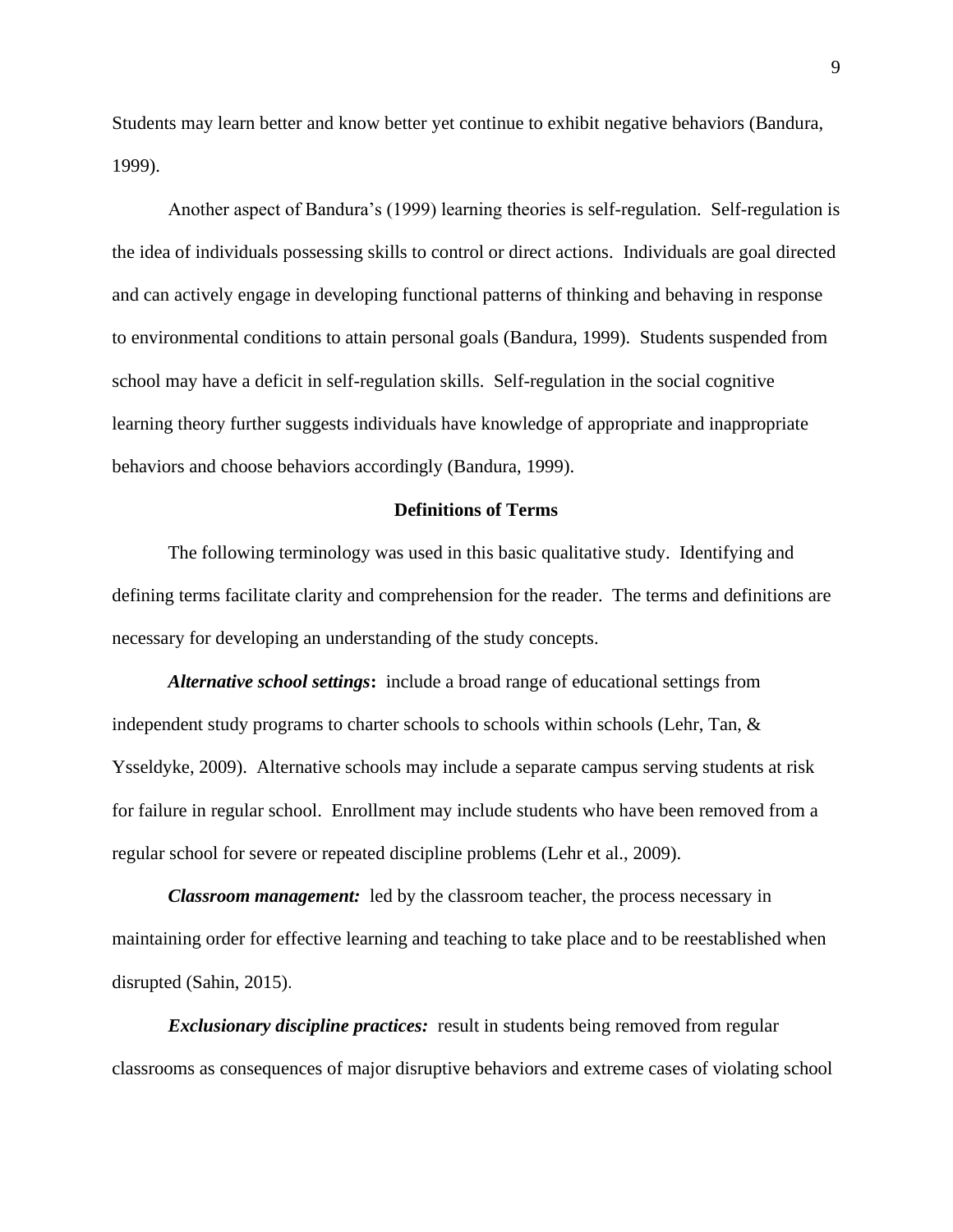rules and policies. The end consequence may be placements in in-school suspension (ISS), outof school suspension (OSS), or an alternative school (Payne, 2009).

*Expulsion:* removal of a student from school, usually for one school year or the remainder of a school year. In some cases, expulsion may be permanent. Students are not allowed on any school district properties, including sports events (Valdebenito et al., 2018).

*In-school suspension (ISS):* an exclusionary discipline practice whereby a student is removed from a regular class and assigned to another designated area in the school to complete schoolwork under the supervision of an adult, not necessarily a teacher. Students in ISS have designated lunch and restroom breaks (Stalker, 2018).

*Out-of-school suspension (OSS):* an exclusionary discipline practice whereby a student is removed from the school campus temporarily for at least half a day (Stalker, 2018).

#### **Assumptions**

Acknowledging assumptions in a study is part of ethical research (Creswell & Creswell, 2018). An assumption in this study was participants would answer the instrument items, questionnaires, and interview questions honestly. Participants were expected to provide truthful, thoughtful responses and not rush through the reading of each item. This assumption was necessary for a study gathering participants' perceptions. Study participants were assured of confidentiality, which should have encouraged genuine responses. The questionnaires were available for the participants to complete in any personal, comfortable environment they chose in an effort to ensure truthful responses.

An additional assumption was the sample would provide appropriate data, representing elementary-level school staff. This assumption was based on data collected from several elementary schools and multiple groups of stakeholders with knowledge of the topic. As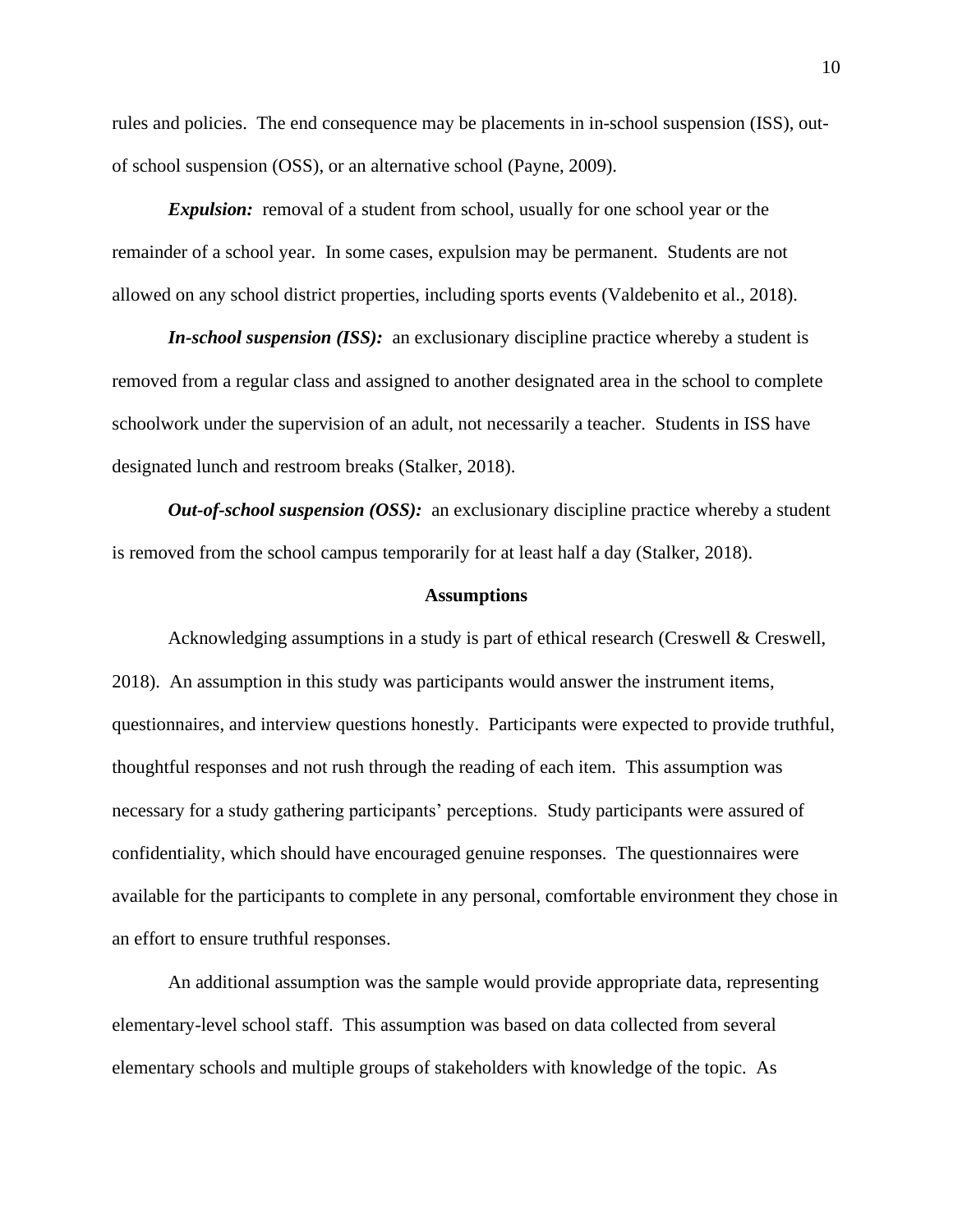participation was voluntary and without inducement, participants likely had knowledge of and interest in the topic. A final assumption was the ability to analyze the data without undue bias, a premise inherent in qualitative research (Creswell & Creswell, 2018). By acknowledging potential personal bias and preconceptions before conducting a study and analyzing data, researchers minimize such bias in the analysis (Creswell & Creswell, 2018).

#### **Delimitations**

The coverage of this study initially was to be five elementary schools in one school district in a southeastern state of the United States of America. Data collection was intended to take place over a few weeks in a single school semester. The sample size was to be up to 60 questionnaire respondents (50 elementary school teachers, five administrators, and five in-school suspension (ISS)monitors. Due to lack of participation from teachers, administrators, and monitors in the school district, an amendment was requested and granted from the American College of Education's Institutional Review Board (IRB) to add counselors. As a result of this addition, the final sample included 15 participants, including school counselors.

Criteria for inclusion were participants must have worked in public elementary schools for at least a full school year and been either an elementary school teacher (regular education), administrator, school counselor, or ISS monitor. As with any qualitative design, the results of this study may not be transferable to other districts, areas, or grade levels (i.e., those that are not elementary schools). Study results are not intended to be used in composing alternatives to school suspensions, but rather to compile the perceptions of elementary school teachers, school counselors, administrators, and ISS monitors.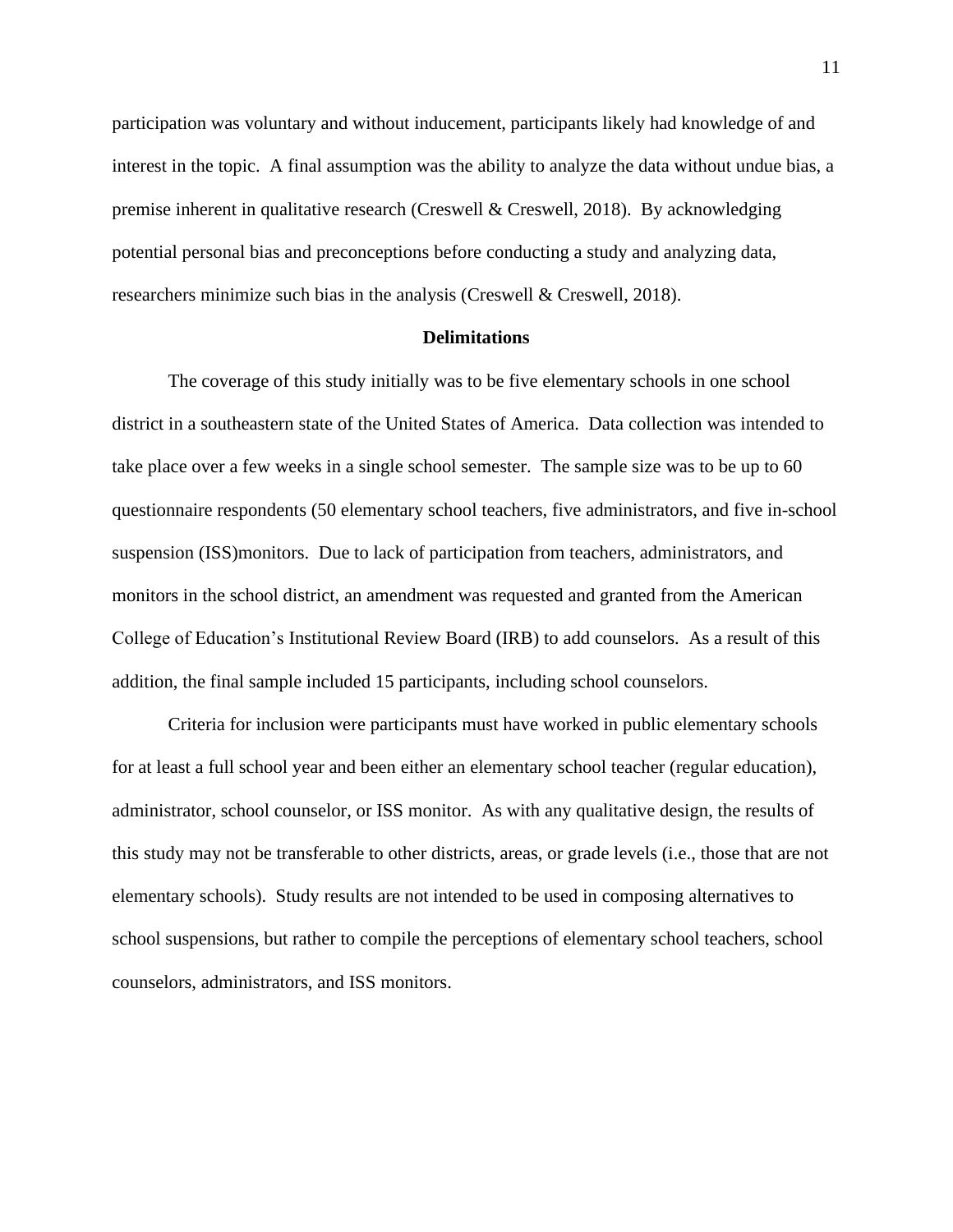## **Limitations**

Limitations are potential weaknesses in a study, impacting the results or the transferability of findings (Creswell & Creswell, 2018). Typical limitations in qualitative studies may include problems with a lack of complete responses from participants, sample size or attrition (Creswell & Creswell, 2018). For this study, a limitation was the small number of participants willing to participate, thus the findings could not be broadly extended. Another limitation was having to seek participants from different sources other than the district contacted initially. Having to do so could result in variances based on locations and experience levels with in-school suspensions (ISS) and out-of school suspensions (OSS). Acknowledging limitations enables future researchers to build upon the study.

The study was limited by the use of qualitative methodology alone, to gather rich data on the phenomenon of this basic qualitative study. Supporting quantitative data might have added to the findings; such methodologies could be considered in future studies. Results from the study may not transfer to other school districts, as data represent the personal perceptions of elementary school staff in different school districts.

Questionnaire participation might have been limited based on the open-ended nature of the questions. One purpose of a short questionnaire was to encourage participants to answer all items and answer them completely. The use of face-to-face or telephone interviews with a subsample was designed to mitigate the limitations of the questionnaire. Participants had two weeks to complete the questionnaire, but events in the study schools could have prevented time from being available for completion. Questionnaires take time, and individuals with time restraints may have struggled to complete instruments and not given adequate responses. Study participants' experience levels may also have affected responses to the data collection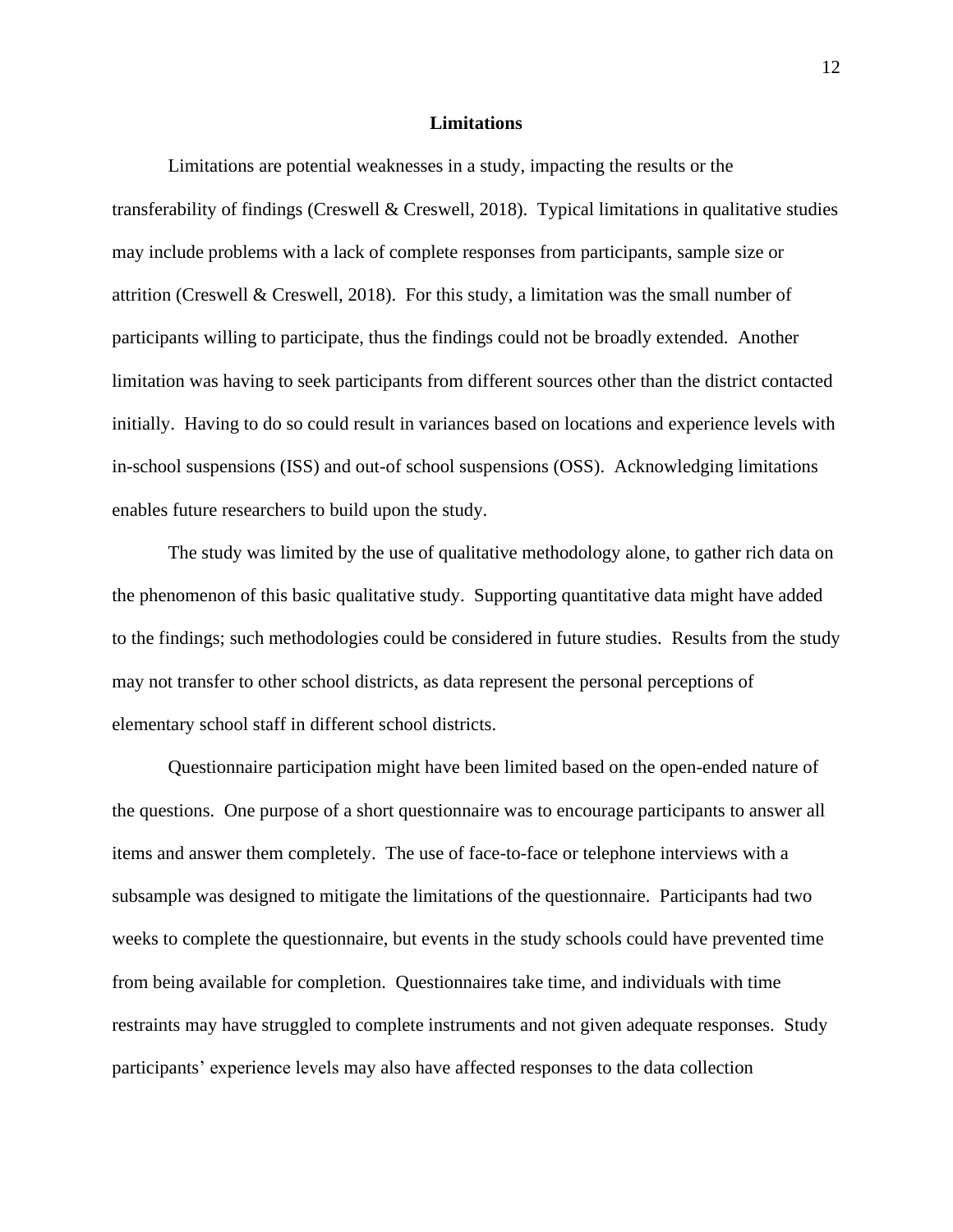instruments. The interviews included a smaller sample from the overall group of participants. Some might have been concerned about participation in any study leading to unfavorable changes in elementary school suspension programs (Simon & Goes, 2013). Participants were assured of the confidentiality of their identity for this study.

An additional limitation is inherent in qualitative research: potential researcher bias during data collection and analysis (Creswell & Creswell, 2018). Reflecting on personal biases and preconceptions before data collection mitigated this limitation. Acknowledging personal expectations before the analysis of the data helped to avoid letting bias contaminate the initial analysis. Completing the research and reporting the results took longer than anticipated due to a slow response from the study participants. Difficulties were experienced in locating participants willing to participate

# **Chapter Summary**

Chapter 1 presented the definition of exclusionary discipline practices as those taking students away from the regular school settings for designated periods. Forms of exclusionary discipline practices include in-school suspension (ISS) and out-of school suspension (OSS). Assignment to alternative schools and expulsion are additional forms of exclusionary discipline practices. Students suspended from school miss valuable instruction. The literature was limited about how effective suspensions are on student behaviors, particularly in elementary schools, and the perceptions of school personnel on suspensions.

The chapter presented a description of ISS and OSS. Each year, an average of three million students are suspended from school (Kirkman et al., 2016). This basic qualitative study focused on elementary school students. Chapter 1 included the problem statement, the purpose of the study, the research questions, definitions of terms, delimitations, limitations, assumptions,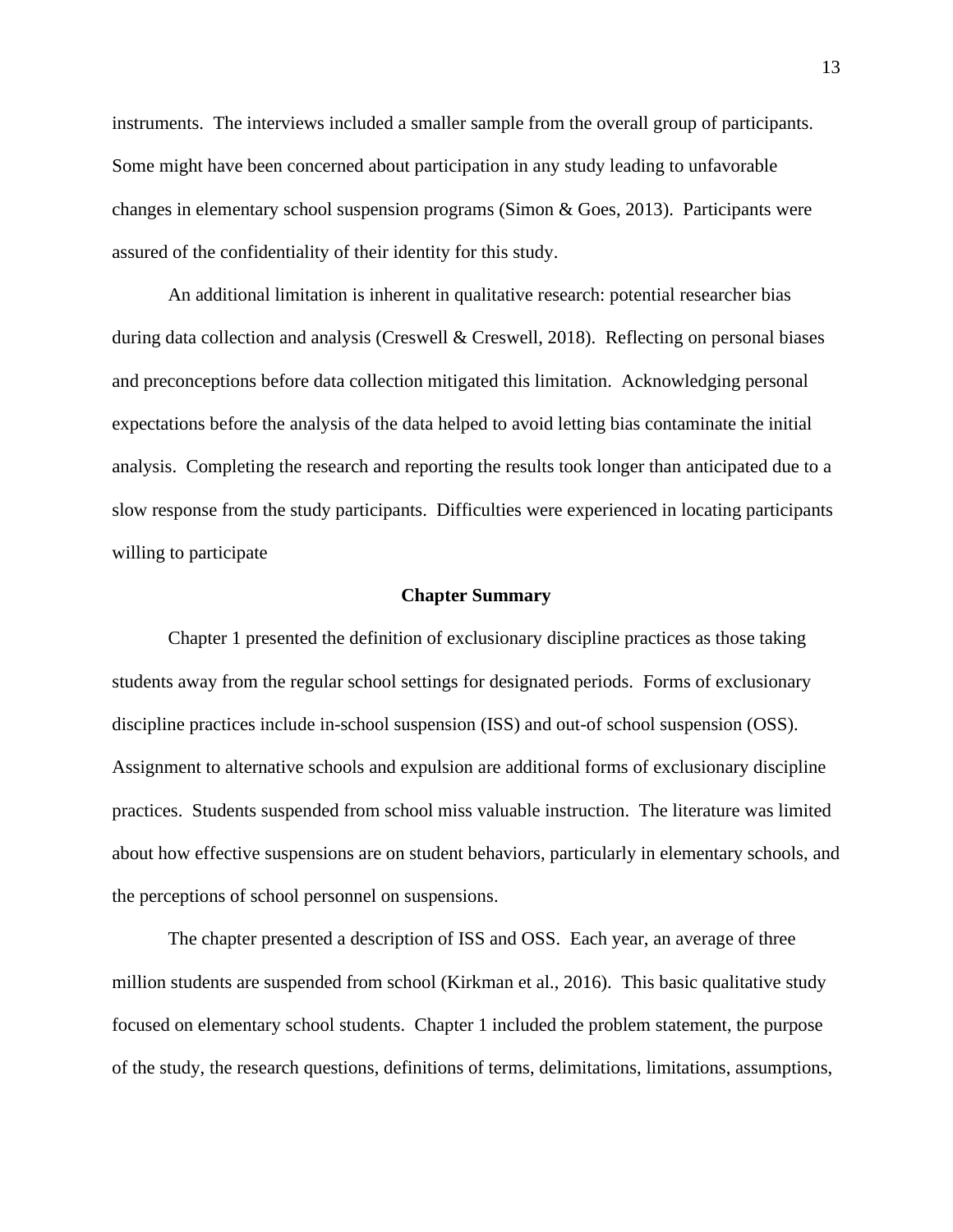and a summary. A review of the literature on elementary school suspensions and student behaviors is included in Chapter 2.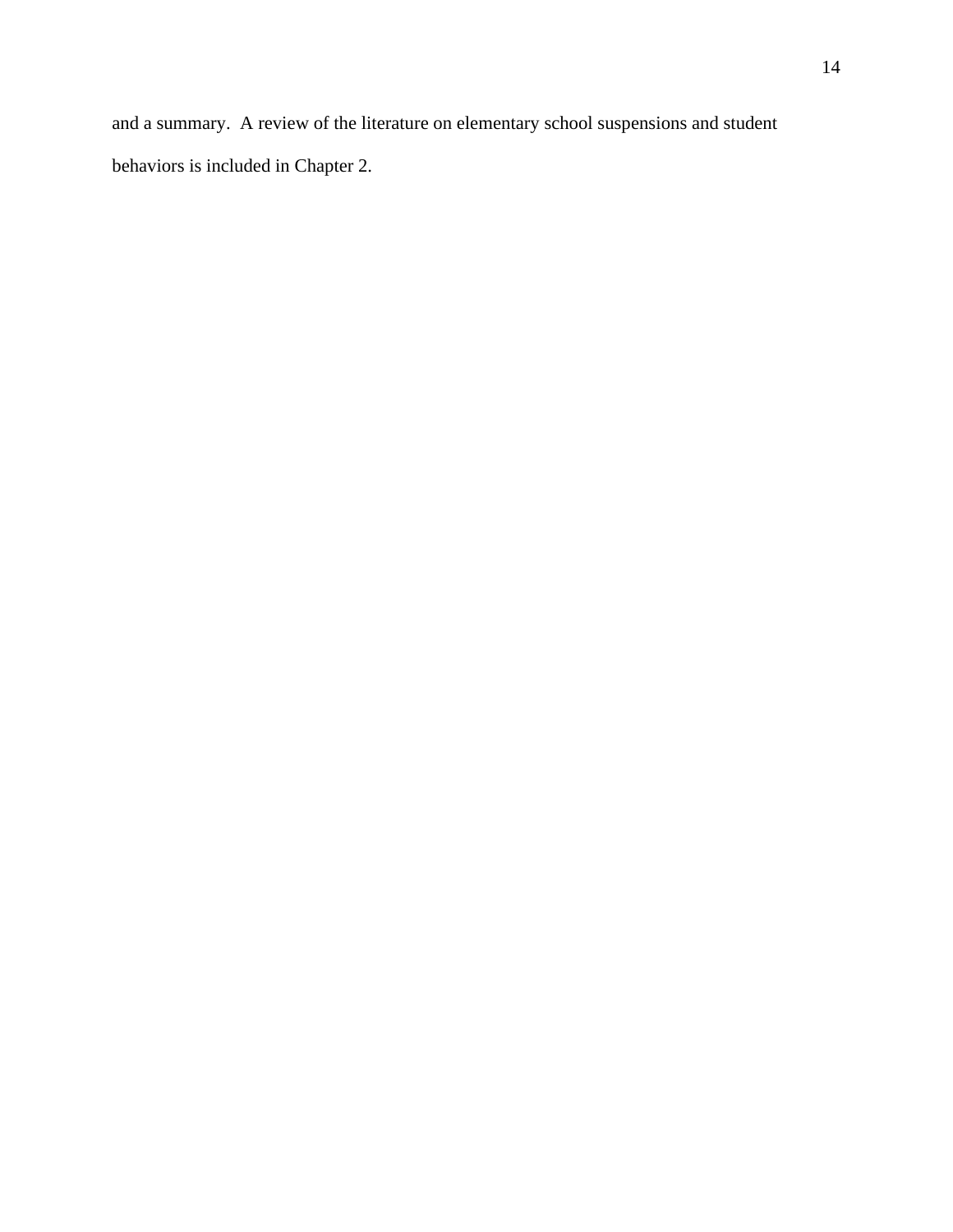#### **Chapter 2: Literature Review**

Educators are charged with the task of providing students with an adequate education in a safe environment. The problem was elementary school students are disciplined using in-school suspensions (ISS) or out-of-school suspensions (OSS); however, school personnel perceptions about the benefits and limitations of school suspensions were unknown. The purpose of the basic qualitative study was to explore the perceptions of elementary school teachers, administrators, ISS monitors, and school counselors regarding the benefits and limitations of elementary school suspensions. To provide safe school and classroom environments, teachers and administrators discipline students who are disruptive and who break school discipline policies. Warning systems in educational settings serve as useful predictors of students dropping out of school (Lovelace et al., 2018). Examples of such warning systems are course performance, attendance rates, and behavior records, including school suspensions (Lovelace et al., 2018). The background of the problem was suspensions have not been proven to change negative student behaviors (Lovelace et al., 2018). School suspensions continue in schools. The focus for this study was on the perceptions of elementary teachers, school counselors, administrators, and ISS monitors regarding the benefits and limitations of suspensions.

Three million students are suspended from school in K-12 each year for disciplinary consequences (Kirkman et al., 2016). The authors noted some studies have reported no proof of suspensions changing or correcting student behaviors, but rather suspensions adversely impacting students' reading ability, college entrance scores, and dropout rates (Kirkman et al., 2016). Disciplinary problems or unwanted behaviors in schools affect learning and teaching, preventing students from achieving success (Sadik & Ozturk, 2018). Schools need orderly and healthy working environments (Sadik & Ozturk, 2018).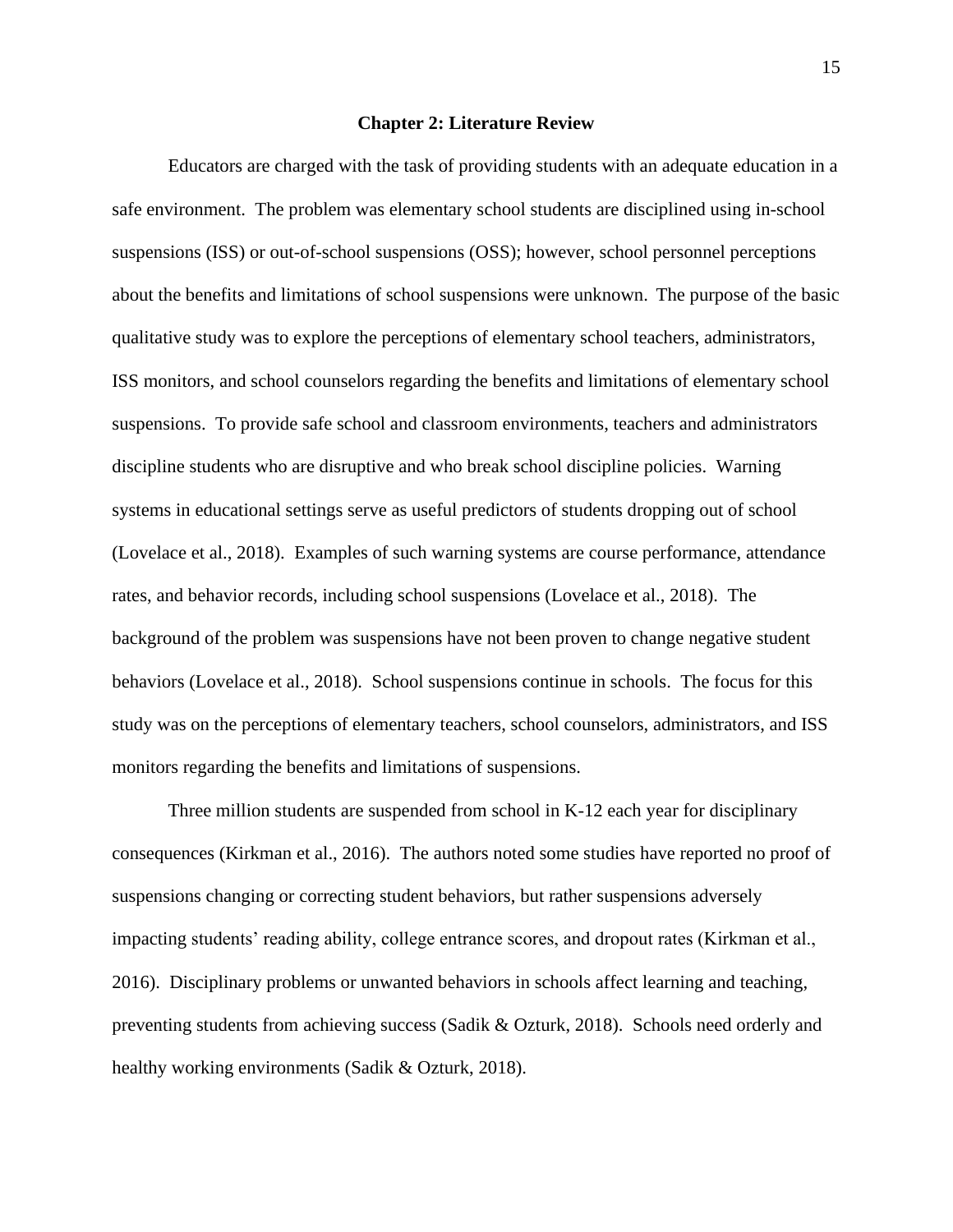#### **Literature Search Strategy**

Online computer databases were available to search for items such as journal articles and conference papers (Creswell & Creswell, 2018). Keywords taken from the topic of the study were entered into a database's search area for the titles of written documents. Research articles then provided additional links or source articles to be included in structured papers. Creswell and Creswell (2018) suggested utilizing free online databases of literature along with any available through academic libraries. The literature reviewed for this study was found through various research data resources. Searches on the topic were mainly conducted through ProQuest, EBSCOHost, ERIC, and Google Scholar. The library for the American College of Education provided access to databases for journal article searches. Course presentations and documents were reviewed as well as a collection of journal articles and links to additional information. Search terms included *teacher, administrator*, *in-school suspension monitors, perspectives on school suspensions*, *school suspensions and elementary schools*, and *exclusionary discipline in the elementary schools*.

## **Theoretical Framework**

Albert Bandura's (1999) social cognitive learning theory, an expanded form of the social learning theory, was the theoretical framework for this study. According to the components of the theory, individuals learn from interactions with others in social contexts (Bandura, 1999). Individuals imitate or model behaviors of others, especially if the observed experiences are positive or include a reward (Bandura, 1999). The theory further implies individuals may be able to imitate positive behaviors but may or may not change the existing behaviors to the newly observed behaviors (Bandura, 1999). The social cognitive learning theory may provide individuals a framework for understanding, predicting, or changing human behaviors through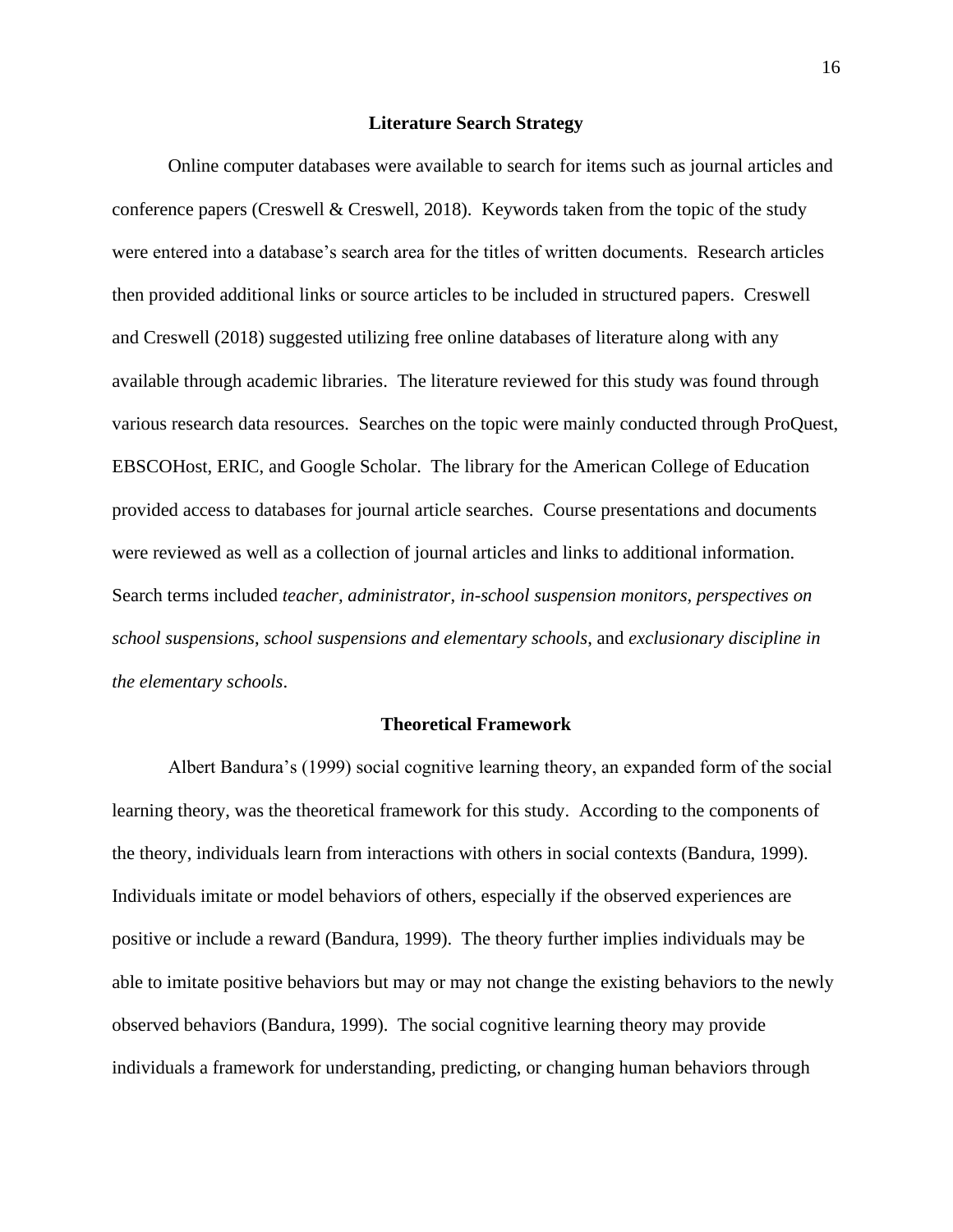observations and by using human thought processes (Bandura, 1999). This theory may be carried over into elementary schools about the behaviors of students. Students may learn better and know better, but continue to exhibit negative behaviors (Bandura, 1999).

Another component of Bandura's (1999) learning theories is self-regulation. Selfregulation is the idea of individuals possessing skills to control or direct their own actions. With self-regulation, individuals can be goal directed and able to actively engage in developing functional patterns of thinking and behaving in response to environmental conditions to attain personal goals (Bandura, 1999). Students being suspended from school may have a deficit in self-regulation skills. Self-regulation in the social cognitive learning theory further suggests individuals have knowledge of appropriate and inappropriate behaviors and choose behavior accordingly (Bandura, 1999).

#### **Research Literature Review**

Educators commonly assume students were less likely to exhibit problem behaviors if suspended from school (Massar, McIntosh, & Eliason, 2015). Students continue to be subjected to school suspensions in schools. Yet, Massar et al. (2015) reported limited evidence has been presented of repeated suspensions helping to diminish negative behaviors or serving to deter problem behaviors. Despite a thorough literature search for research relevant to this study, no data were found specifically focusing on the perspectives of elementary school teachers, administrators, ISS monitors, and counselors on suspensions. The lack of published literature on the specific topic further suggested a need for the investigation. This literature review included school discipline over time, school resource officers, aggression and discipline, a rationale for school suspensions, literature specific to elementary school suspensions, what the literature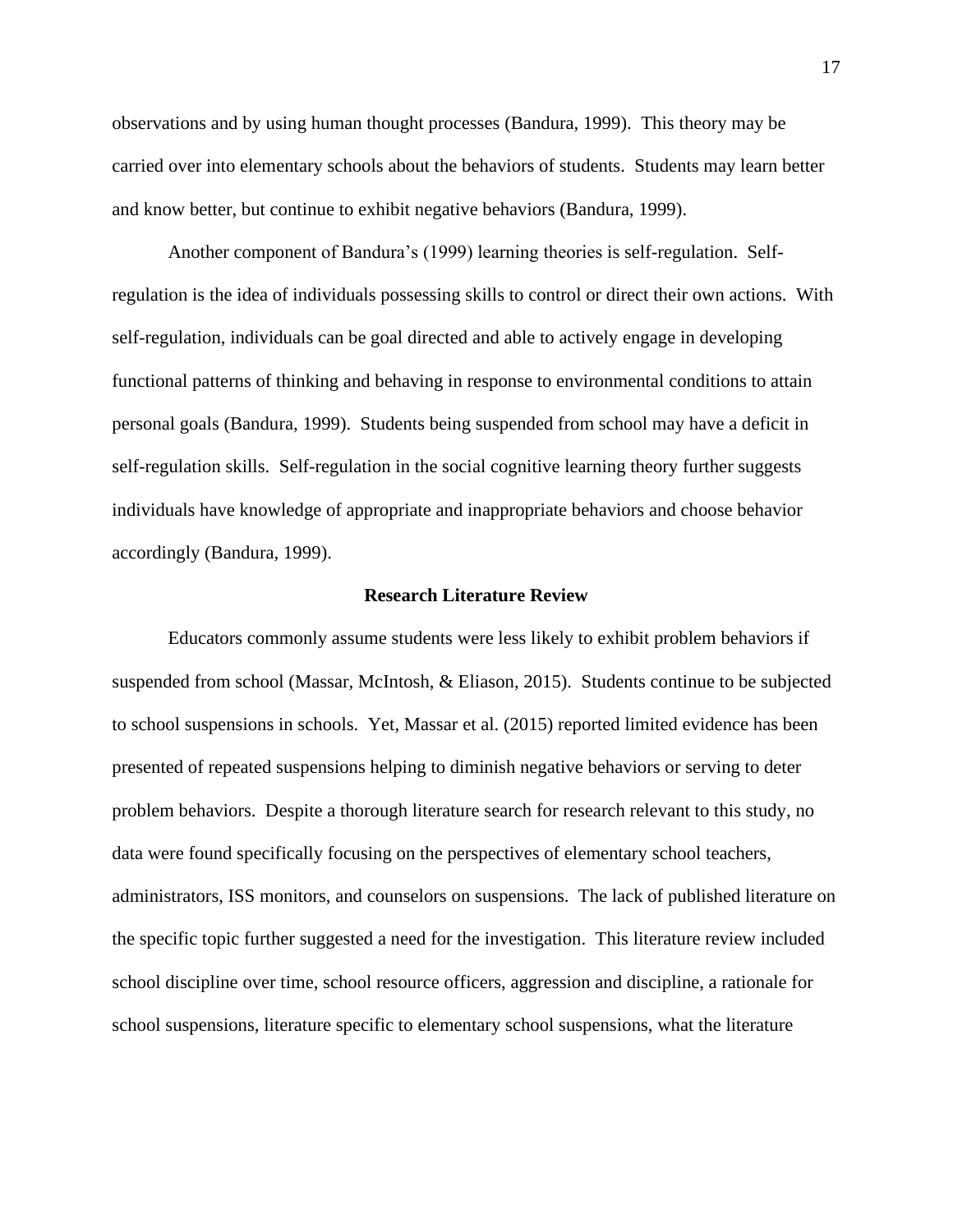revealed, concerns with exclusionary discipline, and potential alternatives to suspensions or exclusionary discipline practices.

School staff and administrators are responsible for providing an education to all students fairly and equitably. Administrators and school staff are charged with keeping students and staff members safe as well. Educating students is the primary mission of any school system, and school districts adopt policies and codes of conduct, rules, and expectations to address unacceptable behaviors (American Academy of Pediatrics, 2013). School suspensions and expulsions are the most severe consequences for students who exhibit unacceptable behaviors (American Academy of Pediatrics, 2013) and are considered exclusionary practices.

School administrators have shared the definition of discipline as responsibility, order, and systems (Sadik & Ozturk, 2018). In a disciplined school, nearly all staff members fulfill duties, students are academically successful, they have complete educational materials and resources, and the buildings are orderly and clean (Sadik & Ozturk, 2018). School administrators expect parents to support school decisions and discipline regulations in the education system, which are continuously updated according to social conditions. Continued studies may impact school discipline practices. Social and cultural changes, as well as developments in information and communications technology, affect schools and student behaviors (Sadik & Ozturk, 2018). Traditional teaching has been altered by studies yielding new insights and structures to fulfill the function of educating and teaching future citizens and workers (Sadik & Ozturk, 2018). Research on school discipline may lead to improved practices to create environments conducive to learning.

Times have changed, and school methods of handling discipline have had to change as well (Nance, 2016). More than 30 years of research provided evidence of increased referrals of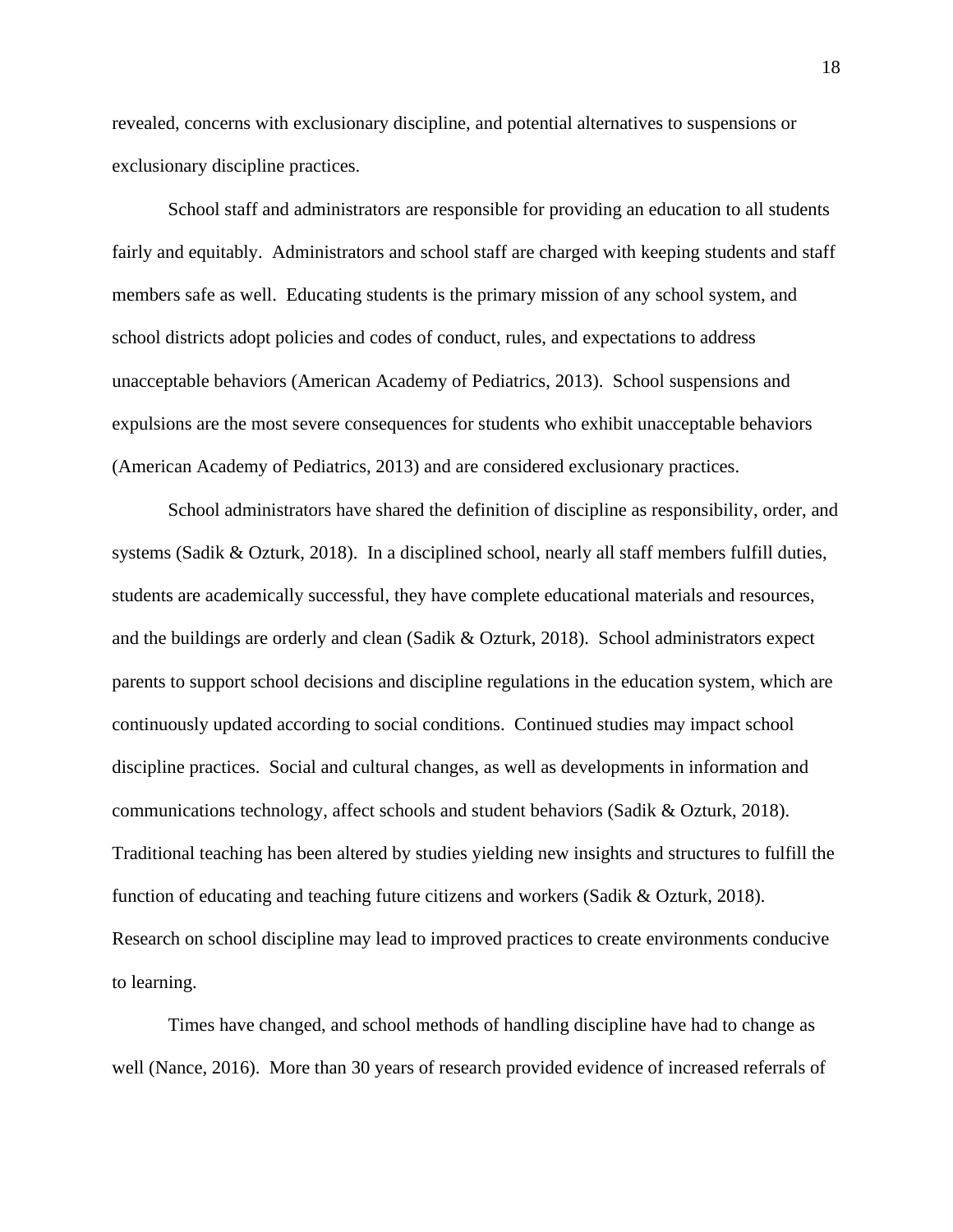students subjected to exclusionary discipline practices by schools (Nance, 2016). The evidence reported by Nance's from 30 years of research provided information about schools increasingly relying on extreme forms of punishments, such as suspensions, to maintain controlled discipline (2016).

Most examples in the literature on school discipline have focused on middle and high school students (Jacobsen, Pace, & Ramirez, 2016). One study focused on students, birth through nine- years- old, who were studied through interviews with the students' parents. Jacobsen et al. (2016) examined the association between the nine-year-olds' behavioral problems in schools and suspensions. Based on the findings, the authors suggested the issues of classroom management, classroom organization, and instructional formats as the causes of student problem behaviors. Jacobsen et al. reported suspensions have harmful effects on children by taking away instructional time and labeling suspended students as "troublemakers." The study involved nineyear-olds from an urban area where 11% were suspended from school by age nine (Jacobsen et al., 2016).

Another study project conducted in 2009 included 15 high school teachers' perceptions of suspensions (Garcia & Taaca-Warren, 2009). The participants shared three main reasons for suspensions as fighting, disrespect towards teachers, and attendance. Exclusionary disciplinary actions, suspensions, were used as consequences for students with poor attendance records, leading to increased time out of the classroom.

#### **Perceptions of Teachers About Exclusionary Discipline**

Many schools replace suspensions and expulsions with alternative strategies to keep students in the classroom. The purpose is to address the underlying issues of stress and trauma while preventing students from missing instruction (Loewenberg, 2018) . Yet teacher polls in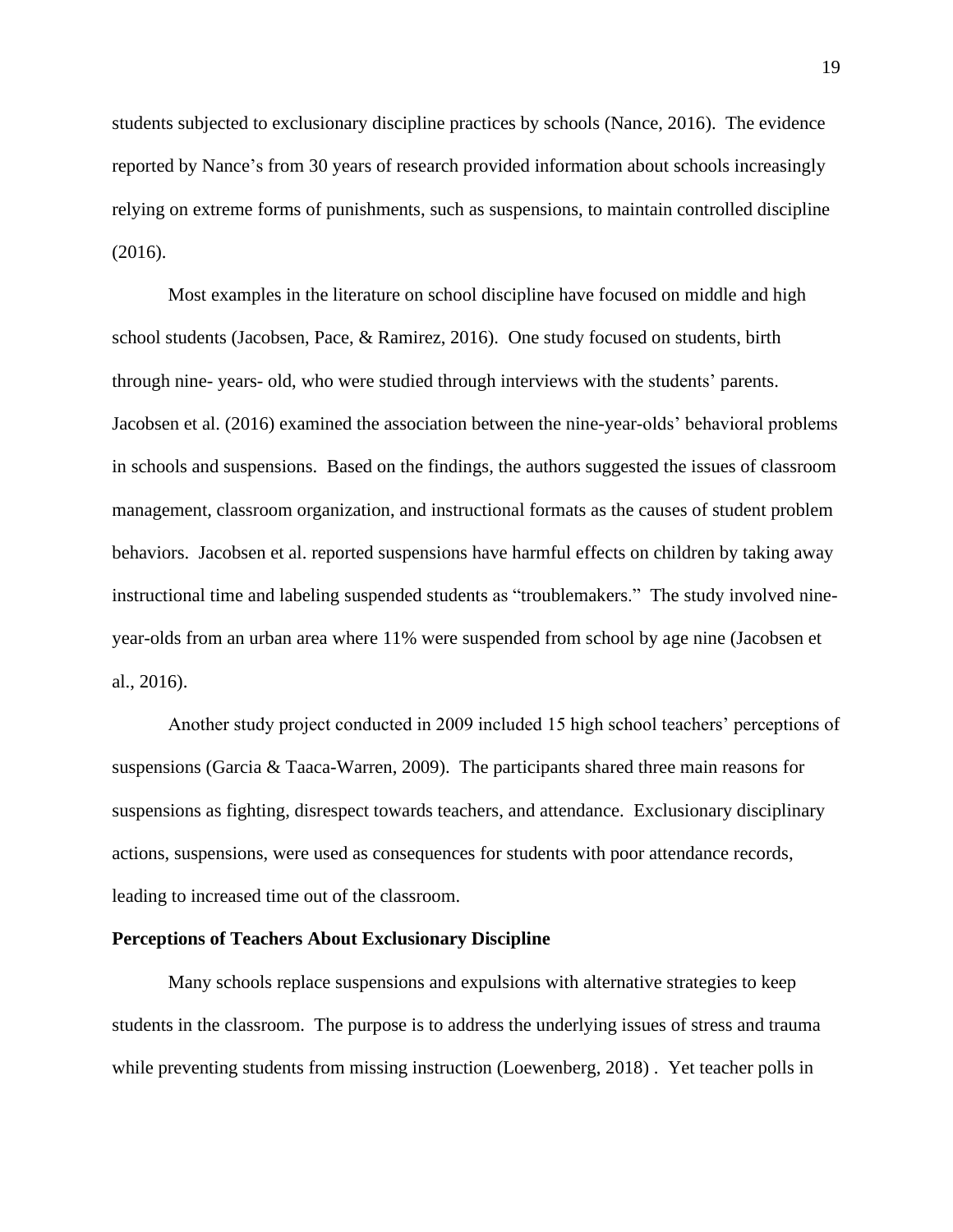America have revealed skepticism about policies limiting the use of exclusionary discipline practices, according to Loewenberg (2018). Loewenberg reported survey information from two groups of teachers, 1,000 in one group and 641 in another group, surveyed online by Educators for Excellence and *Education Next*. *Education Next* (Loewenberg, 2018) reported poll results where only 29% of teachers supported federal policies to prevent the expulsion and suspension of African American and Latino students more often than other students. Only 26% supported the same policies on the school district level, according to Loewenberg. Another poll conducted by a group named Educators for Excellence reported only 39% of teachers thought school suspensions were effective in improving student behaviors (Loewenberg, 2018). The consensus from the majority of teachers polled was exclusionary discipline was not effective, but teachers did not want policies to be imposed from the top-down concerning exclusionary disciplinary practices. Teachers polled during the surveys shared a need for professional development on nonpunitive discipline for assistance in getting away from expulsions and suspensions (Loewenberg, 2018).

One teacher in New York City chaired a campaign introducing restorative practices as an alternative method of approaching student behavior problems instead of suspending students (Winslow, 2016). The strategy the teacher supported involved teachers and students coming together to discuss the main problems behind the students acting out, which could be home issues, anxiety, or stress. A 10-year educator in Winslow's (2016) study shared feeling safer having had a face-to-face conversation with a disruptive student as opposed to not talking with the student and just seeing the student in the hall or class in the next encounter. The teacher worked with Teachers Unite, a union supporting restorative practices with educator input into new policies to help eliminate exclusionary practices in discipline.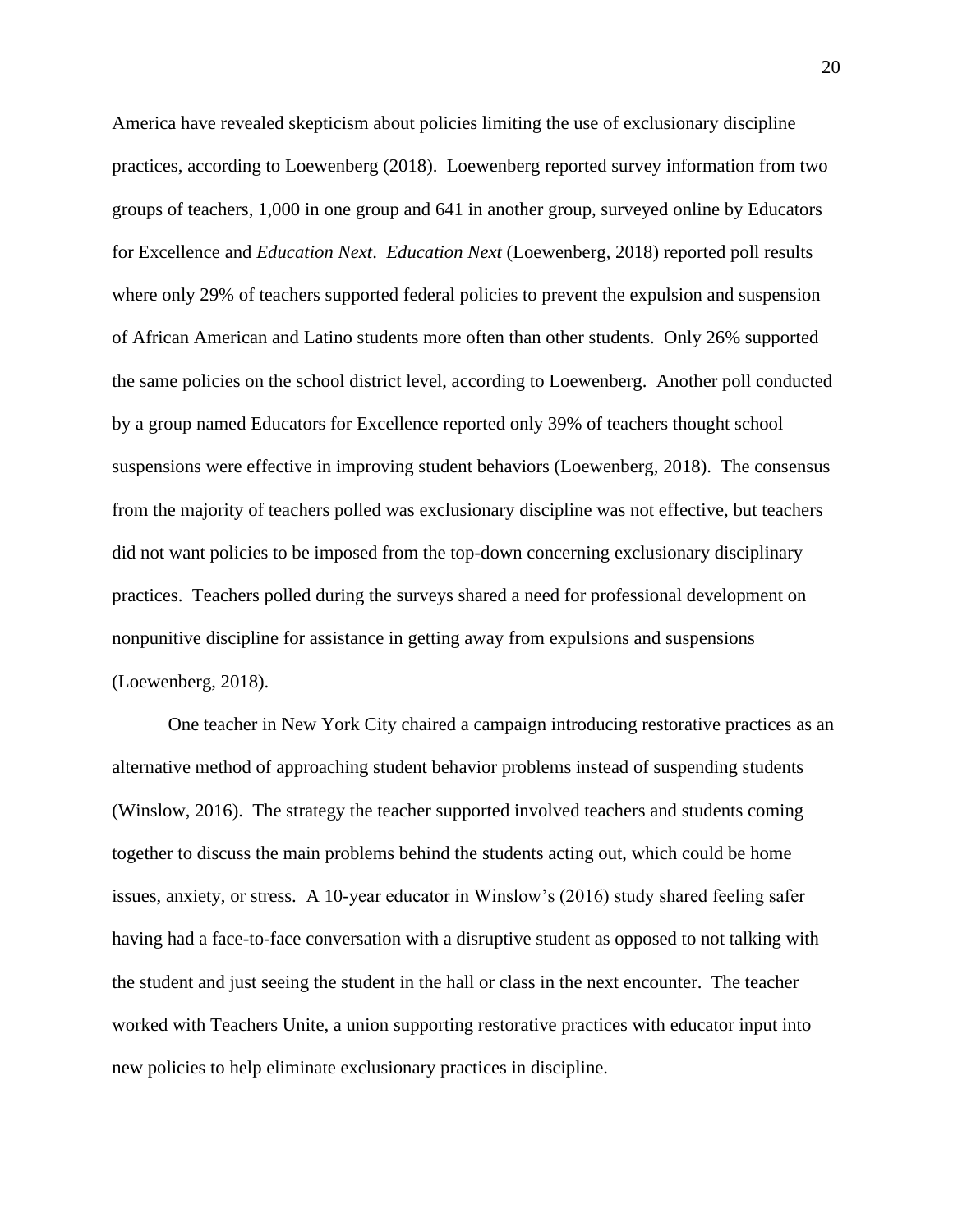Another example involved the New York United Federation of Teachers, the largest teachers' group in the United States comprised of 100,000 members (Winslow, 2016). Messages from the New York United Federation of Teachers centered on putting students out of school (Winslow, 2016). Locating literature on the perceptions of administrators and ISS monitors was difficult. The previous research examples shared information about classroom teachers' perspectives only. The current study was designed to help fill the gap in the literature regarding perceptions of not only teachers, but administrators, suspension monitors, and school counselors about suspensions.

# **School Discipline Over Time**

The educational process has evolved, as have the strategies and policies to promote safe schools. Before the 1950s, educational systems were referred to as inclusive systems of support focusing on social mobility. The 1930s and 1940s revealed the main concerns for schools, administrators, and the general public related to students' appropriate dress, gum chewing in class, making too much noise in the class or hallway, and dropping trash around the school (Mowen, 2014). Post–World War II and into the 1950s, concerns expanded to include a lack of respect for authority, vandalism, and theft in the classrooms (Mowen, 2014). Mowen (2014) reported how the Vietnam War and the Civil Rights Movement led to more significant concerns over school behaviors. During those times, the media were blamed for prompting increased negative behaviors with its coverage of violence (Mowen, 2014).

In the 1960s and 1970s, Congress implemented policies across the nation on school behaviors (Mowen, 2014). Those years were a time of drug-related crimes, the war on drugs, and gangs in schools, according to the author. The change of times and new and improved systems of security through technological advances led to a shift utilizing security systems,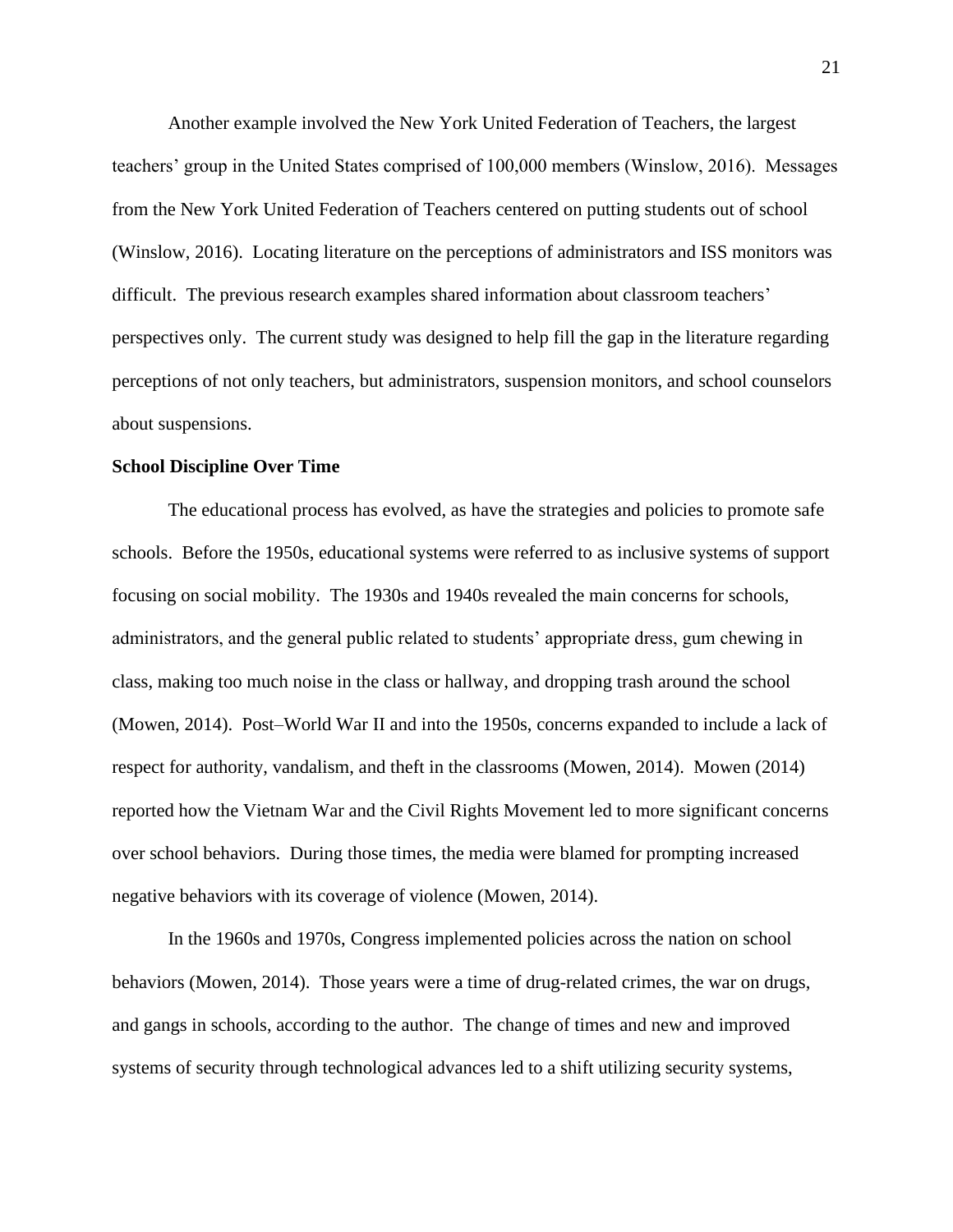surveillance cameras, metal detectors, school resource officers, and new school policies, including zero tolerance into the 1990s and 2000s (Mowen, 2014). Mowen (2014) noted the increase in technological and other security advances was not prompted by an increase in school violent activities overall, but rather by the growth of increased school shootings alone. Although the general public often expects school shootings to be events in schools with high crime, shootings took place in predominately White, middle-class schools in the suburbs (Mowen, 2014). With an increase in events of school shootings and similar crimes, the federal government and state governments continue to implement policies intended to protect the youth of America in the school systems (Mowen, 2014). By 2014, according to Mowen, school security measures and enforcements were largely geared towards zero tolerance policies affecting how discipline was carried out and the measures used.

According to reports by the U.S. Department of Education Office for Civil Rights (as cited in Steinberg & Lacoe, 2017), the number of suspensions and expulsions in the nation's schools dropped by 20% between 2012 and 2014. This trend could be attributed to school discipline reforms from 2011 when the Obama Administration launched initiatives encouraging schools to utilize alternative strategies instead of suspensions (Steinberg & Lacoe, 2017). The Supportive School Discipline Initiative was launched by the U.S. Department of Education and the Department of Justice to coordinate efforts in school discipline reform on the federal level (Steinberg & Lacoe, 2017). Steinberg and Lacoe (2017) reported the U.S. Department of Education and the Department of Justice released informational material packages supporting state and local efforts for improving school discipline and school climate. On the local school district and state levels, laws were revised encouraging schools to implement supportive, nonpunitive discipline (Steinberg & Lacoe, 2017). The U.S. Department of Education and the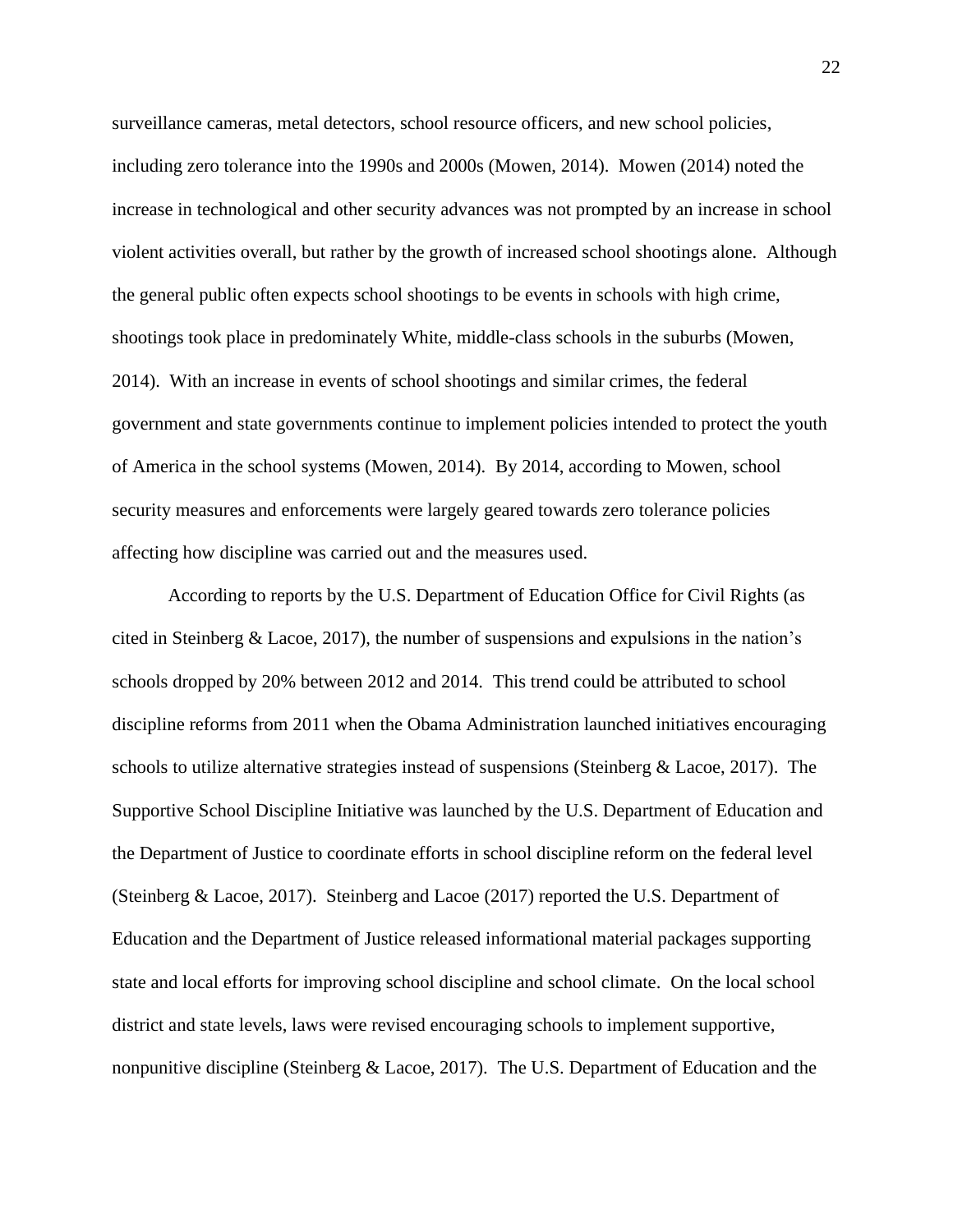Department of Justice suggested replacing suspensions with behavioral intervention and counseling programs to prevent dropouts and provide assistance for at-risk students (Steinberg & Lacoe, 2017).

# **Zero Tolerance Policies**

The term *zero tolerance* refers to uncompromising, strict automatic punishment to eliminate undesired behaviors of individuals (Wilson, 2014); the term is used throughout the media about schools and security. Zero tolerance emerged from policies on drug and weapons charges on the federal level in the 1980s. Policymakers started applying zero tolerance policies to educational settings in the late 1980s with expulsion from school if students had been charged with certain activities (Triplett, Allen, & Lewis, 2014). Publicly, the term zero tolerance became more prevalent as a result of higher crime waves in schools and the influx of school shootings. In 1994, Congress passed the Gun-Free Schools Act requiring the enforcement of zero tolerance of dangerous weapons, explosives, and arson.

President Bill Clinton signed the Gun-Free Schools Act into law, which was set up to expel students who brought guns on school property (Skiba  $&$  Losen, 2016). The act included punishments for students bringing other weapons and drugs on school property along with punishments for those participating in gang-related activities (Skiba & Losen 2016). Automatic expulsion and court referrals were deemed the punishments, and non-compliant schools would risk losing federal funds (Wilson, 2014). Shortly thereafter, schools began suspending students more and expelling more students for alcohol, drugs, tobacco, insubordination, fighting, and various disruptive behaviors. An example of a student being subjected to the zero tolerance policy was an elementary school student suspended for three days for pointing his finger like a play gun or, as the principal noted, a Level Two lookalike firearm (Wilson, 2014). Suspensions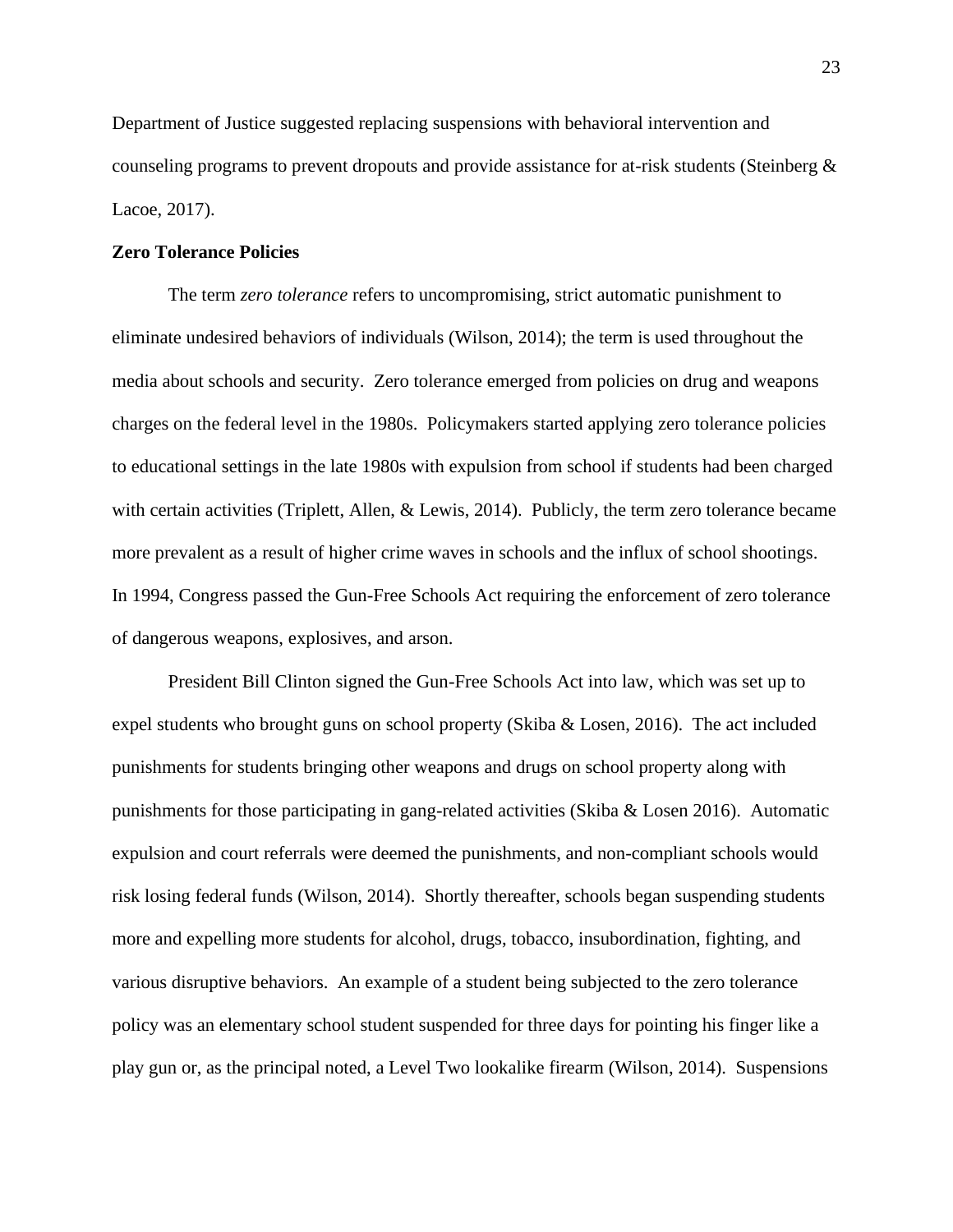and expulsions became a punishment of choice and not the last resort punishment for many schools.

Individuals who are critical of zero tolerance policies claim no credible evidence exists supporting the policies as effective (Kodelja, 2019). Supporters of zero tolerance policies might question the methods used to implement the policies but have argued violence should not be tolerated at school (Kodelja, 2019). School suspensions and expulsions have led to reduced infractions for young children because children are still being socialized to the norms of the school at the early ages of development (Jacobsen et al., 2016). Additionally, for younger children, parents reinforce the idea of schools not tolerating negative actions and behaviors because parents have to miss time from work to take care of the child or meet at school about the issues (Jacobsen et al., 2016). In cases where students brought weapons or drugs to school, immediate suspensions and expulsions have taken place. These students either receive schooling at home utilizing the computer or are forced to enroll in alternative school settings.

Opponents of the zero tolerance policies focus on the overuse of the policy as well as the racial and ethnic disparities (Jacobsen et al., 2016). The policies of zero tolerance are likened to "get tough" policies, but ethnic minorities continue to be overly represented for harsher punishments compared to students in other groups committing the same violations (Jacobsen et al., 2016). Jacobsen et al. (2016) explained these opponents suggested new policies be adopted on national, state, and local levels of the educational and legal systems.

## **School Resource Officers**

Elementary, middle, and high schools have school resource officers stationed at the schools on a part-time or full-time basis. School resource officers are armed police officers in full uniforms (Counts, Randall, Ryan, & Katsiyannis, 2018). Duties may include a combination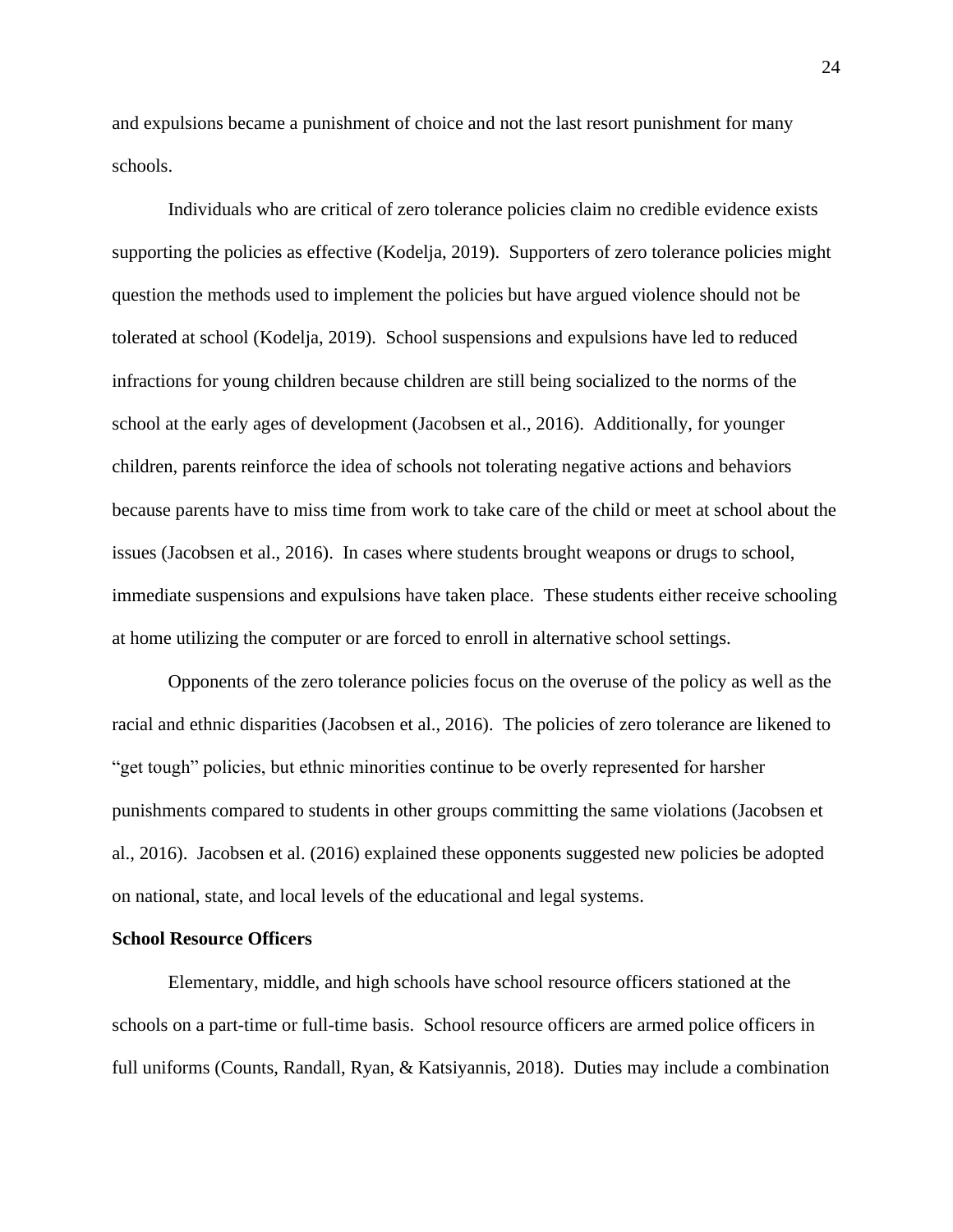of law enforcement, mentoring, and teaching. Patrolling the school and investigating complaints of criminal activities fall under law enforcement duties. The teaching portion of school resource officer duties may involve facilitating preventative, educational programs such as Gang Resistance Education and Training along with Drug Abuse Resistance Education (Counts et al., 2018). Officers may serve as mentors to students and advisors to administrators and educators on school campuses. Additional duties of school resource officers may include attending neighborhood meetings, being present at after-school programs and sporting events, and completing paperwork (Counts et al., 2018). Students are subjected to random property searches on the school grounds, are under surveillance by security cameras, and may be expected to follow rigid discipline policies (Perry & Morris, 2014).

School resource officers are commonplace, with an increasing presence in schools throughout the nation (Counts et al., 2018). Although school resource officers are called upon to handle school discipline at increasing rates, often no formal guidelines or policies exist about duties. According to research, 76% of officers are called on by school administrators to handle and maintain disciplinary issues (Counts et al., 2018). Programs using school resource officers are rarely evaluated (Counts et al., 2018).

Having school resource officers handle school disciplinary issues is contradictory to the initial intent of the National Association of School Resource Officers (2015) position statement. The position statement prohibits school resource officers from being involved in formal school discipline issues falling under the administrators' responsibilities (National Association of School Resource Officers, 2015). Misuse of school resource officers in schools occurs when the officers' purposes and roles are not clearly defined (Counts et al., 2018). Officers may be handling discipline issues in schools and not being able to focus on keeping schools safe as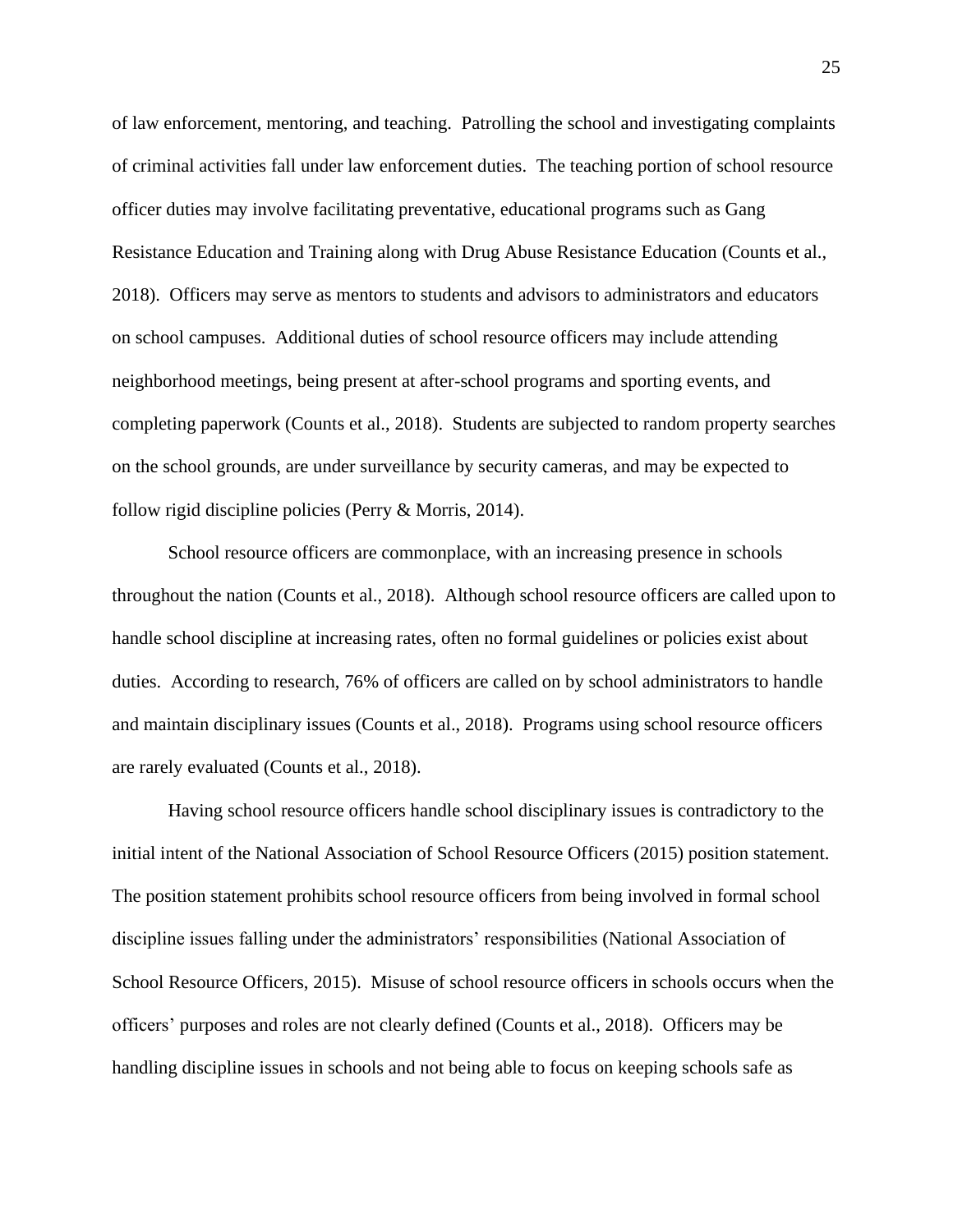initially intended. The increased use of school resource officers for discipline has led to more students being arrested for behaviors and has increased the likelihood students will experience suspensions and expulsions from school (Counts et al., 2018).

# **Aggression and Discipline**

Problem behaviors may increase or evolve for students with one factor, childhood aggression, important in predicting and understanding disciplinary actions (Fite, Evans, Pederson, & Tampke, 2017). Aggression may be defined as hostile or violent behaviors or attitudes exhibited in response to a perceived threat. Aggressive behavior is acting on impulse. Reactive aggression refers to defensive actions usually guided by anger and may be associated with elementary-age children violating rules and retaliating (Fite et al., 2017). These violations are usually minor (Fite et al., 2017). Proactive aggression refers to actions designed to achieve desired goals. More severe, antisocial, long-term outcomes may be associated with proactive aggression in children of all ages (Fite et al., 2017).

#### **Rationale for School Suspensions**

Schools, like other organizations, need rules and policies to function and accomplish goals. Discipline is aimed at developing self-control skills and responsibility of students through the support of students' mental, social, and emotional development (Sadik, 2017). Like other forms of discipline, suspensions are punishments or reactions for removing disruptive behaviors. Sadik (2017) included information from a study noting student perceptions concerning discipline were mostly positive, and students understood the need for discipline. Still, the students' negative perceptions were geared towards the application of discipline. Suggestions have been made for the implementation of practices to create orderly, civil, and safe school climates teaching students the basic values of cooperation and respect (Skiba & Losen, 2016).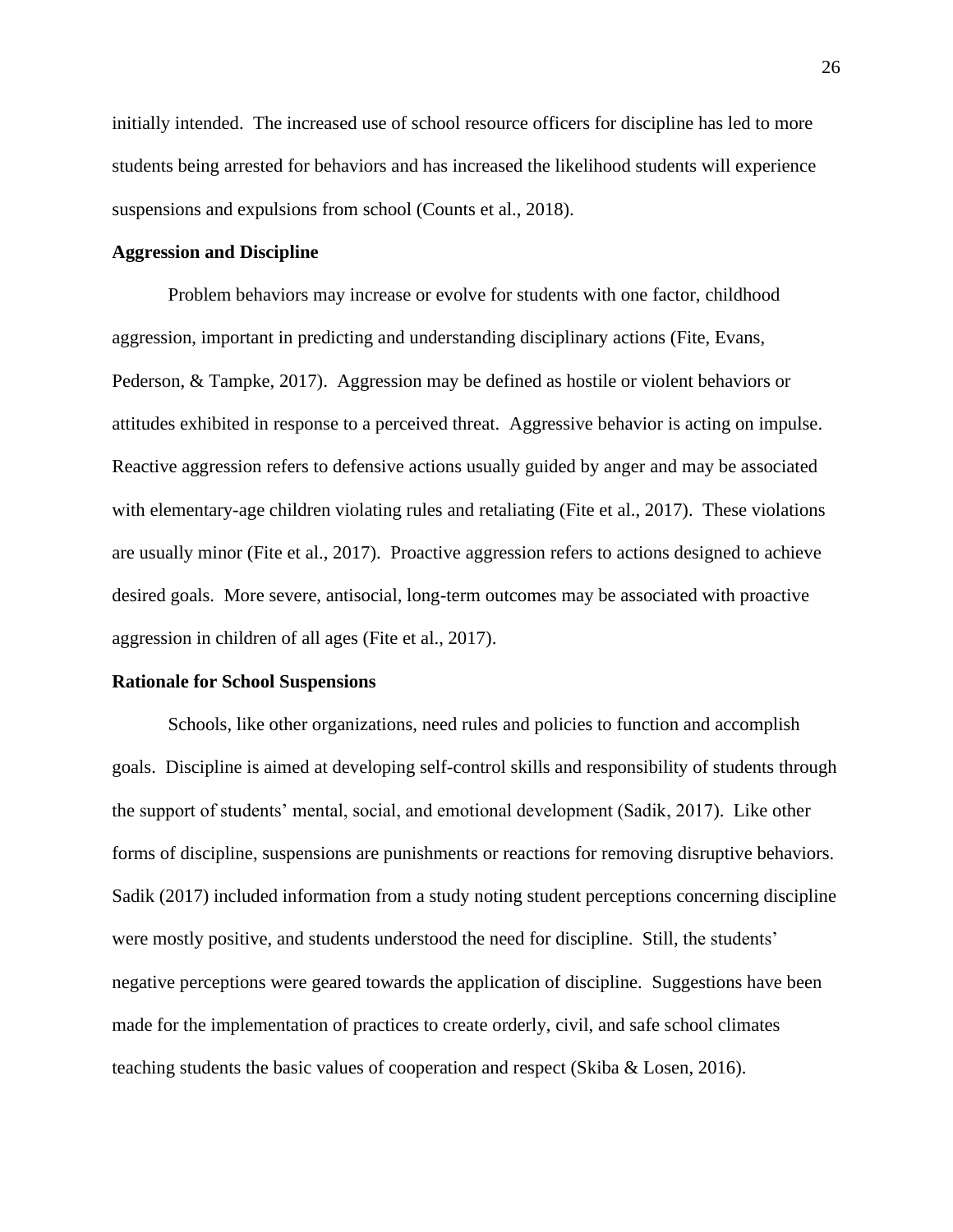Exclusionary discipline practices have been noted in some literature as having negative effects or consequences on students' life chances (Perry & Morris, 2014). Despite this conclusion, exclusionary discipline practices and policies are often deemed necessary for safe schools (Perry & Morris, 2014). An overall assumption was the use of exclusionary practices leads to school and classroom environments more conducive for learning (Perry & Morris, 2014). Suspended students in OSS are banned from the school in an effort to restore order, although the suspensions could unintentionally trigger additional adverse consequences (Perry & Morris, 2014). The students assigned to in-school suspension (ISS), are out of the regular classroom.

The goals of traditional school systems for using OSS are to achieve safe environments for students and staff members (American Academy of Pediatrics, 2013). Such goals include decreasing violent behaviors, criminal activities, and drug usage and trafficking while limiting the influence of offenders on others. The American Academy of Pediatrics (2013) report noted the offenders were to be punished through OSS, which in turn, takes the offenders away from school and other students, with the intended message of no tolerance for negative behaviors. Traditionally, school suspensions and expulsions have been reserved for severe, dangerous, and recalcitrant offending students (American Academy of Pediatrics, 2013). Suspensions from schools are now standard tools used for demanding compliance and obedience (Wilson, 2014). Incidents likely handled years ago by a trip to the principal's office now may be dealt with by the police and the judicial system, which contributes to the climate of exclusions and suspensions (Wilson, 2014).

Other factors affecting the rates students are suspended from school include a school's administration and teacher training. A small study involving two schools (a high school and an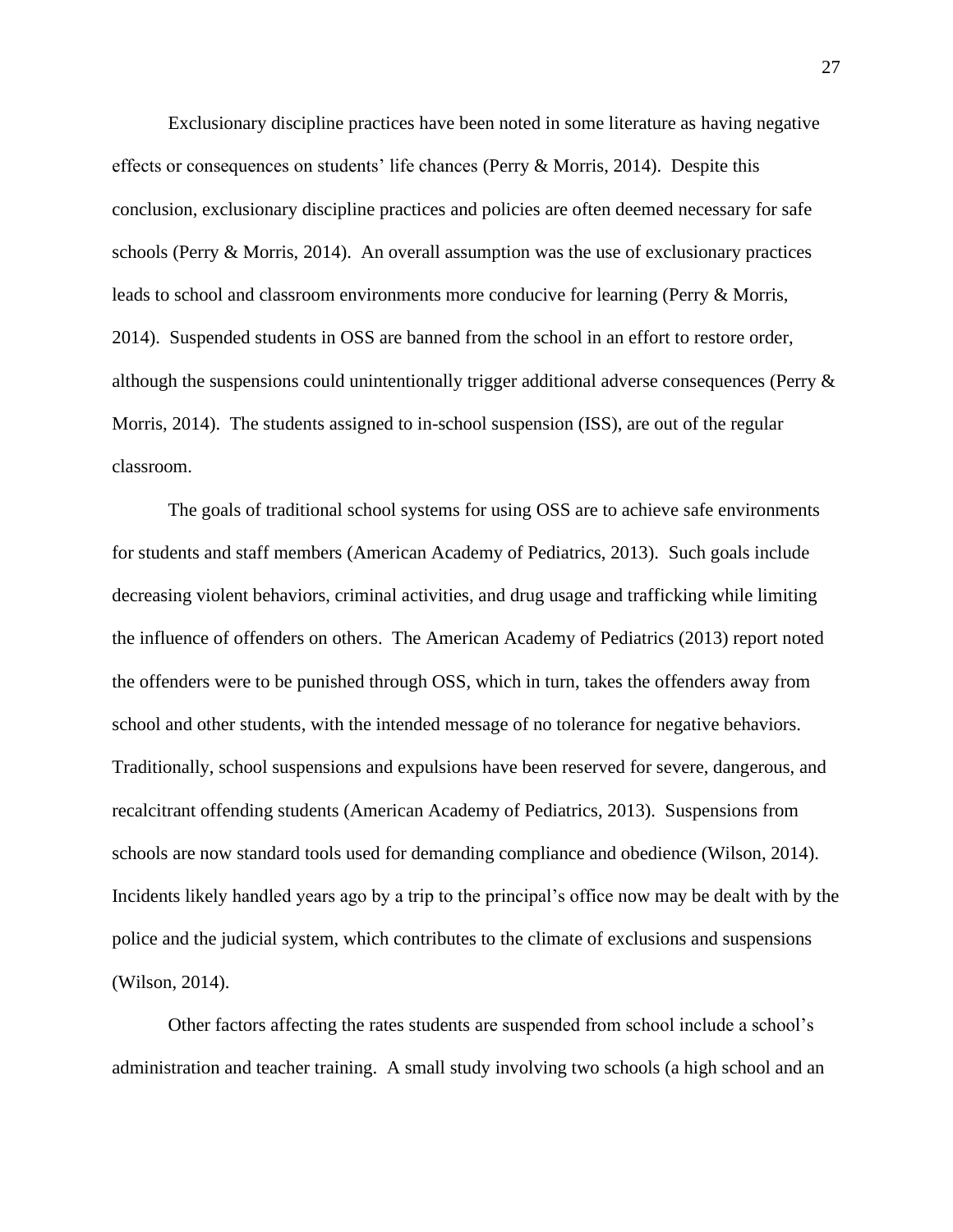elementary school) examined different aspects of the assistant principals' leadership practices (Clayton & Goodwin, 2015). One indicator was the fact the administrators could have positive impacts on students and school culture through disciplinary practices (Clayton & Goodwin, 2015). The results from the study included reports from the assistant principals on the importance of working deliberately with students of low socioeconomic levels and understanding the school culture to help influence instruction and the creation of a sense of safety and value with students (Clayton & Goodwin, 2015). Clayton and Goodwin's (2015) study revealed the importance of administrators to view students as collective units and individuals in creating safe school communities, as the students come to school carrying influences from the community. In turn, the administrators could have positive or negative impacts on the rates students are suspended from school.

#### **Elementary School Suspensions**

Data collected about elementary school students were reported in the Fragile Families Study (Jacobsen et al., 2016). A study by Jacobsen et al. (2016) revealed 19% of students from 20 large US cities had been suspended or expelled by nine years of age. These students, born between 1998 and 2000, participated in the research. Data from the Fragile Families Study revealed elementary students suspended on average were between five and nine years of age. Further, 10% of U.S. elementary students are suspended or expelled annually.

Some school districts and states have passed legislation limiting the circumstances in which preschool and elementary students may be subjected to exclusionary school discipline practices. One example would be changing discipline practices to not utilize exclusionary school discipline for activities such as cutting bread at lunch into the shape of a gun and practicing to use it as such, which previously led to students being suspended. Balmert and Sparling (2017)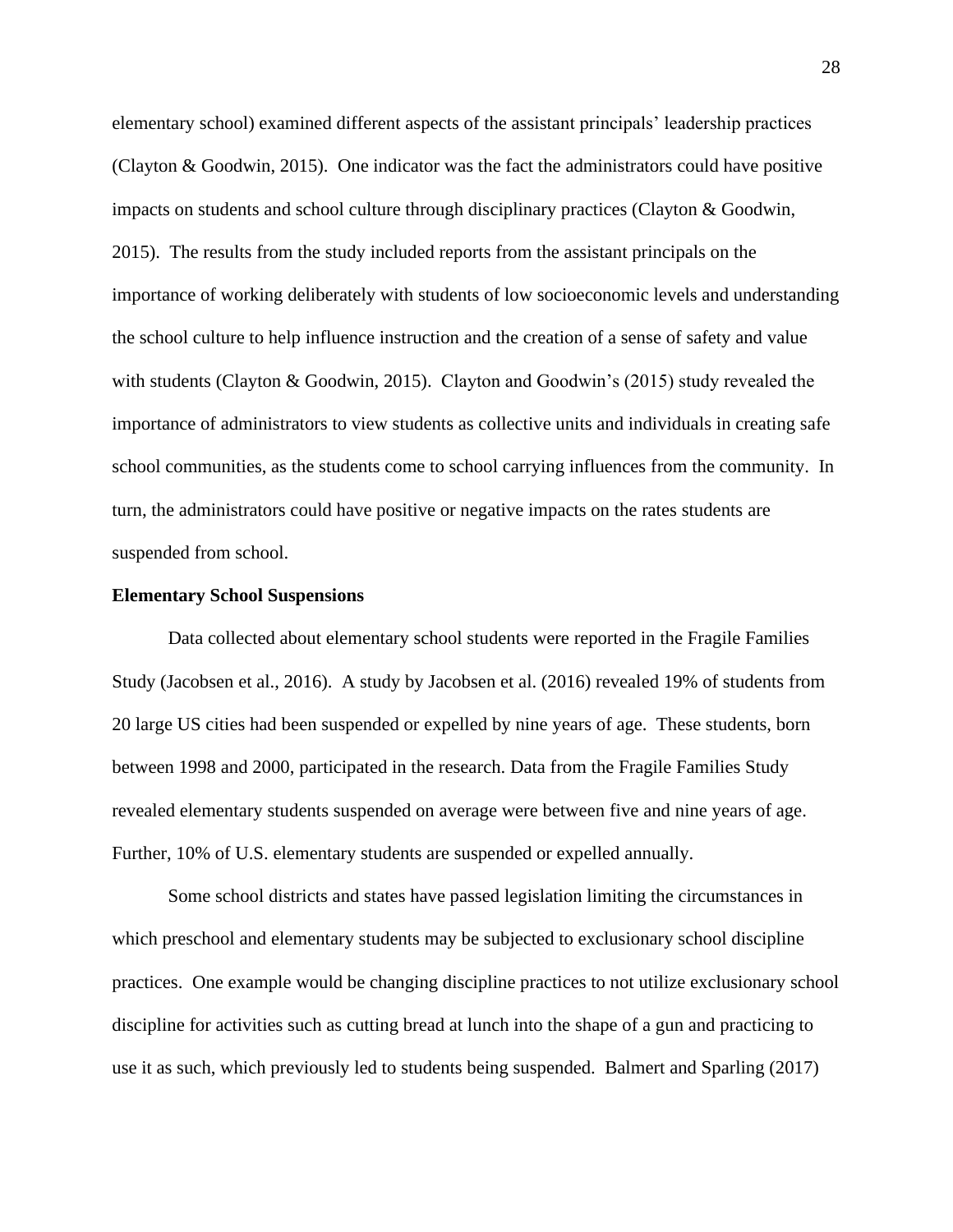reported these examples, where students are automatically suspended for any violence-related activity, are representative of zero tolerance discipline policies. The lawmaker was concerned, noting the boys' actions were not threatening behaviors to self or other students. Teachers and administrators who opposed the lawmaker's suggestions preferred making such decisions on a case-by-case basis. According to the authors, the lawmaker suggested as alternatives more teacher training for teachers on de-escalating behaviors, more consistent discipline policies, and more mental health counseling. Balmert and Sparling noted states such as Ohio have reported much lower numbers of elementary-level student suspensions as compared to others. Yet, the number of young students suspended in Ohio was deemed higher than the desired expectations of school administrators and teachers. The largest numbers of elementary student suspensions result from disobedient or disruptive behaviors (Balmert & Sparling, 2017). Other young students have been suspended for theft, tobacco use, false bomb threats, harassment, and truancy (Balmert & Sparling, 2017).

## **What the Data and Research Reveal**

The main objective of school suspensions is removing disruptive students from class and deterring other students from engaging in similar behaviors. Yet, data and literature have shown students excluded from schools were likely to be associated with negative behavioral and academic outcomes in the future (Skiba, Arredondo, & Williams, 2014). The data concerning the disciplinary actions of schools have been reported by districts annually for use in state and federal reports like those of the Civil Rights Data Collection Group (Nishioka, Sigeoka, & Lolich, 2017). A report from 2015 included school suspension data for every school district in the United States, indicating the vast racial disparities in suspension rates needed to be addressed (Losen, Hodson, Keith, Morrison, & Belway, 2015). During the 2011-2012 school year, 3.5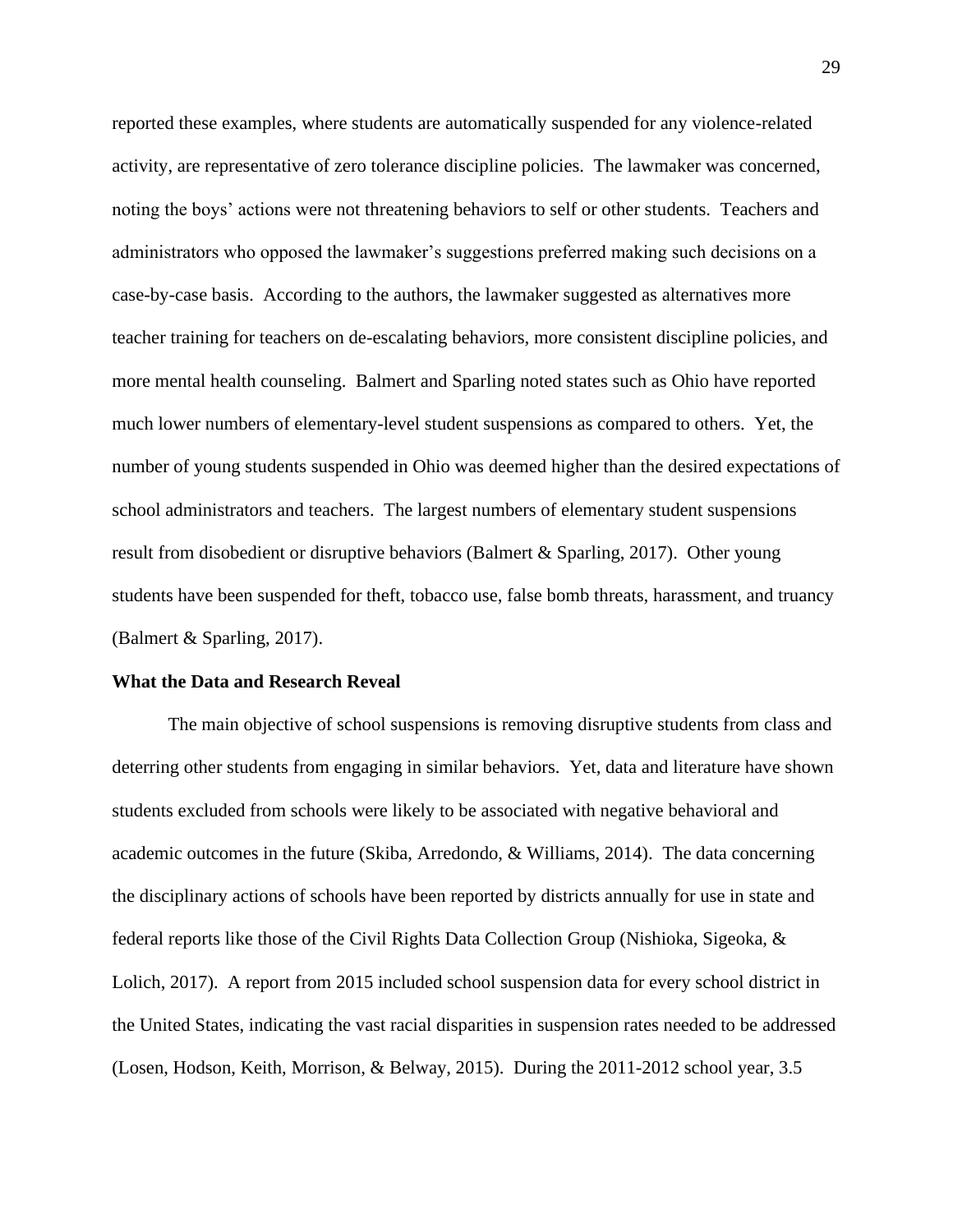million students from public schools on all levels were suspended from school at least one time. Losen et al. (2015) reported those numbers to equate to the number of individuals needed to fill almost all the Super Bowl stadium seats for the past 45 games. The same report indicated 10% of elementary students had been suspended from school at least one time during the 2011-2012 school year. On average, a school suspension is for 3.5 days; U.S. public school students, including elementary level students, lost an estimated 18 million instructional days in 2011-2012 (Losen et al., 2015).

Florida data reports suggested punitive and exclusionary discipline practices have been disproportionately assigned to students across race, gender, and disability (Gagnon, Gurel, & Barber, 2017). More specifically, male students were suspended more than females, and African Americans were most disproportionally punished out of all groups (particularly Black male students). Students with disabilities were punished more than nondisabled students (Gagnon et al., 2017).

An eight-year longitudinal study revealed one suspension, elementary or secondary school, increased the risk of a student dropping out of school in the future from 16% to 32% (Skiba et al., 2014). Two suspensions increased the dropout risk to 42%, and the authors suggested suspensions were more of a predictor of dropout than socioeconomic status and grade point average. The same study reported 61% of individuals in juvenile justice detention facilities had been expelled or suspended from school the year before going into juvenile justice custody. Another study, which included over 500 males in a juvenile facility, revealed 80% had been suspended from school (Skiba et al., 2014). The authors reported on a different study in Texas following a cohort of students in Grades seven-12 (Skiba et al., 2014). Exclusionary discipline practices tripled the students' chances of having contact with juvenile justice within the next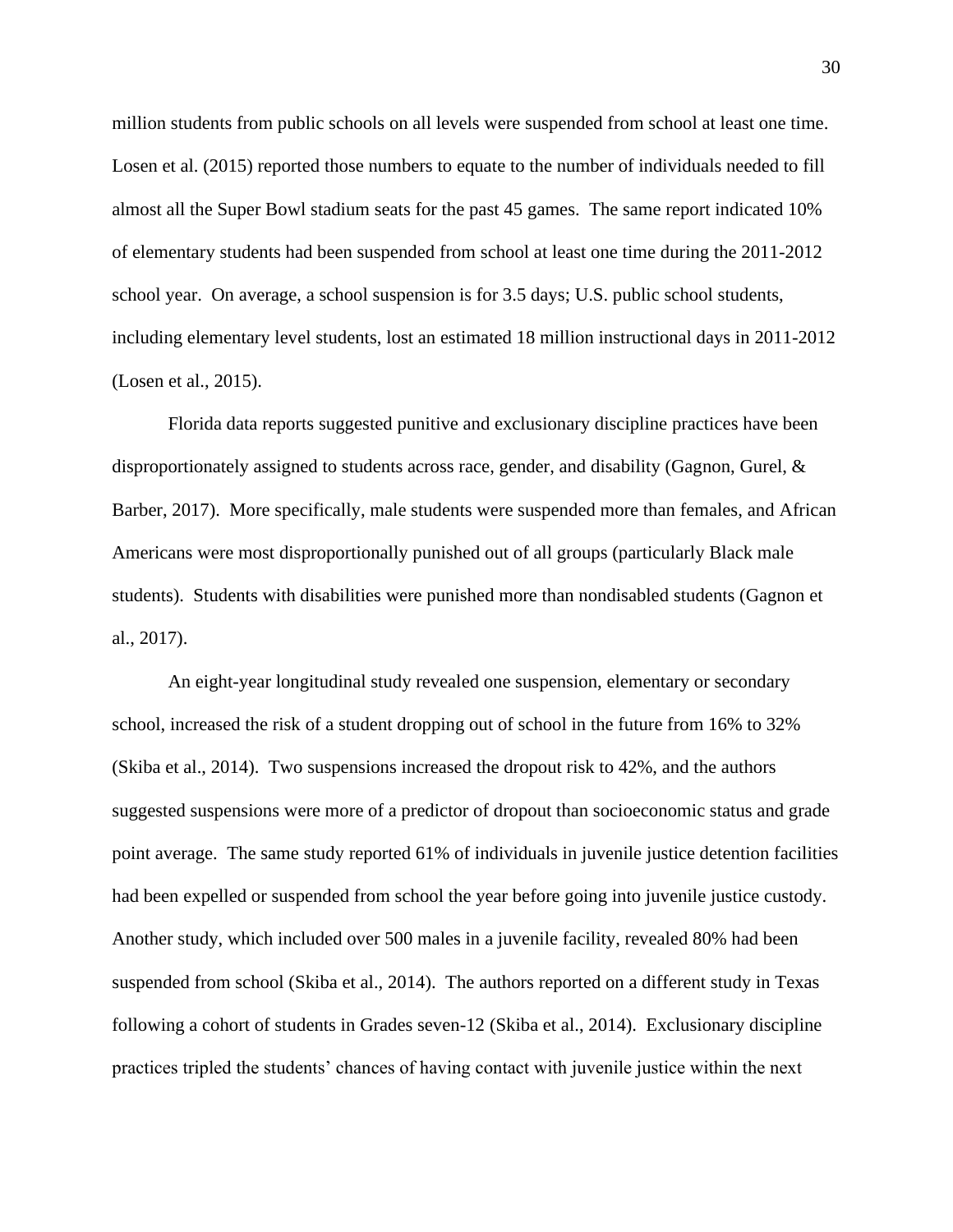year. Tracking 10 years of data on a cohort of students going to grade three, another study, reported by Skiba et al., 2014, found students with one or two suspensions were eight times more likely to end up in an alternative school. The data referred to elementary students before entering middle or high school. Also, the students with three or more suspensions were 25 times more likely to end up in an alternative school by middle or high school (Skiba et al., 2014).

The results of a report conducted by the American Academy of Pediatrics (2013) Council on School Health reported a student in grade nine was 50% more prone to drop out of school with each OSS. These results were based on historical data; these same students were suspended while in elementary school. The same study reported a 19% decrease in the probability of students enrolling in postsecondary educational institutions after a history of school suspensions (American Academy of Pediatrics, 2013). A different study from 2011 found 34% of OSS had been issued for nonviolent behaviors (Losen, Martinez, & Okelola, 2014), although OSS was created for more serious, violent behaviors.

#### **Additional Concerns With Exclusionary Discipline Relating to Benefits and Limitations**

Many long-term negative consequences associated with expelling, arresting, and suspending students, are affecting students, students' families, communities, and society (Gregory & Fergus, 2017). A popular argument against the continued use of suspensions and other exclusionary discipline practices has involved the disparities among student groups (Gregory & Fergus, 2017). Repeated studies have documented racial disparities in school discipline on all levels of schooling (Nance, 2016). Additional studies have demonstrated students' race and gender play a role in which students are assigned exclusionary discipline practices (Gregory & Fergus, 2017). African American, Hispanic, and Native American students are suspended from school more often than White students, according to Gregory and Fergus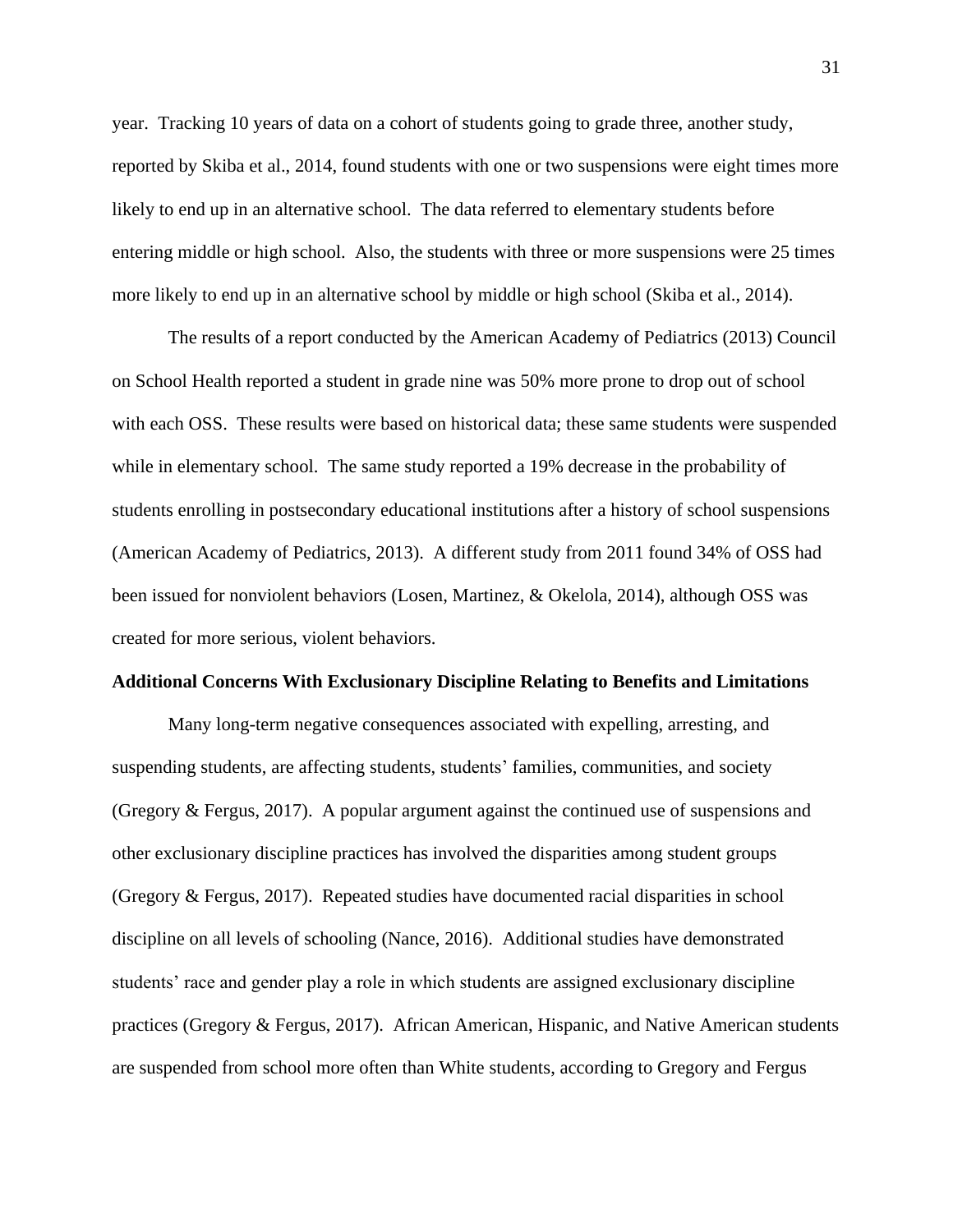(2017). The studies revealed transgender, bisexual, gay, and lesbian students are disciplined more often as well. Gregory and Fergus reported national data from 2013-2014 disclosed the disproportionate suspension of African American students includes preschool or early elementary students.

Loveless (2017) studied one state's disparities in suspension rates. In 2015, Hispanic students made up over half of California's K-12 enrollment, with 3.3 million students (53.6%). White students constituted 24.6% of enrollment (1.5 million), followed by Asian students, 8.8% (about 550,000 students), and Black students, 6% (about 370,000 students). Loveless compared the ratio of suspensions to enrollment. In 2015, 17.8% of Black students were suspended in California, compared to 4.4% of White students and 5.2% of Hispanic students.

Some individuals may argue those students appearing to be subjected to exclusionary discipline practices more than others are students who misbehave more often. On the contrary, data have revealed behavioral justification as a misconception (Nance, 2016). The Office of Civil Rights reported repeatedly finding schools where African Americans are disciplined more often and more severely than White students in similar situations and reported the discrepancy was a serious problem (Nance, 2016). These issues continue to be a problem because the teachers and administrators allow stereotypes and attitudes to misguide decisions (Nance, 2016).

# **Reforms to Alleviate Concerns With Exclusionary Discipline**

The adoption of prevention-based practices reduces problematic behaviors and exclusionary discipline issues (Massar et al., 2015). Such practices could contribute to safe environments for students and staff while improving academic achievement (Massar et al., 2015). The U.S. Department of Education and the U.S. Department of Justice jointly comprised and sent letters in 2014 to school districts urging school officials to avoid racial bias in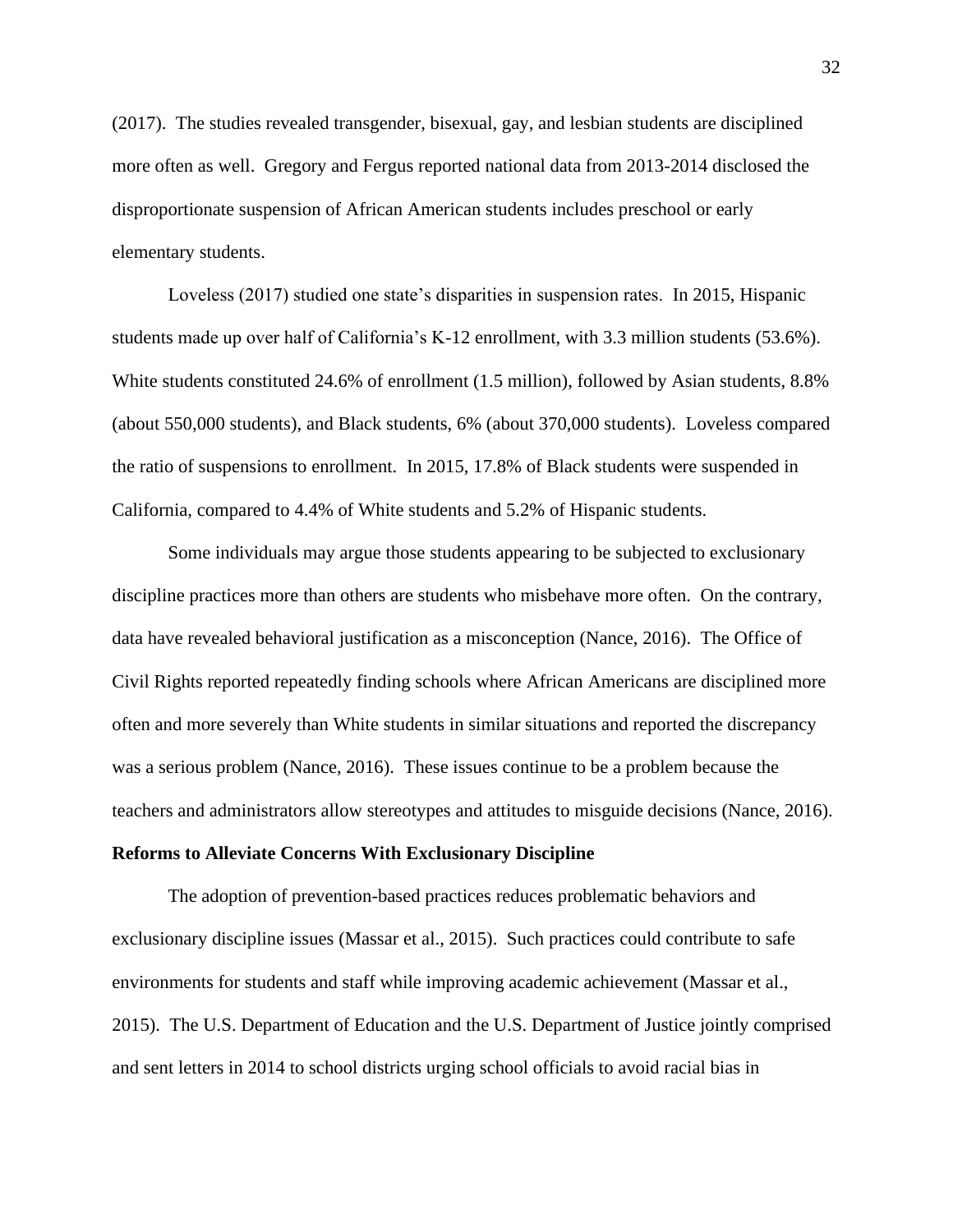suspending and expelling students from school (Peterson, 2015). School districts found in violation would encounter legal actions. As a result of the letters, one school district in California faced charges by the U.S. Department of Education and settled by agreeing to reduce suspensions of African American and Hispanic students (Peterson, 2015). In recent decades, racial bias has become more evident in disciplinary practices across the nation.

Historically, school systems have been charged with ensuring equality for students in receiving an education, as with the No Child Left Behind Act of 2001. The No Child Left Behind Act was designed to help close standardized test-score gaps between ethnic minority students and White and Asian students (Walker, 2014). Various suggested measures have been made for school leaders to help alleviate the continued disparities in school disciplinary policies (Walker, 2014). For example, the Children's Defense Fund suggested schools document and track school-based arrests to disaggregate data by race and gender for a better understanding of the disproportionate numbers (Walker, 2014). School personnel could implement more equitable and inclusionary practices and policies once a better understanding is achieved through professional development. Stories, counter stories, support groups, and conflict-resolution programs could be developed offering alternatives to violence and exclusionary discipline (Walker, 2014). School staff could work to develop more positive, respectful cultural school climates for all groups (Walker, 2014). The U.S. Department of Justice and U.S. Department of Education issued federal guidelines to reduce the use of expulsions and suspensions along with reducing the ethnic and racial disparities in the rates of suspensions and expulsions (Skiba et al., 2014). A national consensus evolved, noting ineffective and inequitable discipline practices needed to be replaced with preventive and instructional approaches for developing healthy and safe school climates (Skiba et al., 2014).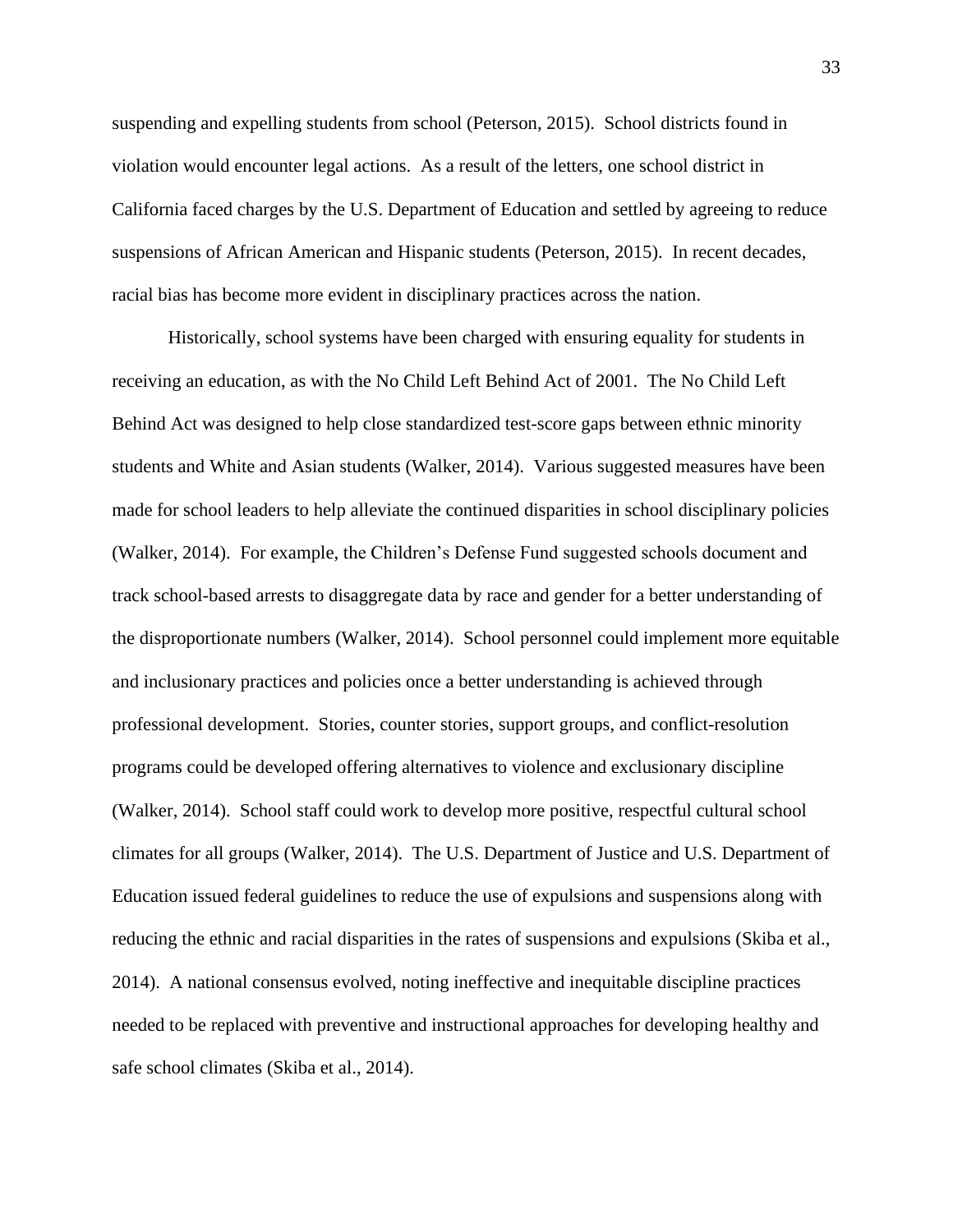Supports and interventions are needed on the school and classroom levels (Flynn, Lissy, Alicea, Tazartes, & McKay, 2016). The New York City Department of Education shared information from one study in which implementing professional development on classroom and behavior management to reduce suspensions during a school year led to a significant decrease in suspensions the following year (Flynn et al., 2016). Flynn et al. (2016) revealed a decrease in suspension rates when teachers and staff members were coached during staff development sessions promoting collaboration and support in changing and sustaining positive approaches to practices of behavior management using shared goals and language.

#### **Relationships Between Teachers and Students**

Studies have been conducted on the relationships between teachers and students. In a study of 182 students of diverse backgrounds, students reported the importance of teachers caring about students (Jeffrey, Auger, & Pepperell, 2013). The same study revealed students with caring teachers were willing to work harder in academics and were less likely to participate in risky health activities. Students who reported feeling teachers cared about students were more apt to follow rules and discipline policies (Jeffrey et al., 2013). On the other side of the same survey results, students who reported feeling teachers did not care shared being less likely to follow the rules and adhere to classroom management strategies. Elementary school students are more easily influenced by teachers due to younger children's developmental stages in life (Jeffrey et al., 2013). Teachers may create foundations for elementary school students to adapt more easily to academic and social environments. In elementary schools, positive relationships between teachers and students may result in a greater academic work ethic among students and fewer suspensions (Jeffrey et al., 2013).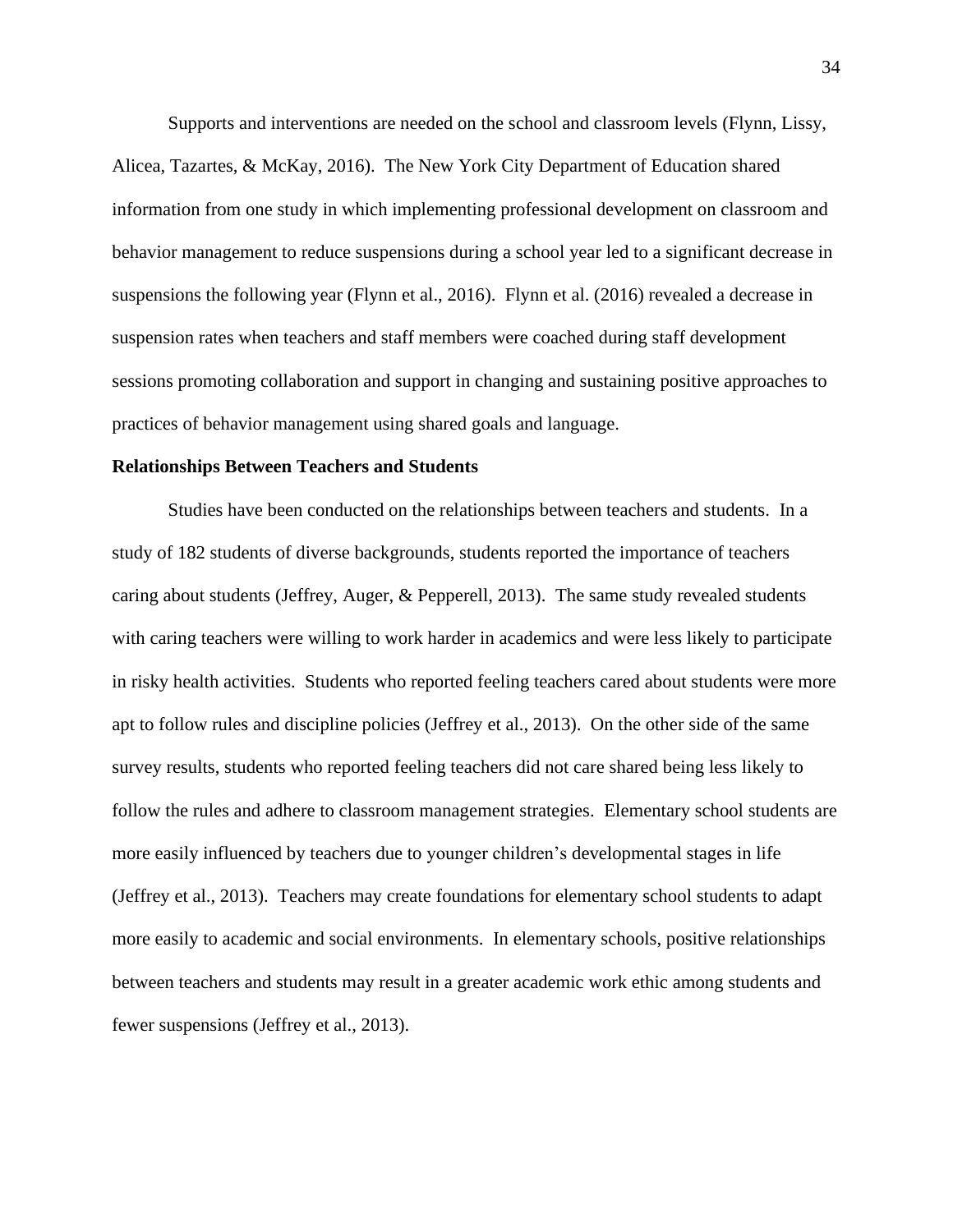# **Family Engagement**

Partnerships between schools and families have been shown to improve academic and social aspects for students (Ratliffe & Ponte, 2018). The No Child Left Behind Act in 2001 and the Every Student Succeeds Act in 2015 encouraged the inclusion of families in children's education (Ratliffe & Ponte, 2018). These laws recommended improved communication, participation, and engagement of families (Ratliffe & Ponte, 2018). In the study by Ratliffe and Ponte (2018), parents reported feeling less as outsiders or just observers in the child's school when given legitimate roles on the school campus.

Traditionally, school partnerships focused on relationships between schools and parents; more recent studies have focused on relationships between schools and families (Ratliffe & Ponte, 2018). In 2015, the Every Child Succeeds Act changed the terminology from *parental involvement* to *parent and family engagement* (Ratliffe & Ponte, 2018). The terminology was changed to recognize all family members in caring for a child. Literature commonly uses the term *family* in school partnerships (Ratliffe & Ponte, 2018). The change of terminology to engagement recognized individual schools determine the nature of the school–family relationship and should actively seek to engage family members in student education (Ratliffe & Ponte, 2018).

#### **Long-Term Effects of Suspension**

Investigations are focused more on understanding factors contributing to problem behaviors in children with increased concerns referencing the school-to-prison pipeline (Fite et al., 2017). Students on all levels, including elementary students, are at risk for more serious consequences, suspensions, and expulsions, once they begin to receive disciplinary infractions. Fite et al. (2017) suggested early interventions for children receiving minor infractions to help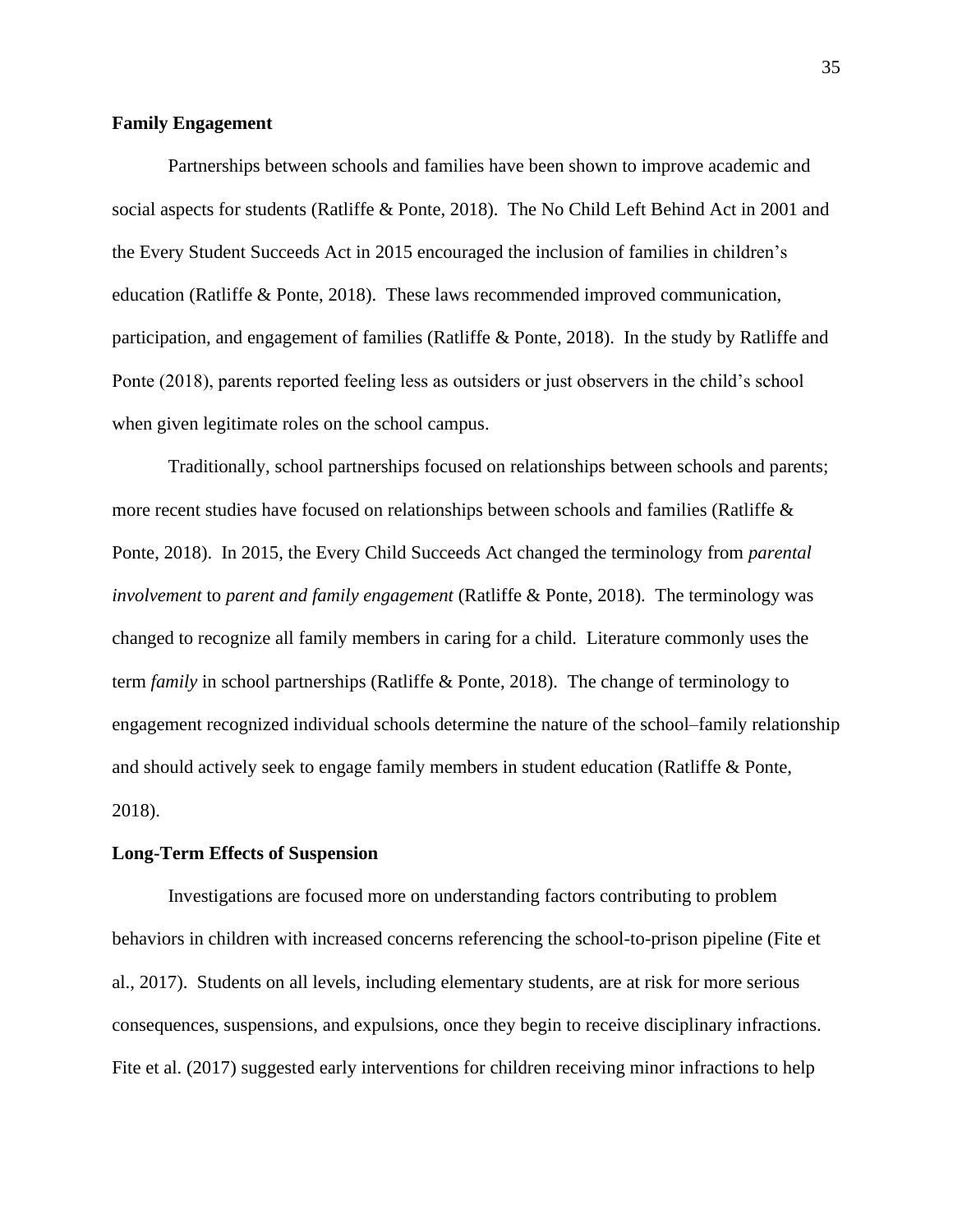prevent more long-term, severe outcomes. Overall, the majority of the studies on disciplinary actions focused on middle and high school students, but elementary students are being suspended from school at increasing rates.

Disruptive behaviors in the classroom indicate student disengagement (Dockery, 2012). As inappropriate behaviors in classrooms increase in frequency, academic achievement is lowered, and the school dropout rate increases. The effect on academics is especially true if the infractions began in the primary elementary grades, as Dockery (2012) noted. Students with disciplinary infractions may be subjected to exclusionary discipline practices and are more apt to get in trouble with the law and participate in violence and substance abuse later in life. These practices may lead to difficulty in graduating from high school, attending postsecondary schools, and achieving gainful employment (Dockery, 2012). Students subjected to repeated exclusionary discipline practices tend to drop out of school or leave with poor skills, landing low-paying jobs

#### **Alternatives and Recommendations for Reducing Exclusionary Discipline Concerns**

The Discipline Disparities Research-to-Practice Collaboration released a series of recommendations to help reduce the disparities and the number of students subjected to exclusionary discipline practices like suspensions (Skiba et al., 2014). Some of the recommendations were school-based, including the development of interventions from the viewpoint of equity in instruction and educational opportunities. Another suggestion was for schools to develop plans for supportive student-teacher relationships to reduce and prevent conflicts (Ratliffe & Ponte, 2018). Programs, in turn, should be geared toward providing biasfree classrooms, respectful environments, improved cultural responsiveness of instruction, and improved classroom interactions with increased academic rigor. The group further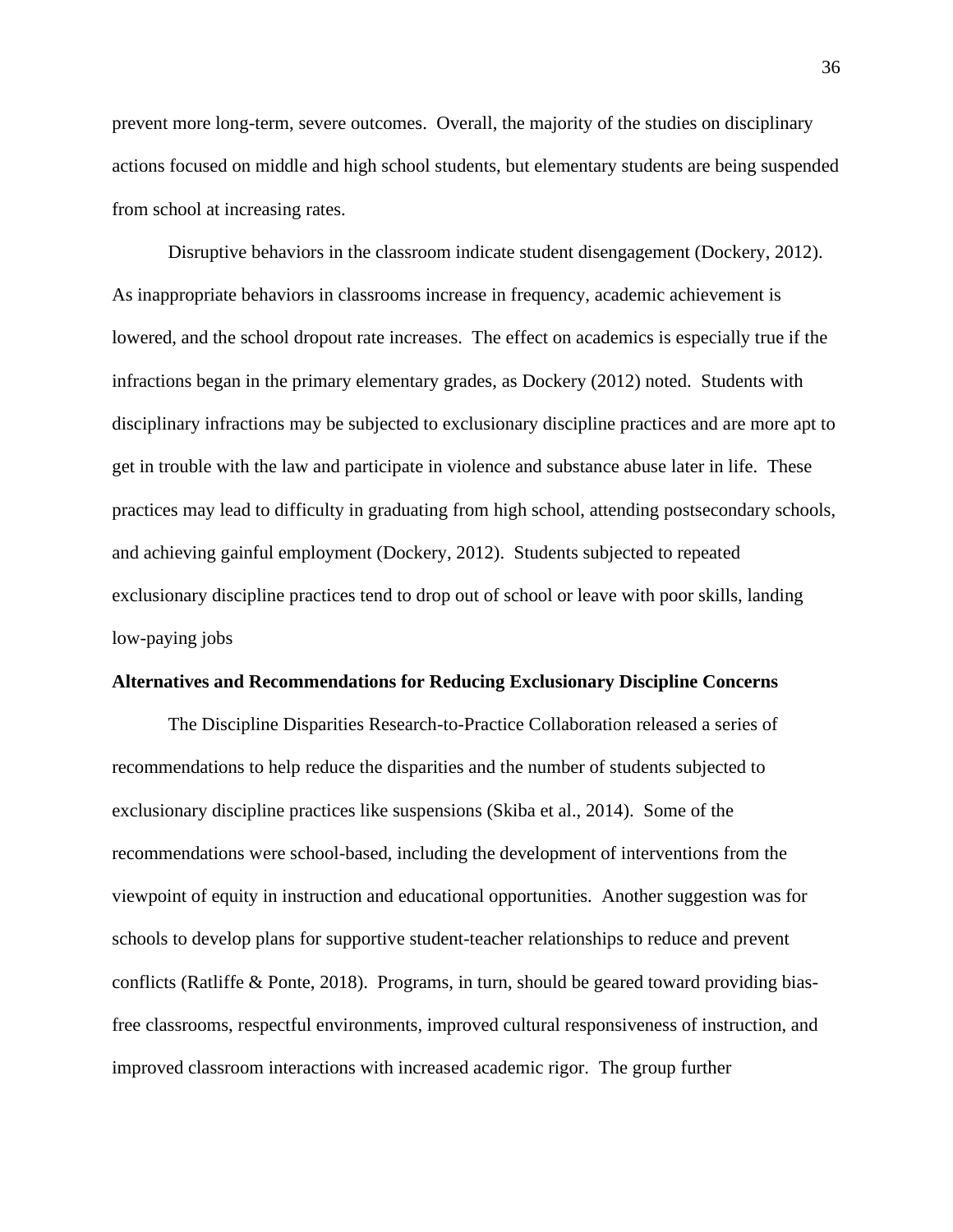recommended schools use disaggregated discipline data to analyze the causes of conflicts, focus on problem-solving approaches, focus on recognizing the voices of the students and families, and reintegrate the students after conflicts (Skiba et al., 2014).

# **Restorative justice**

Restorative justice intentionally brings together individuals with opposing viewpoints. The process brings together those who harm and those who have been harmed face-to-face with the intention for all involved to listen to each other's voice (Davis, 2017). Restorative justice is an alternative for punitive justice, where the intent is to find out what law or rule has been broken, who did it, and what the punishment should be (Stefanovska, 2013). In restorative justice, those involved focus on who was harmed, identify the obligations and needs of all affected individuals and determine how best to heal the individuals involved (Stefanovska, 2013). Implementations of restorative justice use problem-solving approaches on issues of discipline in schools and are proactive rather than reactive (Riley, 2018). Restorative justice is used in many schools as an alternative to exclusionary punishment in discipline (Augustine et al., 2018). Programs of restorative justice build a sense of community through participants' discussions and explorations, which connect the classroom members by increasing empathy and compassion (Riley, 2018). After implementing restorative justice, Denver public schools reduced suspension rates by close to 47% across the district, with reduced suspension rates for all ethnic groups, especially for Black and Latino students (Skiba & Losen, 2016).

A teacher studied the literature on restorative justice and began using classroom circle times or meeting times, a common practice with elementary school students (Ashley, 2006). The class meetings may be held at any time during the school day and allow students to share feelings and comments on situations in the class. Evolving from the use of restorative practices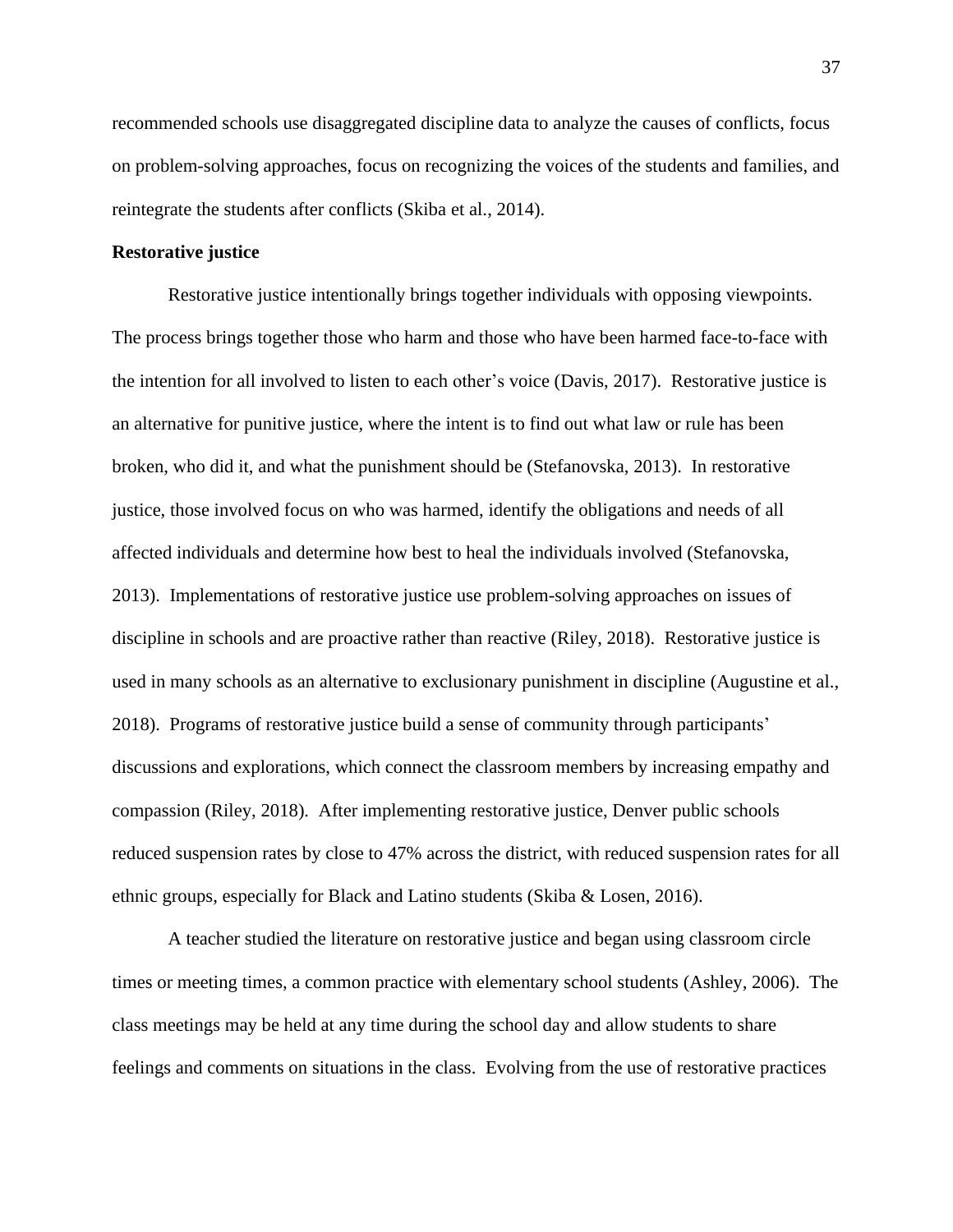in the criminal system, restorative practices in schools rely on the basic notion of people being connected through relationships within a community. When an individual is harmed, the community is torn (Augustine et al., 2018). The practice gives the offender time to reflect, apologize, and make amends to restore the sense of community (Augustine et al., 2018).

Class circles create safe places for students to connect, understand others, solve problems, and develop relationships (Riley, 2018). On the elementary level, class circles may begin with the group exploring one quote or statement, for example, about color. The teacher could begin by asking students to share their favorite colors. Students could be instructed to practice breathing techniques to help create a calming atmosphere. Taking turns sharing their favorite color, students speak only when a designated object (ball, stuffed animal, etc.) is passed around from person to person. The person holding the object has the turn and the right to speak, teaching turn-taking, and encouraging listening without interruptions (Riley, 2018). Later, the circle times could include discussions about specific incidents having taken place with the students. Restorative justice enables teachers and schools to move away from power-based discipline practices focusing on rules, punishments, and rewards to a focus on educating children (Ashley, 2006).

Classroom teachers and administrators have alternatives for exclusionary discipline practices. Restorative justice and practices are embraced by some elementary schools to help create trusting, caring classroom communities (Ashley, 2006). Students experience incidents of disrespect, social disconnect, hate, and lack of compassion daily in schools. These pressures may be from both internal and external influences where educators are charged with nurturing the social-emotional well-being of students. Learning is more apt to take place, according to Riley in 2018, if students are encouraged and taught to exercise empathy, regulate emotions, and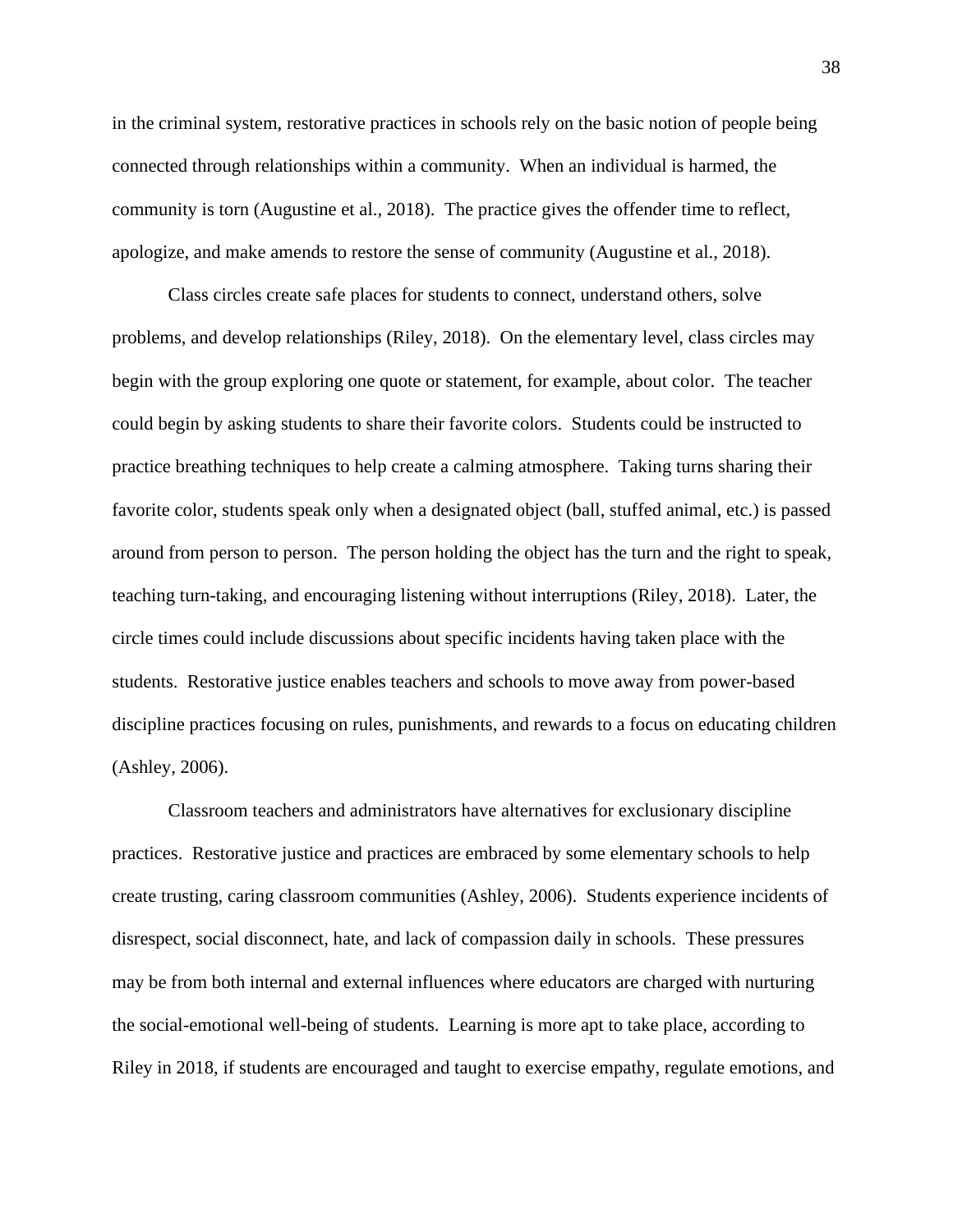self-advocate throughout life. Restorative justice can provide a solid foundation in these skills (Riley, 2018).

### **Intervention approaches to reduce exclusion**

Some schools have interventions in place to help reduce school exclusions or suspensions and may include mentoring, monitoring, counseling, and targeted skill-training for teachers. However, reports show these interventions only have temporary effects on reducing exclusion (Valdebenito et al., 2018). Summarized information, according to Valdebenito et al in 2018, from studies found in 37 reports covering nine different interventions in schools. Thirty-three of these schools were in the United States, three were in the United Kingdom, and the location of one study was unknown as reported by the authors. The total review included results from evaluated studies of school-based or school-supported interventions targeting children ages 4 to 18. Students were randomly chosen, irrespective of social background or nationality. Studies included in the review dated up to 2015, and the report was published in 2018. The school-based interventions led to a small, yet significant drop in the rates of exclusion on average during the first 6 months, but the results did not last long. Interventions and alternatives worked for a short period and then no longer affected students' behaviors. The most affected areas included inschool suspension (ISS) and expulsions (Valdebenito et al., 2018). A study conducted in Pittsburgh Public Schools with 44 students in K-12 indicated restorative justice decreased student suspension rates (Augustine et al., 2018).

A common program in schools is referred to as Positive Behavior Interventions and Supports (PBIS). Other school districts have a variation of school-wide (PBIS). Each school develops common rules and consequences used throughout the school focusing on positive reinforcements. Nese and McIntosh (2016) reported a study where a form of the school-wide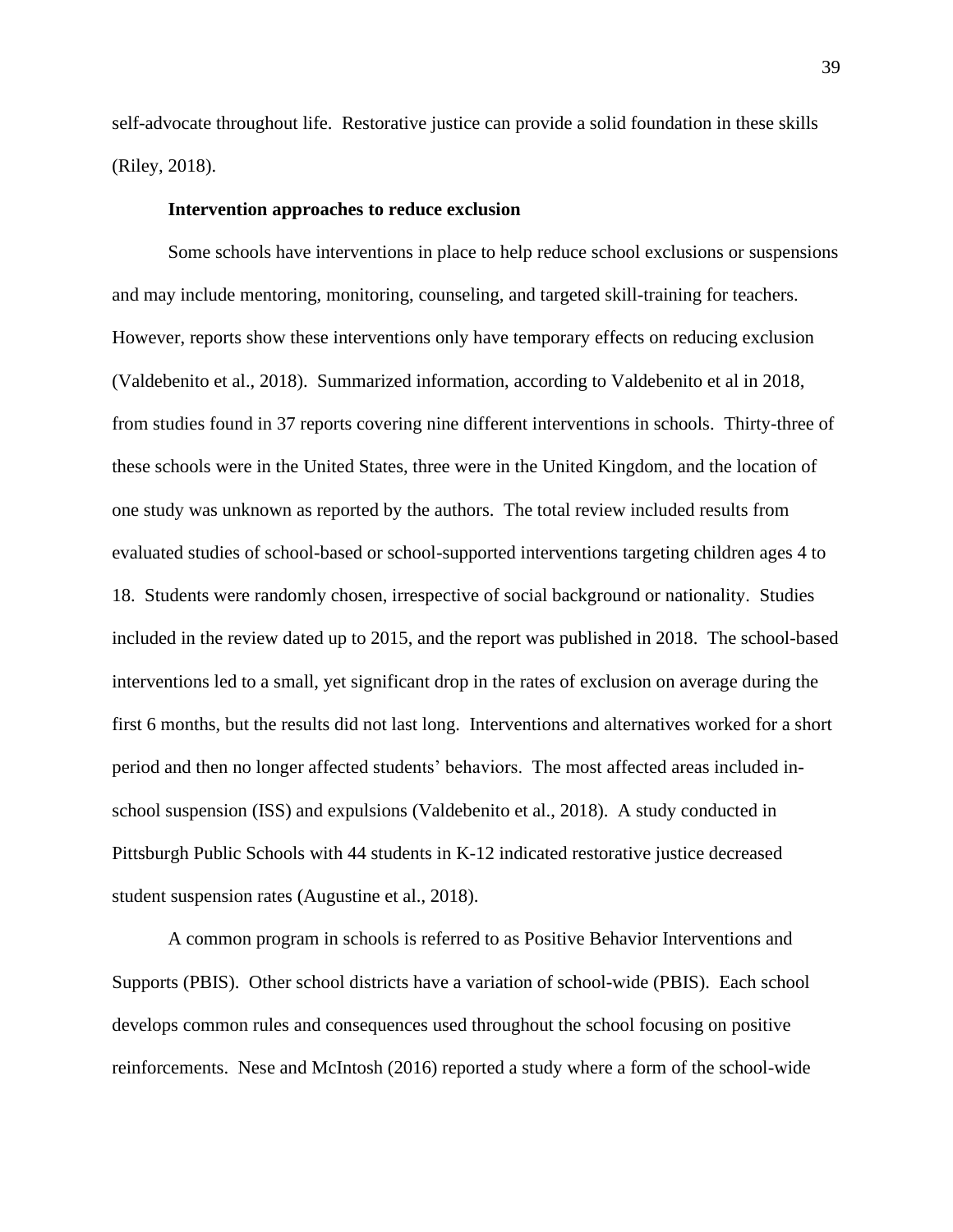(PBIS) program used a check-in, check-out procedure for students having behavioral difficulties in school. The student would be assigned to an adult mentor in the school. A teacher or other staff member (secretary, bus driver, or cafeteria worker), serving as the mentor would make contact at various times during the day, especially at the beginning of the school day, to make sure the student had what was needed for school and to offer encouraging words. Time was taken at the end of the day or week for sharing feedback on the student's progress. Teachers and mentors share student progress, academic and behavioral, in an informal report sent home with the student for parents. Usually, all parties sign off on the report, which is returned to school with the student. Rewards may be available. Although some prefer not to provide incentives for students to behave as expected, rewards usually lead to improved results (Jean-Pierre & Parris-Drummond, 2018). The rewards may be stickers, pencils, a "no homework pass," or a parent taking the child to a favorite store.

Other interventions and alternative practices may decrease discipline issues with students. Some of these practices focus on individual students, groups of students, or school-wide efforts (Jean-Pierre & Parris-Drummond, 2018). These practices are preventative, and proactive practices have reduced office discipline referrals and improved school climates (Jean-Pierre & Parris-Drummond, 2018). Additional practices include school survival groups meeting after school for discussions on social cognitive behaviors. Jean-Pierre and Parris-Drummond (2018) reported games and scripted lessons were used to explore motivations and cognitive processes to enhance problem-solving skills and self-control. Conflict-resolution skills training could teach students how to resolve conflicts by training both parties to listen and engage in dialogue and negotiations (Jean-Pierre & Parris-Drummond, 2018). These lessons could be held throughout the school year, during whole-class sessions, in small groups, or individually. Often, similar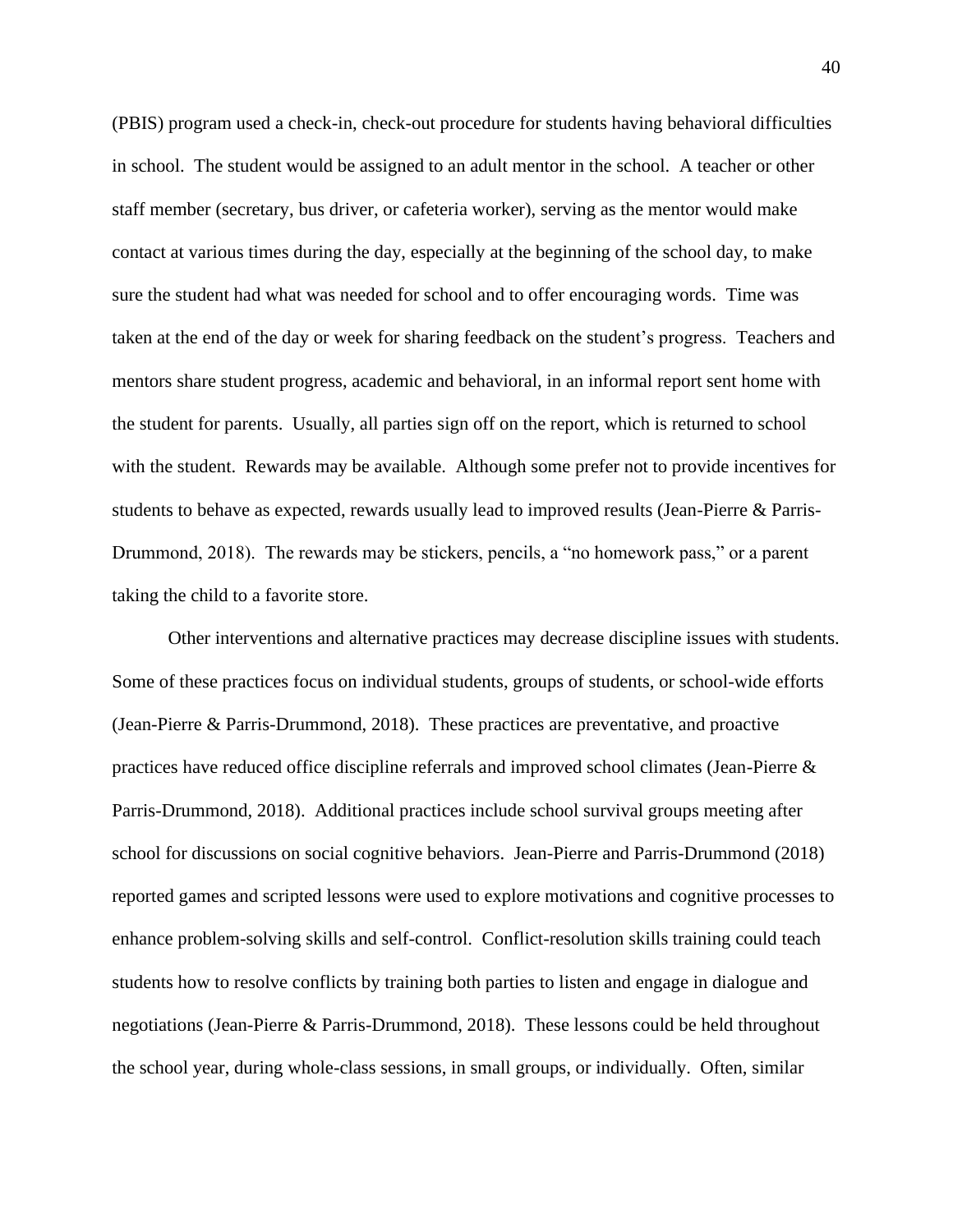training and sessions took place after a student was suspended from school and were part of the requirements for returning to regular classrooms (Jean-Pierre & Parris-Drummond, 2018). Finally, comprehensive school counseling programs allowed students to acquire self-regulation skills through the exploration of emotions, positive reinforcements, motives, and consequences of behaviors in group counseling sessions or individually (Jean-Pierre & Parris-Drummond, 2018).

#### **Summary and Conclusions**

The focus of the study was to seek the perceptions of elementary school teachers, school counselors, administrators, and in-school suspension (ISS) monitors regarding the benefits and limitations of elementary school suspensions. School suspensions, both ISS and out-of school suspensions (OSS), along with expulsions are termed exclusionary discipline practices, where students' punishments include being excluded from regular instruction at the school. The study was designed to understand the perceptions of classroom teachers, school counselors, administrators, and ISS monitors on the benefits and limitations of elementary school suspensions.

Topics discussed in the literature review included the transitions of discipline practices over time, the rationale for school suspensions, restorative justice, zero tolerance, and school suspensions on the elementary level. Most literature has been conducted on the middle and high school levels, although exclusionary discipline practices are used on all levels, including elementary schools. A major portion of the information for the literature review led to discussions about disparities in the usage of exclusionary discipline practices. The literature review shared what the data have revealed about racial disparities in disciplinary practices and reforms to alleviate the inequalities among students disciplined. During the literature search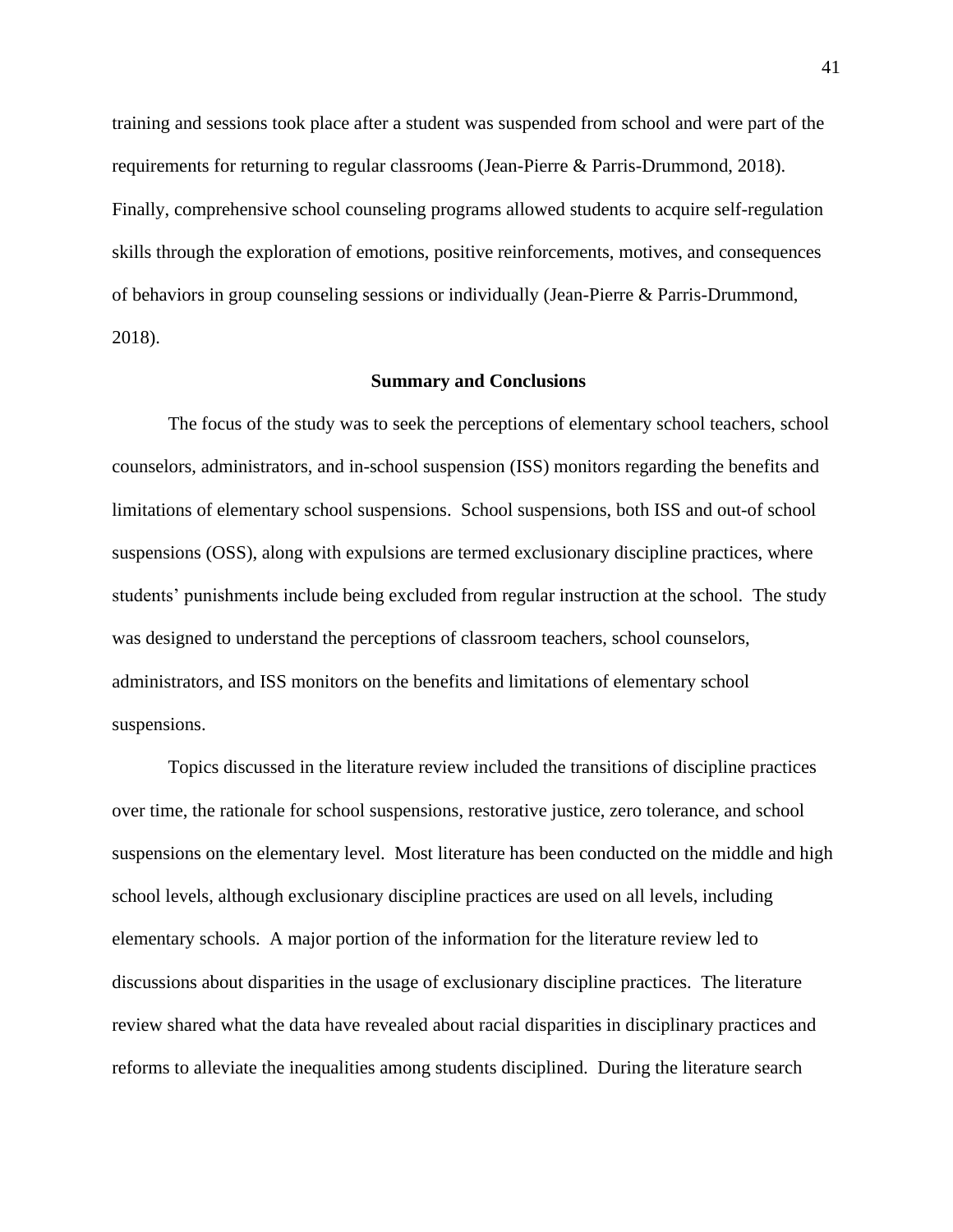process, limited study reports were found on the specifics of what teachers, school counselors, administrators, and ISS monitors think about suspensions. The literature review concluded with information from studies on the impact suspensions may have on the future workforce and a discussion on alternatives and recommendations for reducing exclusionary discipline practices and racial disparities in student discipline.

Eliminating school suspensions is an improbable cure for inappropriate behaviors and is unlikely to take place without other changes to support student outcomes. Alternatives to suspensions would need to integrate early interventions and preventions (Noltemeyer et al., 2015). Along with restorative justice, school-wide initiatives have been shown to transform and reduce negative discipline practices in schools. The culture of exclusionary discipline continues to be a complex situation with support and opposition as to the benefits and limitations of elementary school suspensions. Provided in Chapter 3 are a description of the study design, the procedures, and the population for the study. Additionally, Chapter 3 includes a description of the instruments used in collecting the data and the process for the data analysis.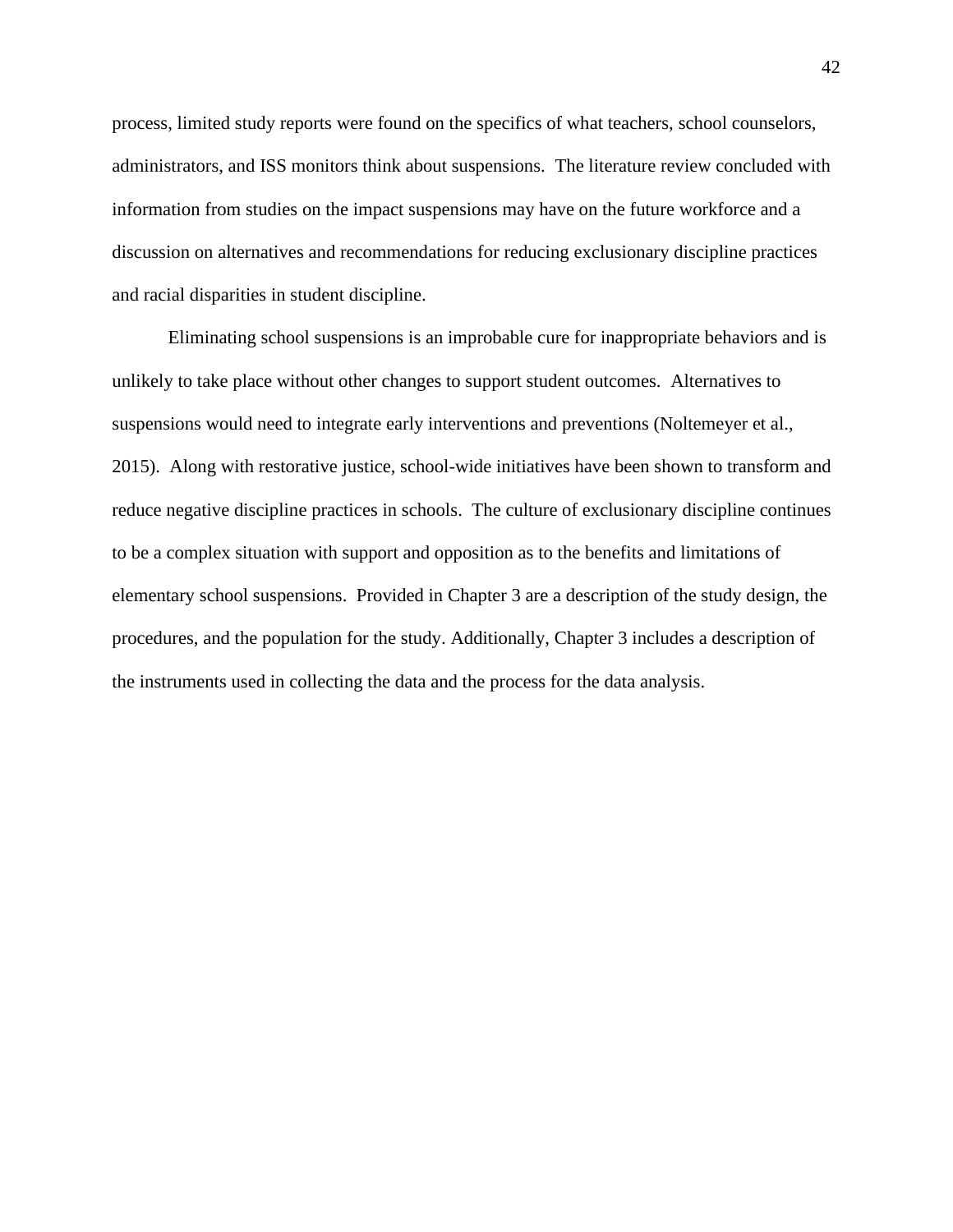#### **Chapter 3: Methodology**

Warning systems are present in educational settings serving as useful predictors of students dropping out of school; such predictors include course performance, attendance rates, and behavior records (Lovelace et al., 2018). Behavior records include school suspensions (Lovelace et al., 2018). Suspension may or may not change students' negative behaviors. Two types of school suspensions are out-of-school suspensions (OSS) and in-school suspensions (ISS). Students are required to report to a supervised designated area or classroom within the school to complete assignments for in-school suspensions (Stalker, 2018). Students are in the ISS location for the entire school day, with only designated restroom and lunch breaks (Stalker, 2018). Students in OSS are not allowed on school properties for a designated time. The purpose of the basic qualitative study was to explore the perceptions of elementary school teachers, administrators, ISS monitors, and school counselors regarding the benefits and limitations of elementary school suspensions.

Studies have reported no proof of suspensions changing or correcting student behaviors; instead, suspensions have been shown to adversely impact students' reading ability, college entrance scores, and dropout rates (Kirkman et al., 2016). The ideal situation in a student's daily learning would be for them to follow directions and the classroom rules while learning (Kirkman et al., 2016). Students would learn and not disrupt the classroom or school climate (Kirkman et al., 2016). In an ideal situation, students would feel safe and work with teachers, school counselors, administrators, and ISS monitors to end confusion and to engage in learning. While in ISS, these students are away from regular instruction and often are engaged in non-academic activities (Kirkman et al., 2016). In an attempt to influence positive student behavior, school policies should focus on rules and consequences. However, these policies need to strike a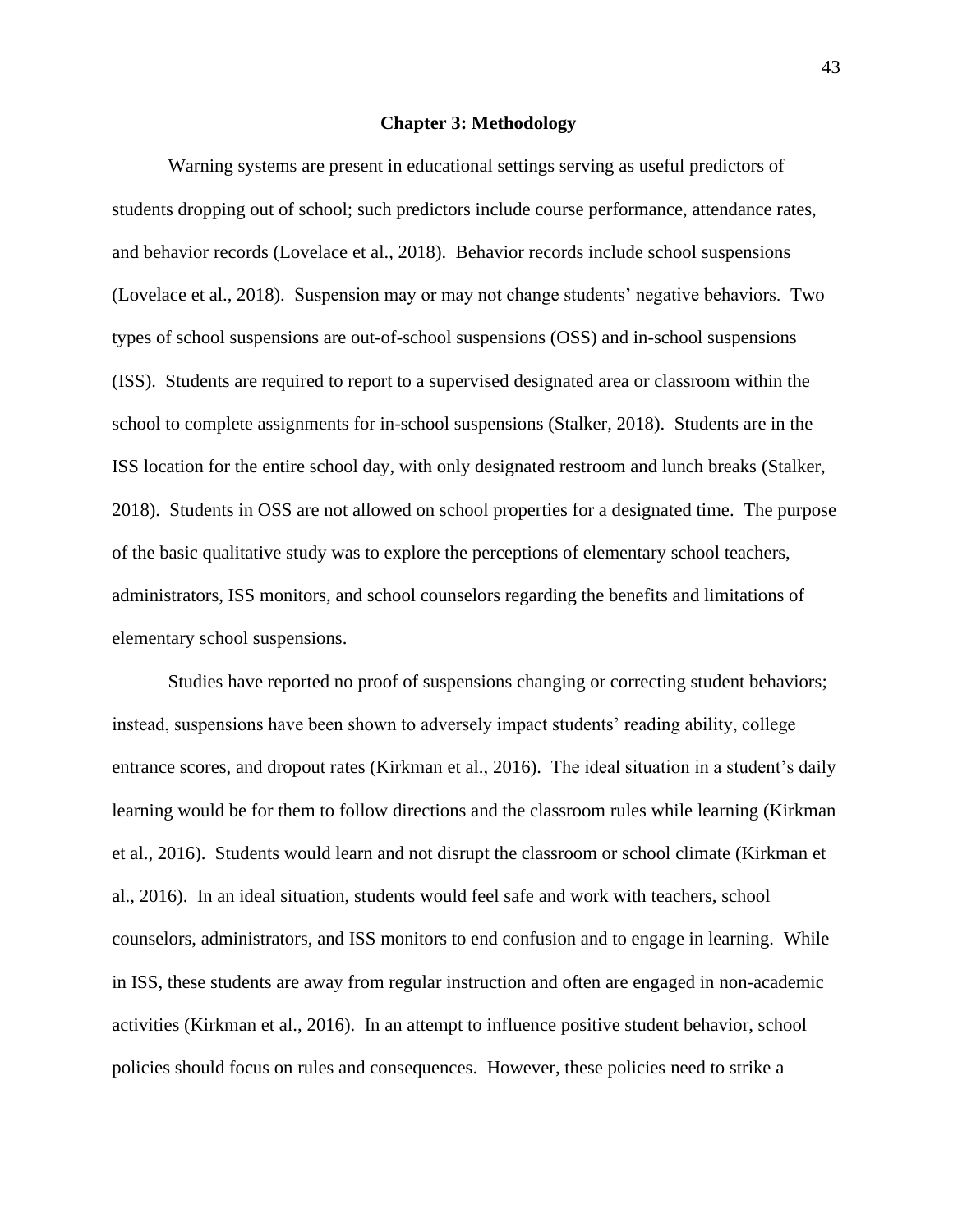balance between creating orderly campuses, school climates conducive to learning, and student safety and influencing positive student behaviors (Loveless, 2017). Most of the research on school discipline has focused on middle school and high school students (Jacobsen et al., 2016). At the time of the current study, limited study results were available about the perceptions of teachers, school counselors, administrators, and ISS monitors concerning the benefits and limitations of elementary school suspensions.

If the current study was not conducted, additional knowledge would not be gained about the perceptions of elementary school teachers, school counselors, administrators, and ISS monitors regarding student suspensions. Suspensions are the most common disciplinary action but are controversial (Cobb-Clark et al., 2015). Although school suspensions are commonly used as discipline measures in elementary, middle, and high schools, most of the research has involved middle and high school level suspensions. This study explored the elementary level of school suspensions and the perceptions of elementary school teachers, school counselors, administrators, and ISS monitors about school-related outcomes related to student suspensions.

As a result of the study, sharing the findings may provide educators and administrators with the impetus to develop new strategies to improve long-term negative student behavior. The study results should contribute to the knowledge base through the data on perceptions of elementary school teachers, school counselors, administrators, and ISS monitors of the benefits of elementary school suspensions. The information may be shared with other teachers, administrators, district-level staff, parents, students, and community members through informational meetings, and written or technological means.

Chapter 3 is the methodology section of the dissertation. Research methodology refers to the knowledge researchers acquire and construct surrounding a certain discipline. The processes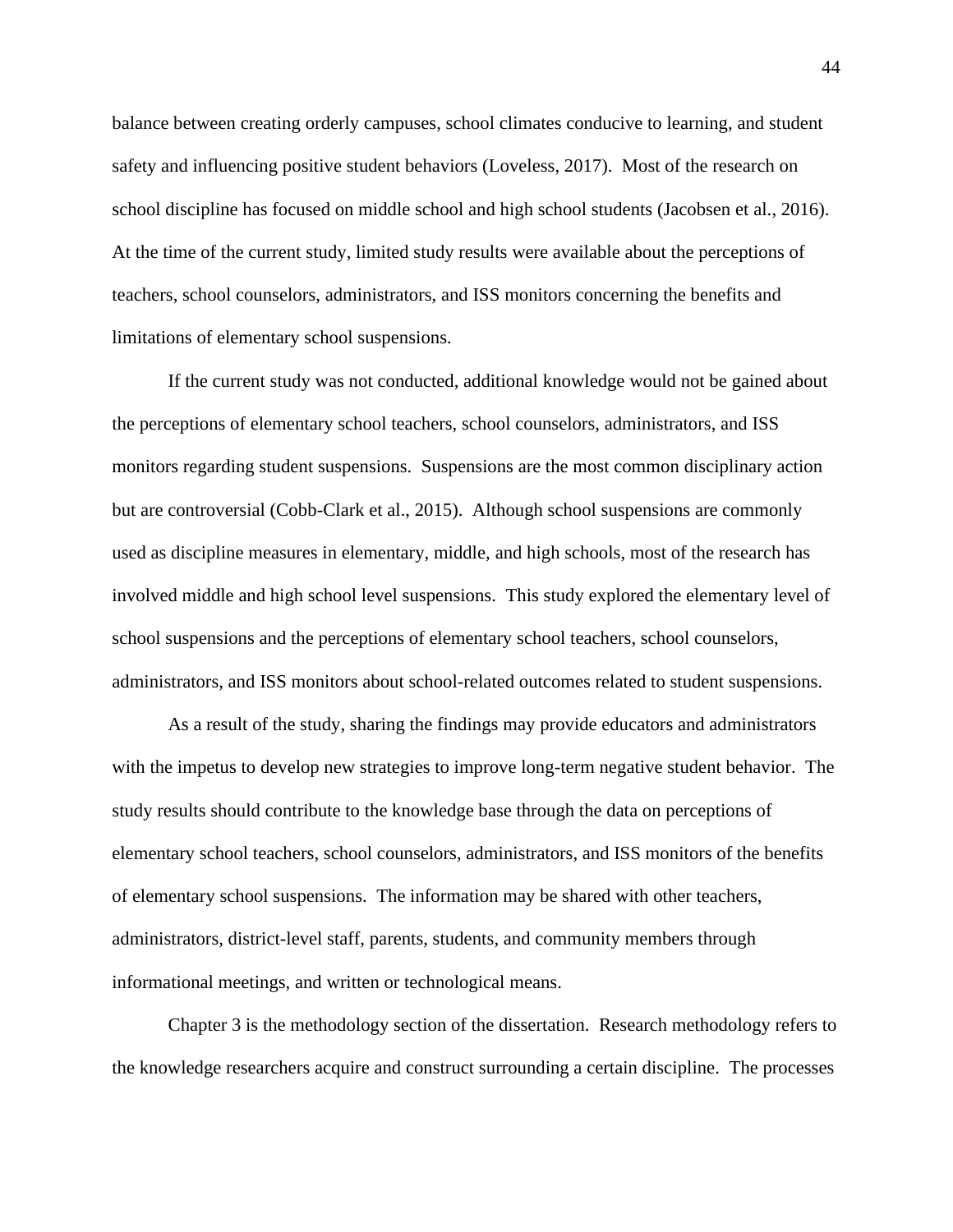within the methodology should be relevant and rigorous if the study results are to be legitimately accepted (Saracho, 2017). This chapter includes the study's design and rationale for the qualitative study. The information in this chapter includes a description of the role of the observer and procedures along with the population sample descriptions. The instruments used for data collection, data preparation, and data analysis are described. In addition to the instrumentation and data sections, reliability, validity, and ethical procedures are discussed, ending with the chapter summary.

#### **Research Design and Rationale**

The basic qualitative study was used to explore the perceptions of elementary school teachers, school counselors, administrators, and ISS monitors regarding the benefits and limitations of elementary school suspensions. Exclusionary discipline programs in the form of in-school suspensions (ISS) and out-of school suspension (OSS), served as the bounds in this study. In other words, the object of this qualitative study is in-school suspensions (ISS) and outof-school suspensions (OSS). Aligned with a basic qualitative research design, the study's population included people directly involved with the study's subject: individuals employed at elementary schools involved with ISS and OSS programs.

Qualitative methods are common with the increase of online communications (Petrescu & Lauer, 2017). These communications may include social media postings, blogs, and product reviews using qualitative tools to analyze the benefits of such media for practitioners and researchers (Petrescu & Lauer, 2017). Qualitative tools beneficial for researchers and practitioners (Petrescu & Lauer, 2017) include interviews, surveys, questionnaires, and observations. Questionnaires and interviews were utilized in this basic qualitative study. Qualitative studies with varying techniques may be beneficial when assessing the meaning of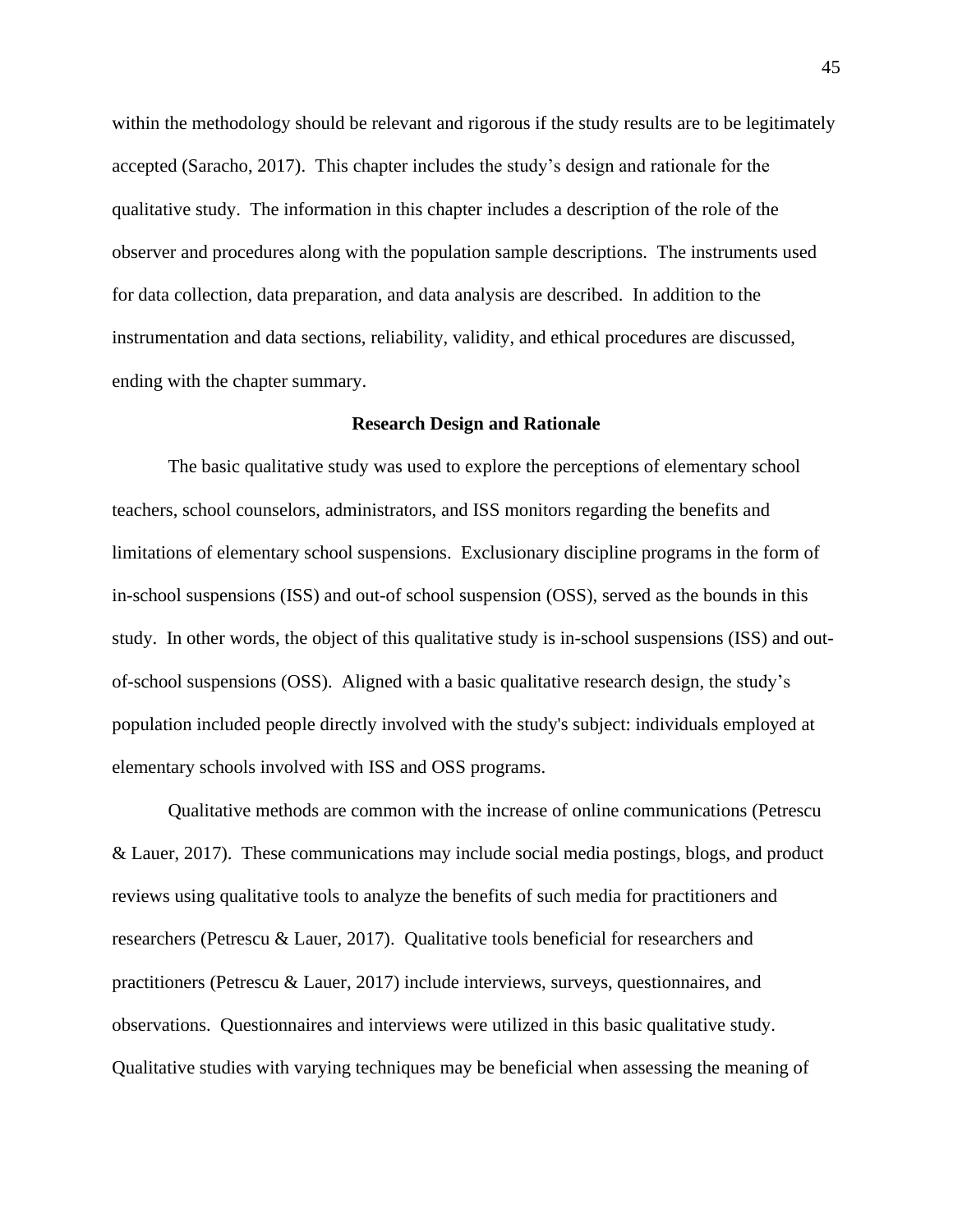and describing phenomena (Petrescu & Lauer, 2017). In basic qualitative studies, data collected, as through interviews and questionnaires, are documented and analyzed to construct detailed accounts of what has taken place (Saracho, 2017). A qualitative research method was utilized to obtain the perspectives of elementary school teachers, school counselors, administrators, and ISS monitors on the benefits and limitations of elementary school suspensions through study participants lived personal experiences (Derico, 2017).

#### **Role of the Researcher**

The researcher of this study was an elementary school counselor and served in the role of an observer gathering information from the participants. School staff invited to participate in this study were from different school districts. Seven of the participants were associates in education from different schools, and eight of the participants were not previously known. No ethical issues were involved in this study concerning the relationships between the observer and participants. No incentives were offered to the potential participants, further avoiding any ethical issues or conflicts of interest.

The study gathered data regarding the perceptions of elementary school teachers, school counselors, administrators, and ISS monitors about the benefits and limitations of elementary school suspensions. Produced text, instead of numerical data outputs, is the product of qualitative research. Qualitative researchers are involved throughout the stages of a study, and interpersonal skills are important in the process (Sanjari, Bahramnezhad, Fomani, Shoghi, & Cheraghi, 2014). The qualitative researcher's role was to collect data from the participants in this study. The teachers and school counselors completed the Teacher and School Counselor Questionnaire, and the administrators and ISS monitors completed the Administrator and Monitor Questionnaire.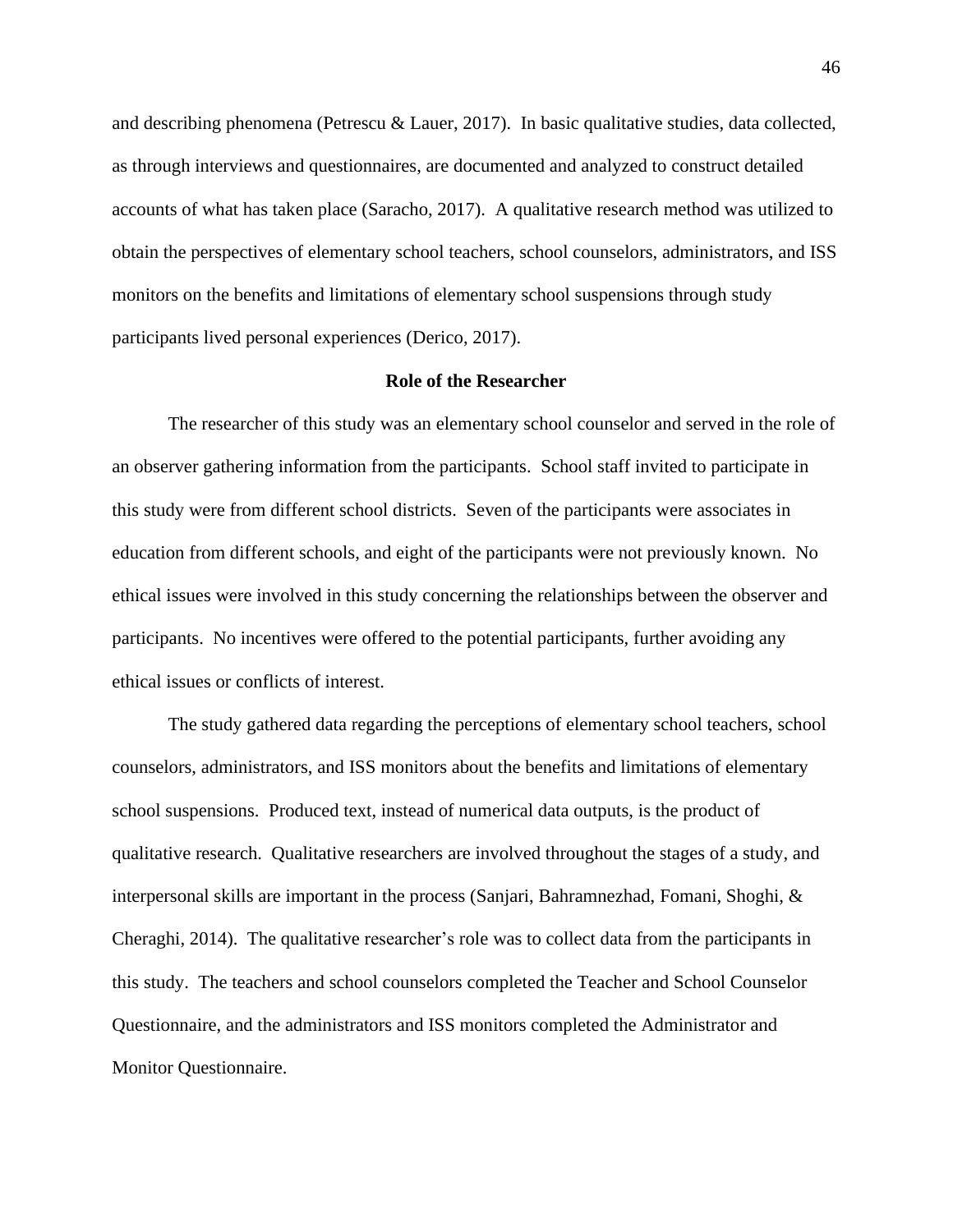A smaller sample of three from the group was chosen for the interviews. Participation was slow overall with time constraints in place, and thus the first three participants returning the questionnaires were chosen to be interviewed. The process within the study was to control or manage variables potentially negatively affecting the reliability and validity of data, interpretations, and conclusions. These variables included confidentiality for the participants, and the clarity of the data collection instruments (Sanjari et al., 2014).

Research is the result of the collaboration between the individual seeking informational data and the participants. The role when conducting qualitative research included establishing positive relationships with the participants and demonstrating strong interpersonal skills (Roger et al., 2018). Qualitative research in education may consist of creative methods of representing information with efforts of making the data more powerful, more real, and more alive (Cousik, 2014). Each participant was asked to volunteer to answer items on the questionnaire; additionally, a smaller sample was asked to voluntarily participate in an interview. No coercion, incentives, or pressure was used to encourage participation. The use of interviews contributed to reliability and validity by allowing additional questioning with a smaller sample from the participants. The interviews helped to clarify and understand responses; interview participants could ask questions for clarity.

## **Research Procedures**

The procedures were approved by the Institutional Review Board (IRB) at the American College of Education. The study's school district superintendent and building administrators were contacted and provided permission to approach the potential participants to gather data for the study initially. Approval was granted in an amendment to the IRB requesting counselors as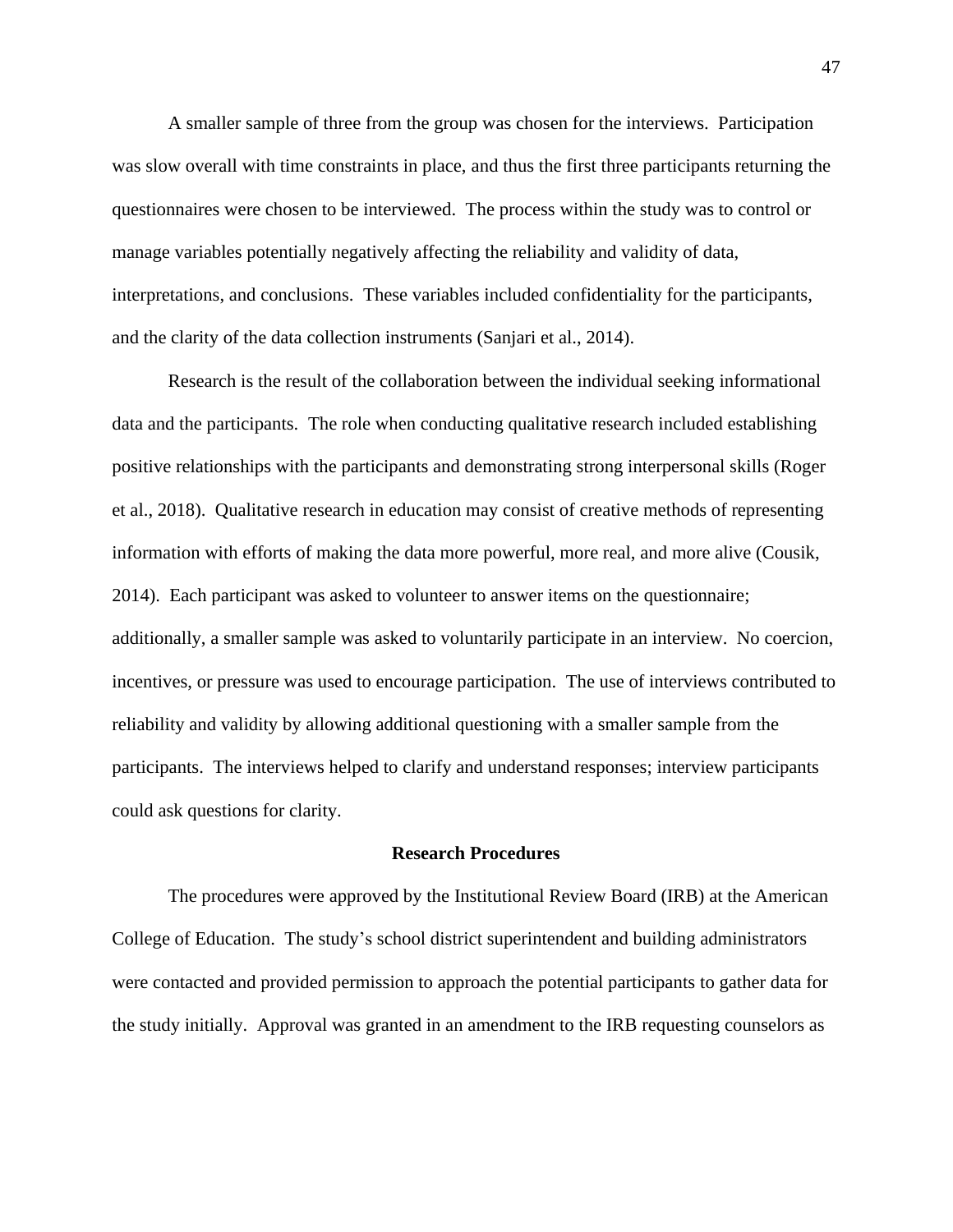additional participants. The addition of counselors was appropriate based on their first-hand knowledge of both in-school suspensions (ISS) and out-of school suspensions (OSS).

# **Population and Sample Selection**

Members of the targeted population included regular education teachers, administrators, ISS monitors, and later, school counselors from different districts. All participants had experience with ISS and OSS; thus, could speak to their perceptions of the phenomena being studied. Ten elementary teachers were invited to participate: two from each grade level, grades 1–5, for a total of 50. In addition, one administrator and one ISS monitor were asked to take part in the study, for a potential total of 10. The overall number of potential participants was 60. The questionnaires were from the final sample of 15: three administrators, one ISS monitor, four teachers, and seven counselors. Due to lack of initial participation, the IRB application was amended to include school counselors invited through the American School Counselors' Association e-mail list. School counselors are an appropriate population for this basic qualitative study involving ISS and OSS. Therefore, some participating school counselors  $(n = 6)$  were from outside the original study district.

The sampling strategy used was purposeful sampling. This method is used for selecting and identifying groups of individuals or individuals who are knowledgeable about or have experience with a phenomenon of interest (Palinkas et al., 2015). The process has been noted for the importance of individuals' willingness to participate and the availability of participants. Purposeful sampling was used to maximize efficiency and validity (Palinkas et al., 2015).

The researcher-created study instruments were initially anticipated to be dispersed to the participants via one e-mail with a link to the instruments on SurveyMonkey. Some teachers and the ISS monitor expressed concern about confidentiality through tracking of Internet sources, so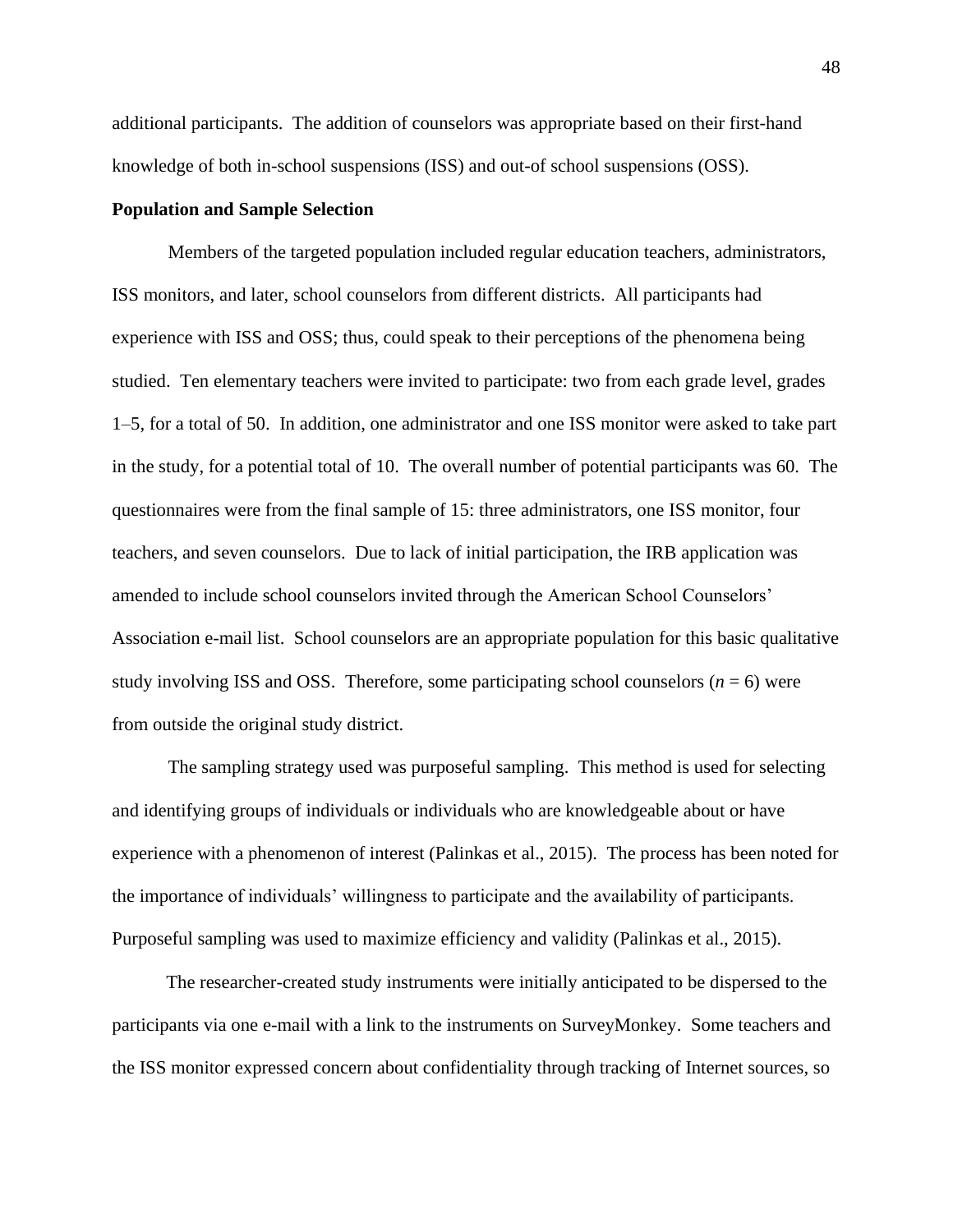the questionnaires were mailed to participants to be returned in a postage-paid, pre-addressed envelope. Specifically, elementary school teachers and school counselors received the informed consent form (see Appendix A) and the Teacher and School Counselor Questionnaire (see Appendix B). Administrators and ISS monitors received the informed consent form (Appendix C) and the Administrator and Monitor Questionnaire (see Appendix D). An e-mail was sent to invited potential participants to take part in the study. The study and its purpose were explained in detail.

A smaller sample of three participants, one administrator and two counselors, from the overall group participated in the subsequent interviews. The interview invitation and questions (see Appendix E) were dispersed to a smaller sample of participants via e-mail, and transcripts were delivered. For questionnaire participants, the informed consent form included a question asking if participants would be willing to participate in an interview. Following data collection for the questionnaires, the observer followed up with those indicating interest. Qualitative researchers may choose small samples from a larger population choosing those participants who are most eligible to provide accurate information (Othman & Hamid, 2018).

Invitations for the teachers, school counselors, administrators, and ISS monitors to participate were dispersed to potential participants at each of the five elementary schools. The total number of invitations was 60. Criteria for participants chosen by the observer were school participants who had worked at least one full year in an elementary school and school participants who worked in schools where in-school suspensions (ISS) or out-of school suspensions(OSS), or both, were utilized as consequences for negative behaviors. School participants were not selected if both criteria were not met. The school counselors were invited in the same manner as the other participants, via e-mail.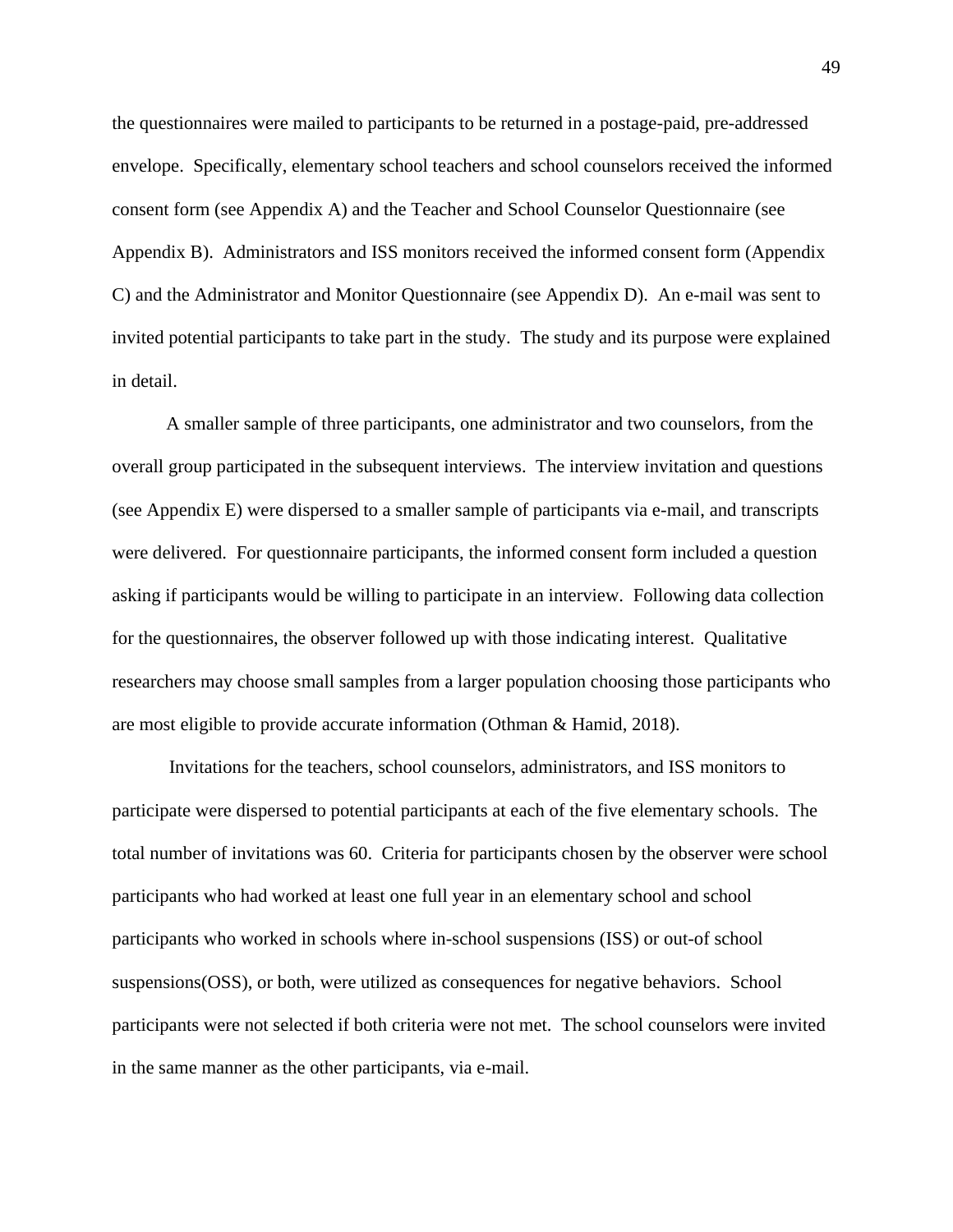## **Instrumentation**

Two types of instruments were used in this study. The teachers and counselors participated in the same questionnaire. The administrators and ISS monitors utilized another questionnaire. The two questionnaires asked the same questions, with one exception; the administrator and ISS monitor questionnaire asked, "Do you think school suspension programs are changing student behaviors?" The informed consent forms included an area for participants to indicate interest in interviews, and the first three individuals indicating interest were interviewed.

Researchers of qualitative studies could use data recording instruments of protocol, but qualitative researchers usually do not rely on surveys or questionnaires created by other researchers (Creswell & Creswell, 2018). Qualitative researchers are important to the study as the observers, and usually the focus is on open-ended questioning specific to a context or phenomenon (Creswell & Creswell, 2018). Questionnaires and interviews developed by the author addressed four sources included in the target population: teachers, administrators, counselors, and ISS monitors. The questions and items on the instruments were developed based on the author's experiences in the educational field.

Several instruments were reviewed from other studies similar by topic, particularly the data instrument, "ISS Survey for School Staff" utilized by Rimes (2012) and "Discipline Metaphor Survey" used by Sadik (2017). None of the data collection instruments included items relating directly to this study's research questions. Both the Rimes and Sadik instruments included items that did not relate to this study's topic and did not include teachers, administrators, ISS monitors, and school counselors. Sadik used a survey and a questionnaire on student perceptions of discipline, but not specifically suspensions. Rimes focused on teacher and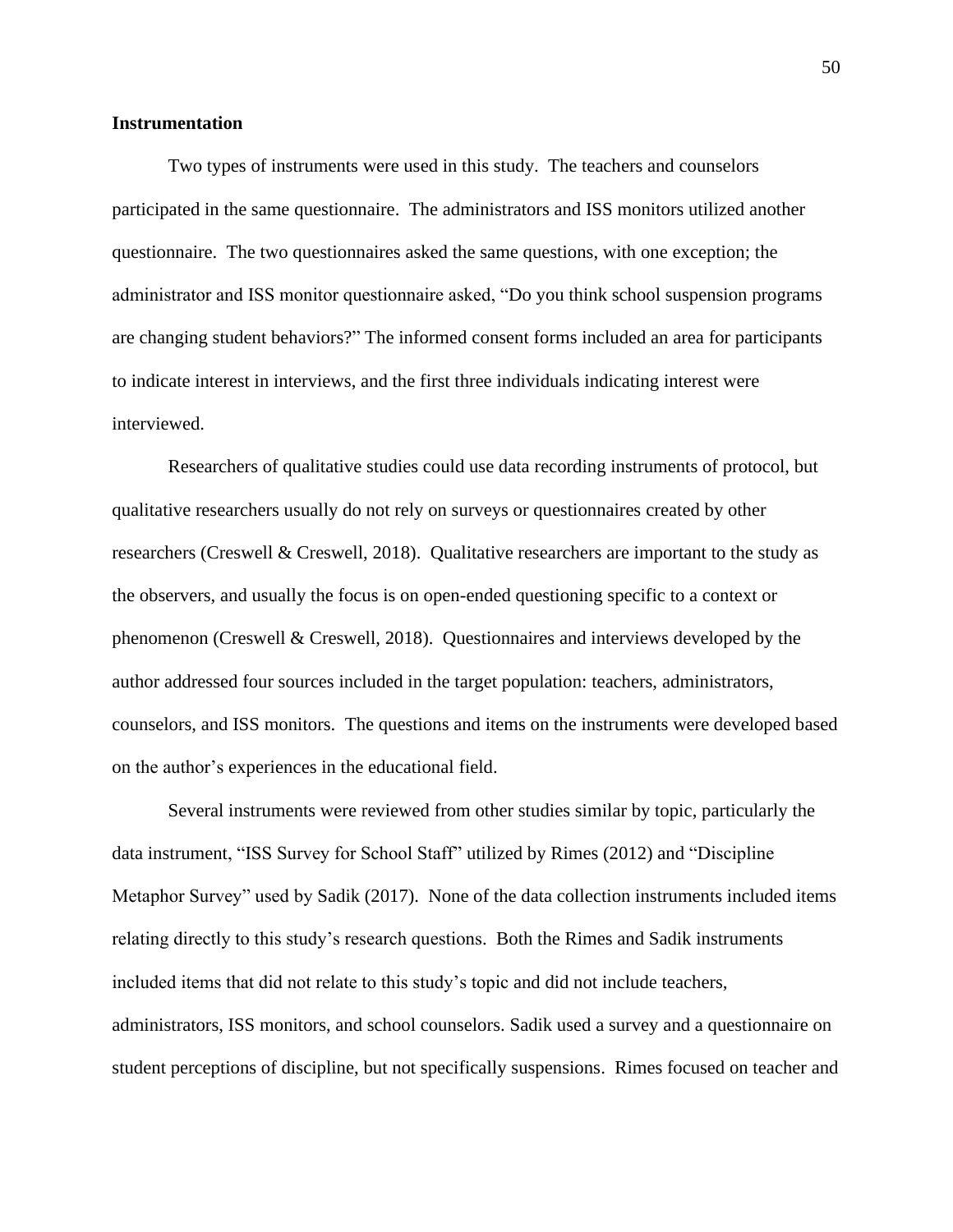administrator perceptions of ISS only, along with student behaviors and academic success. Rimes used a quantitative Likert-type survey rather than a qualitative open-ended questionnaire to gain in-depth data.

Six subject-matter experts were asked to review the data collection instruments and provided feedback for each instrument (see Appendices F and G). Feedback included minor changes in sentence structure and rearrangements to improve the flow. The feedback helped improve and clarify the construction of instrument items before the actual study participants were asked to complete the questionnaires (Zamanzadeh et al., 2015). All feedback was utilized in the final documents. A consultation was held with one of the six subject-matter experts, with an earned doctorate, who was familiar with developing survey questions in the education and counseling fields. The letter for the expert review of the instruments and information about the subject-matter experts were included in Appendices F and G. Validity is considered present if a data collection instrument measures what the instrument has been claimed to measure (Bastos, Duquia, Gonzalez-Chica, Mesa, & Bonamigo, 2014). A research instrument, in general, is considered reliable if the instrument produces the same results time after time after repeated use in a group of participants (Zamanzadeh et al., 2015).

All data collection instruments in this study were original. The instrument items were developed to correlate with the research questions (see Tables 1 and 2). Initial items, such as the demographic information, on the questionnaire regarding years of experience, for example, were offered to ease the participants into the questionnaire with respectful, easy-to-answer questions.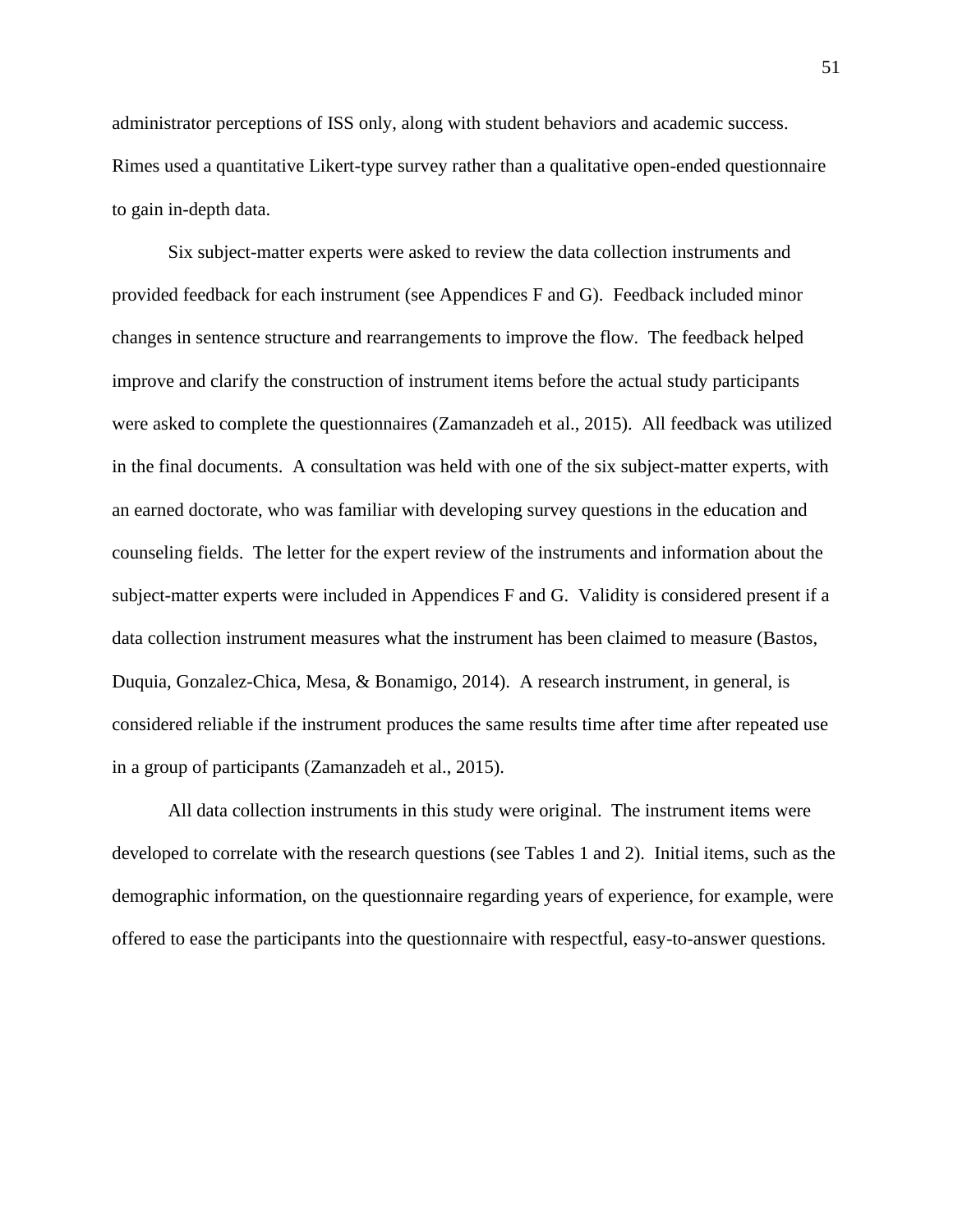# Table 1

*Relationship of Research Questions to Teacher and School Counselor Questionnaire Questions*

| Research question                                                                                                                                                                                                   | Teacher and School Counselor<br>Questionnaire questions                                                                                                                                                                                     | Rationale for question                                                                                                                                  |  |
|---------------------------------------------------------------------------------------------------------------------------------------------------------------------------------------------------------------------|---------------------------------------------------------------------------------------------------------------------------------------------------------------------------------------------------------------------------------------------|---------------------------------------------------------------------------------------------------------------------------------------------------------|--|
| 1. How do teachers, school<br>counselors,<br>administrators, and in-<br>school suspension (ISS)<br>monitors perceive benefits<br>of ISS and out-of-school<br>suspension (OSS)<br>programs in elementary<br>schools? | 3. What reasons are most students<br>suspended for?<br>4. What do you perceive as the benefits of<br>ISS programs in elementary schools?<br>6. What do you perceive as the benefits of<br>OSS suspension programs in<br>elementary schools? | Participants can share behaviors<br>leading to suspension.<br>Participants can share perceptions<br>of suspensions, both ISS and OSS,<br>as beneficial. |  |
| 2. How do teachers, school<br>counselors,<br>administrators, and ISS<br>monitors perceive<br>limitations in school ISS<br>and OSS programs in<br>elementary schools?                                                | 5. What do you perceive as limitations of<br>ISS programs in elementary schools?<br>7. What do you perceive as limitations of<br>OSS programs in elementary schools?                                                                        | Participants can share what<br>participants have witnessed or<br>experienced with other colleagues<br>about limitations of suspension<br>programs.      |  |

All questionnaire items were brief, helping to ensure ease of answering for the study

participants. As with some questionnaires, the items were open-ended questions allowing for

extended responses in the respondent's own words.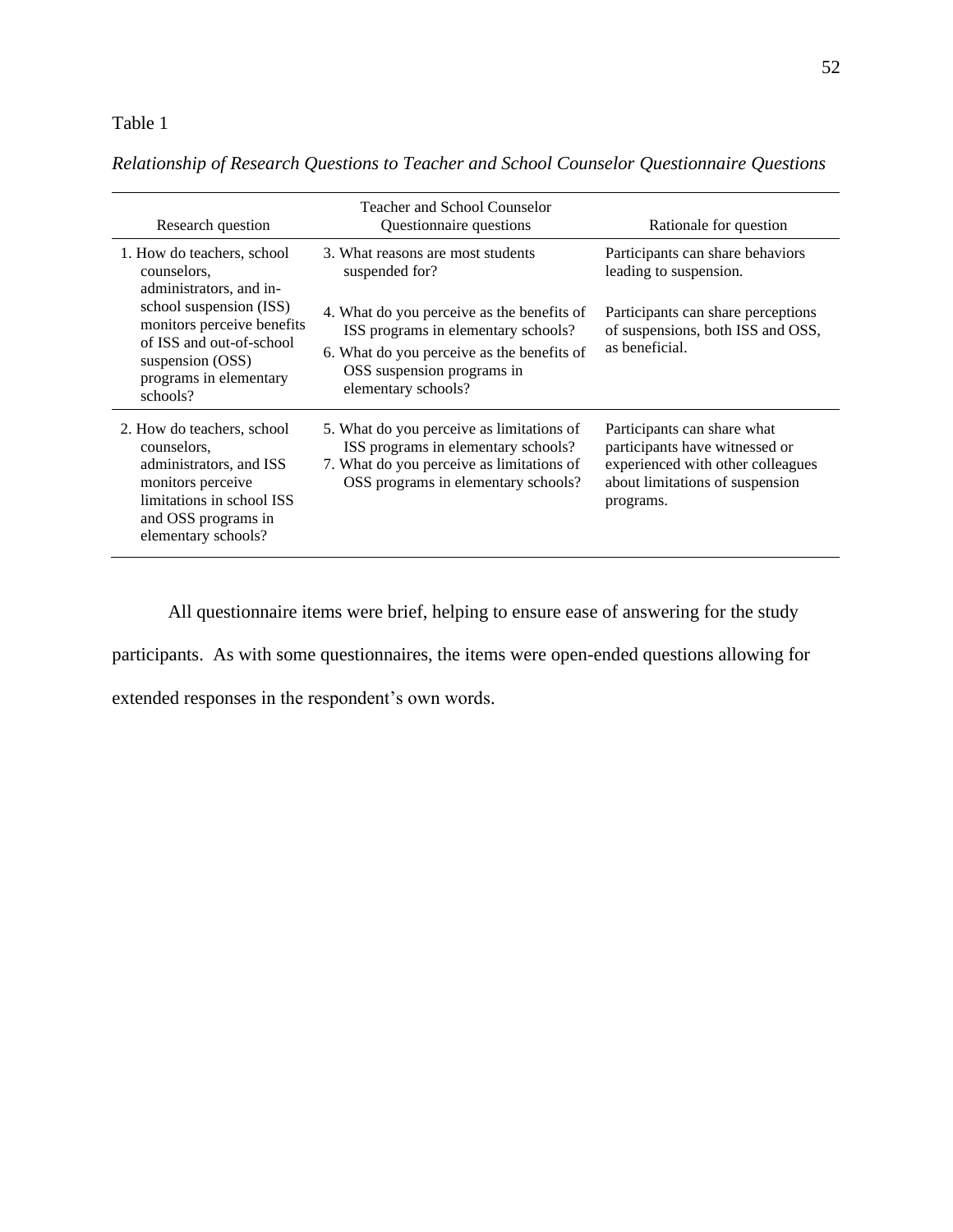# Table 2

| Research question                                                                                                                                                    | <b>Administrator and Monitor</b><br>Questionnaire questions                                                                                                                              | Rationale for question                                                                                                                             |  |
|----------------------------------------------------------------------------------------------------------------------------------------------------------------------|------------------------------------------------------------------------------------------------------------------------------------------------------------------------------------------|----------------------------------------------------------------------------------------------------------------------------------------------------|--|
| 1. How do teachers, school<br>counselors,<br>administrators, and in-                                                                                                 | 4. Describe the main reasons students are<br>assigned OSS and ISS.                                                                                                                       | Participants can share behaviors<br>leading to suspension.                                                                                         |  |
| school suspension (ISS)<br>monitors perceive benefits<br>of ISS and out-of-school<br>suspension (OSS)<br>programs in elementary<br>schools?                          | 3. Do you think school suspension<br>programs are changing student<br>behaviors? Explain.                                                                                                | Participants can share any<br>perceptions of suspensions, both<br>ISS and OSS, as beneficial.                                                      |  |
|                                                                                                                                                                      | 5. Please share your perceptions about the<br>benefits of ISS in elementary schools.<br>7. Please share your perceptions about the<br>benefits of OSS in elementary schools.             |                                                                                                                                                    |  |
| 2. How do teachers, school<br>counselors,<br>administrators, and ISS<br>monitors perceive<br>limitations in school ISS<br>and OSS programs in<br>elementary schools? | 6. Please share your perceptions about the<br>limitations of ISS in elementary<br>schools.<br>8. Please share your perceptions about the<br>limitations of OSS in elementary<br>schools. | Participants can share what<br>participants have witnessed or<br>experienced with other colleagues<br>about limitations of suspension<br>programs. |  |

# *Relationship of Research Questions to Administrator and Monitor Questionnaire Questions*

# **Data Collection**

The employees from the first five elementary schools on the district's website listings were reviewed to ensure none of the employees were familiar to the researcher. The superintendent and school administrators were contacted to gain permission to contact the participants. Once permission was obtained and following American College of Education's Institutional Review Board's (IRB) approval, the elementary school teachers, school counselors, ISS monitors, and administrators were contacted via e-mail and U.S. mail and invited to take part in the study. The messages contained information about the study, the informed consent form, and a link to the data collection instrument along with contact information for any questions.

**Teacher and School Counselor Questionnaire.** SurveyMonkey was planned to be used to send out the questionnaires to the participants. Participants were concerned Internet use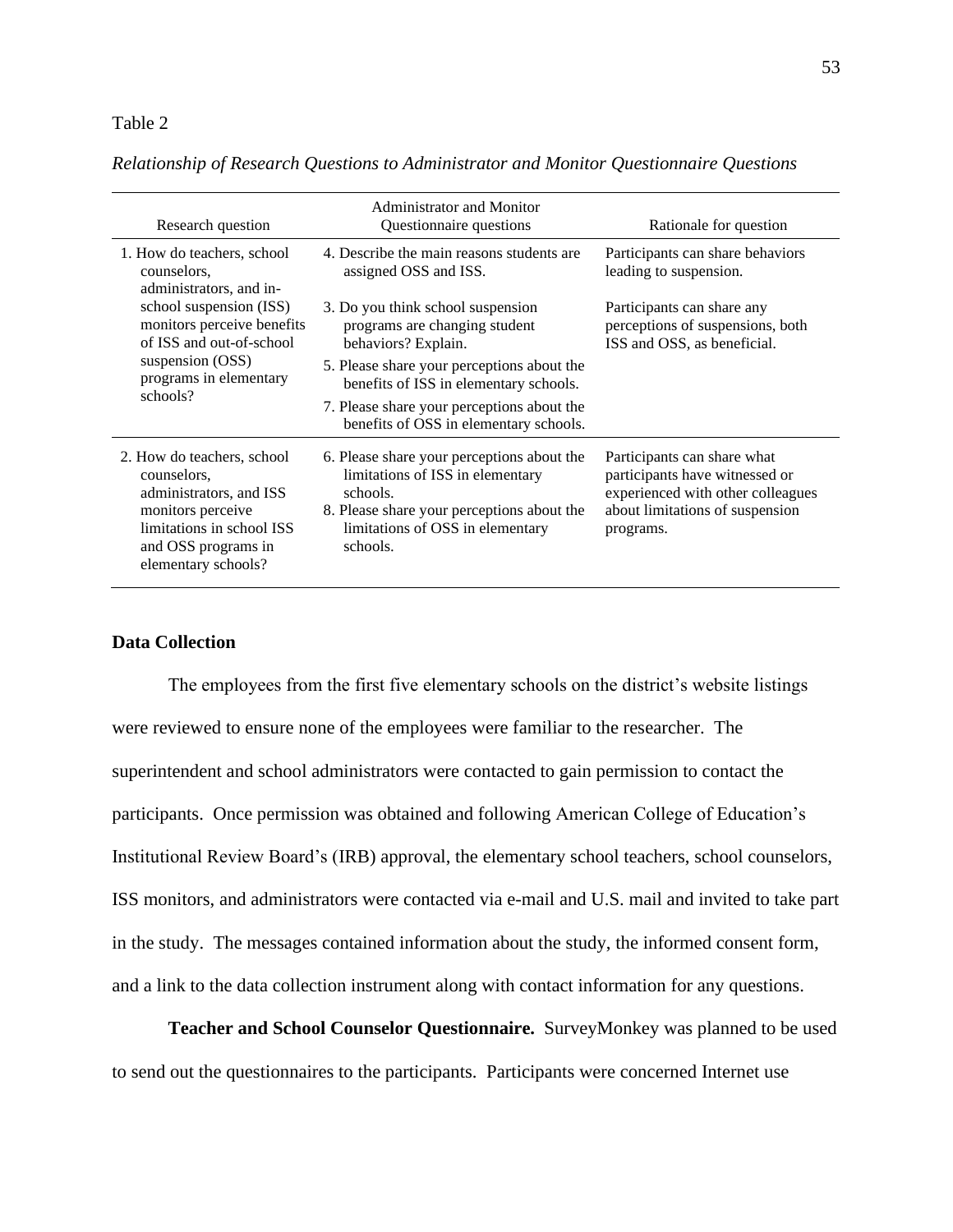would reveal participants' identities and preferred to use paper questionnaires. Completed questionnaires were returned via the U.S. Postal Service in a prepaid, pre-addressed envelope. The Teacher and School Counselor Questionnaire (see Appendix B) included two multiplechoice items regarding experience and education. The final six questions were open-ended.

The questionnaire included just eight items to encourage participants to take time and not rush. It is possible for the data collection process to be impacted by the length of the data collection instrument; thus, the questionnaires were brief. Participants might develop discomfort with a lengthy questionnaire and might rush through, providing information not useful to the study (Rimando et al., 2015). Any participants with questions who wished to speak on the phone with the data collector were given the opportunity. None of the participants contacted the researcher. The questionnaire results were collected during and up to the given deadline of about two weeks.

The data responses collected were reviewed to develop codes. Frequent sentences, phrases, and words were labeled and coded. Table 1 shows the relationship between the Teacher and School Counselor Questionnaire items and research questions.

**Administrator and Monitor Questionnaire.** The Administrator and Monitor Questionnaire included one multiple-choice item asking about years of experience; the second question was open-ended and asked the individual's title at the school. The remaining questions were open-ended. Completed questionnaires were returned via the U.S. Postal Service in a prepaid, pre-addressed envelope. Table 2 shows the relationship between the Administrator and Monitor Questionnaire items and research questions.

**Interviews.** The interview questions included information connected to the two main research questions. A semi-structured interview format with open-ended questions was used.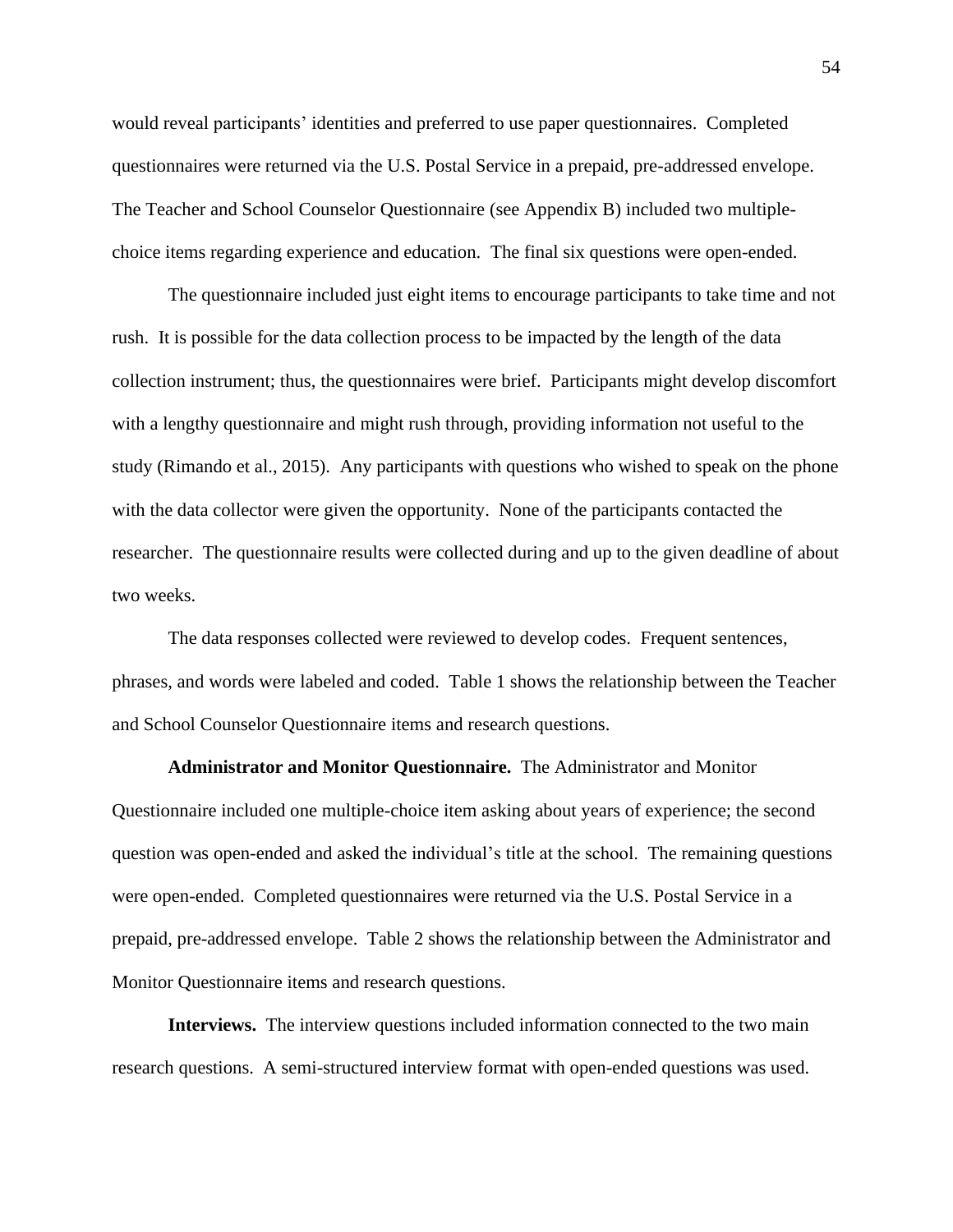Responses were recorded using the voice recording application on a cellular phone with a voiceto-text feature for future reference and transcription. Interviews are often used to elicit detailed qualitative data assisting in understanding the experiences of study participants and the meanings and perceptions participants make of experiences (Castillo-Montoya, 2016). Table 3 shows the relationship between the interview questions and research questions.

Table 3

| Research question                                                                                                                                                                                                   | Interview question                                                                                                                                              | Rationale for question                                                                                                                               |  |
|---------------------------------------------------------------------------------------------------------------------------------------------------------------------------------------------------------------------|-----------------------------------------------------------------------------------------------------------------------------------------------------------------|------------------------------------------------------------------------------------------------------------------------------------------------------|--|
| 1. How do teachers, school<br>counselors,<br>administrators, and in-<br>school suspension (ISS)<br>monitors perceive benefits<br>of ISS and out-of-school<br>suspension (OSS)<br>programs in elementary<br>schools? | 4. Describe what you perceive as benefits<br>of ISS or OSS.                                                                                                     | Participants can share any<br>perceptions of ISS as beneficial.                                                                                      |  |
|                                                                                                                                                                                                                     | 7. Describe what effects you think school<br>suspensions have on improving student<br>negative behaviors.                                                       | Participants can share any<br>perceptions of suspensions as<br>beneficial.                                                                           |  |
|                                                                                                                                                                                                                     | 10. Describe what you perceive as the<br>benefits of ISS and OSS programs in<br>elementary schools.                                                             | Question is specific to elementary<br>schools.                                                                                                       |  |
| 2. How do teachers, school<br>counselors,<br>administrators, and ISS<br>monitors perceive<br>limitations in school ISS<br>and OSS programs in<br>elementary schools?                                                | 5. Describe what you perceive as<br>limitations of ISS or OSS.                                                                                                  | Participants can share perceived<br>limitations.                                                                                                     |  |
|                                                                                                                                                                                                                     | 6. Describe what you think could improve<br>school suspension programs.                                                                                         | Participants can offer suggestions to<br>correct current limitations.                                                                                |  |
|                                                                                                                                                                                                                     | 8. Tell me whether you think school<br>suspensions improve or have NO<br>effect on the behaviors of students who<br>are NOT being suspended. Why or<br>why not? | Participants can share more specific<br>thoughts about school suspensions.                                                                           |  |
|                                                                                                                                                                                                                     | 11. Describe what school staff perceive as<br>limitations in school ISS and OSS<br>programs in elementary schools.                                              | Participants can share what<br>participants have witnessed or<br>experienced with other colleagues<br>about whether suspensions have<br>limitations. |  |

|  |  | Relationship of Research Questions to Interview Questions |  |  |
|--|--|-----------------------------------------------------------|--|--|
|--|--|-----------------------------------------------------------|--|--|

# **Data Preparation**

The data preparation process began with collecting copies of the informed consent forms and the questionnaires from the participants. The informed consent forms were reviewed for signatures and to see whether the participant indicated an interest in an interview. Blank questionnaires were used to manually write in participants' responses, and then the responses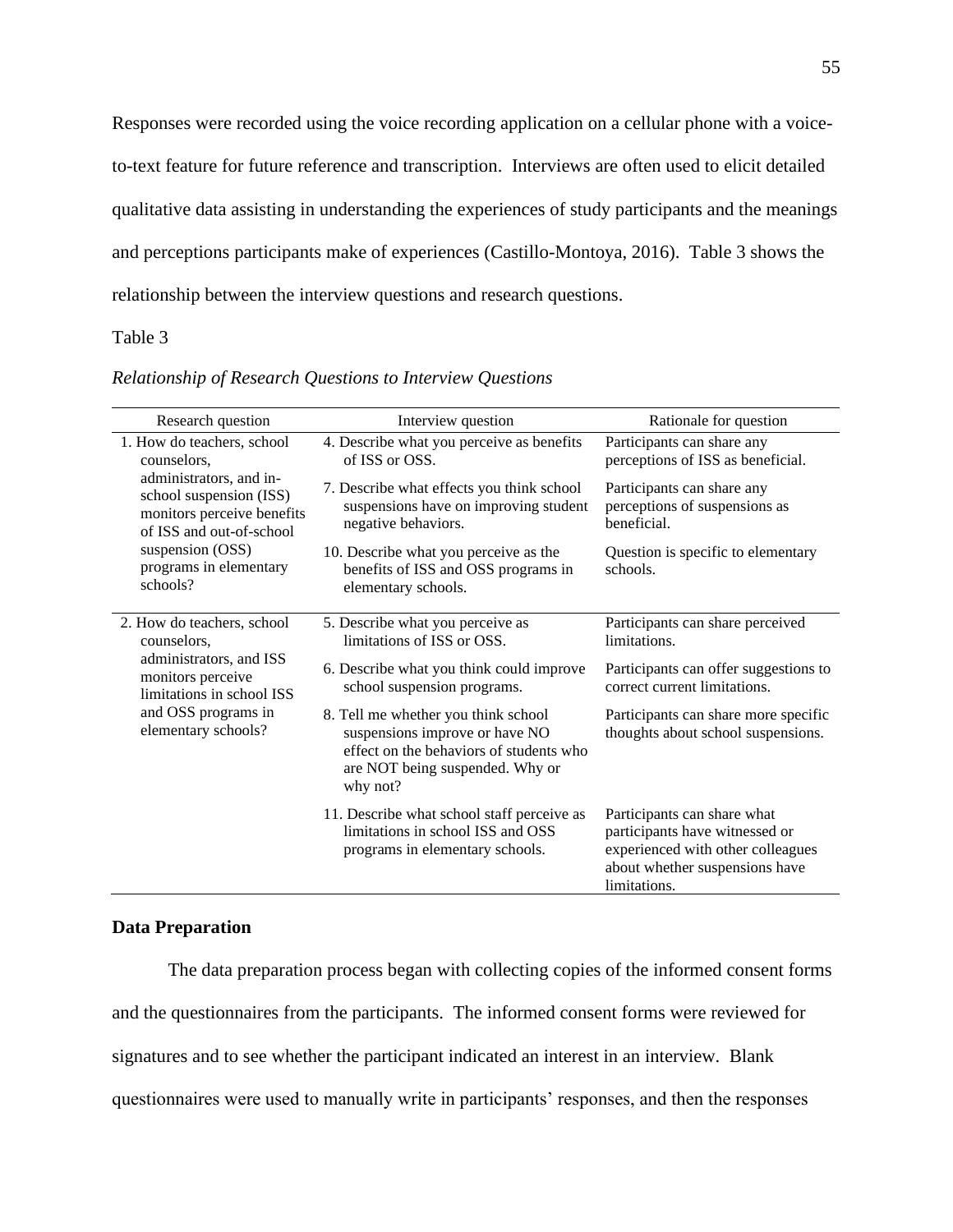were typed in a Word document for easier reading. Responses were grouped accordingly, and themes developed.

The data source instruments included questionnaires and interviews. Multiple copies were printed, e-mailed, and made available to participants. These instruments were sent to the participants via U.S. Postal Service with a prepaid, pre-addressed envelope for questionnaire return. Only the researcher knew the names of the recruited participants. Up to 50 education teachers and school counselors could have participated in answering the Teacher and School Counselor Questionnaire. The final number was 11 teachers and counselors participating. Up to 10 administrators and ISS monitors could have participated in completing the Administrator and Monitor Questionnaire. The final number was three administrators and one ISS monitor. A smaller sample of three participants took part in the interviews. Participants had the researcher's contact information for questions at any time. Qualitative studies often utilize recordings of collected data to transcribe the information (Peredaryenko & Krauss, 2013). The responses for the questionnaire for this basic qualitative study were handwritten on the questionnaire and entered during analysis into a Microsoft Word document. Interview responses were recorded on an electronic device and played back for transcribing for written accuracy. All of the items for the data collection instruments, questionnaires, and interview items were prepared in a Microsoft Word document.

#### **Data Analysis**

Interviews were recorded using a cellular phone with a voice-to-text feature. The recordings were compared with the voice-to-text transcriptions. The interviewees were provided with the transcriptions for member checking and confirmation of accurate accounts of the interviews (Creswell & Creswell, 2018). No interviewees asked for changes in the transcripts.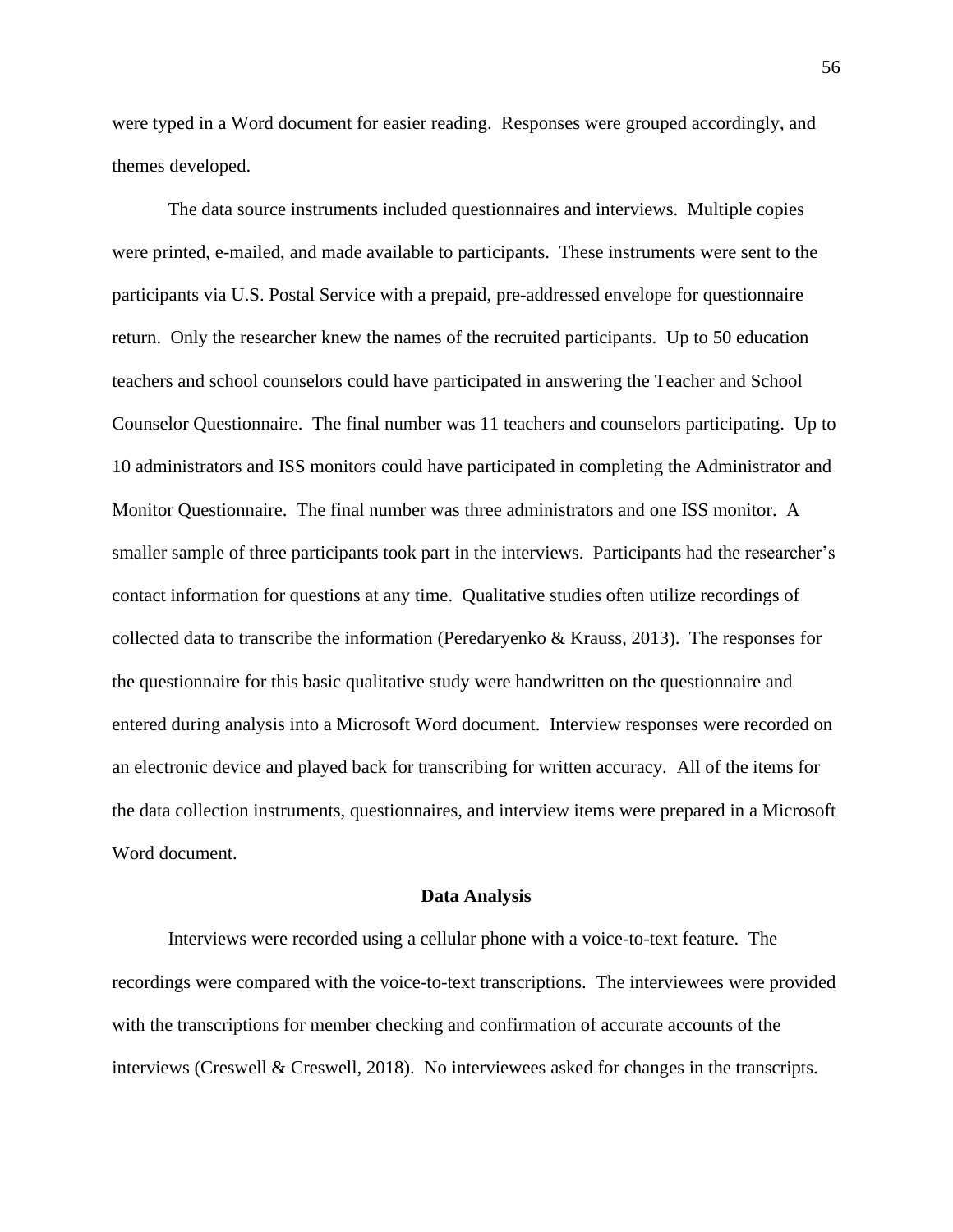The responses from the participants were sorted using Microsoft Word. Thematic analysis was used for the systematic coding of qualitative data using categories or themes (Dįnçer, 2018). Data gathered were coded based on the information received through the instrument items and then systemically divided into categories and or themes (Peredaryenko & Krauss, 2013). Common threads of information were sorted and grouped with like information. Codes were developed to extract data based on the research questions and the questions within the data collection instruments.

One qualitative method of analyzing data is thematic analysis. The thematic analysis framework provided useful core skills needed for conducting other types of analysis (Maguire & Delahunt, 2017). Braun and Clark's six-step framework, developed in 2006, has been influential in the social sciences to assist in identifying themes or patterns of interesting and important issues in the data. The six-phase framework for conducting a thematic analysis included (a) becoming familiar with the data,  $(b)$  generating initial codes,  $(c)$  searching for themes,  $(d)$ reviewing themes, (e) defining themes, and (f) writing up findings (Maguire & Delahunt, 2017). Interview responses were transcribed verbatim and then coded to reduce larger amounts of data into smaller chunks or themes. Common responses continuing to surface in the participants' responses were coded based on reoccurring responses relative to the research questions. This information was categorized based on similarity.

This coding process of the data in the study was part of the thematic analysis. Thematic analysis with constant comparison, more specifically, began with the data collection. Data analyzed from the first participant's response were compared to subsequent participants' responses, and so on, as data were collected, with the analysis constantly moving back and forth between data previously collected, analyzed, and arranged into patterns or themes. The patterns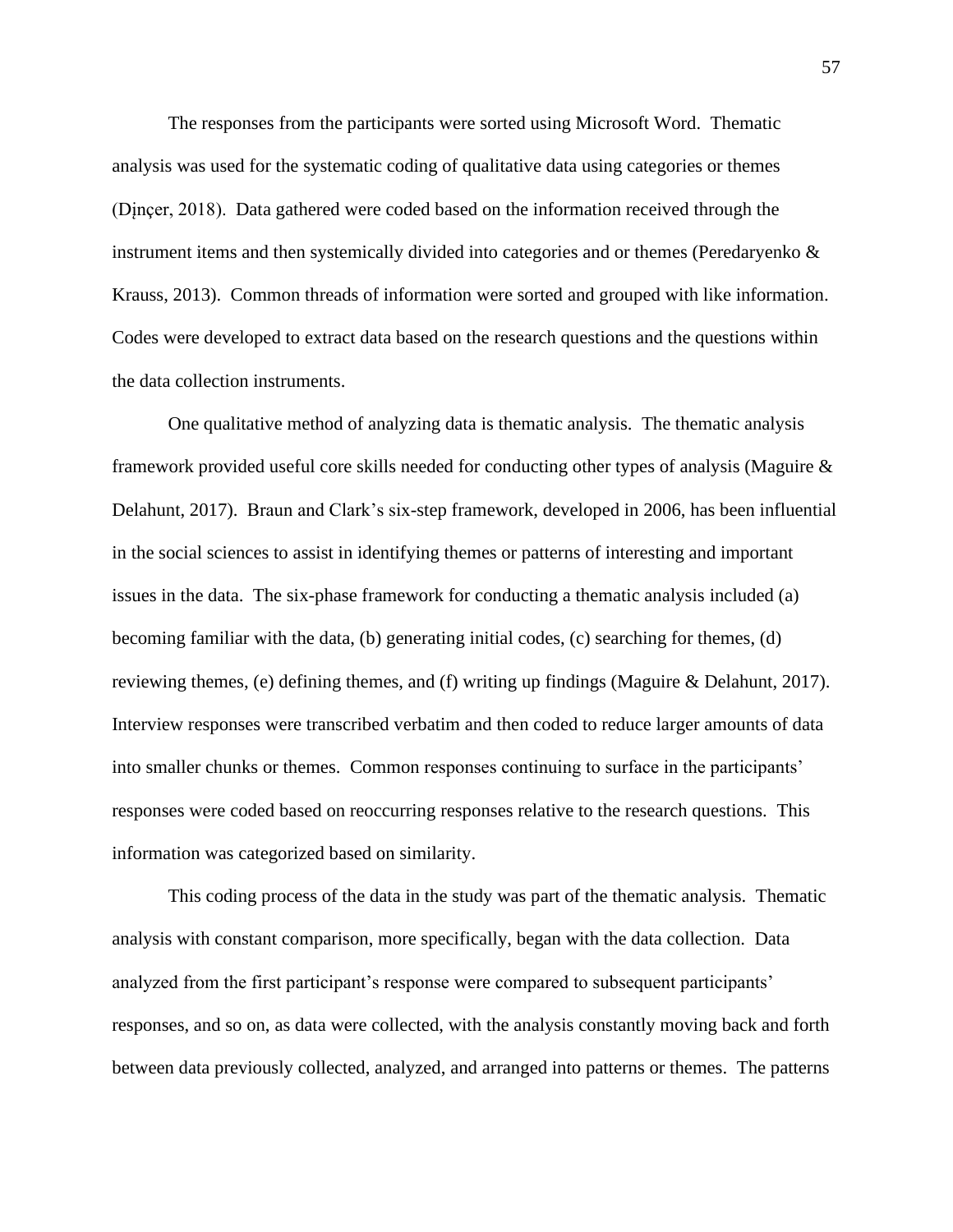or themes changed as the process of analysis continued (Percy, Kostere, & Kostere, 2015). A step-by-step process in thematic analysis with constant comparison has been described in the paragraph below.

Initial data were reviewed and collected to become familiar with the data collected from each participant. The data were highlighted in the documents after being printed. Phrases, words, and sentences which appeared meaningful about the research questions were highlighted. This information was sorted to highlight more meaningful data. Each set of data was named or given a code. Similar connected data were clustered together for the development of patterns or themes. This process was completed with each data collection instrument, questionnaires and surveys, from each participant. Data responses were processed, analyzed, compared, and contrasted for the final compilation of the study results (Percy et al., 2015).

Participants were assigned a number and letter based on the job description. For example, A1 was the first administrator and A2 was the next administrator; T1 was the first teacher. The coding was necessary to manage the data and protect the confidentiality of the participants. Hard copies of the data are secured in a locked file cabinet for confidentiality. All data will be safely stored on a hard drive, in paper files, and on a portable drive for 60 months as suggested by Creswell & Creswell, 2018. Electronic storage of all documentation is password protected. Upon completion of the instruments, the questionnaire participants did not need to do anything else. The participants will be contacted later with the study results.

The data were hand-coded using tables. Microsoft Word and Excel, which were used in this study, are examples of general-purpose spreadsheets and tables to develop all-inclusive tables and charts of data, which may undergo several revisions to prepare more concise data (Watkins, 2017). The technique converted raw qualitative data into more user-friendly and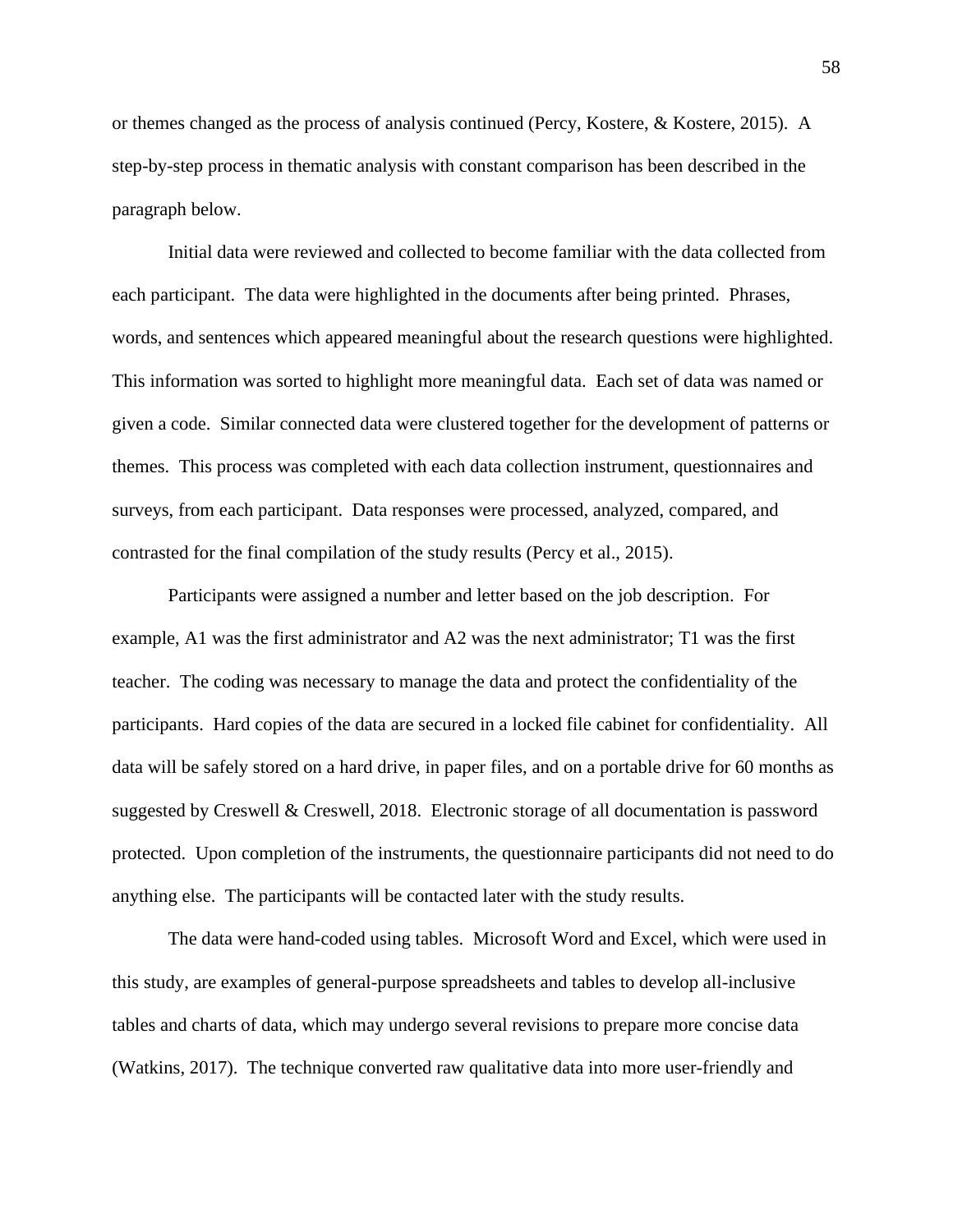manageable data (Watkins, 2017). Manual coding allowed for more focus on the content data and less on the technical complexity required to use a detailed qualitative computer software program (Watkins, 2017). For inexperienced researchers with smaller samples, Saldaña (2015) recommended manual coding, rather than having to become familiar with coding techniques while learning how to navigate a complex software program. Categories or common themes were assigned as the answers to the questions were sorted. The data segments were sorted and compiled into separate lists. The responses were typed into Microsoft Word.

Each questionnaire was reviewed several times to extract data and make detailed notes. Questionnaire responses from the participants were handwritten on the hard copies received in the mail, then typed by the researcher into a blank template identical to the document participants used. The process of coding identified topics, participants, or issues differing in nature revealed through participants' responses to the data collection instruments. Coding enables a researcher to begin an understanding of the world, or topic of discussion, through the participants' perspectives (Sutton & Austin, 2015). Connecting codes or similar information from participants' responses in meaningful ways is referred to as theming (Sutton & Austin, 2015). The codes and themes led to categorizing information or data findings related to the research questions (Sutton & Austin, 2015). Categories and codes are both semantic, based on respondents' actual words or terminology, and conceptual, based on the meaning behind phrases and responses (Maguire & Delahunt, 2017). Coding is a way or process helping to organize the data by breaking the responses into smaller pieces, words, or chunks of text and then writing words or phrases representing categories (Creswell & Creswell, 2018). From this process, themes were generated as descriptions of the participants' responses. Themes are the major findings in qualitative studies (Creswell & Creswell, 2018). These themes were reported as the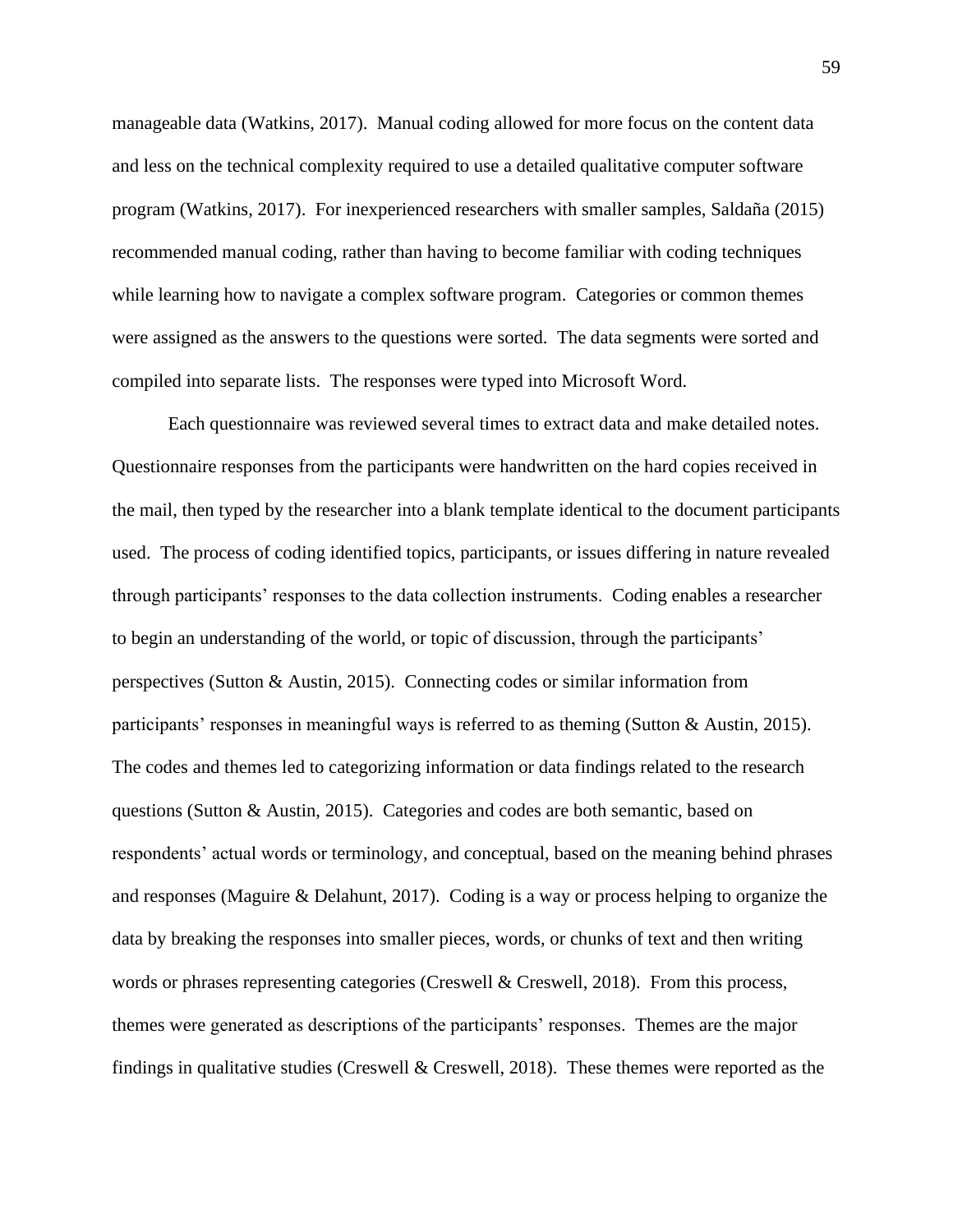findings and described in the narratives in a written document. The data were analyzed as described above, revealing clear themes across the group of participants.

#### **Reliability and Validity**

Reliability and validity are vital components in qualitative research; reliability is the consistency in the research, and validity refers to the trustworthiness of studies. The gathering, analysis, and interpretation of qualitative data may include interviews, diaries, journals, observations, and open-ended questions (Zohrabi, 2013). This study included questionnaires and interviews. Components were included to ensure reliability and validity.

Member checking helps ensure trustworthiness and credibility (Creswell & Creswell, 2018). Participants verified responses for clarity and accuracy (Chase, 2017). The transcripts from the interview were shared with each participant to ensure responses were correctly recorded interpretations. Study participants reviewed personal transcribed responses for accuracy. If participants did not respond with any changes within 10 days, the transcription was assumed to be accurate.

Using multiple methods of data sources to develop a comprehensive understanding of phenomena is referred to as triangulation and was utilized (Carter, Bryant-Lukasius, DiCenso, Blythe, & Neville, 2014). One type of triangulation involves using multiple methods in collecting data, including questionnaires and interviews as with this study. Triangulation of data increases the dependability of the findings by helping to ensure validity and reliability (Zohrabi, 2013). Individuals should be careful not to misinterpret data and use triangulation techniques to increase validity and reliability (Dooly, Moore, & Vallejo, 2017). To support triangulation, two types of data collection were used: questionnaires and interviews. An additional form of triangulation is the use of multiple groups of individuals (Creswell & Creswell, 2018), in this -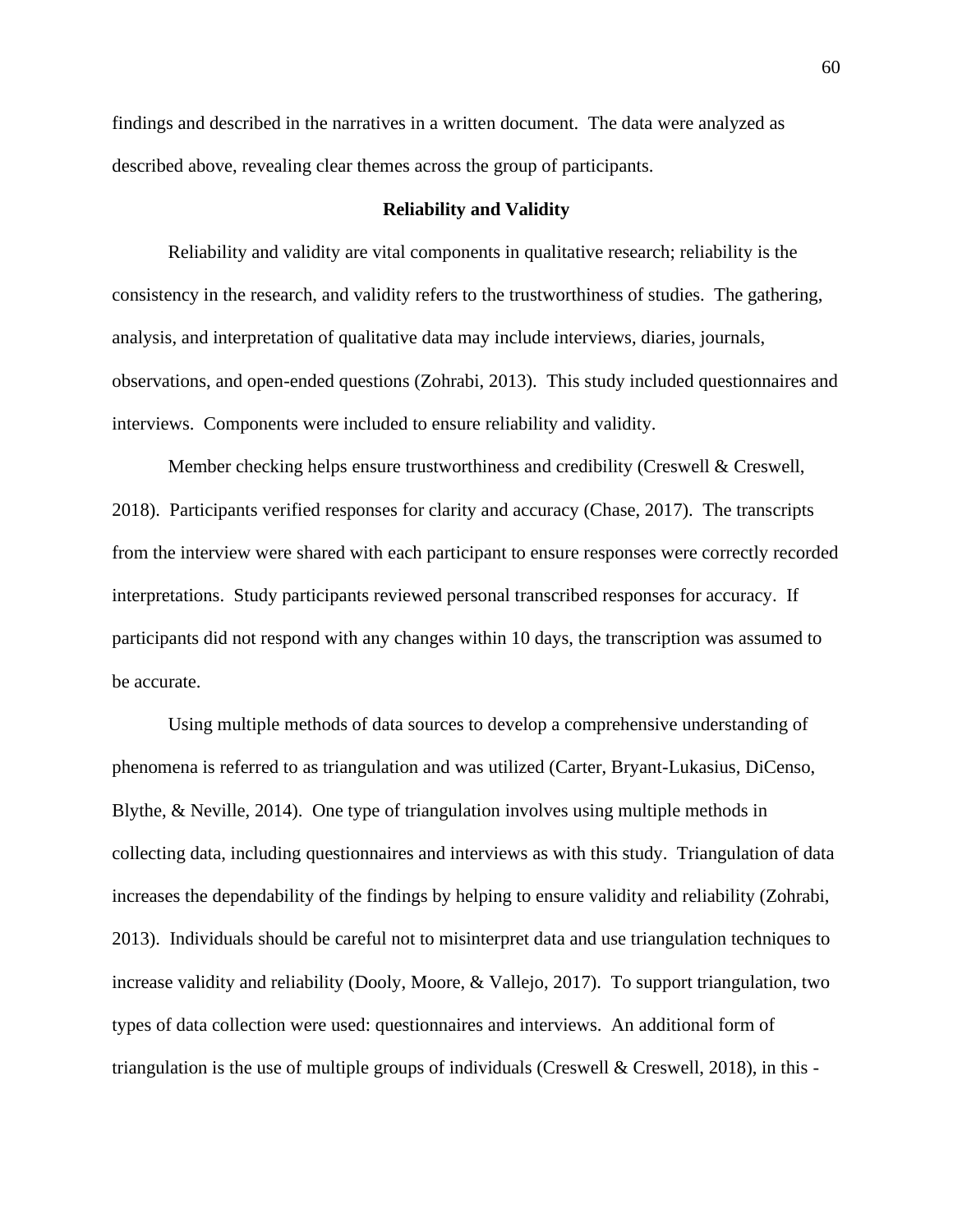study, teachers, school counselors, administrators, and ISS monitors were included as distinct groups.

A limitation of the study was the use of researcher-developed instruments. Original instruments had not been validated in previous studies. Subject-matter experts examined the instruments before the study and shared concerns or questions regarding validity or clarity.

# **Ethical Procedures**

This study followed the guidelines outlined by the American College of Education's Institutional Review Board (IRB). The National Institute of Health is another group with guidelines set up similar to the IRB. Questions of ethics arise in qualitative research in educational content, especially if human subjects are involved (Dooly et al., 2017).

All participants in this study were over 18 years of age. No participants in the study were coerced to take part. The identities of the participants were not shared with any outsiders other than the data collector. Participants were assigned a letter and number for tracking throughout the study, such as T1 for the first teacher. Informed consent forms with information about potential risks involved, participants' rights, procedures, and confidentiality statements were shared with the participants.

Additional ethical questions considered included whether or not the participants would be exposed to risks and the possibility of harm. The goal was to do no harm, to not subject participants to adverse effects, and to ensure confidentiality and privacy (Dooly et al., 2017). Study participants were informed about the details of the study. The participants' identities were not to be revealed to others. Informed consent forms were collected from all participants and filed in a locked cabinet. Participants were reassured of no harmful risks resulting from taking part in the study and reassured of other protocols through the IRB's approval. All forms and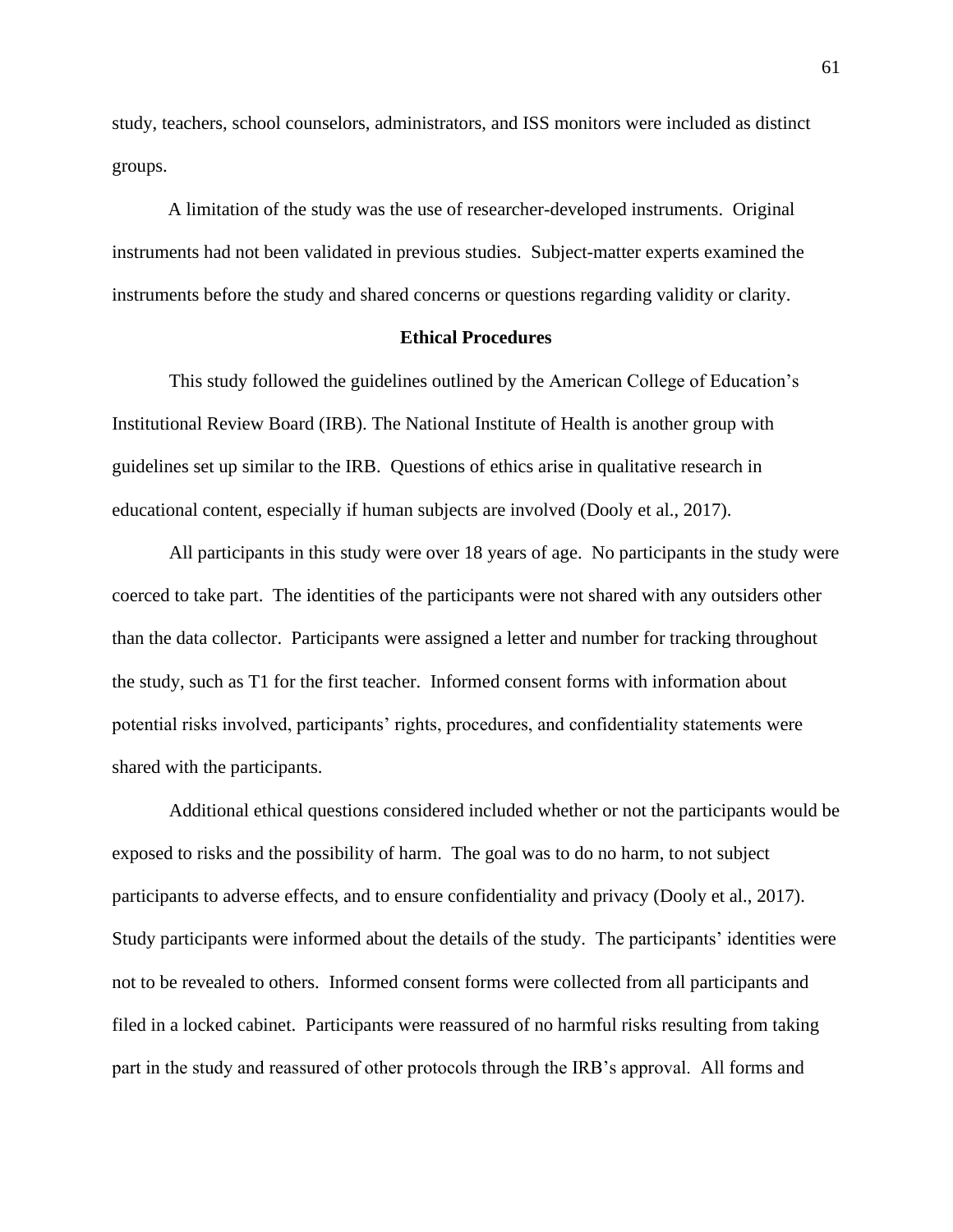letters were submitted for IRB approval. Records of information and data will be kept on file for five years and then destroyed.

Qualitative research could involve unintended consequences or ethical dilemmas requiring reassuring the participants of confidentiality and trust (Othman & Hamid, 2018). Informed consent forms with written explanations of the basic qualitative study, time frames to follow, benefits, and possible harms noted, along with the study's design, objectives, and wellwritten procedures, were available to participants. Signed consent forms were collected from the participants, with copies made available to each participant if requested. Confidentiality was explained, stressed, and enforced. Participants' names were not disclosed ensuring confidentiality because the instruments were anonymous. The names of the districts and schools were not disclosed, either. Participant anonymity will be protected when information is shared with others, as in the dissertation report. Communications with participants were via e-mail, telephone calls, and conferences as needed or requested.

#### **Chapter Summary**

Chapter 3 outlined the basic qualitative study with a problem statement, the purpose of the study, the research questions, study design, and methodology. The topic and main research question for this project pertained to the perceptions of elementary school teachers, school counselors, administrators, and ISS monitors regarding the benefits and limitations of elementary school suspensions. Suspensions are common punishments for students who fail to follow school rules. Students are missing instruction when suspended from schools, and the perceptions of teachers, school counselors, administrators, and suspension monitors regarding the benefits and limitations of elementary school suspensions were unknown. Many teachers and principals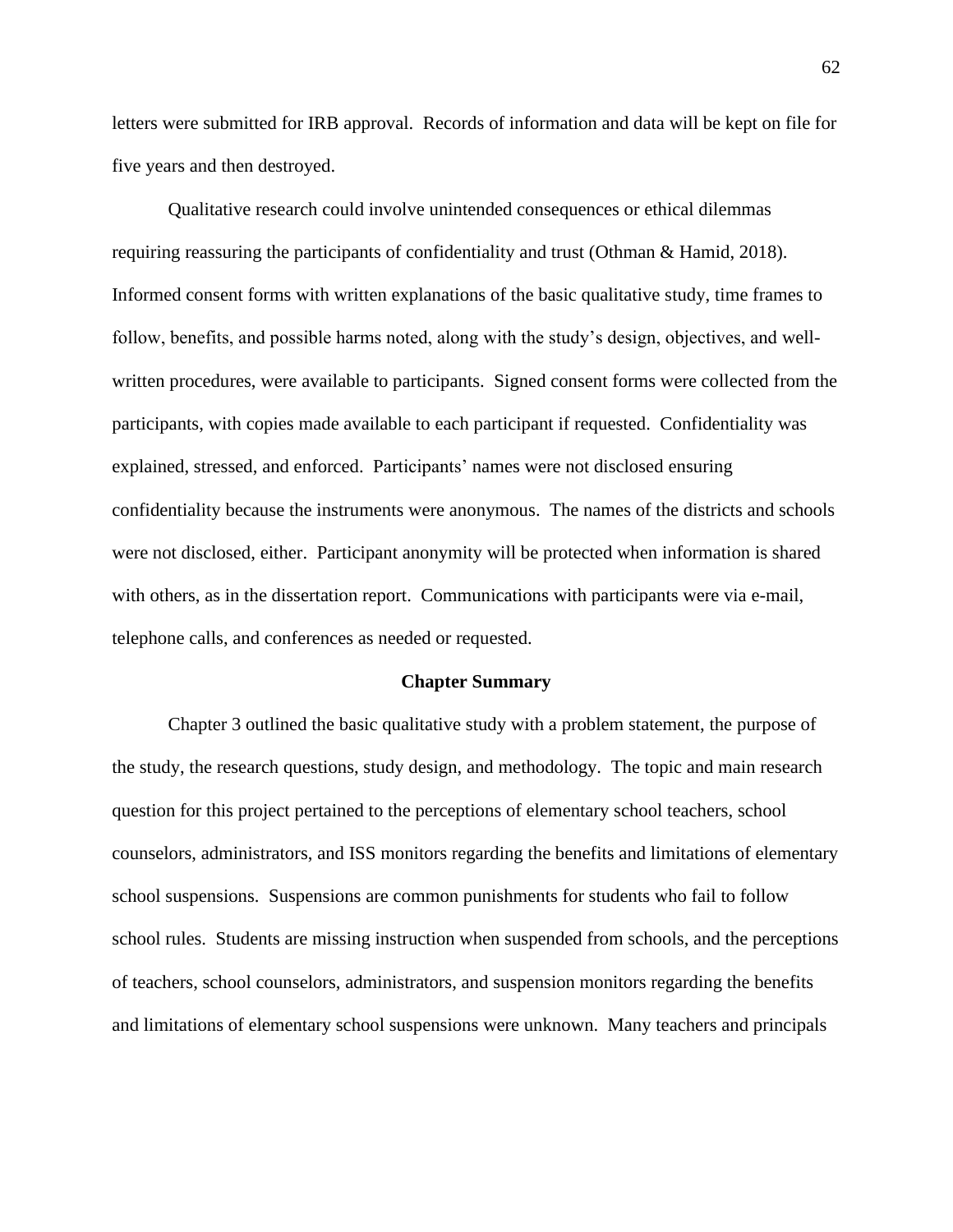are proponents of suspensions; parents, civil rights groups, and child advocacy groups are known opponents of suspensions (Cobb-Clark et al., 2015).

The purpose of the basic qualitative study was to explore the perceptions of elementary school teachers, administrators, ISS monitors, and school counselors regarding the benefits and limitations of elementary school suspensions. This basic qualitative study permitted a qualitative analysis of the lived experiences of elementary school teachers, school counselors, administrators, and ISS monitors to be shared and analyzed. The significance of the study was the findings could reveal insights from elementary school teachers, school counselors, administrators, and ISS monitors regarding the benefits and limitations of elementary school suspensions. Continued research is necessary to determine the benefits and limitations of elementary school suspensions. Chapter 4 includes the results of the study.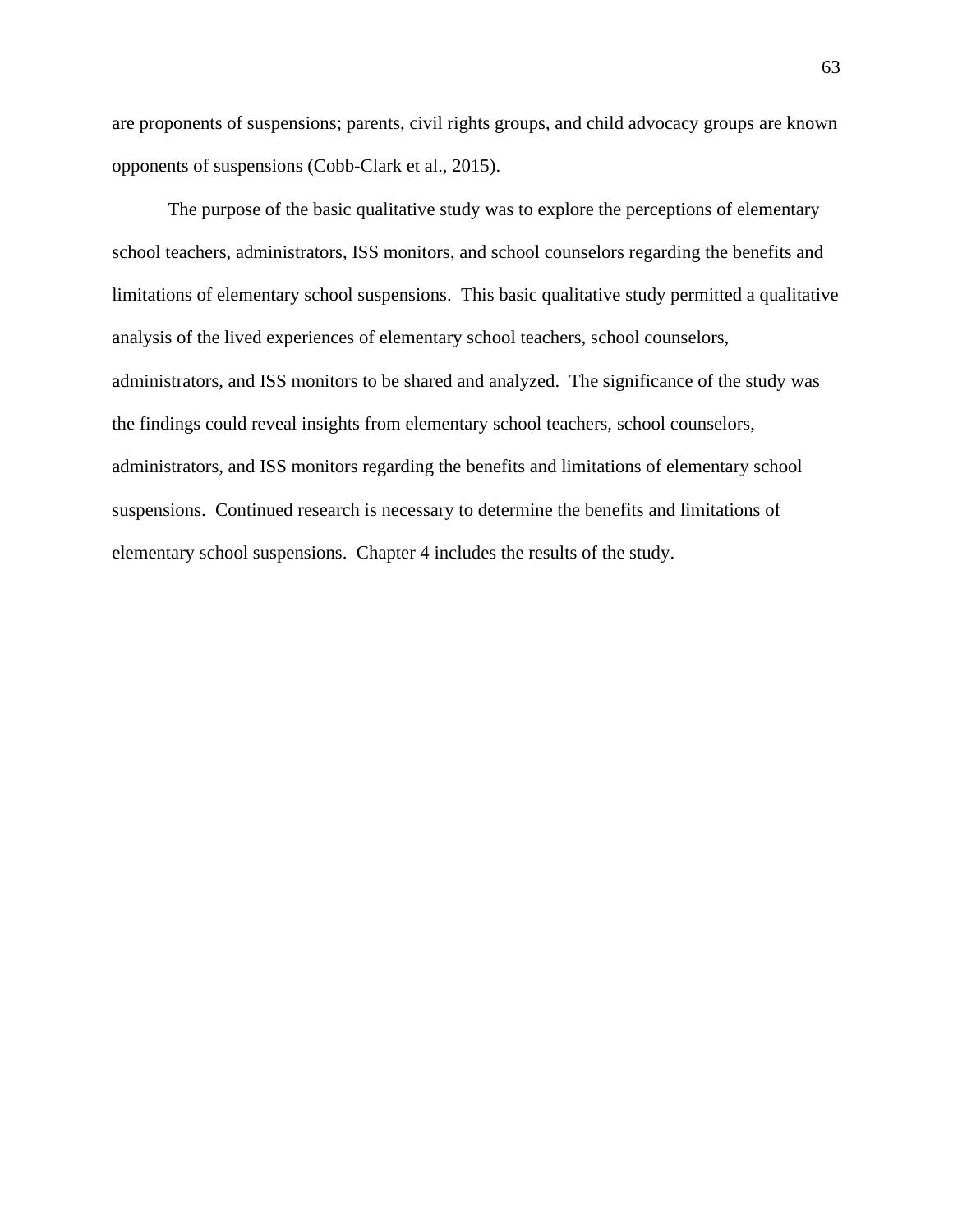#### **Chapter 4: Research Findings and Data Analysis Results**

Suspensions, included in disciplinary consequences, are used as tools by teachers and administrators for classroom management in response to student misbehavior (Lacoe & Steinberg, 2019). The problem was elementary school students are disciplined using in-school suspension (ISS) or out-of school suspension (OSS); however, school personnel's perceptions about the benefits and limitations of school suspensions are unknown. To address the problem, the purpose of this basic qualitative study was to explore the perceptions of elementary school teachers, counselors, administrators, and ISS monitors regarding the benefits and limitations of elementary school suspensions. This study was guided by two research questions.

Research Question One: How do teachers, school counselors, administrators, and ISS monitors perceive the benefits of ISS and OSS programs in elementary schools? Research Question Two: How do teachers, school counselors, administrators, and ISS monitors perceive the limitations in school ISS and OSS programs in elementary schools?

#### **Data Collection**

Initially, following American College of Education's Institutional Review Board's (IRB) approval in October 2019, multiple school district superintendents were contacted via e-mail with the purpose of the study along with a copy of the informed consent forms (see Appendices A and C). Eight school district superintendents were contacted, but only one permitted contact with district employees. School district leaders were reluctant to take part due to the pending legal issues in various schools and districts and for issues with job security or assignment. One district leader's letter declining participation stated not being able to participate for legal reasons. Two district leaders responded via e-mail, indicating a desire to participate but being unable to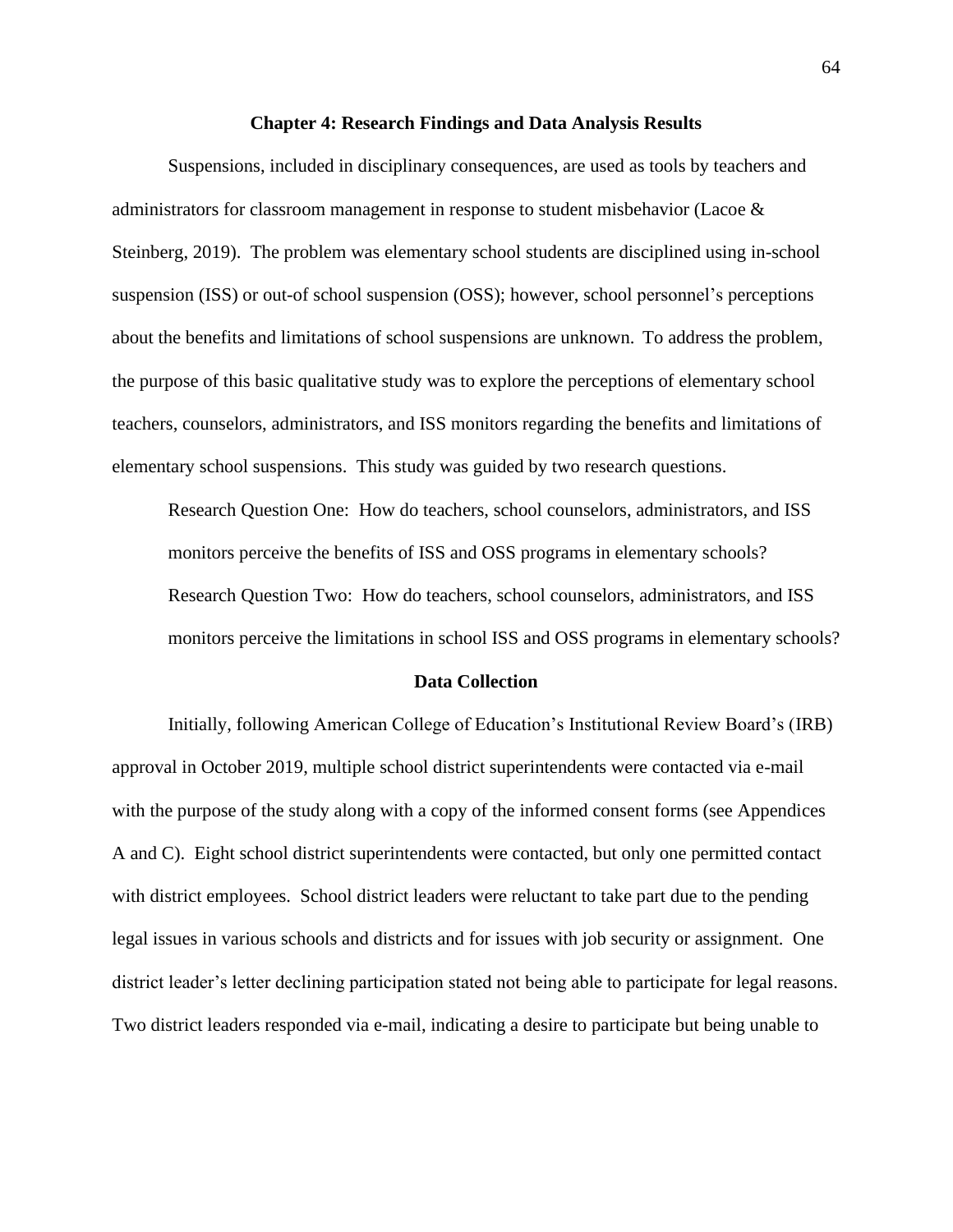do so due to discipline issues in the district. Information about the pending legal issues was confirmed through public media, television newscasts, and online articles.

The goal of the study was to collect data from a targeted population of 60 participants: elementary school teachers, administrators, counselors, and ISS monitors. A district with five elementary schools was targeted initially to gain participation from 10 teachers, two per grade level for grades 1-5 for a total of 50 teachers. Another 10 participants targeted were administrators and ISS monitors, one of each from each of the five schools.

A surprising revelation was many educators were reluctant to voice their true perceptions. Some educators shared reasons for not participating in an e-mail. Collecting the data for the study began as a slow process. Sixty employees in the targeted population were contacted, but only a few responded. A few responses were not used because no signed consent forms were returned with the questionnaires. An approved amendment to the IRB process in December 2019 allowed the expansion of participants to school counselors. After five months and the expansion of the initial study group from administrators, ISS monitors, and teachers to include school counselors, responses began to come in by the sixth month. Teachers and ISS monitors were the most reluctant to participate. School counselors were the most willing to take part in the study. Four school counselors were from the initial study district. Three school counselors were respondents from the American School Counselors' Association e-mail list and had worked in schools in other counties in the same state.

The final number of participants was 15, or 25% of the original targeted number of participants. Of 50 potential teachers, only four (8%) participated. Three of the five administrators (60%) participated. Out of the five ISS monitors, only one (20%) participated.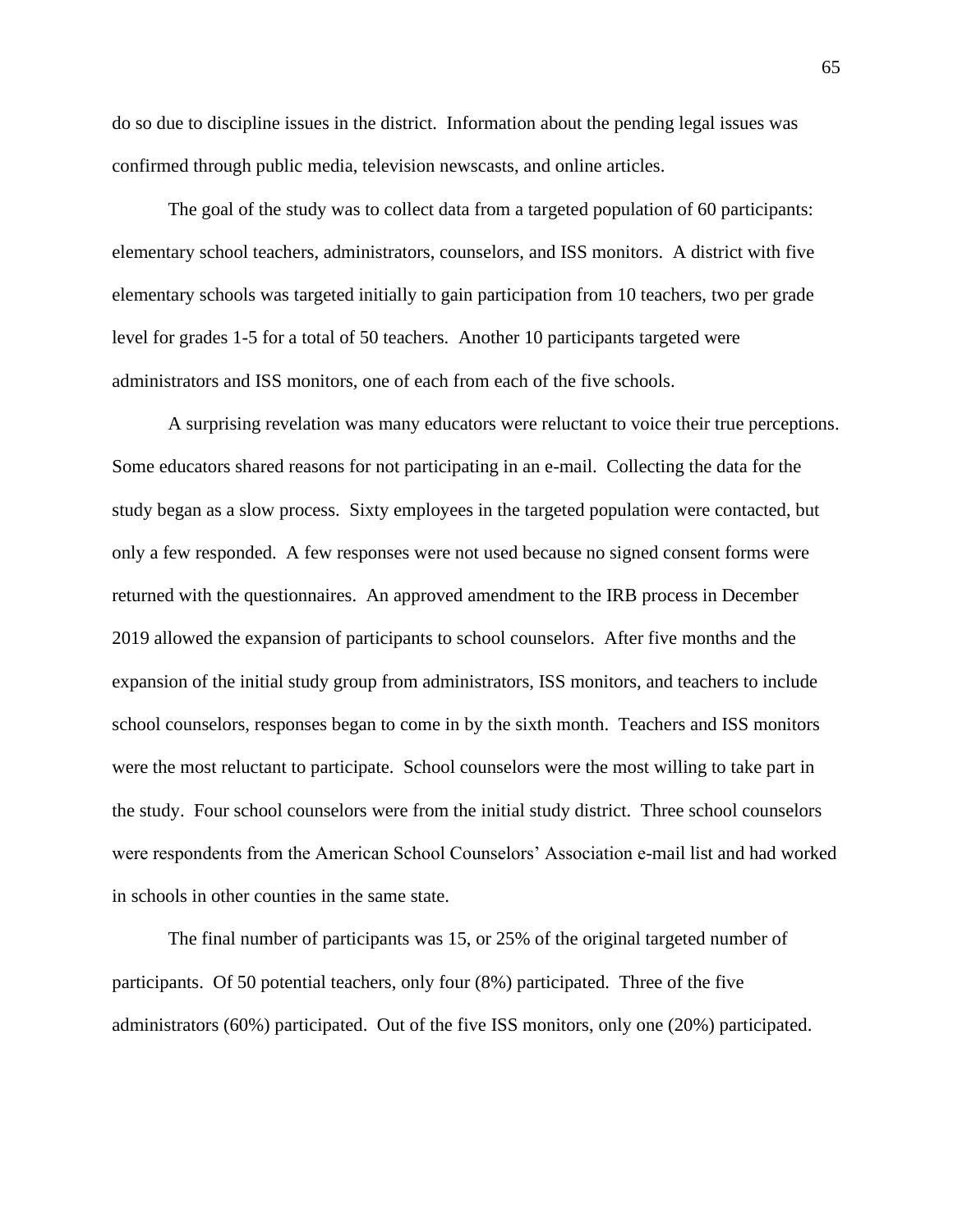Without the inclusion of school counselors, participation would have been too low. Table 4

shows the characteristics of the sample.

# Table 4

| Characteristic               | n | % of sample |
|------------------------------|---|-------------|
| Job type                     |   |             |
| School counselor             | 7 | 46.7        |
| Teacher                      | 4 | 26.7        |
| Administrator                | 3 | 20.0        |
| In-school-suspension monitor | 1 | 6.7         |
| Years of experience          |   |             |
| $20+$ years                  | 6 | 40.0        |
| $5-10$ years                 | 5 | 33.3        |
| Less than 5 years            |   | 26.7        |

## *Characteristics of Study Sample*

Research experts of qualitative studies have argued no specific number of participants are needed in a sample (Vasileiou, Barnett, Thorpe, & Young, 2018). The number should depend on several factors such as qualitative sample sizes being large enough to allow for new and rich understandings of the study phenomenon while being small enough for deep, case-oriented analysis of data (Vasileiou et al., 2018). The more usable data collected from each participant, the fewer participants needed for a qualitative study, as with this study (Vasileiou et al., 2018). Palys (2008) noted one articulate participant may be more useful than a sample of 50. Creswell (2012) noted a qualitative sample may be a single individual, four to 10 in a case study, or more, depending on the type and context of the study. Qualitative samples are often small and relevant to the topic being researched.

Fifteen participants returned questionnaires. Of those participants, three agreed to be interviewed (an administrator and two counselors). The informed consent forms included an area under "Research Design and Procedures" where participants could indicate if they would be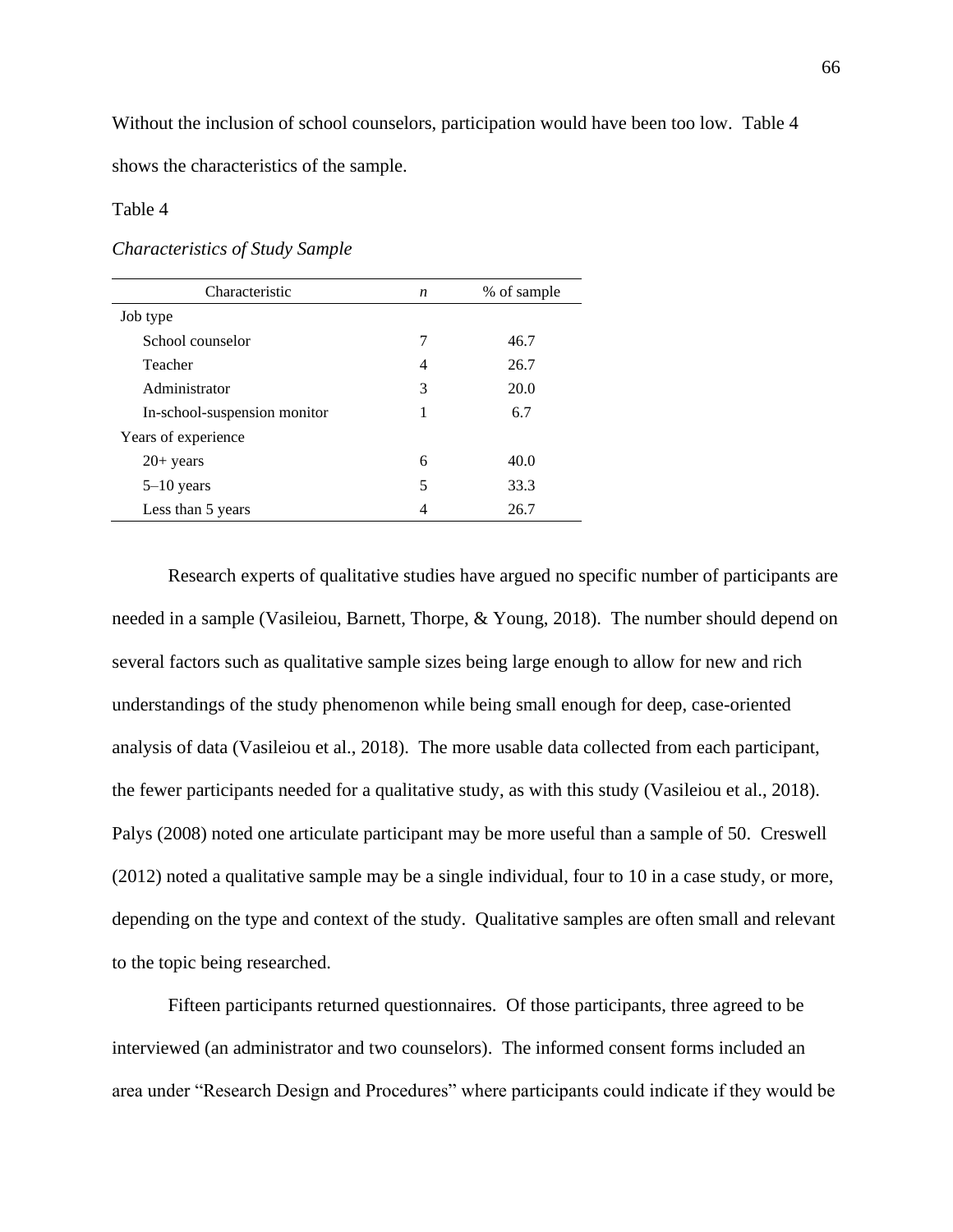willing to participate in an interview. Questionnaires and interview questions in this study were researcher-produced. All instrument items correlated with the research questions and were designed specifically based on the research questions. The initial items on the questionnaires regarding years of experience, for example, not only gathered demographic data but similarly were purposed to offer easily answered items to help participants feel comfortable and recognize participants as professionals.

Data collection consisted of qualitative questionnaires and interviews. The surveys, the Teacher and School Counselor Questionnaire (see Appendix B), and the Administrator and ISS Monitor Questionnaire (see Appendix D), were comprised of eight open-ended questions. Semistructured interviews (see Appendix E) were comprised of open-ended questions. Six subjectmatter experts were asked to review the data collection instruments and provided feedback for each instrument (see Appendices F and G). The feedback helped improve and clarify the items before the actual study participants were asked to complete the questionnaires (Zamanzadeh et al., 2015). Additional items included in the appendices are transcribed interview notes (see Appendix H), the permission from the district superintendent to conduct the study (see Appendix I), and invitation e-mails (see Appendix J).

The original plan was to use SurveyMonkey. Printed copies were provided to participants of the informed consent forms along with printed copies of the data collection instruments. Participants were willing to use printed copies instead of using SurveyMonkey and the Internet. Potential respondents shared not being comfortable using digital tools for sharing true perceptions of elementary school suspensions. Participants expressed fear the shared information could somehow be traced back individually via Internet connections, although participants were assured of confidentiality. Teachers and ISS monitors were most hesitant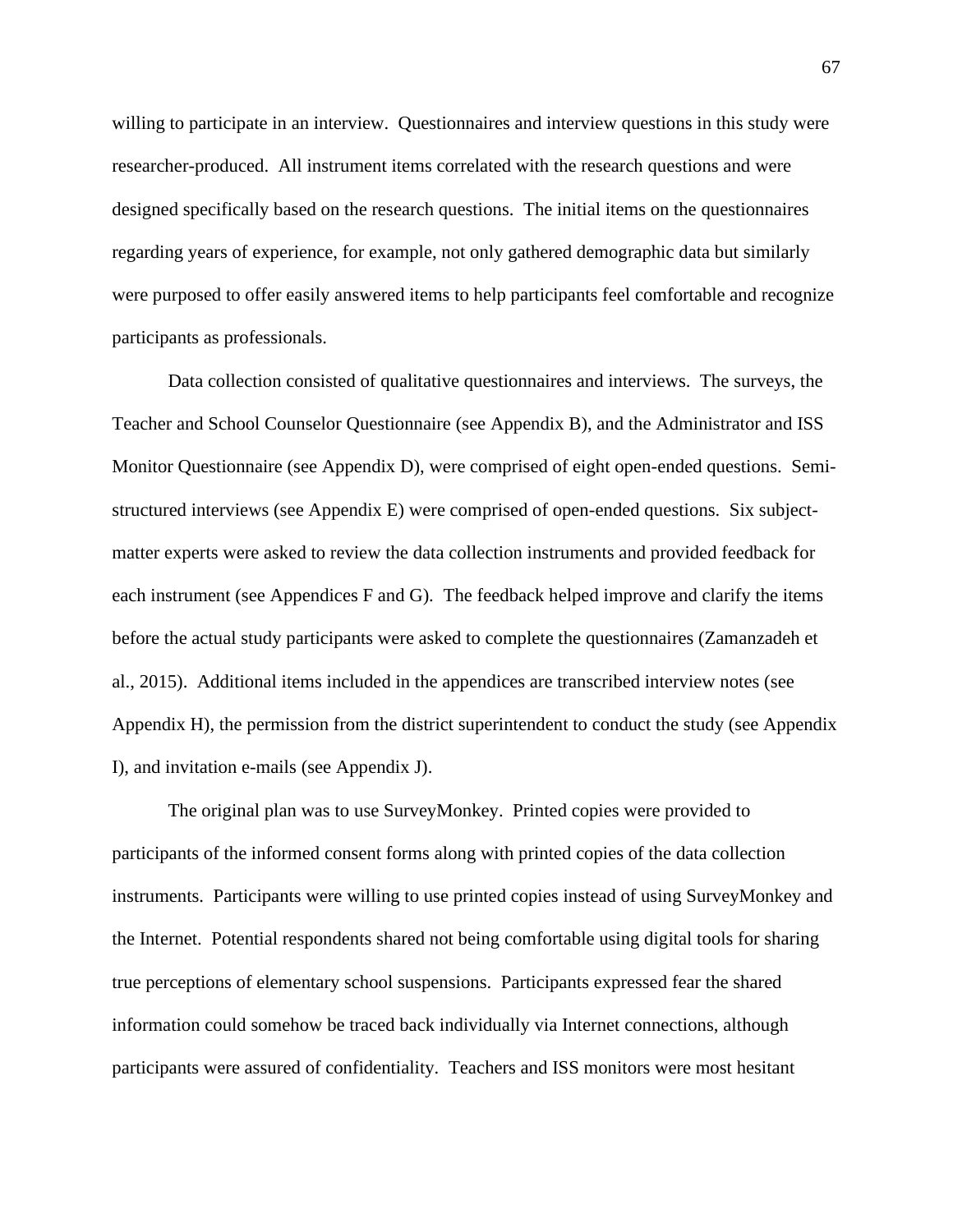within the overall group. The informed consent forms and the questionnaires were e-mailed initially and then mailed through the U.S. Postal Service. One participant e-mailed the questionnaires back but later utilized the printed copy provided as no signature was provided on the digital informed consent form returned. The 14 remaining questionnaires and informed consent forms were mailed back in the pre-addressed, postage-paid envelopes provided.

## **Data Analysis and Results**

Interviews were recorded using a cellular phone with a voice-to-text feature. The recordings were compared with the voice-to-text transcriptions, which did not accurately account for every single word. For example, if the word used was *your*, the device replaced the word with *youth*. The inaccuracies in the voice-to-text process did not affect the accuracy or validity of the results. Keeping the inaccuracies in mind, the transcriptions from the recordings were important in the member checking. The changes were made prior to being sent out to the interviewees. The interviewees were provided with the transcriptions for member checking and confirmation of accurate accounts of the interviews (Creswell & Creswell, 2018). Transcripts were sent via United States mail or hand-delivered. No interviewees asked for changes in the transcripts.

Braun and Clark's six-step framework (as cited in Maguire & Delahunt, 2017) has been influential in the social sciences to assist in identifying themes or patterns of interesting and important issues in the data. The six-phase framework for conducting a thematic analysis was (a) become familiar with the data, (b) generate initial codes, (c) search for themes, (d) review themes, (e) define themes, and (f) write up findings (Maguire & Delahunt, 2017). Patterns or themes found are usually transcribed and then coded to reduce larger amounts of data into smaller chunks. Common responses continuing to surface in the participants' responses were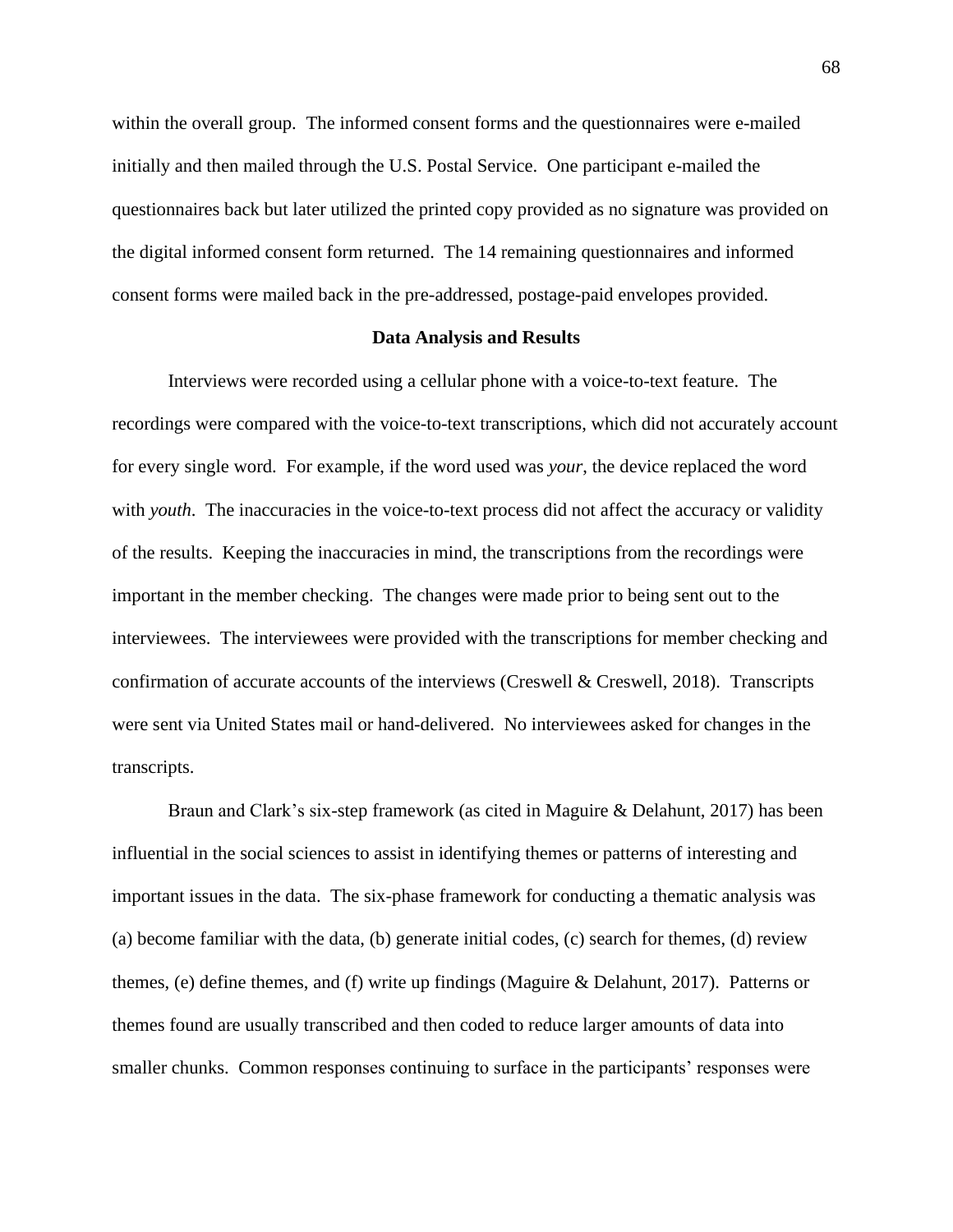coded based on reoccurring responses relative to the research questions. This information was categorized based on similarity.

Each participant received a code for this study. An example of this coding process; the first teacher was coded as T1, the second teacher, T2, the first administrator was referred to as A1. Six overall themes were discovered from the data collections. Themes are the major findings in qualitative studies (Creswell & Creswell, 2018). The following themes were reported as the findings and described in the narratives in the written document. Out-of school (OSS) and in-school suspensions (ISS) offer benefits as a punitive measure, OSS gets the attention of the parents (since students are at home and not in school), another theme was no benefits were seen with school suspensions, removing disruptive students from class was seen as a benefit, and ISS is more beneficial if in a structured environment.

## **Results for Research Question One: Benefits of Suspension**

The first research question was "How do teachers, school counselors, administrators, and ISS monitors perceive the benefits of ISS and OSS programs in elementary schools?" To answer this research question, respondents were first asked to describe examples of the criteria for a student to be suspended from school. Fighting and aggressive behaviors were listed most often, along with bullying (see Table 5) as reasons for suspensions. These behaviors warrant immediate removal of students from class or school, thus viewed as beneficial reasons for suspension.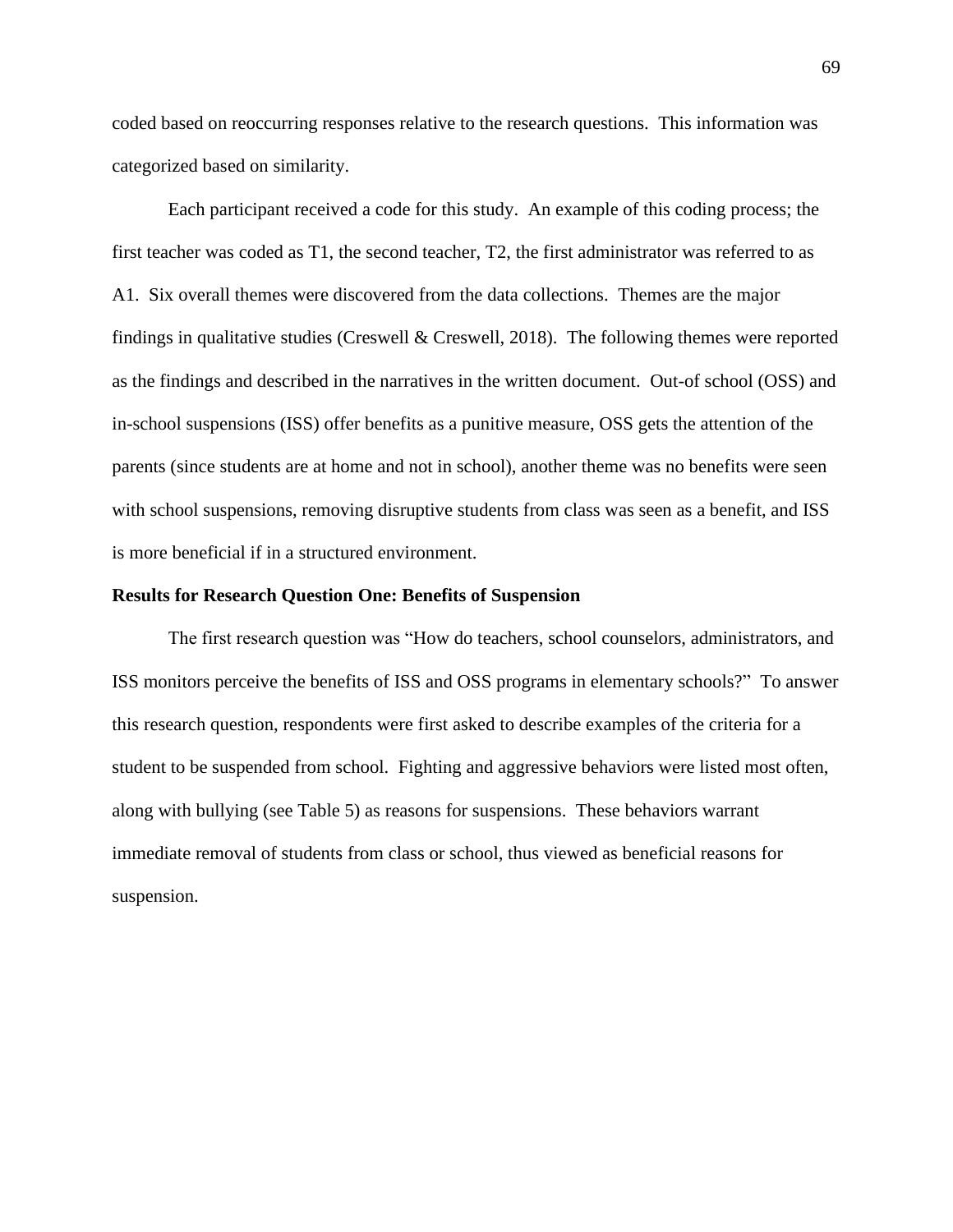### Table 5

| Reported Reasons for Elementary School Suspensions |  |  |  |
|----------------------------------------------------|--|--|--|
|----------------------------------------------------|--|--|--|

| Reason for suspension                             | n                           |
|---------------------------------------------------|-----------------------------|
| Fighting, aggressive behaviors                    | 13                          |
| Bullying or threats (with or without weapons)     | 8                           |
| Disrespecting staff                               | 7                           |
| Accumulation of leveled infractions               | 4                           |
| Stealing                                          | 3                           |
| Weapons on school grounds (typically pocketknife) | 3                           |
| Disobedience                                      | $\mathcal{D}_{\mathcal{L}}$ |
| Disorderly conduct, severe class disruptions      | 2                           |
| <i>Note</i> , $N = 15$ .                          |                             |

Questionnaires included questions asking participants about the perceived benefits of inschool suspensions (ISS) and out-of school suspensions (OSS). Six themes emerged from responses, Themes 1–6, as shown in Figure 1 and Table 6. Interview responses supported the questionnaire responses with the same or similar replies. For example, the participants responded to the questionnaires with the benefit of both ISS and OSS as the removal of disruptive students from class. The interviewees shared the same in their responses.



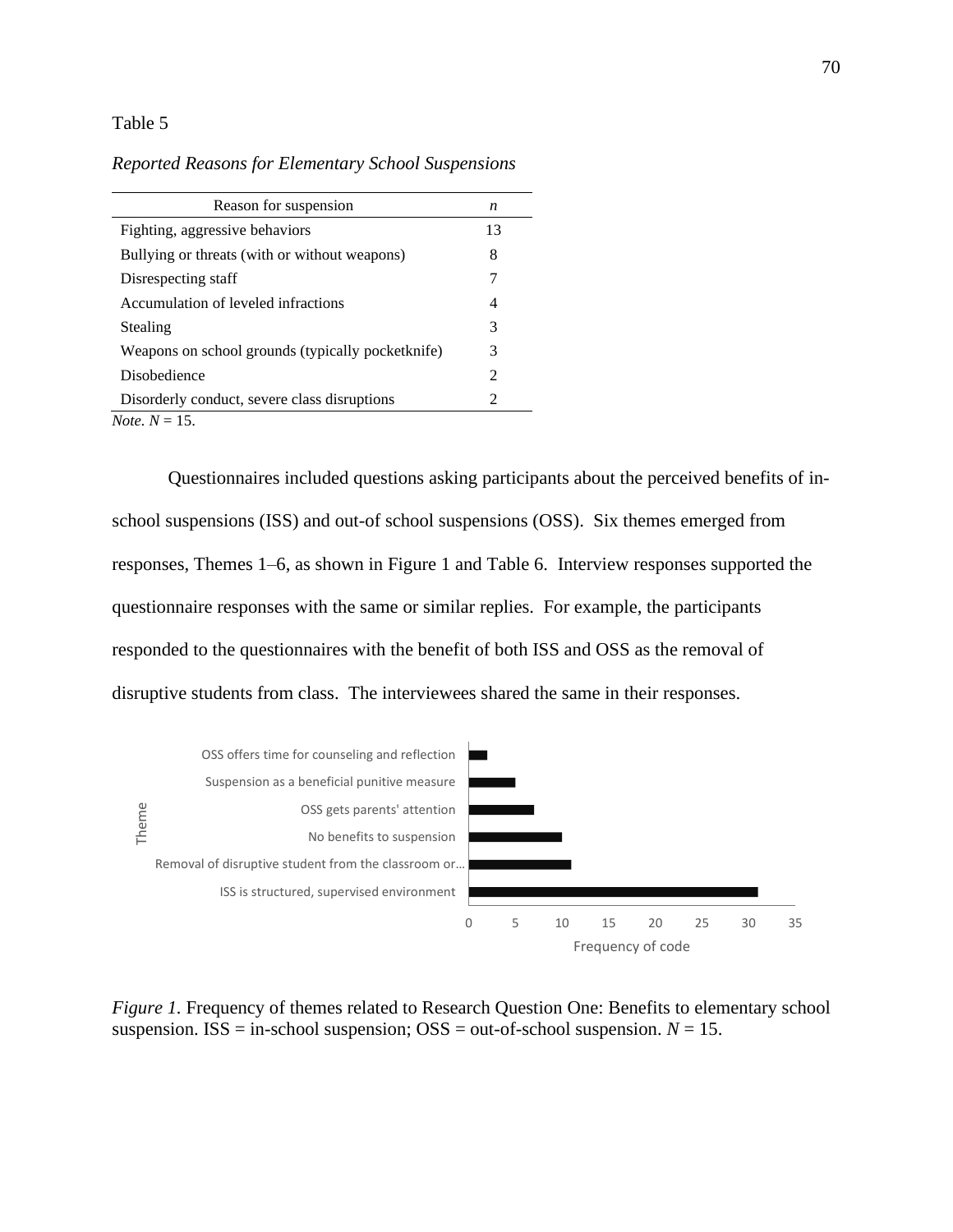The highest number of responses concerned ISS being a structured, supervised environment, as shown in Figure 1. A high frequency in participants' responses may suggest this factor's importance to elementary school personnel's perceptions about suspensions. A similar response was shared by the participants in the interviews.

# Table 6

| Theme                                                | $\boldsymbol{n}$ | Subthemes                                                                        | $\boldsymbol{n}$ |  |
|------------------------------------------------------|------------------|----------------------------------------------------------------------------------|------------------|--|
| 1. In ISS, students can work                         | 35               | Students can continue with schoolwork                                            |                  |  |
| on classwork and behavior                            |                  | Student is supervised                                                            | 12               |  |
| in a structured, supervised<br>school environment    |                  | Better alternative to OSS                                                        | $\overline{4}$   |  |
|                                                      |                  | Time for improving behavior and character, reflecting                            | $\overline{4}$   |  |
|                                                      |                  | Better alternative to OSS; no "free day" and parents'<br>schedules uninterrupted | $\overline{4}$   |  |
| 2. The disruptive student is<br>removed from the     | 11               | OSS: Removal of student from classroom and school<br>environment                 | 6                |  |
| classroom or school<br>environment.                  |                  | Both ISS and OSS provide time out for teachers and<br>classmates                 | 5                |  |
| 3. Suspension has no benefits.                       | 10               | No benefits to either ISS or OSS                                                 | 5                |  |
|                                                      |                  | No benefits to OSS                                                               | 4                |  |
|                                                      |                  | No benefits to ISS                                                               | 1                |  |
| 4. OSS gets parents' attention.                      | 7                |                                                                                  |                  |  |
| 5. Suspension can be a<br>beneficial punitive        | 5                | OSS as a punitive measure to set an example and<br>decrease repeat offenders     | 3                |  |
| measure.                                             |                  | ISS as a punitive measure to decrease repeat offenders                           | 2                |  |
| 6. OSS offers time for<br>counseling and reflection. | $\overline{2}$   |                                                                                  |                  |  |

*Themes Related to Benefits of Elementary School Suspension*

 $Note. N = 15. ISS = in-school suspension; OSS = out-of-school suspension. Frequencies represent number of$ mentions by questionnaire and interview respondents.

### **Theme 1: In ISS, students can work on classwork and behavior in a structured,**

**supervised school environment.** The dominant theme was noted 31 times as Theme 1: in ISS, students can work on classwork and behavior in a structured, supervised school environment. During ISS, students can complete schoolwork. Administrator 1 and Teacher 4 noted students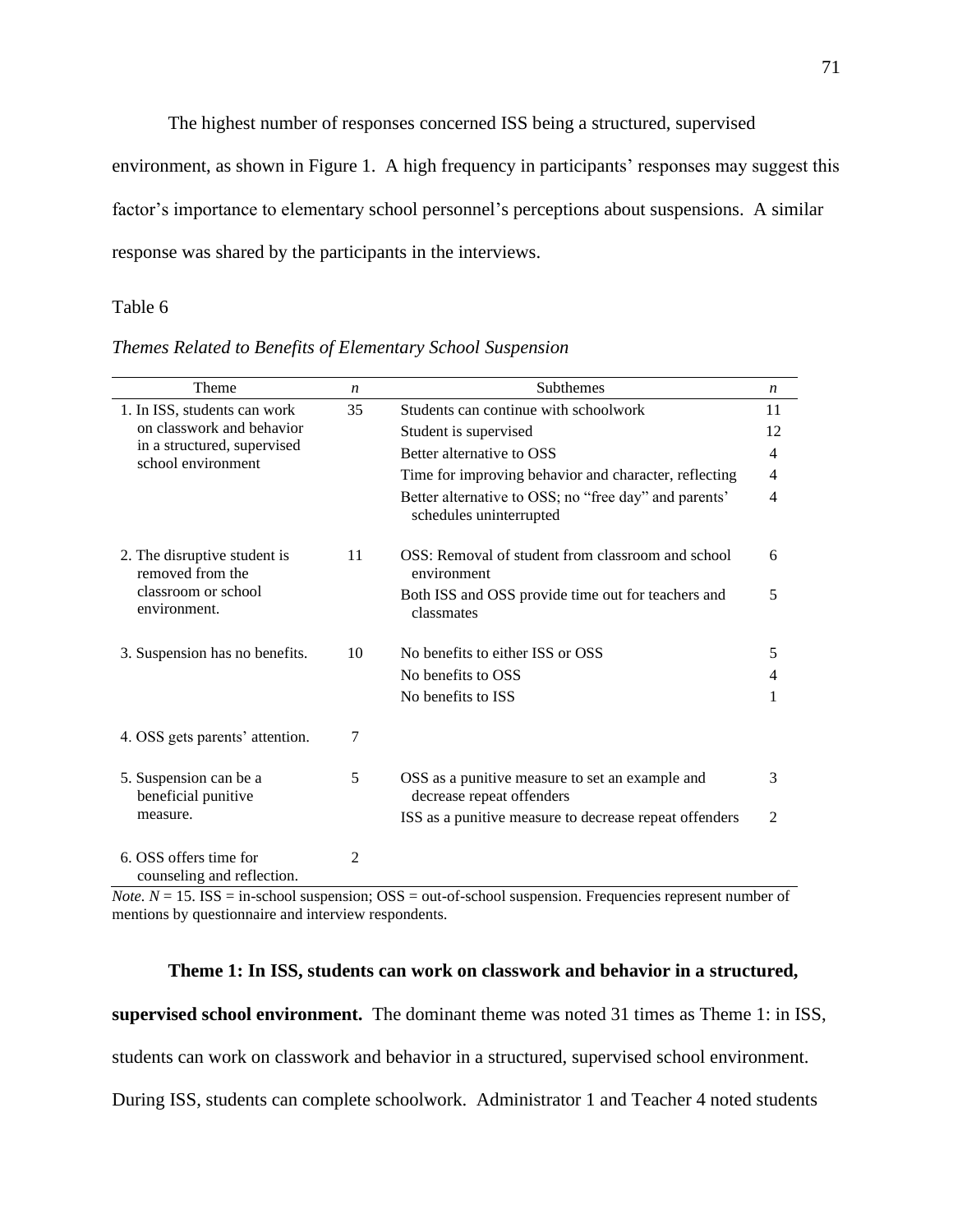could reflect on behavior, and Counselor 4 noted an opportunity for "character building." Counselor 2 noted during ISS, teachers and administrators "can encourage positive behaviors," and "students who are struggling academically get help." Four participants noted the benefit of ISS was simply an alternative to OSS, whereas students did not get a "free day at home," and parents' work schedules were not interrupted. Teacher 4 elaborated, "I believe that an organized, well-structured in-school suspension program can be very beneficial. One of the benefits is students can continue their academic studies and not fall behind. ISS provides an opportunity for students to reflect on behaviors."

#### **Theme 2: The disruptive student is removed from the classroom and school**

**environment.** Six respondents noted a benefit of OSS was the removal of the student from the classroom and school (see Table 6). Counselor 4 noted the lack of room or space for ISS was not a problem with OSS. Interviewee 1, a counselor, described, "We have had first graders destroying classrooms, throwing chairs, pushing over desks, tossing books and papers around. This becomes a safety issue. These students are sent home immediately." Although Interviewee 1 stated OSS had no "overall" benefits, "some disruptive students have to be put out of the classroom." Interviewee 2, a counselor, confirmed, "ISS and OSS immediately get the student with the negative behaviors away from the other students who are following the rules."

Additionally, respondents described both ISS and OSS as a "time out" for both teachers and classmates away from the disruptive students. Interviewee 3, an administrator, said the suspension "[ISS/OSS] takes out disruptive students. [ISS/OSS] helps other students feel safe if there is fighting. Teachers and staff, even bus drivers get a break from disruptive students." The administrator added, "With some students, the entire classroom climate changes to positive with a suspension." Interviewee 1 stated, "If parents do not help the situation, hearings can be held at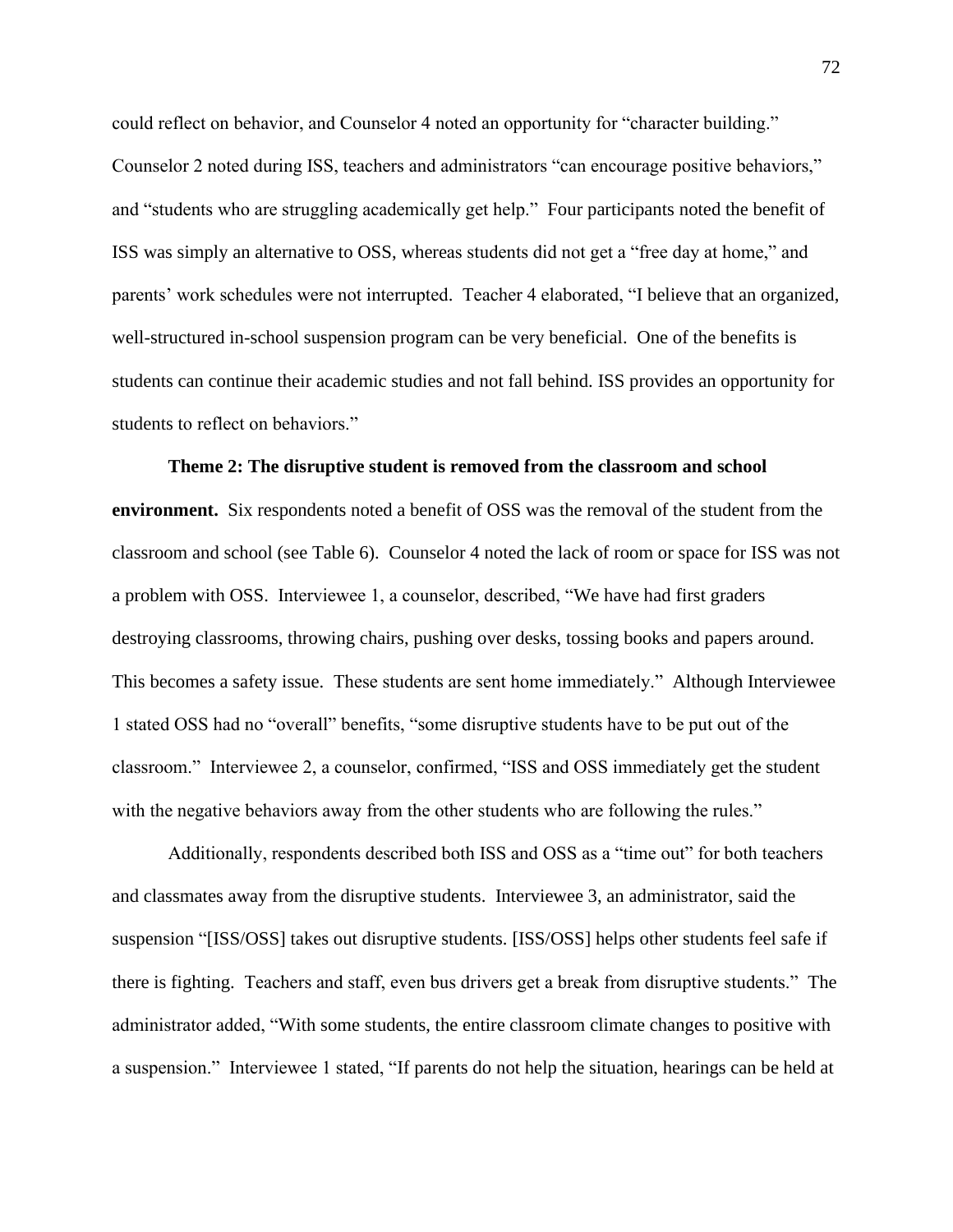the district level requiring counseling. Schools have to have some type of reprieve for constant negative student behaviors."

**Theme 3: Suspension has no benefits.** Ten responses indicated participants found no benefits to either OSS or ISS, but OSS in particular (see Table 6). Administrator 1 noted younger students "may not fully understand being out of school" during OSS, whereas on the elementary level, suspensions do not work well. Counselor 7 noted not having seen any data concerning whether school suspensions of elementary students were favorable. Interviewee 2, a counselor, said, "Do we really know how well ISS or OSS works for a school overall? There needs to be more data kept on this—students are missing instruction with both ISS and OSS." Three administrators responded suspensions do not change student behaviors.

**Theme 4: OSS gets parents' attention.** Seven responses reflected OSS "makes parents more accountable" (Counselor 3), "gets parents' attention" (Administrator 1 and Teacher 4), and encourages parents to "take more responsibility" (Administrator 3 and Counselor 4) for child behaviors. Parents get official notification about behaviors, and usually, an OSS garners more attention from parents than an ISS. Elementary school students often are placed in ISS because parents cannot be reached during school hours. With OSS, parents are required to come to the school the day OSS begins and return with the student before the student is allowed back to class. Teacher 1 said, "[OSS] makes parents take a look at behavior. Sometimes it causes parents to partner more with the school to be proactive." Respondents suggested parents having to miss work would lead to parents taking more responsibility for disruptive students. Interviewee 1, a counselor, said, "The programs and family situations where students are faced with consequences see students improving behaviors more often."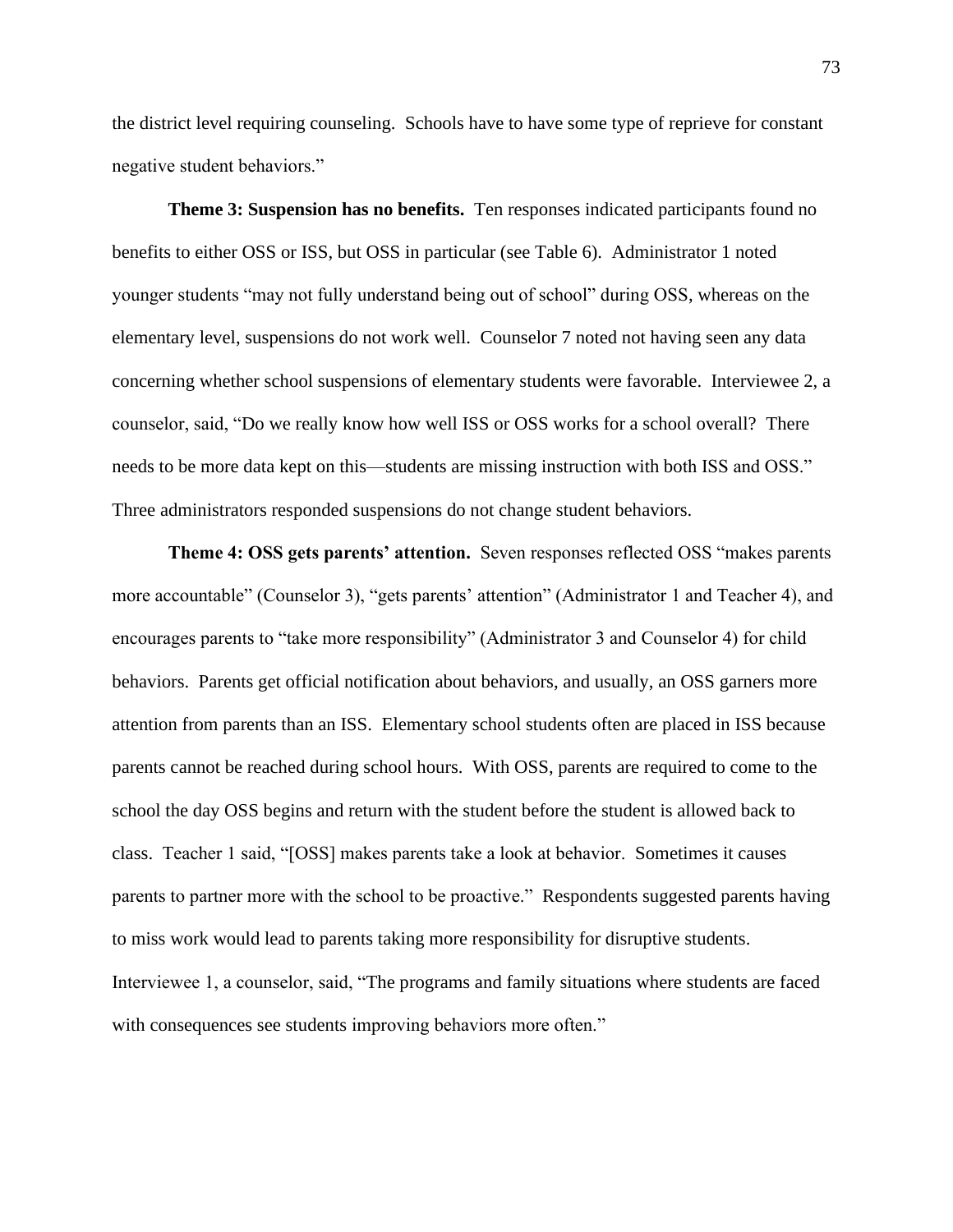**Theme 5: Suspension can be a beneficial punitive measure.** Two respondents noted a benefit of OSS was setting an example for other students (see Table 6). Interviewee 2, a counselor, confirmed, "OSS students sometimes need to know the negative behaviors will not be tolerated sometimes make them an example to others so they won't do the same thing." Counselor 2 noted ISS and OSS reduce the chance of repeat offenders. Teacher 3 suggested after-school ISS may work better, as students do not want to stay after school and picking up students inconveniences parents. A counselor, Interviewee 1, said, "Some students work hard to not get assigned to ISS or OSS again." Interviewee 2 said, "It depends on the students. Some never want to be in ISS or OSS again. Some do not care if they are or not." An administrator, Interviewee 3, said suspensions remind those students not suspended "they do not want to be suspended, so they are careful to not misbehave."

**Theme 6: OSS offers time for counseling and reflection.** Only two respondents reported the minor theme, Theme 6 (see Table 6). Administrator 1 indicated a benefit of OSS was the "student has time to reflect on inappropriate behaviors." Another participant, Administrator 1, said during OSS, students can "possibly secure outside counseling." Administrator 2 noted parents need to work with schools to achieve the counseling benefit.

## **Results for Research Question Two: Limitations of Suspension**

How do teachers, school counselors, administrators, and ISS monitors perceive limitations in school ISS and OSS programs in elementary schools? Four main themes emerged from the data, Themes 7–10, as shown in Figure 2 and Table 7. Frequencies of responses indicating themes and subthemes are presented in Table 7.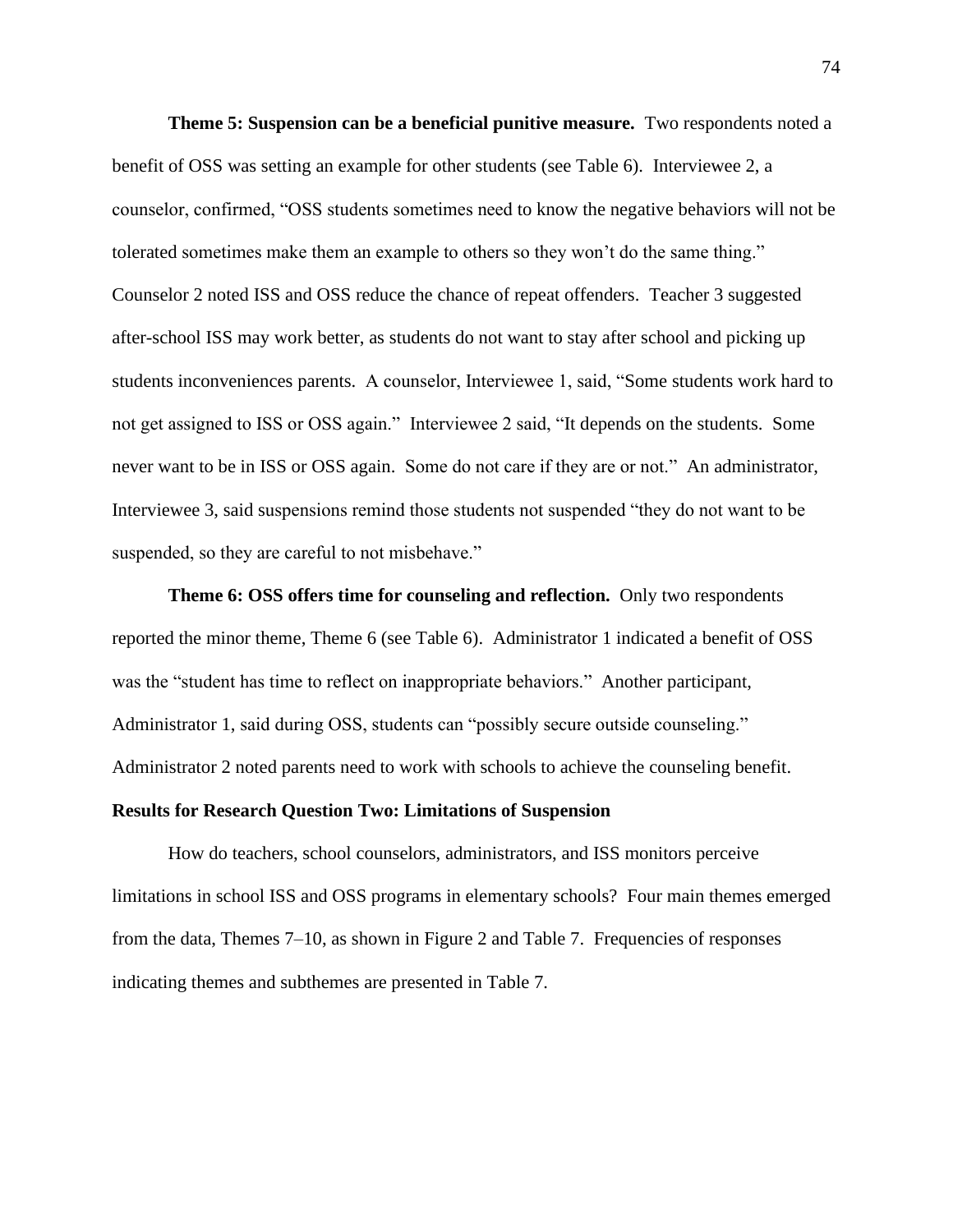

*Figure 2.* Frequency of themes related to Research Question Two: Limitations to elementary school suspension. ISS = in-school suspension;  $OSS = out-of-school$  suspension.  $N = 15$ .

Themes and subthemes are displayed in Figure 2. The figure provides more details relating to the limitations of elementary school suspensions. Although deemed important by the participants, fewer responses pertained to students who are suspended needing counseling. Schools not having adequate resources for structured learning environments during certain times, as with ISS, was noted most often.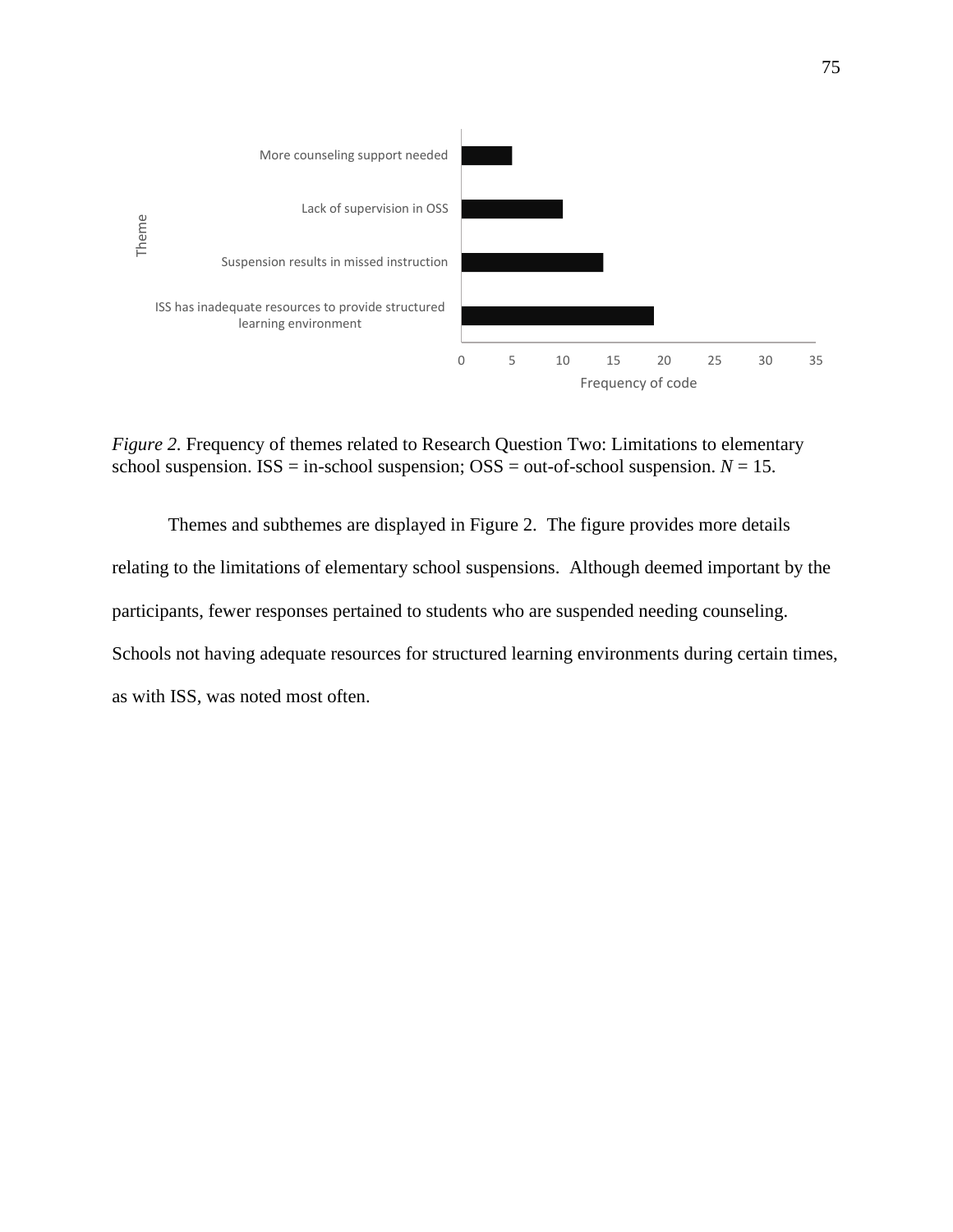#### Table 7

|  |  | Themes Related to Limitations of Elementary School Suspension |  |  |
|--|--|---------------------------------------------------------------|--|--|
|  |  |                                                               |  |  |

| Theme                                                                    | $\boldsymbol{n}$ | <b>Subthemes</b>                                                            | n  |
|--------------------------------------------------------------------------|------------------|-----------------------------------------------------------------------------|----|
| 7. ISS has inadequate resources to                                       | 19               | ISS has inadequate staff and space for young students                       | 10 |
| provide a structured learning<br>environment for elementary<br>students. |                  | ISS is not structured or supervised properly, allowing<br>students to sleep | 6  |
|                                                                          |                  | ISS unappealing to monitors                                                 | 3  |
| 8. Suspension results in missed<br>instruction.                          | 14               | OSS: Missed instruction, leading to students falling<br>behind academically | 9  |
|                                                                          |                  | ISS prevents instruction                                                    | 5  |
| 9. Lack of supervision in OSS does<br>not improve behavior.              | 3                | OSS lack of supervision                                                     | 3  |
| 10. More counseling support is<br>needed to improve student<br>behavior. | 5                |                                                                             |    |

*Note.*  $N = 15$ . ISS = in-school suspension;  $OSS = out-of-school$  suspension. Frequencies represent number of mentions by questionnaire and interview respondents.

### **Theme 7: ISS has inadequate resources to provide a structured learning**

**environment for elementary students.** An overwhelming theme mentioned by all respondents was ISS lacks the resources to provide a structured learning environment for young students (see Table 7). Qualified personnel were lacking, and respondents noted young children need direct academic support. A full day of ISS will not work for all students or young students. Teacher 4 and Counselor 5 described how too many students in ISS lead to distractions. Teacher 4 elaborated, "An organized, well-structured in-school suspension program can be very beneficial. An ineffectively run program with too many students often results in the students feeding off each other's negative behaviors." One subtheme was a lack of proper structure in ISS, leading to an environment where students were allowed to sleep. Teacher 2 explained, "Many elementary schools do not have enough adequate staff to cover ISS to provide immediate consequences for behavior." Counselor 5 stated: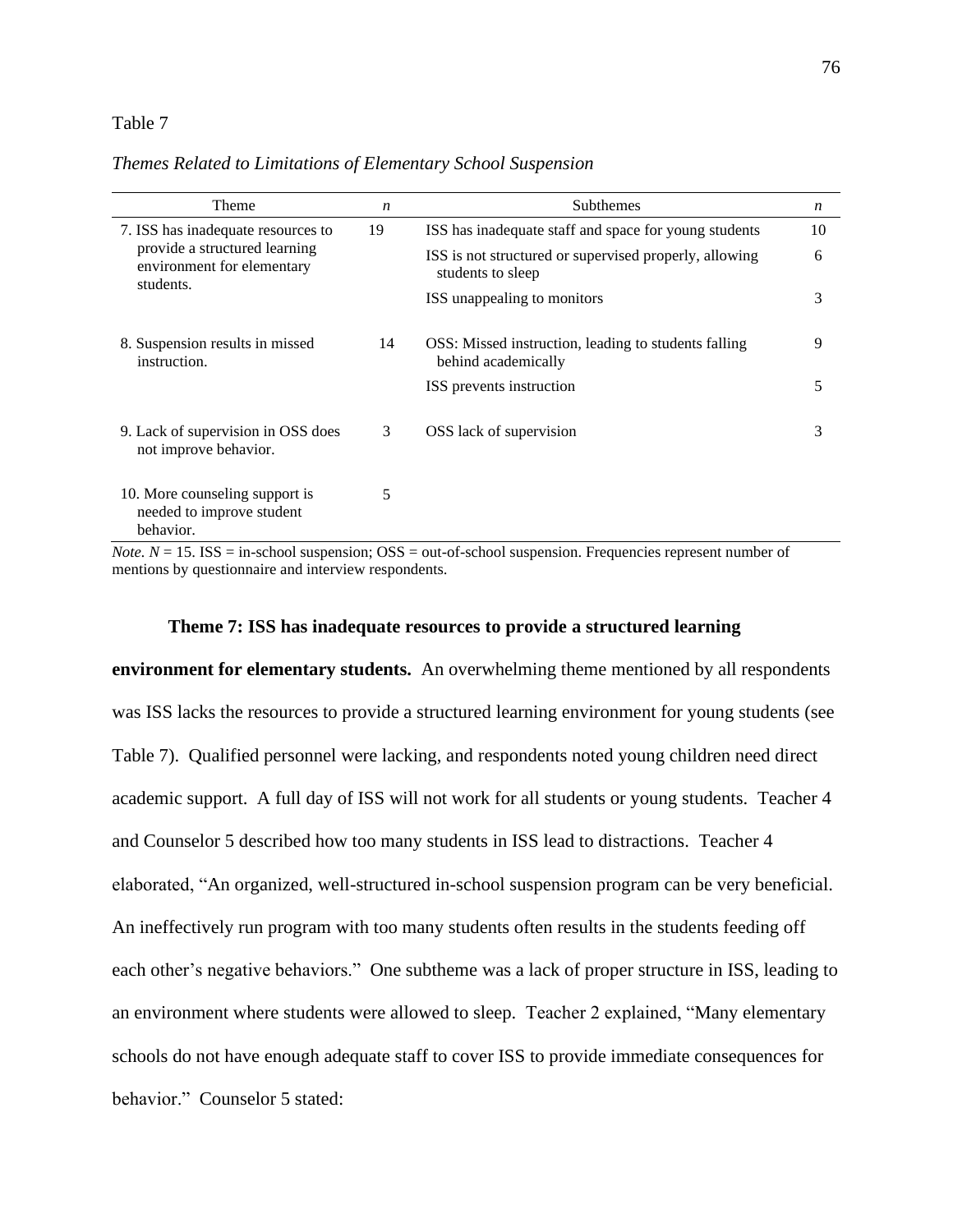Consequences are required for negative behaviors. Children must be given the opportunity to learn from their mistakes. One limitation of the ISS is the faculty person who might run the program. A passive employee who struggles with behavior management would not be beneficial.

Additionally, Counselor 4 noted ISS monitors received low pay, and Teacher 1 observed ISS was "tiring" for monitors.

Interviews provided supporting data indicating a need for structure. Interviewee 1, a counselor, explained,

Elementary students need supervision. For ISS, elementary students who are disruptive often need extra help with schoolwork. There are some students who are on track academically, but they need counseling, medication, and structure to improve behaviors—and too often, the extras are not available at schools due to staffing and funding.

An administrator, Interviewee 3 stated,

Qualified staff are needed for ISS. A first grader is going to need more assistance than a fifth-grader, and too often, they are in the same ISS room. Sometimes too many are in one ISS room, so better structured ISS programs are needed.

**Theme 8: Suspension results in missed instruction.** A theme noted 14 times in responses was suspension results in students missing instructional time (see Table 7). Respondents noted OSS, in particular, leads to missed instruction and a lack of follow-up. Counselor 2 noted this lost instructional time could lead to students falling behind grade level, ultimately contributing to an increase in future dropout rates. Five respondents indicated ISS prevents instruction as well, with Counselor 2 noting ISS results in a "decline in student–teacher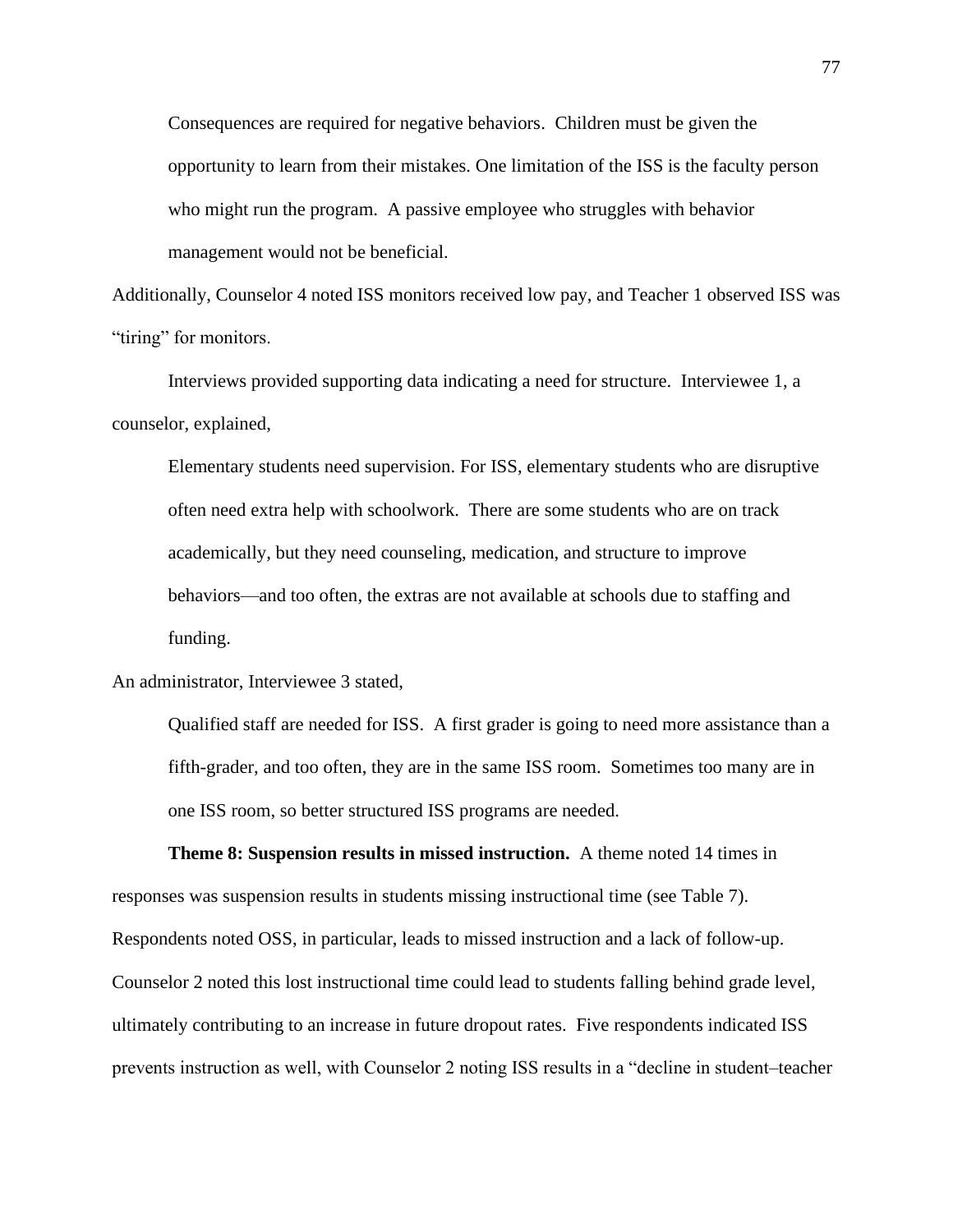relationships and trust" and a "decline in parent–teacher trust." Interviewee 2, a counselor suggested, "Schools should provide help with schoolwork during ISS and for make-up work for those in OSS."

**Theme 9: Lack of supervision in OSS does not improve behavior.** The main limitation of OSS was the lack of supervision (see Table 7). Respondents noted students away from school due to OSS could get into trouble in the community and associate with others in OSS. Students sometimes treat OSS as a play day. The ISS monitor stated students enjoy OSS. Teacher 3 stated, "ISS is just a nap for the day, and OSS is what they truly want—no school, sleep in, and play video games all day." Interviewee 2, a counselor, confirmed, "Some students do not care—OSS is a fun day. Some students get to watch TV, play video games and ride fourwheelers—no consequences guaranteed at home." Counselor 1 noted OSS does not provide "prosocial skills training to assist students with misbehavior."

### **Theme 10: More counseling support is needed to improve student behavior.**

Participants indicated more support was needed from schools to help students deal with behaviors. Counselor 3 stated, "Schools should focus more on behavioral counseling to address the reasons behind negative behaviors." Student behavior only changes if counseling is provided about reasons behind suspensions. Administrator 1 indicated suspension only changes student behavior with strong parental support and support from schools. Administrator 2 said student behavior only changes if parents are supportive and working with schools as a team. Counselor 5 and Counselor 6 noted the importance of consequences for behavior, yet students learned from student mistakes. Counselor 6 advocated for restorative justice.

Interviews provided considerably more data on the perceived need for more counseling support. A counselor, Interviewee 1, said, "Too often students do not get help or have follow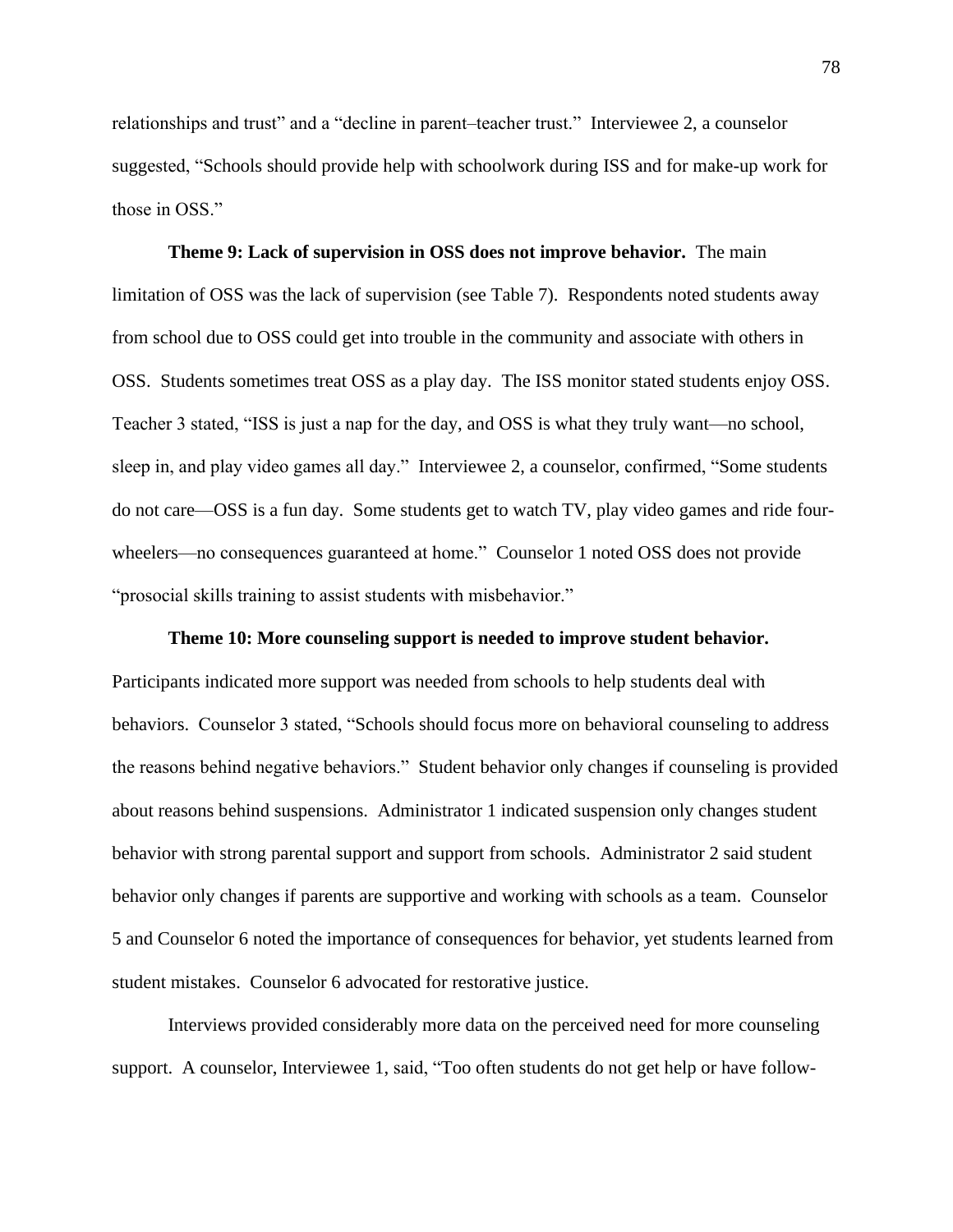ups by professionals, counselors, etc., to help them deal with their behaviors." Interviewee 1 noted, "In some cases, counseling is available at school, not always if the counselor is part-time. Also, parents may be referred to counseling through an outside agency, but parents do not always follow up." This counselor concluded, "Students need someone to work with them, figure out the 'whys' behind their actions." Interviewee 2, a counselor, said simply, "Counseling is needed if any student is suspended."

When asked how to improve school suspension programs, interviewees all indicated more counseling support. Two interviewees recommended counseling as an assessment. Interviewee 2 said, "Teachers, school staff, bus drivers, and administrators have to have some way of dealing with very disruptive students. Students need to be assessed for underlying causes of negative behaviors (home and school life), mental health issues, nutrient deficiencies." Interviewee 3, an administrator, stated, "Alternatives are needed to assess why students are behaving the way they are and help provided to them and the parents." To improve student behavior, Interviewee 1 recommended the following:

Suspend students less. Offer counseling to all suspended students, ISS, and OSS. Provide more support to students and parents (give parents the opportunity to partner with the schools). Let them volunteer and take part in programs where they can learn about discipline issues, policies, and parenting skills to deal with discipline (funding issues may be present).

Interviewee 1 continued, "Students need help with negative behaviors. Counseling at school and through outside agencies." An administrator, Interviewee 3 concurred, "Too often suspensions of young elementary students do not include counseling, or assistance to parents on why young students are misbehaving." Interviewee 2, a counselor, recommended behavior programs as an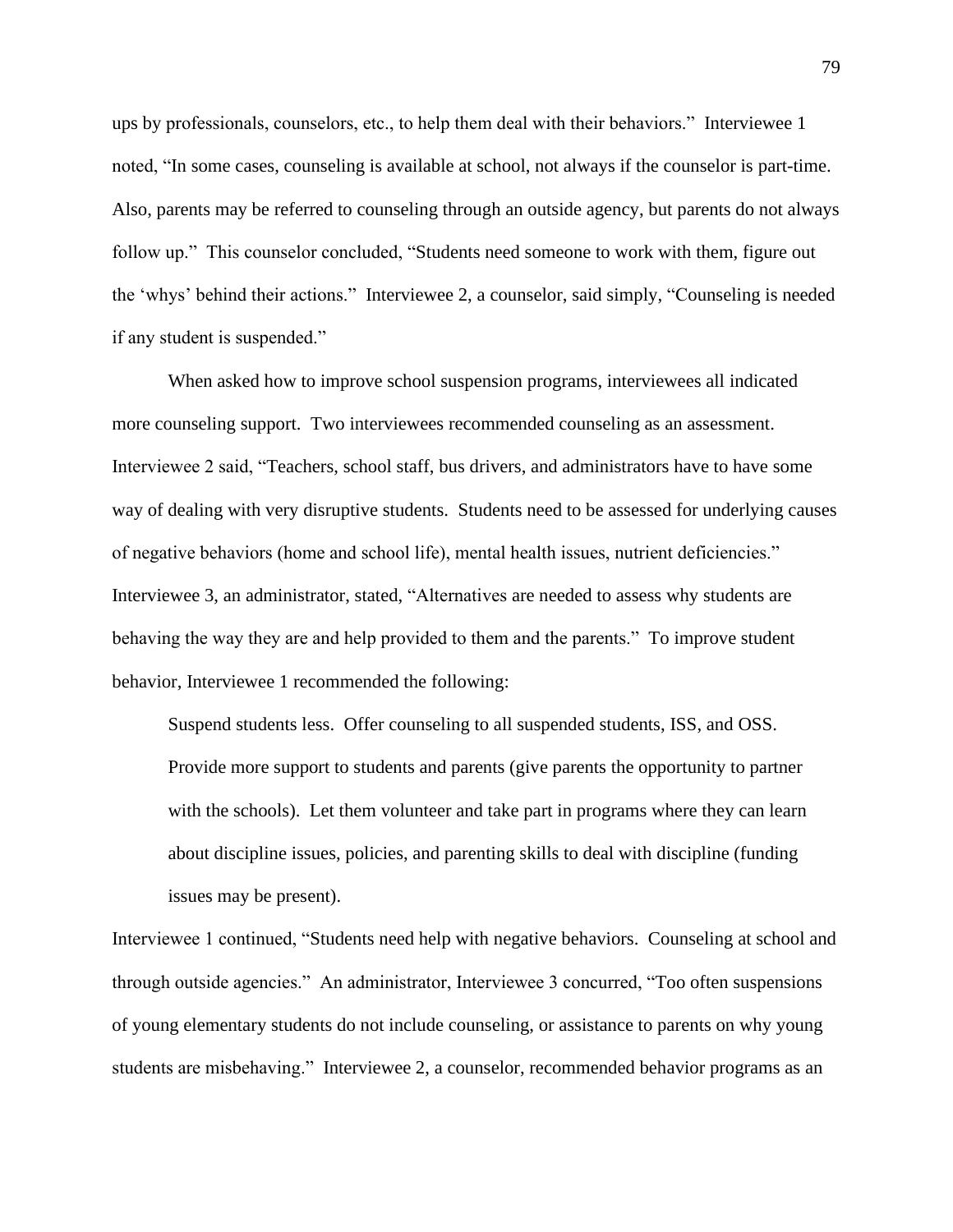alternative to suspensions, stating, "Alternatives to suspensions. Some schools use PBIS programs. I like restorative justice. Schools need to learn about different programs to see what works best for their elementary school." Programs other than suspension are recommended to teach students consequences as well as replace problem behavior with appropriate behavior.

#### **Reliability and Validity**

The results from this basic qualitative study were derived from questionnaires and interviews of different groups of educators in elementary schools. Two aspects of all research are reliability and validity (Cypress, 2017). Six subject-matter experts reviewed the data collection instruments and provided feedback before the study began. Feedback from the subject-matter experts helped improve and clarify the instrument items before presented to actual participants. This step helped to ensure the reliability and validity of the data collection instruments in the study. According to Johnson and Morgan (2016), a subject-matter expert review of a survey or questionnaire can confirm the measures the construct studied and the language were appropriate, providing content validity.

Validity refers to a data instrument measuring what the instrument was supposed to measure and reliability, meaning the same results were expected time after time. The data instruments were deemed valid by subject-matter experts. Content validity was confirmed, along with predictive or concurrent validity, as the interviews validated the responses in the questionnaires (Creswell & Creswell, 2018), and quotes from the interviews increased credibility. Participants were provided the opportunity to comment on interview transcripts. The transcripts included rich, thick verbatim descriptions on the participants' perspectives as suggested by Nobel & Smith (2015).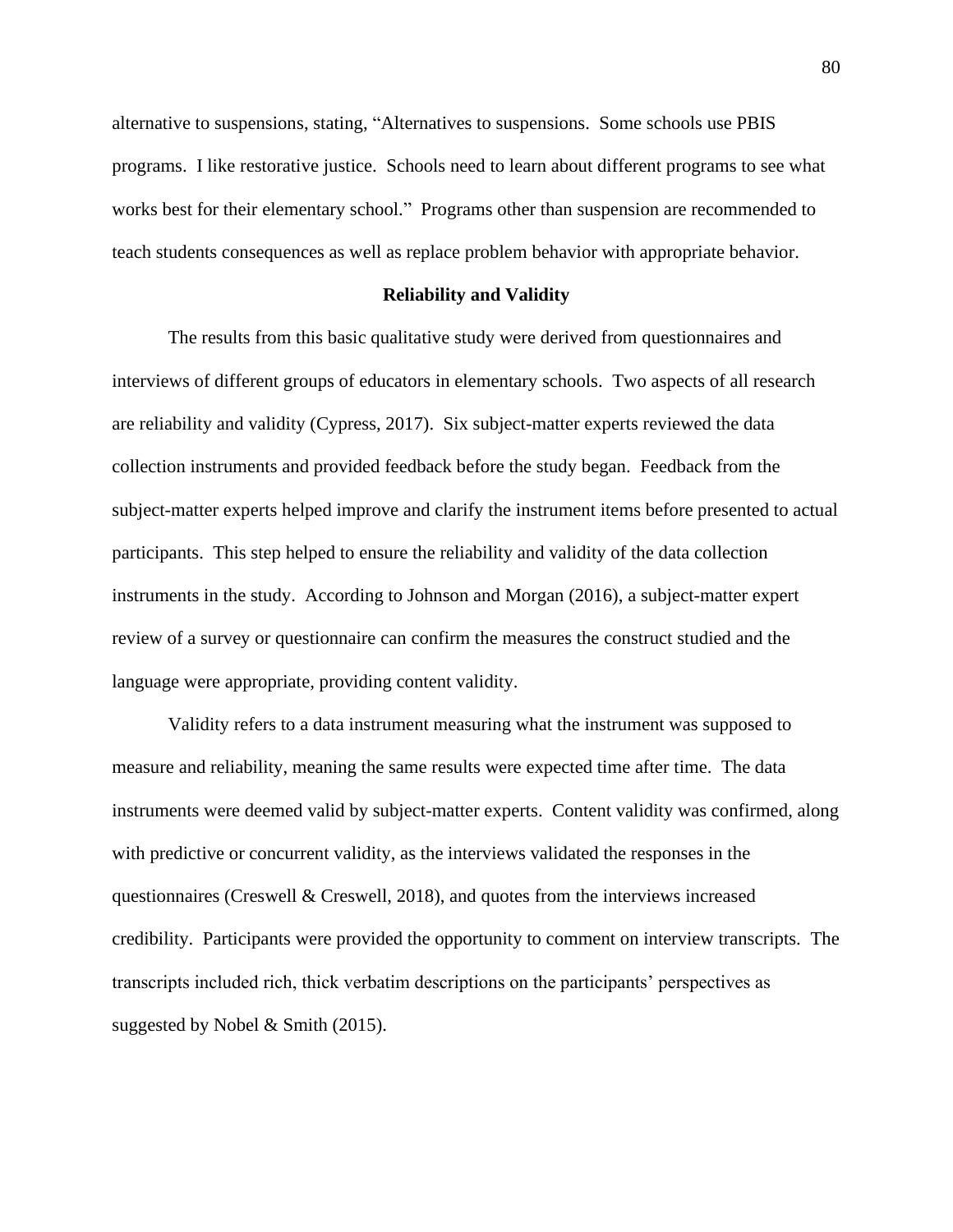Triangulation involved dissimilar types of data collection with participants in various job positions. Different questionnaires and interviews were used with multiple groups of respondents: administrators, an ISS monitor, teachers, and counselors. Interviews were with a smaller group of 3 individuals from the original 15 participants. The responses in the interviews were the same as those given on the questionnaire instruments. Authenticity, quality, and truthfulness were traits demonstrated through the interviews, presenting trustworthiness in the research (Cypress, 2017). Questions for the teachers and counselors were similar to the questions for the administrators and ISS monitor.

The findings were derived from elementary school teachers, administrators, in-school suspension (ISS) monitors, and counselors. Qualitative findings with small samples were not expected to be widely transferable as described by Creswell & Creswell in 2018. Validity was achieved by the use of member checking to further ensure the dependability and validity of the study. The transcripts from the interviews were shared with each participant to ensure responses were correctly recorded interpretations. Study participants reviewed personal transcribed responses for accuracy. If participants did not respond with any changes within 10 days, the transcription was assumed to be accurate. None of the participants made changes.

Trustworthiness was ensured by considering potential researcher bias during data collection and analysis (Creswell & Creswell, 2018). Reflecting on personal biases and preconceptions prior to data collection mitigated this limitation. Subject-matter experts were used to help ensure no researcher bias was present in data instruments. Acknowledging personal expectations prior to analysis of the data allows a researcher to avoid letting such bias contaminate the initial analysis.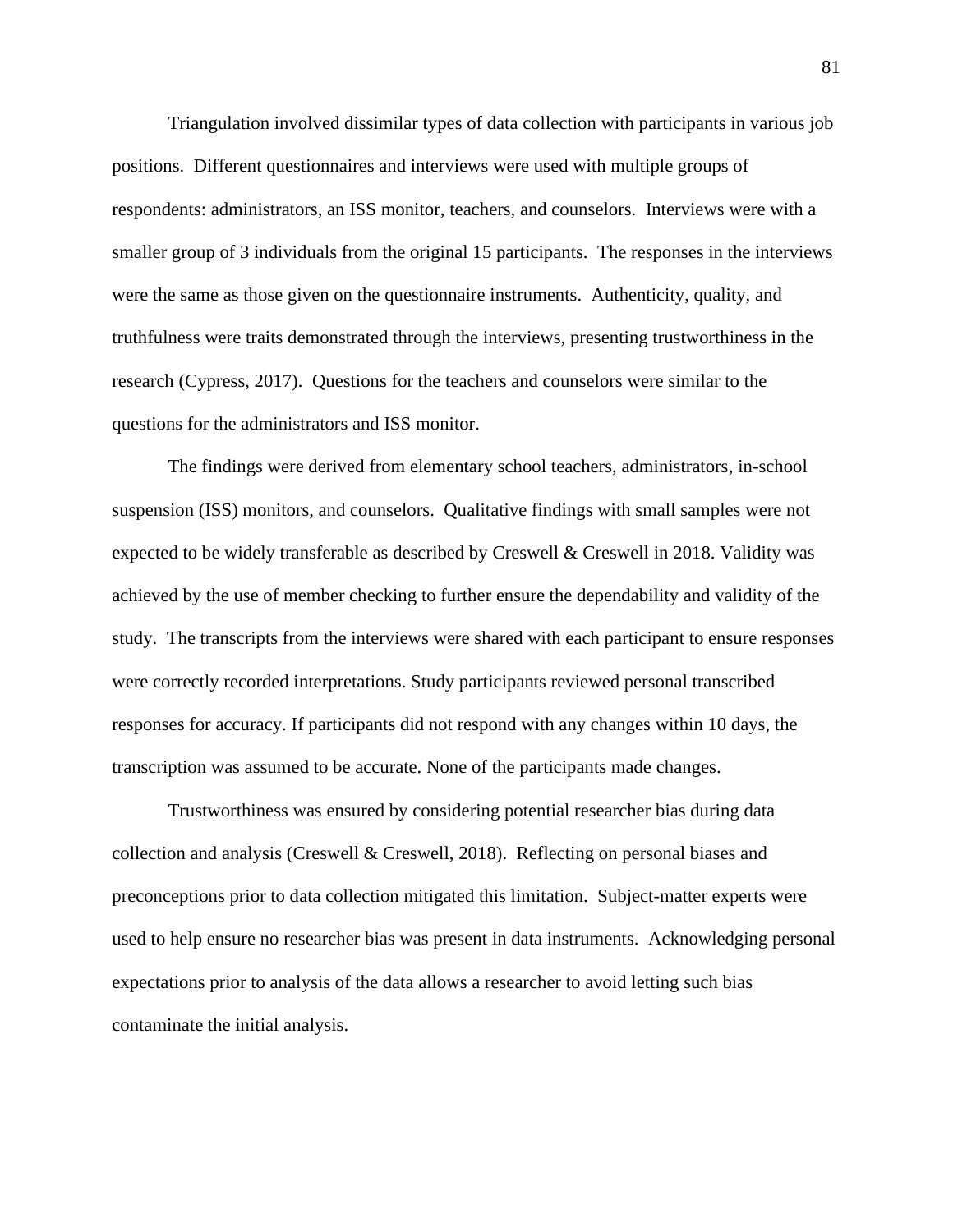#### **Chapter Summary**

Results or findings revealed from this study answered each research question. The participants' responses were straightforward, and interviews provided additional detailed supporting data. Both in-school suspension (ISS) and out-of school suspension (OSS) had perceived benefits and limitations for elementary school students. Six themes emerged for research question one, regarding benefits to suspensions for elementary school students, in order of frequency: (a) in ISS, classwork can be worked on and behavior can be monitored in a structured, supervised school environment; (b) disruptive students can be removed from the classroom or school environment; (c) no benefits are noted for suspensions; (d) OSS gains the attention of parents, (e) suspension was found to be a beneficial punitive measure, and (f) OSS offered time for student counseling and reflection. Four themes emerged for research question two, regarding limitations to suspensions for elementary school students, in order of frequency: (a) ISS has inadequate resources to provide a structured learning environment for elementary students, (b) suspension results in missed instruction, (c) lack of supervision in OSS does not improve behavior, and (d) more counseling support is needed to improve student behavior. The main limitation of ISS was inadequate resources to provide a structured learning environment for elementary students. One of the main perceived limitations for both ISS and OSS was students missing instruction. Research findings and data analysis results were listed in detail in this chapter. Discussion, conclusions, more information on the findings, interpretations, and limitations of the study are included in Chapter 5. Recommendations and implications for leadership are presented as well.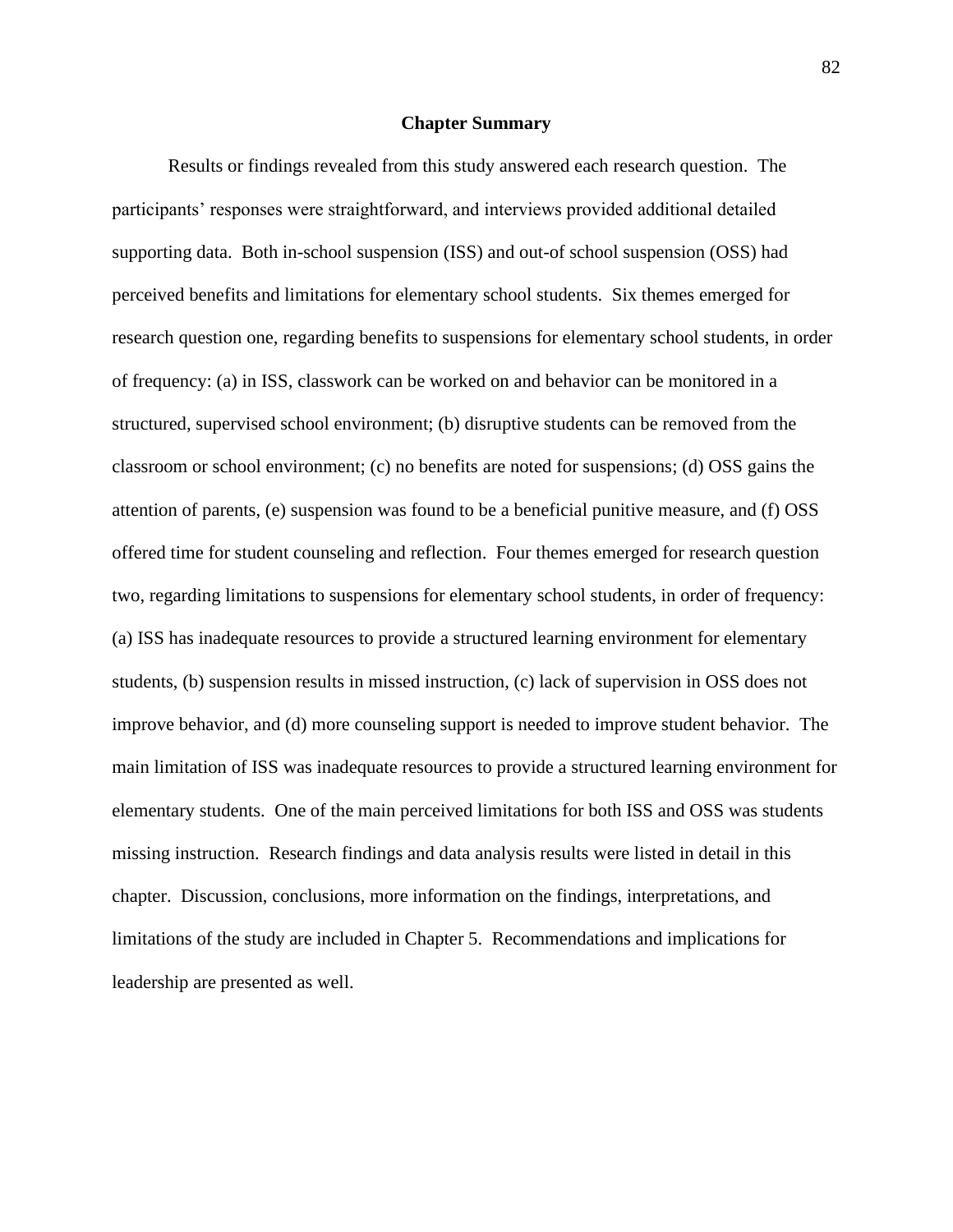### **Chapter 5: Discussion and Conclusion**

The purpose of the basic qualitative study was to explore the perceptions of elementary school teachers, administrators, in-school suspension (ISS) monitors, and school counselors regarding the benefits and limitations of elementary school suspensions. Suspensions are included in disciplinary consequences used as tools by teachers and administrators for classroom management in response to students misbehaving to create environments conducive to learning. Fifteen elementary school employees completed questionnaires: four teachers, three administrators, one ISS monitor, and seven school counselors. Three participants were interviewed. The problem was elementary school students are disciplined using ISS or out-of school suspension (OSS); however, school personnel's perceptions about the benefits and limitations of suspensions are unknown.

Results or findings revealed from this study answered each research question. The participants' responses were straightforward, and the interviews provided further clarification. Both ISS and OSS at the elementary school level have perceived benefits and limitations. The benefits (Research Question One) include disruptive students being removed from the learning environment. One of the main limitations for both ISS and OSS (Research Question Two) was students missing instruction.

#### **Findings, Interpretations, Conclusions**

A gap in the literature reflects limited suspension-related research in elementary schools, with most of the research conducted with high schools and middle schools (Jacobsen et al., 2016; Musu-Gillette et al., 2018). School suspensions, in this study, were not found or proven to change problem behaviors. According to Jacobsen et al. (2016), the proof is lacking on school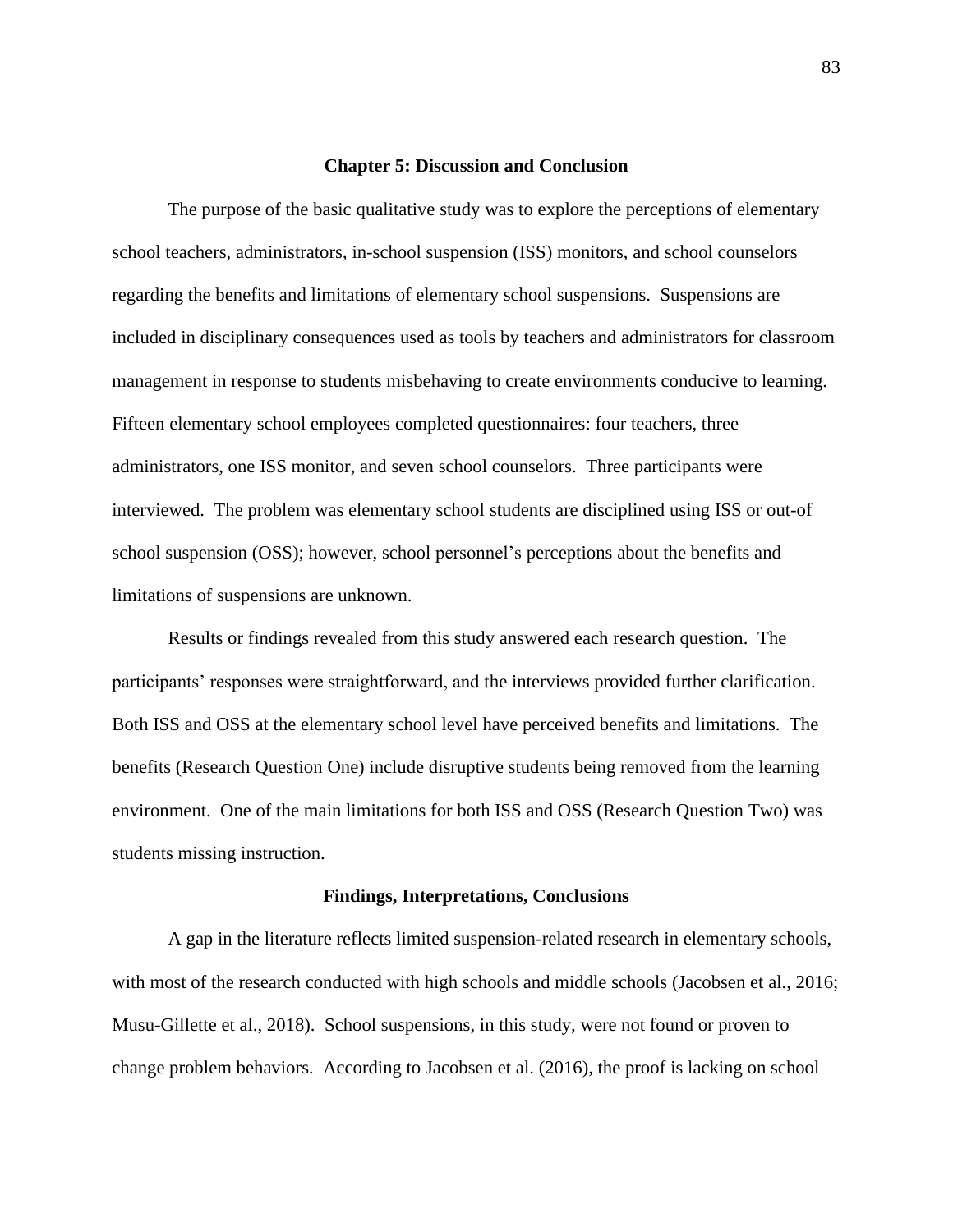suspensions changing or correcting negative behaviors such as aggression. Lovelace et al. (2018) reported similar findings. Researchers have reported school suspensions having negative impacts on student learning, reading abilities, future college entrance exam scores, and dropout rates (Kirkman et al., 2016).

Limited evidence of students reducing their negative behaviors by being suspended repeatedly was reported by Massar et al. (2015). Another assumption would support or confirm Bandura's (1999) social cognitive learning theory. The social cognitive learning theory suggests individuals learn from interactions with others in social contexts. The literature focused on the concept of zero tolerance resulting in increased school suspensions at elementary, middle, and high school levels (Triplett et al., 2014). Extended studies and results found in reports by the South Carolina State Department of Education (2019) and the American Academy of Pediatrics (2013) disclosed data on ethnic minorities being suspended more often than students in the majority group for the same or similar offenses.

#### **Benefits to ISS and OSS in Elementary Schools**

According to the data from this study, student fighting and aggressive behaviors were the most common reasons students received ISS or OSS. Other main reasons cited for ISS and OSS included disrespect of staff and accumulations of referrals. Musu-Gillette et al. (2018) revealed more middle and high school administrators than elementary school administrators reported providing training for school staff on recognizing behaviors of physical, verbal, and social bullying.

Six themes emerged for research question one, regarding benefits of suspensions for elementary school students, in order of frequency: (a) in ISS, students can work on classwork and behavior in a structured, supervised school environment; (b) removal of the disruptive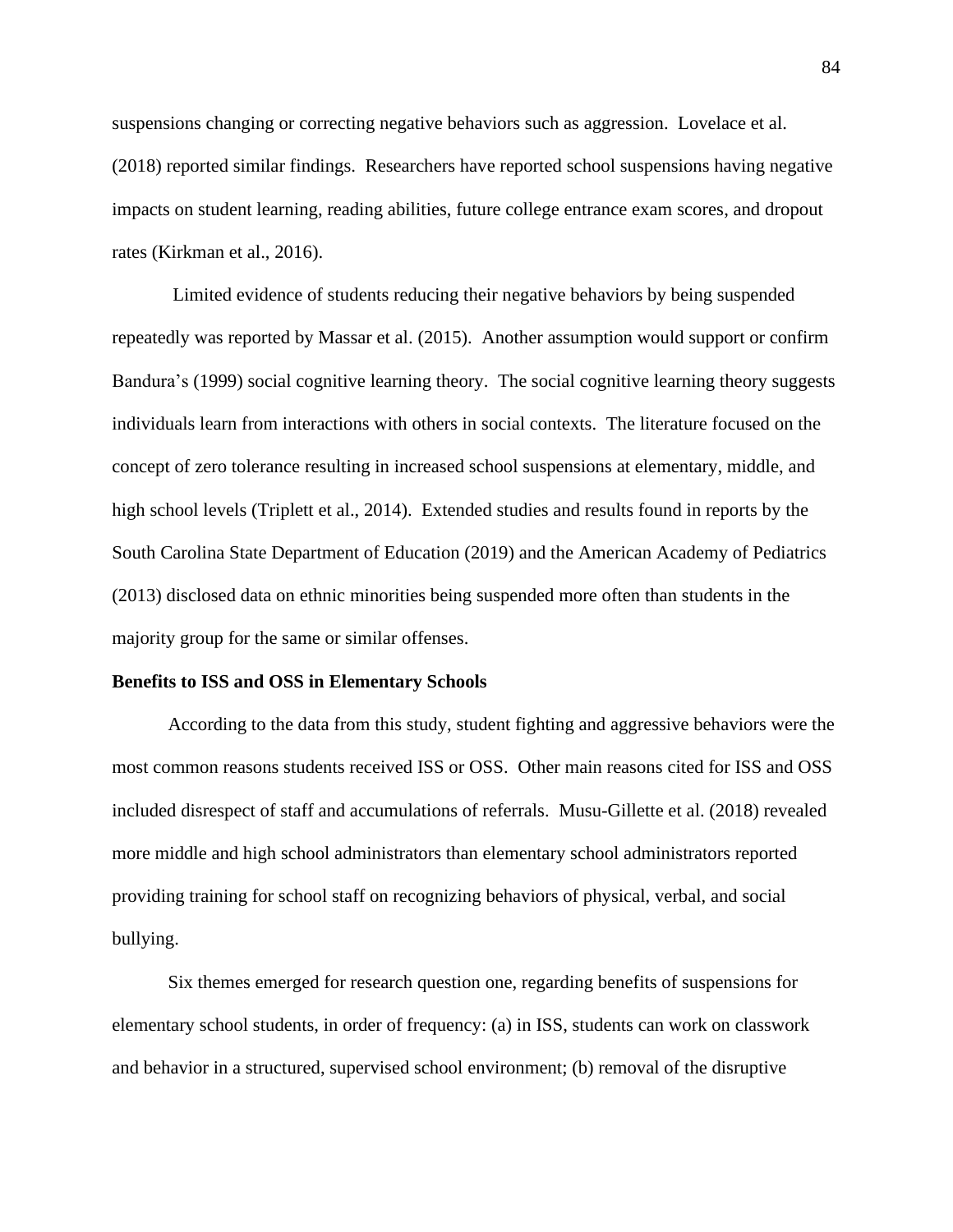student from the classroom or school environment; (c) no benefits to suspension; (d) OSS gets parents' attention, (e) suspension as a beneficial punitive measure, and (f) OSS offers time for counseling and reflection. The traditional goal of OSS has been to achieve safe environments for students and staff members (American Academy of Pediatrics, 2013). Teachers and counselors indicated a benefit of OSS was faculty and staff getting a reprieve from disruptive students, allowing the compliant students and staff to feel safe. Sprague (2018) noted the importance of exclusionary discipline practices being temporary measures to allow learning in schools to continue and ensure the safety of others. Responses indicated the participants agreed ISS was more beneficial than OSS because the students can remain at school, supervised, and be allowed to complete schoolwork. Teachers and counselors suggested students could work on character building during ISS. Yet Gahungu (2018) reported ISS and OSS were overused for isolating students in solitary environments, which negatively impacts students' academic achievement over time. Children learn best in interactive, social contexts, according to Bandura's (1999) social cognitive learning theory. To change behaviors, individuals need to model positive behaviors of others as well as be provided a social framework for understanding appropriate behaviors and consequences (Bandura, 1999).

Respondents stated ISS was more beneficial to working parents, as OSS would require parents to miss work or find childcare. Administrators noted OSS was more likely to get the attention of the students' parents or guardians and set an example for other students. OSS requires more attention from the parents, per the participants' responses, who may have to miss work, find childcare, and meet with the school administrators upon students' return to school. For some parents, OSS provides an opportunity to partner with school personnel to explore strategies to help students improve behaviors. Schools could offer programs for parents of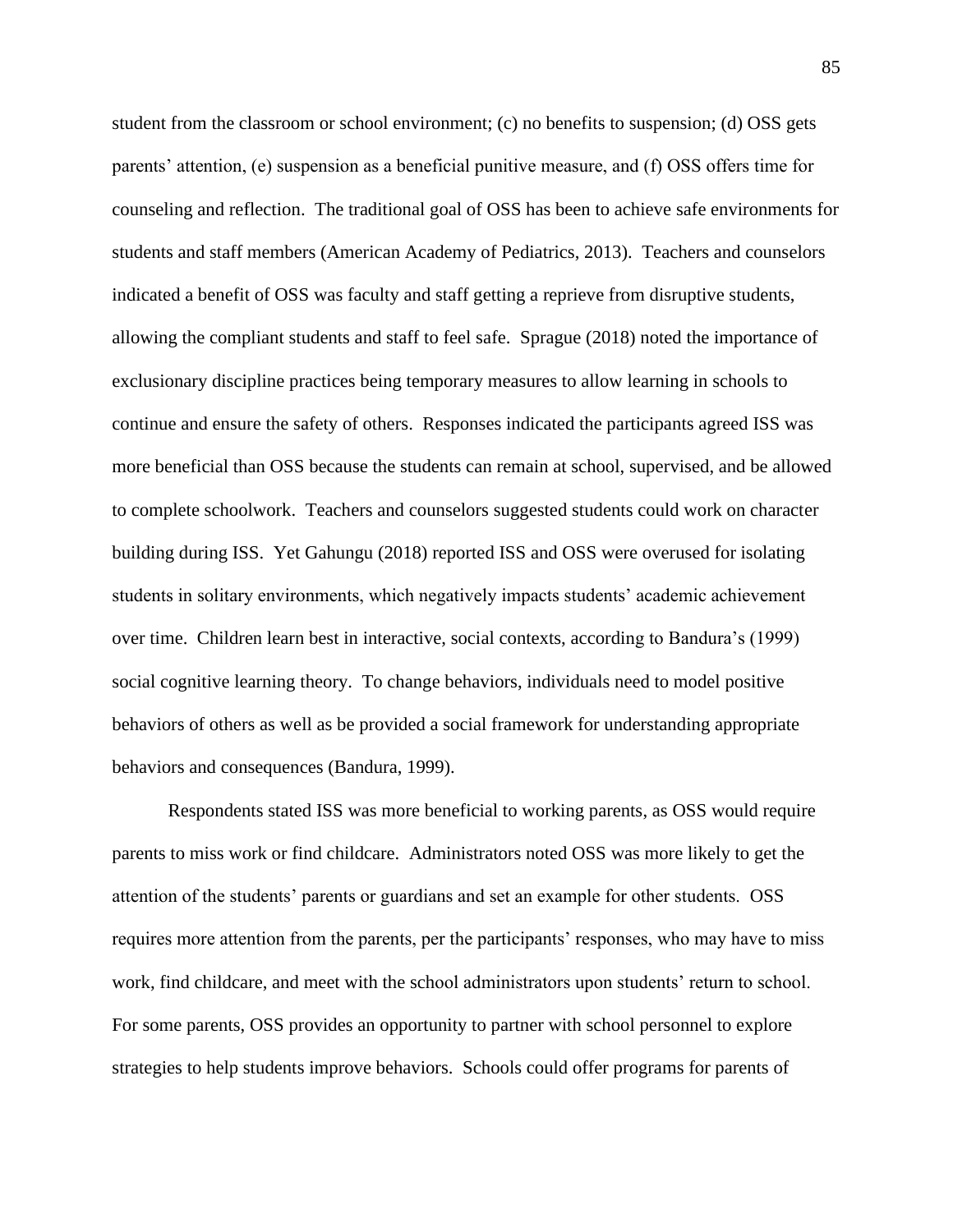suspended students to help address misbehaviors (Gahungu, 2018). Training for parents could inform about policies and practices and provide opportunities for reviewing school-wide discipline practices and procedures.

#### **Limitations of ISS and OSS in Elementary Schools**

Four themes emerged for research question two, regarding limitations to suspensions for elementary school students, in order of frequency: (a) ISS has inadequate resources to provide a structured learning environment for elementary students, (b) suspension results in missed instruction, (c) lack of supervision in OSS does not improve behavior, and (d) more counseling support is needed to improve student behavior. The main limitation of ISS was inadequate resources to provide a structured learning environment for elementary students. One of the main perceived limitations for both ISS and OSS was students missing instruction.

The main limitation participants noted for both types of suspension was a loss of instructional time and often lack of follow-up on instruction when students return to class. This perception was supported by literature showing suspensions result in lowered academic achievement over time (American Academy of Pediatrics, 2013; Gahungu, 2018; Hwang, 2018). One suspension increases the likelihood of future suspensions and possibly expulsion after multiple suspensions (McNeill, Friedman, & Chavez, 2016; Skiba et al., 2014). Each suspension potentially places students further behind academically (McNeill et al., 2016; Skiba et al., 2014). Suspensions are not specifically reserved for the most severe behaviors. Less than 10% of students who were suspended each day receive the punishment for serious offenses (Gahungu, 2018). Offenses deemed minor, such as disrespect, class disruptions, disobedience, and accumulations of offenses, may result in suspensions, which negatively affect the students (American Academy of Pediatrics, 2013; Owora et al., 2018; Wilson, 2014). Removing a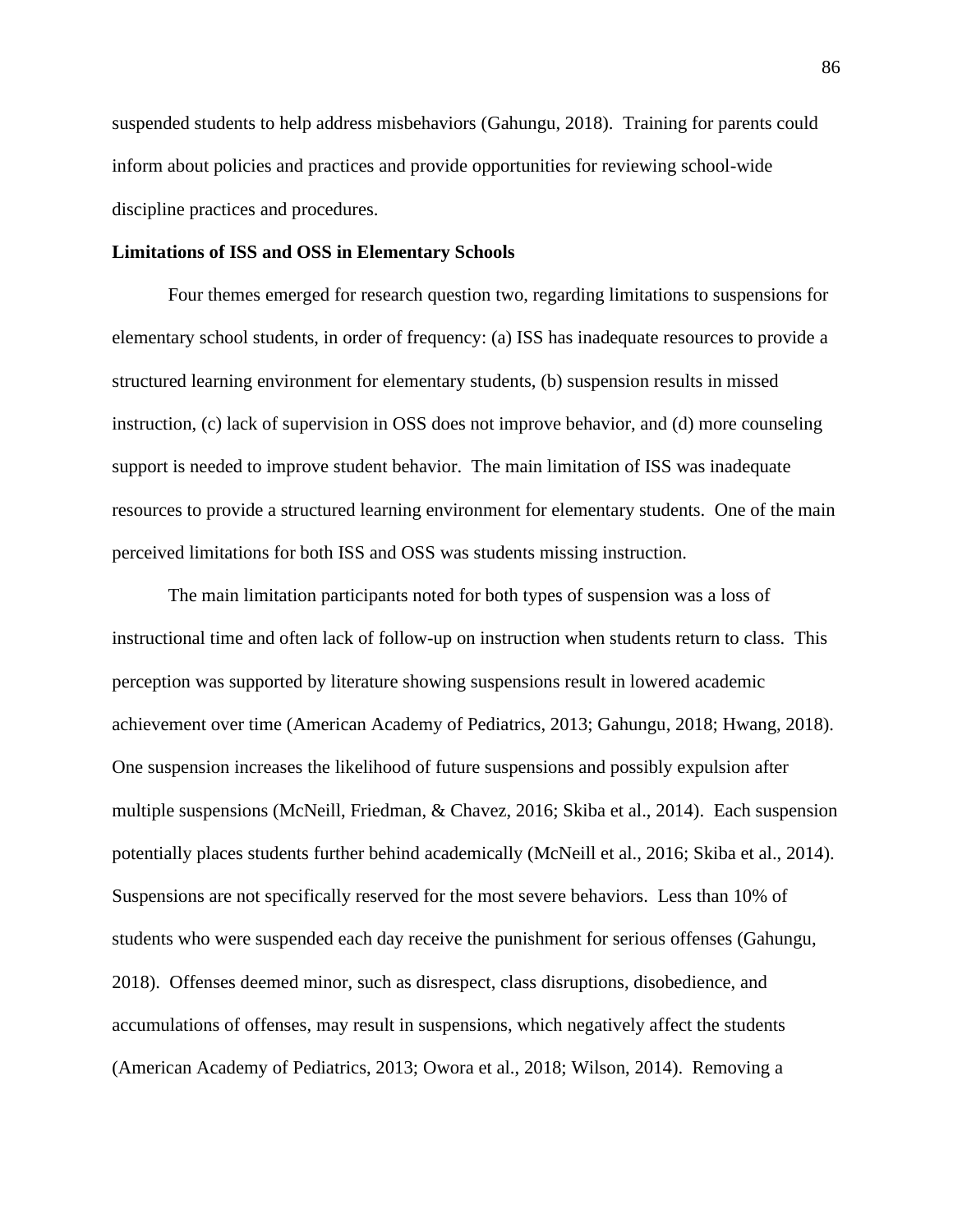student from the needed social context of learning for minor infractions has negative consequences outweighing the infraction (Bandura, 1999).

A frequent limitation noted in the participants' responses was the lack of adequate space or areas to house ISS students along with the lack of adequate staff qualified to manage structured ISS sessions. This was indicated in the responses on the study instruments Owora et al. (2018) noted suspensions negatively affect parents, school communities, and classmates. Elementary students need qualified individuals in charge who can help young students with the classwork assigned. A first grader needs more adult assistance with schoolwork than a fifthgrader, yet both may be assigned to the same area for ISS. Other limitations listed included students sleeping in ISS, due to a lack of active ISS supervision. One participant commented ISS monitors need to be paid more.

Some participants stated many students do not mind OSS or ISS when allowed to sleep during the time or watch TV at home during OSS. Students suspended from school may have a deficit in self-regulation skills, yet the isolation of OSS does not promote self-regulation. With self-regulation, individuals actively engage in developing functional patterns of thinking and behaving in response to environmental conditions to attain personal goals (Bandura, 1999). Learning self-regulation requires an appropriate social context. Further, Sprague (2018) noted suspensions or disciplinary exclusion practices are usually described as punishment strategies and do not reduce the probability of future negative behaviors. Based on social cognitive learning theory, students learn to change behavior based on social settings (Bandura, 1999). Students need a framework of modeled positive behaviors to imitate.

Additional supporting statements of the limitations associated with OSS include the actual behaviors not being addressed. Some students view OSS as a reward, a holiday, and a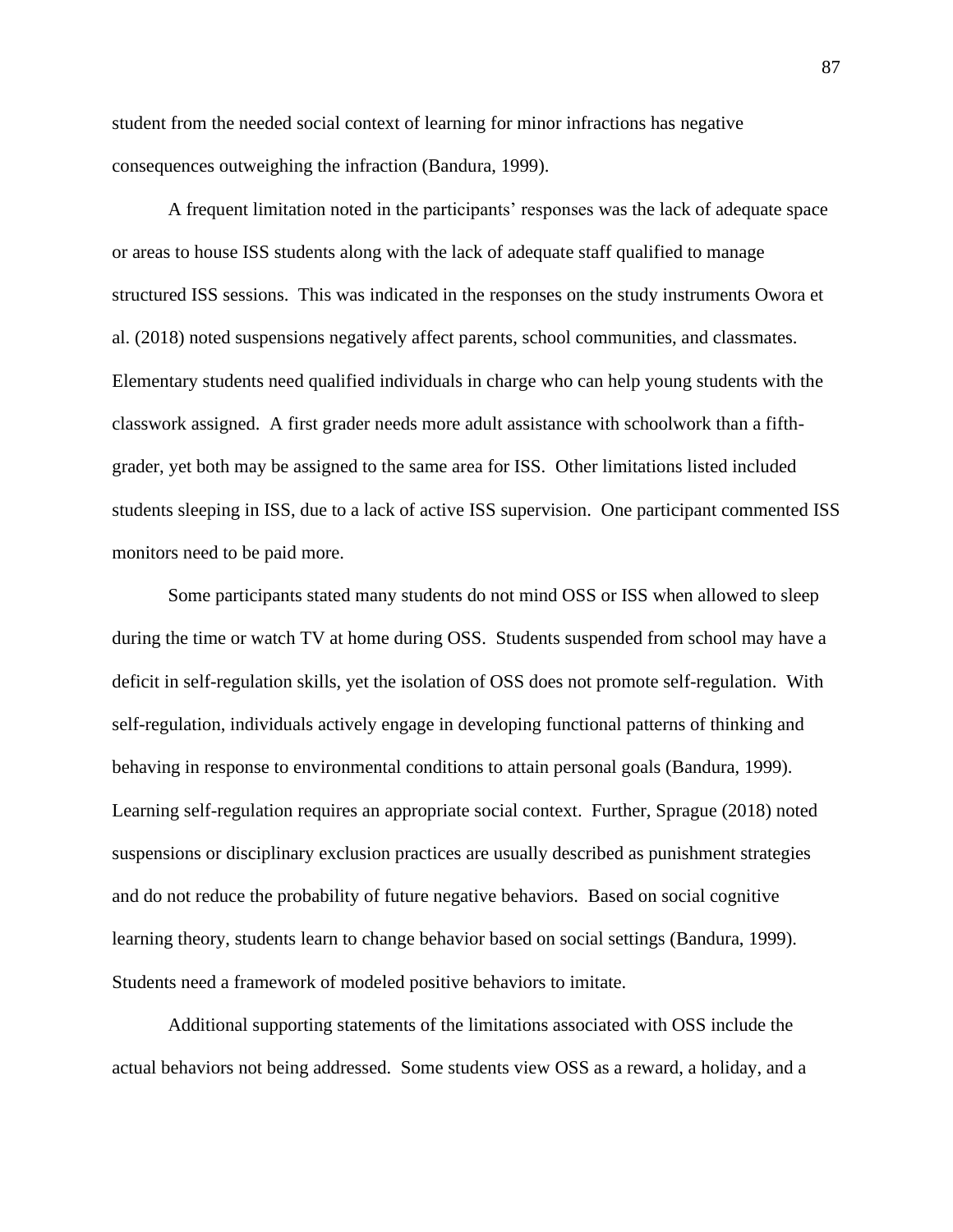break from school. Limitations for OSS included lack of proper supervision in the community, where students are likely to fall into more negative behaviors when associating with fellow OSS students. Suspending students from the school to restore order could unintentionally trigger additional adverse consequences (Perry & Morris, 2014).

### **Conclusions**

Participants noted a need for alternative programs or practices such as restorative justice. Professional development intervention programs and training for school staff have focused on strategies for classroom management (Flynn et al., 2016). Studies revealed schools with intervention programs experienced significant reductions in behavior incidents and school suspensions during the following school year (Flynn et al., 2016). In a study with children under 9 years of age, Jacobsen et al. (2016) suggested the issues of classroom management, classroom organization, and instructional formats as the causes of student problem behaviors; professional development can help. Skiba and Losen (2016) recommended practices to create orderly, civil, and safe school climates teaching students basic values of cooperation and respect. Students learn in a social environment, but the context of the environment affects behavior as well as learning (Bandura, 1999).

Programs are needed to assess student behaviors and the underlying causes of negative behaviors, as noted by the participants. Hannigan and Hannigan (2016) compared school discipline practices to practices for teaching students reading. Students struggling to read would not be sent home for a day or period, as in OSS, and expected to return to school as a fluent reader. Disruptive students who find it difficult to behave appropriately are sent home, suspended for a day or period, and expected to return to school with decent behaviors (Hannigan & Hannigan, 2016). The expectation may not be realistic. Conversely, comprehensive school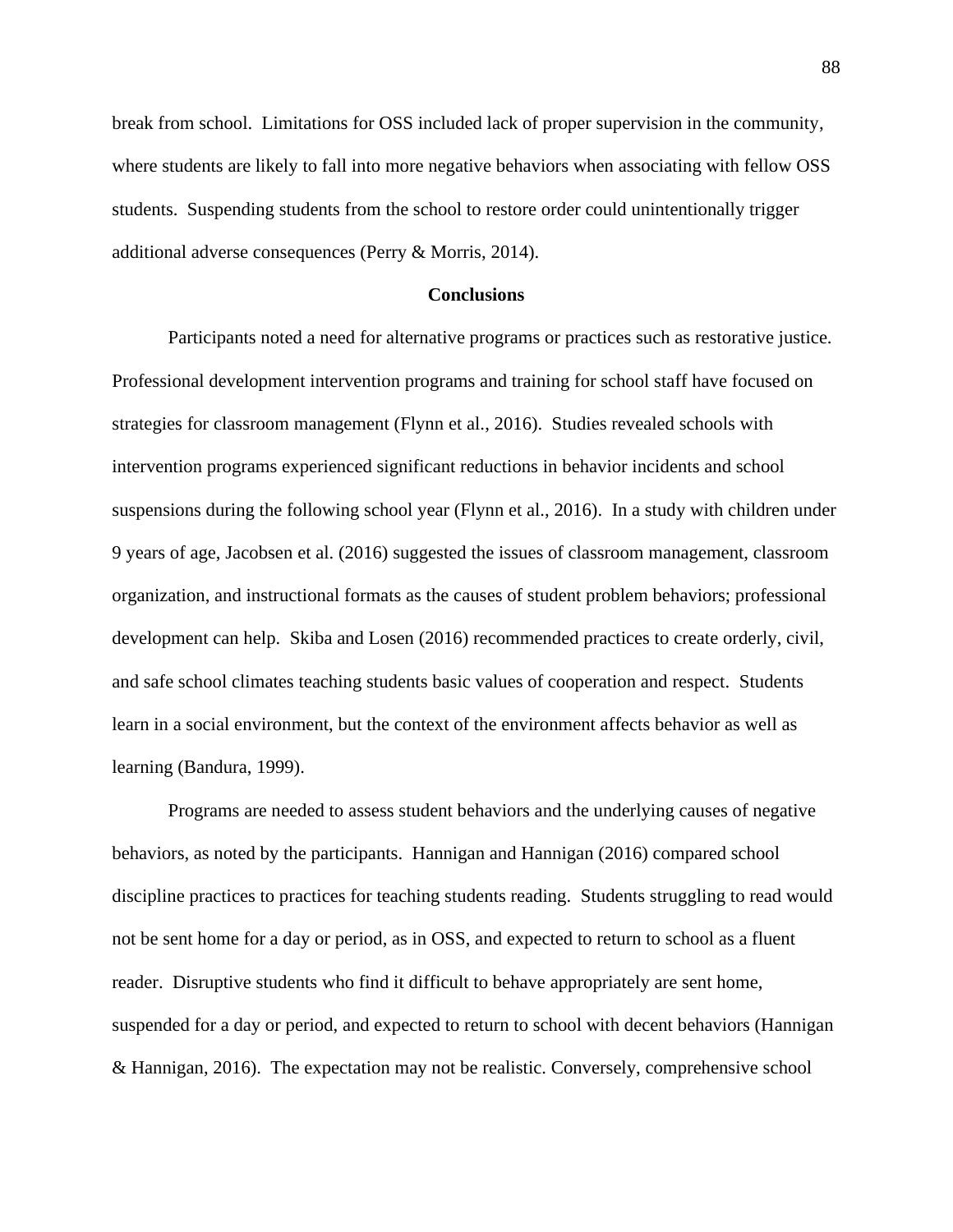counseling programs allow students to acquire self-regulation (Jean-Pierre & Parris-Drummond, 2018). Lack of self-regulation is a contributor to student suspensions, and students need to learn how to develop functional patterns of behavior and thinking in response to environmental situations (Bandura, 1999).

## **Limitations**

Limitations include potential participants' unwillingness to take part in a study on suspending elementary students. The timing, unfortunately, became a limitation as well. During the 2019-2020 school year, several districts and schools contacted declined to allow school personnel to be approached for participation in the study due to legal issues at the time, involving discipline or exclusionary discipline concerns. Limitations in conducting research included certain populations being more difficult to access than others (Devotta et al., 2016).

The potential participants communicated a desire to support the study research, but hesitations stemmed from fears and apprehensions. Social desirability and fear of privacy breaches affected how populations with marginalized statuses engage with researchers (Devotta et al., 2016). Difficulty locating willing participants prolonged the data collection and analysis. Another limitation involved having to open up the population by adding school counselors to the list of participants. The addition of school counselors increased the overall number of participants in the study.

An additional limitation was not all elementary schools have formal ISS programs. Elementary schools may not have space or extra classrooms to house ISS sessions or adequate personnel to manage structured ISS programs. Instead, a student or small group of students may spend time in the counselor's office, the administrator's office, or another teacher's classroom. Each situation created additional problems.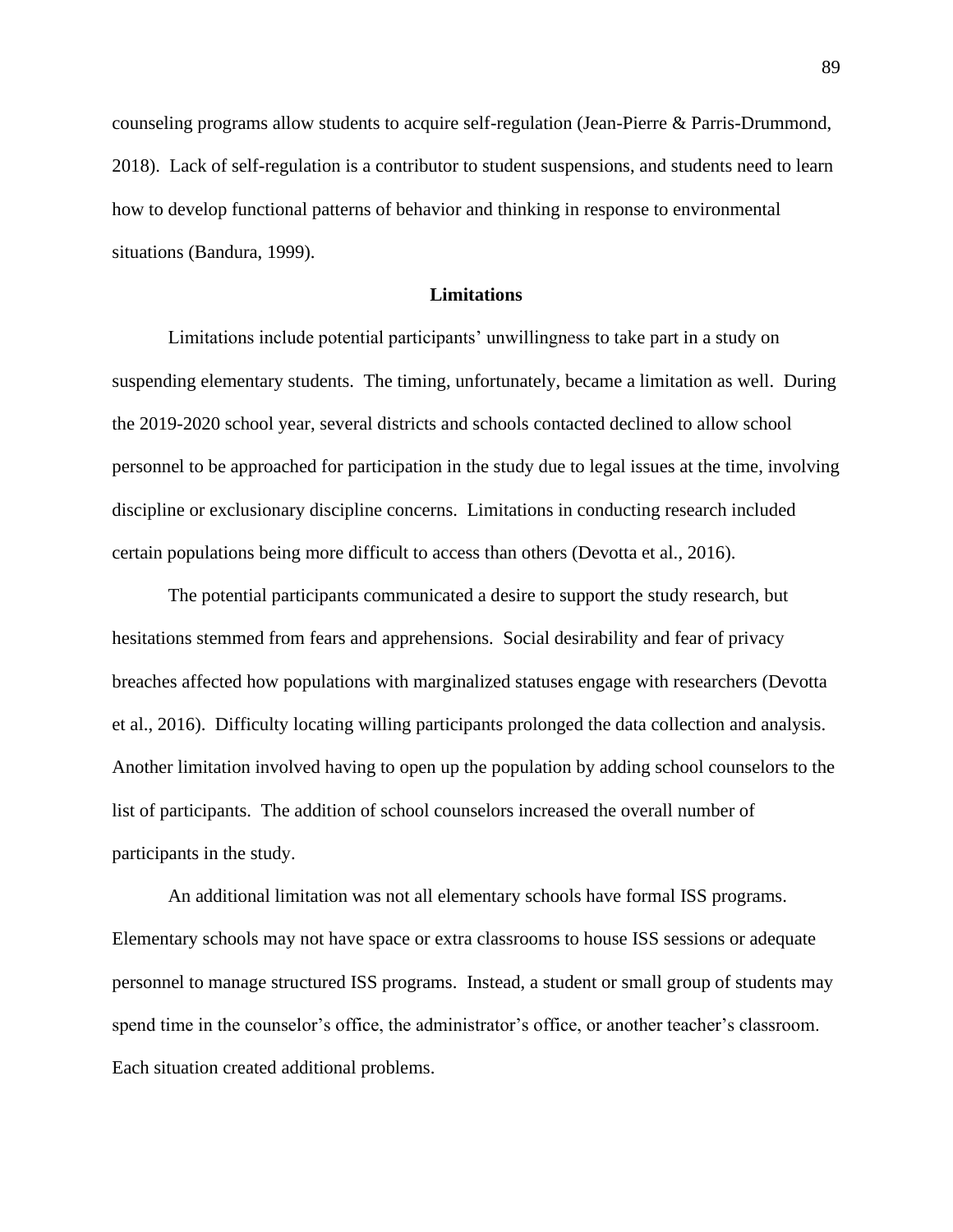Transferability was enhanced by the use of purposive sampling (Cypress, 2017).

Purposive sampling was used in this - study. The data findings were saturated after the first 10 questionnaire responses were recorded and were evident in the interviews as well. Triangulation within the study enhanced the credibility or internal validity through the use of two separate questionnaires provided to four groups of participants. The process of triangulation of the data and data analysis helped strengthen reliability (Creswell & Creswell, 2018).

### **Recommendations**

Research recommendations from this study include two possible future research studies. One study on in-school suspensions (ISS) and a separate study on out-of school suspensions (OSS), seeking additional data on both for elementary-level schools. The gap in the literature exists with a lack of focus on elementary-age students and more focus on middle and high school level schools (Kowalski et al., 2019; Musu-Gillette et al., 2018). Additional research on strategies such as Positive Behavioral Interventions and Supports (PBIS) at the elementary level can add to the research base. Surveys and other research could be conducted with school staff, students, parents, and other community stakeholders to explore the perceptions and realities of schools as a district and individually. Discipline data reviews are usually documented and are possible starting points for the studies.

Recommendations for individual school districts and leaders include establishing additional guidelines, after conducting the necessary research, for more equity in the use of exclusionary discipline practices. Realistically, all schools are different. District leaders could work together developing guidelines best suited for each campus while following the main guidelines at the district level. Ideally, exclusionary discipline could be reduced or eliminated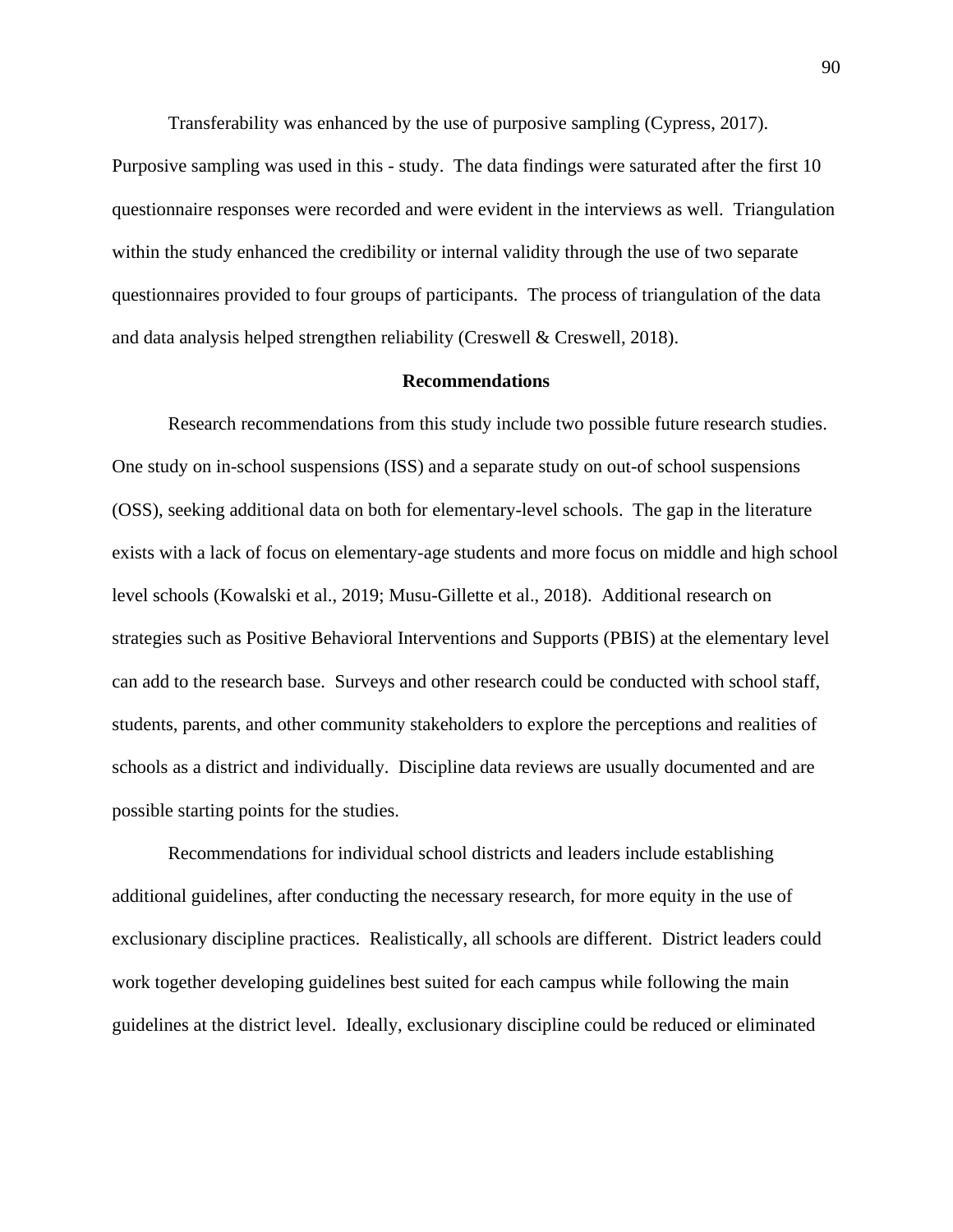through the implementation of classroom-management professional development and schoolwide programs like PBIS and restorative justice.

Providing education should be the main goal of schools. Teachers cannot educate students without establishing discipline and maintaining order (Gahungu, 2018). School leaders are obligated to protect teachers from violent, disruptive students while protecting students from mistreatment by other students (Gahungu, 2018). Studies have shown the adoption of prevention-based practices can reduce problematic behaviors and exclusionary discipline issues (Ashley, 2006; Riley, 2018). For example, the restorative justice practice of classroom circle time is effective with elementary school students (Ashley, 2006; Riley, 2018). Prevention-based, positive practices could contribute to safe environments for students and staff while improving academic achievement (Massar et al., 2015).

#### **Implications for Leadership**

Exclusionary discipline practices are overused, with less than 10% of suspensions resulting from serious offenses (Gahungu, 2018). Leaders could set up ongoing professional development for staff on student behaviors and classroom management. The professional development could include providing opportunities for all staff to participate in dialogue perspectives about school suspensions by assuring no one would be penalized. Using anonymous surveys or needs assessment could help initiate discussions. Implementation of preventive discipline programs and practices guided by research could offer alternatives. Counseling programs could possibly prevent future disruptions by students. Restorative justice and Positive Behavioral Interventions and Supports (PBIS) could become school-wide programs. Programs like those previously mentioned, provide a framework to assist students toward success academically and behaviorally (Hannigan & Hannigan, 2016; Nese & McIntosh, 2016).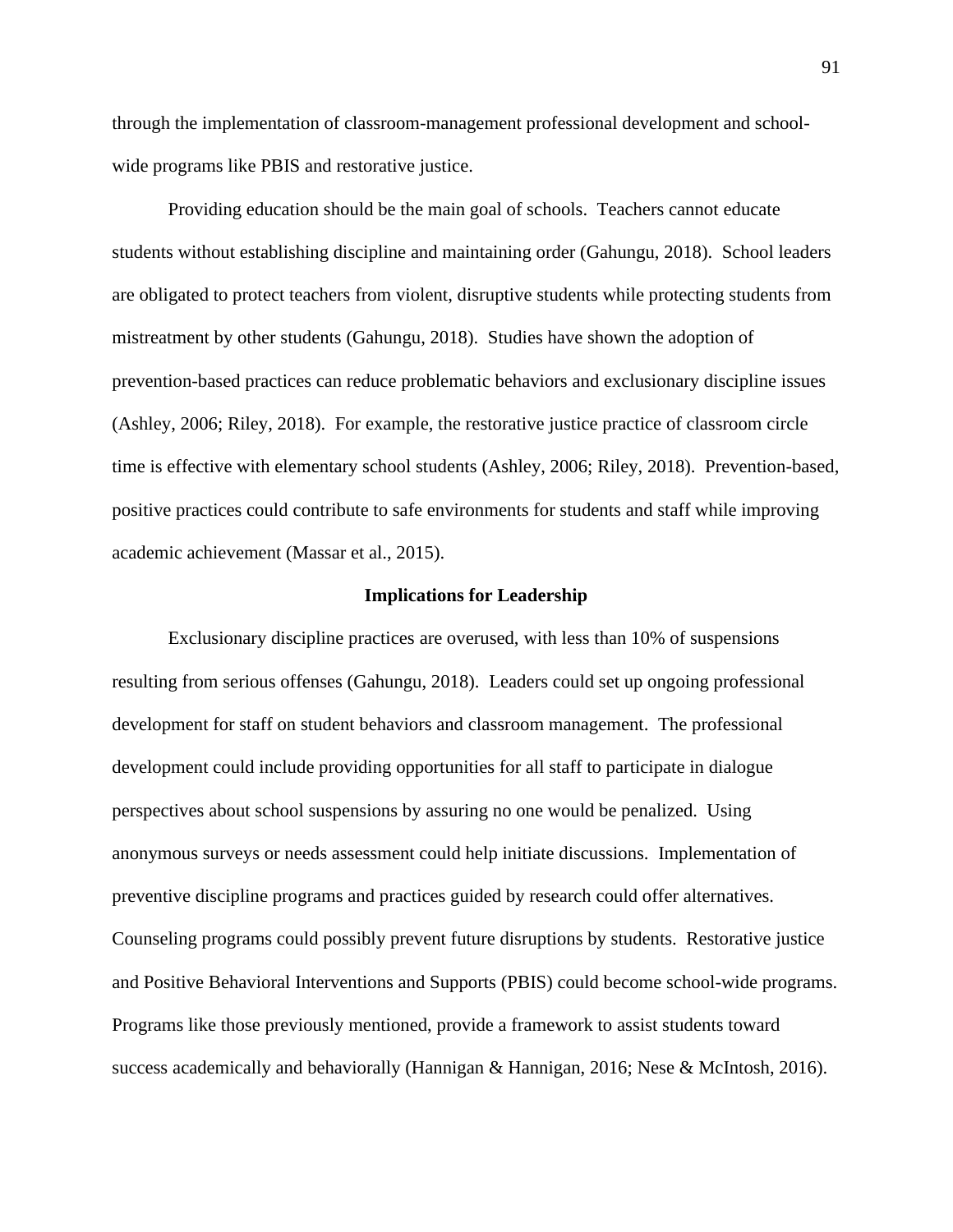The program has been noted for helping students become better decision-makers while being guided in the selection, integration, and implementation of best, evidence-based practices for improving academic and behavior outcomes (Hannigan & Hannigan, 2016).

Leaders could have the option for further research on alternative programs impacting student discipline issues and the effects on academic achievement for elementary students (McNeill et al., 2016). Administrators can work with teachers on improving classroommanagement plans as part of the teacher's evaluation. These classroom management plans could be enforced or utilized with teachers of in-school suspensions (ISS) to help ensure more structured environments. For teacher evaluations, administrators can work with teachers in assisting as well as documenting the support provided and their observations (Hannigan & Hannigan, 2016). Regardless of the types of teacher-evaluation plans school districts have in place, teachers cannot be released from employment contracts until after a number of years of individualized support and properly documented outcomes addressing areas of concern, such as classroom management (Hannigan & Hannigan, 2016). Students struggling with discipline issues are not usually provided opportunities to receive extensive supports for behavior issues at school (Hannigan & Hannigan, 2016). Students should be afforded opportunities to receive extensive supports for behavioral issues. For example, comprehensive school counseling programs allow students to acquire self-regulation skills through an exploration of emotions, positive reinforcements, motives, and consequences of behaviors in group counseling sessions or individually (Jean-Pierre & Parris-Drummond, 2018). Behavioral counseling is also available for some, along with collaboration with outside agencies.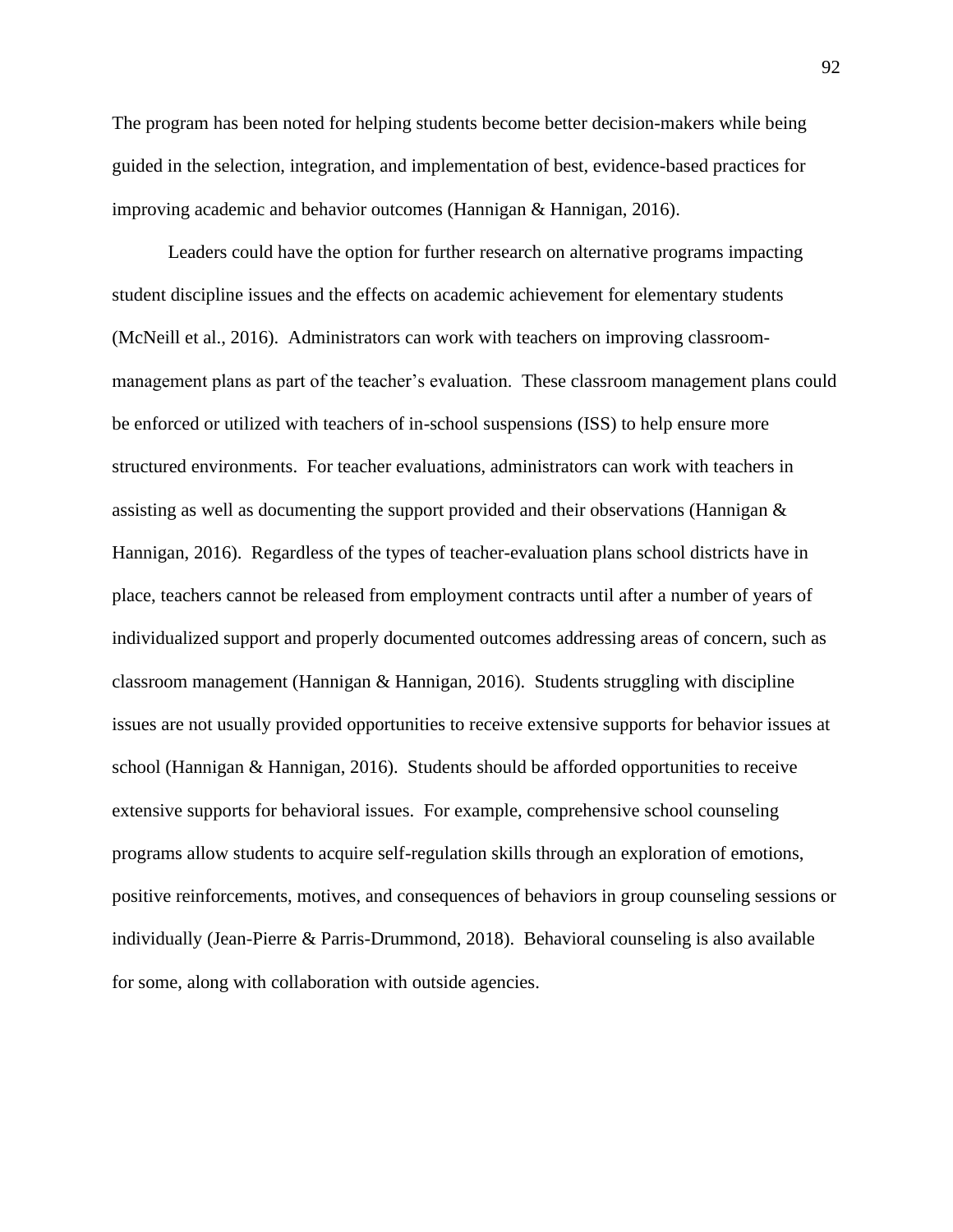### **Conclusion**

Exclusionary discipline practices are common in elementary schools. In one study (Jacobsen et al., 2016), 19% of students had been suspended or expelled by 9 years of age. Elementary school administrators, ISS monitors, teachers, and counselors participated in this study. The participants shared perceptions of the benefits and limitations of both ISS and OSS. Reasons for suspensions ranged from students fighting and being aggressive to accumulations of less severe offenses.

The majority of the responses from the questionnaires and interviews completed revealed disruptive students being removed from class or school environments as the main benefit of ISS and OSS. In-school suspension programs were perceived as beneficial in allowing students to remain at school doing schoolwork in a structured setting under adult supervision, although participants noted a lack of qualified staff and appropriate space. Supervision is important for elementary students whose parents do not have the ability or means to provide adequate childcare.

The limitations of student suspensions revealed in this study included students missing instruction and not always being supervised during OSS. Participants noted the lack of counseling and assessments needed to help determine the underlying causes of discipline issues with students. Some individuals questioned whether or not students understand the reason for suspension and what positives should come from the process. Others questioned whether or not suspensions improved students' negative behaviors in the future. Based on Bandura (1999), students learn better in a social context. Suspensions are overused, isolating students in areas away from the regular school population and in-home or community environments. School suspensions are known to negatively impact student achievement (Gahungu, 2018). The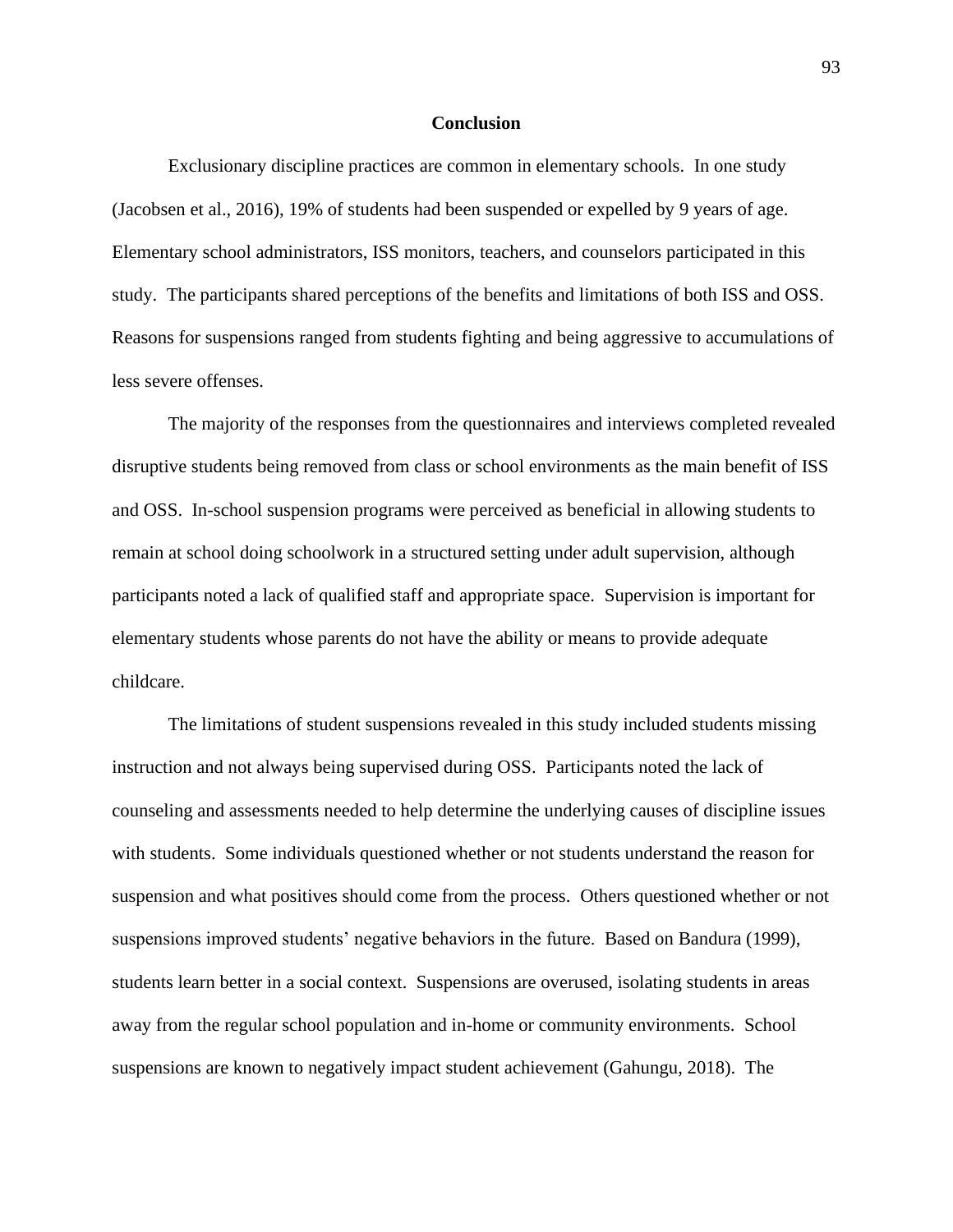limitations and benefits of both ISS and OSS are present in elementary schools as with middle and high schools. Results of this study support further research indicating the need for better classroom management and alternative, positive practices rather than exclusionary discipline.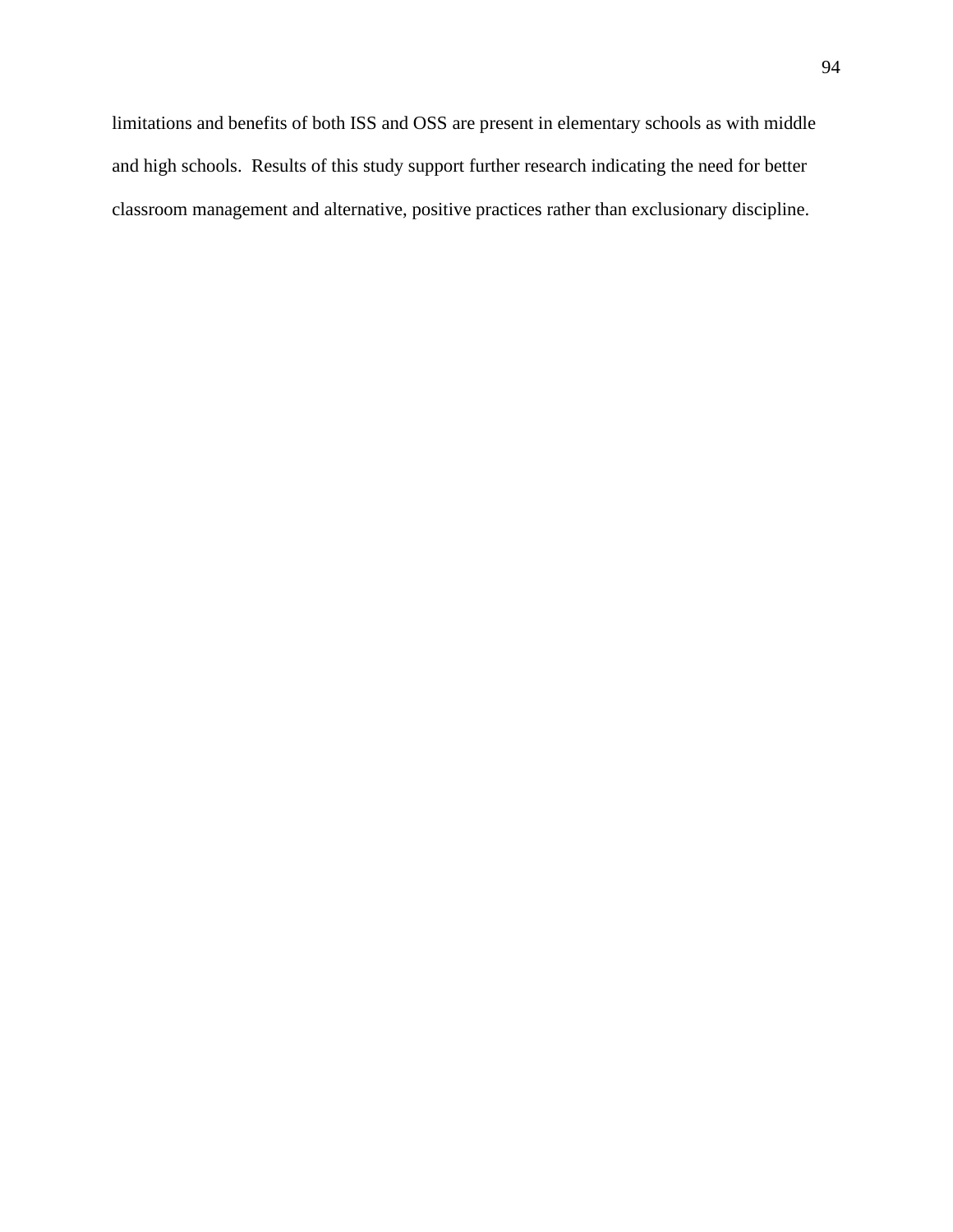### **References**

- American Academy of Pediatrics. (2013). Policy statement: Out-of-school suspension and expulsion. *Pediatrics, 13*, 1000-1007. doi:10.1542/peds.2012-3932
- Arcia, E. (2007). A comparison of elementary/K-8 and middle schools' suspension rates. *Urban Education*, *42*(5), 456-469. doi:10.1177/0042085907304879
- Ashley, T. (2006). *Restorative practices in the elementary classroom: Memoirs of a 4th grade teacher.* Retrieved from http://www.iirp.edu/pdf/man05/man05\_tashleyl.pdf
- Augustine, C. H., Engberg, J., Grimm, G. E., Lee, E., Wang, E. L., Christianson, K., & Joseph, A. A. (2018). *Restorative practices help reduce student suspensions* (Research Brief 10051). Santa Monica, CA: RAND. https://doi.org/10.7249/RB10051
- Balmert, J., & Sparling, H. (2017). *How young is too young? 36,000 elementary school suspensions.* Retrieved from http://www.cincinnati.com/story/news/politics/2017/02/13 /ohio-schools-could-banned-suspending-expelling-young-students/97406154/
- Bandura, A. (1999). A social cognitive theory of personality. In L. Pervin & O. John (Eds.), *Handbook of personality* (pp. 154-196). New York, NY: Guilford.
- Bastos, J. L., Duquia, R. P., Gonzalez-Chica, D. A., Mesa, J. M., & Bonamigo, R. R. (2014). Field work 1: Selecting the instrument for data collection. *Anais Brasileiros de Dermatologia, 89,* 918-923. doi:10.1590/abd1806-4841.20143884
- Carter, N., Bryant-Lukasius, D., DiCenso, A., Blythe, J., & Neville, A. (2014). The use of triangulation in qualitative research. *Oncology Nursing Forum, 41*, 545-547. doi:10 .1188/14.ONF.545-547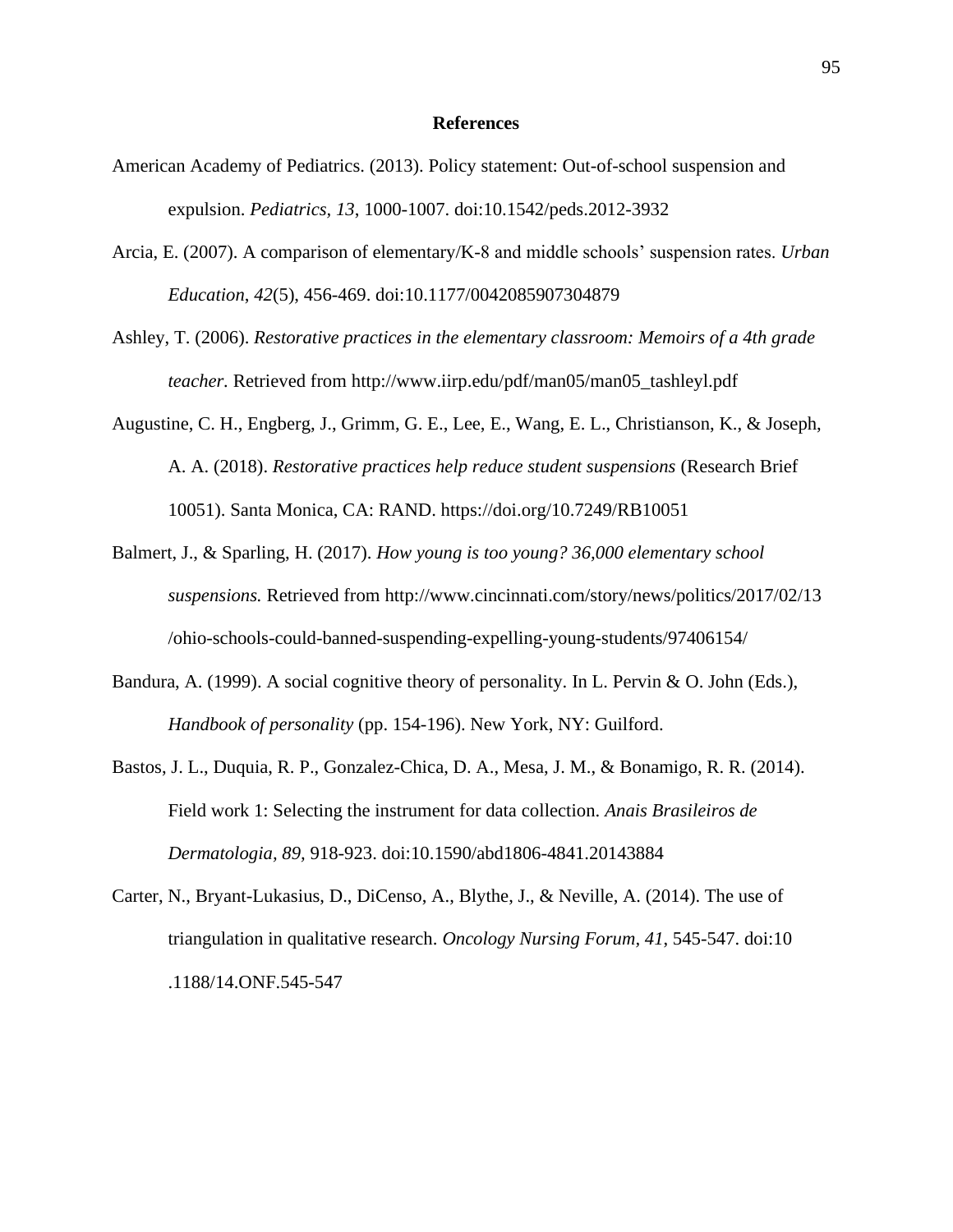- Castillo-Montoya, M. (2016). Preparing for interview research: The interview protocol refinement framework. *The Qualitative Report, 21*(5), 811-830. Retrieved from https://nsuworks.nova.edu/tqr/vol21/iss5/2/
- Chase, E. (2017). Enhanced member checks: Reflections and insights from a participant– researcher collaboration. *The Qualitative Report, 22*(10), 2689-2701. Retrieved from http://nsuworks.nove.edu/tqr/vol/iss10/11
- Clayton, J. K., & Goodwin, M. (2015). Culturally competent leadership through empowering relationships: A case study of two assistant principals. *Educational Leadership Review,16*(2). Retrieved from https:www.ncpeapublications.org/index.php/volume-16 number-2-fall-2015/703-culturally-competent-leadership-through-empoweringrelationships-a-case-study-of-two-assistant-principals
- Cobb-Clark, D. A., Kassenboehmer, S. C., Le, T[., McVicar, D.,](https://pure.qub.ac.uk/portal/en/persons/duncan-mcvicar(7f7343fd-469b-4743-9e14-f21f4f1d68ad).html) & Zhang, R. (2015). [Is there an](https://pure.qub.ac.uk/portal/en/publications/is-there-an-educational-penalty-for-being-suspended-from-school(4fd1e727-6f76-4d42-a371-bf8357d91a13).html)  [educational penalty for being suspended from school?](https://pure.qub.ac.uk/portal/en/publications/is-there-an-educational-penalty-for-being-suspended-from-school(4fd1e727-6f76-4d42-a371-bf8357d91a13).html) *[Ed](https://pure.qub.ac.uk/portal/en/publications/is-there-an-educational-penalty-for-being-suspended-from-school(4fd1e727-6f76-4d42-a371-bf8357d91a13).html)ucation Economics*, *23*, 376- 395. doi:10.1080/09645292.2014.980398
- Counts, J., Randall, K. N., Ryan, J. B., & Katsiyannis, A. (2018). School resource officers in public schools: A national review. *Education and Treatment of Children, 41*, 405-430. doi:10.1353/etc.2018.0023
- Cousik, R. (2014). Research in special education: Using a research poem as a guide for relationship building. *The Qualitative Report, 19*(26), 1-16. Retrieved from https://nsuworks.nova.edu/tqr/vol19/iss26/1/
- Creswell, J., & Creswell, D. (2018). *Research design: Qualitative, quantitative, and mixed methods approaches* (5th ed.). Thousand Oaks, CA: Sage.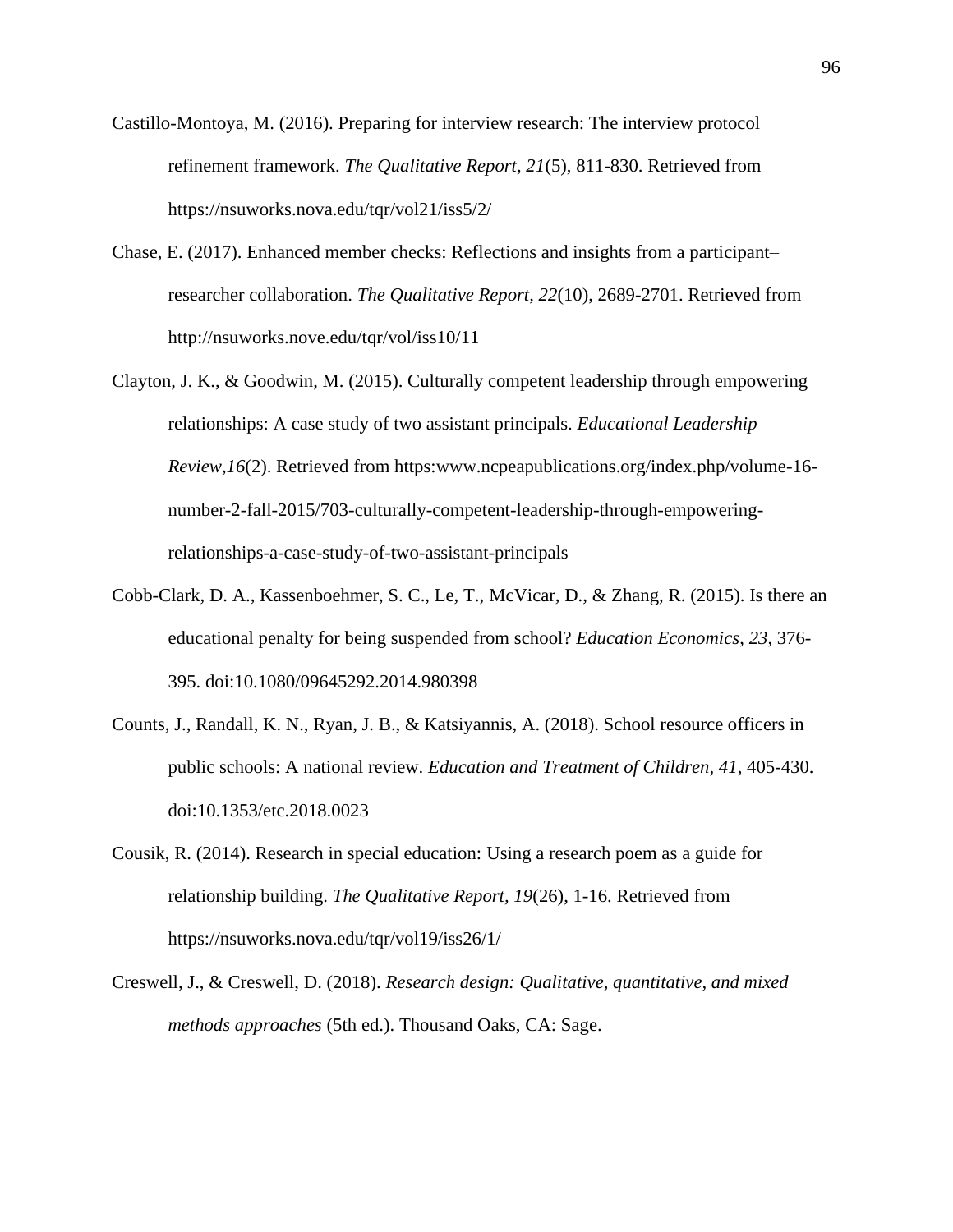- Creswell, J. W. (2012). *Educational research: Planning, conducting and evaluating quantitative and qualitative research* (4th ed.). Boston, MA: Pearson Education.
- Cypress, B. S. (2017). Rigor or reliability and validity in qualitative research: Perspectives, strategies, reconceptualization, and recommendations*. Dimensions of Critical Care Nursing, 36*(4), 253-263. doi:10.0000000000000253
- Davis, C. R. (2017). Why are the Black kids being suspended? An examination of a school district's efforts to reform a faulty suspension policy through community conversations. *School Community Journal, 27*(1), 159-180. Retrieved from http://www.schoolcommunitynetwork.org/
- Derico, S. P. (2017). The use of phenomenology in nursing education: An integrative review. *Nursing Education Perspectives, 38*(6), E7-E11. doi:10.1097/01.nep.0000000000000216
- Devotta, K., Woodhall-Melnik, J., Pedersen, C., Wendaferew, A., Dowbor, T. P., Guilcher, S. J., … Hwang, S. W. (2016). Enriching qualitative research by engaging peer interviewers: A case study. *Qualitative Research*, *16*, 661-680. doi:10.1177/146879411562644
- Dįnçer, S. (2018). Content analysis in for educational science research: Meta-analysis, metasynthesis, and descriptive content analysis. *Bartin Üniversitesi Egitim Fakültesi Dergisi, 7*(1), 176-190. doi:10.14686/buefad.363159
- Dockery, D. J. (2012). School dropout indicators, trends, and interventions for school counselors. *Journal of School Counseling, 10*(12), 1-33.
- Dooly, M., Moore, E., & Vallejo, C. (2017). Research ethics. In E. Moore & M. Dooly (Eds.), *Qualitative approaches to research on plurilingual education* (pp. 351-362). Dublin, Ireland: Research-publishing.net. doi:10.14705/rpnet. 2017.emmmd2016.634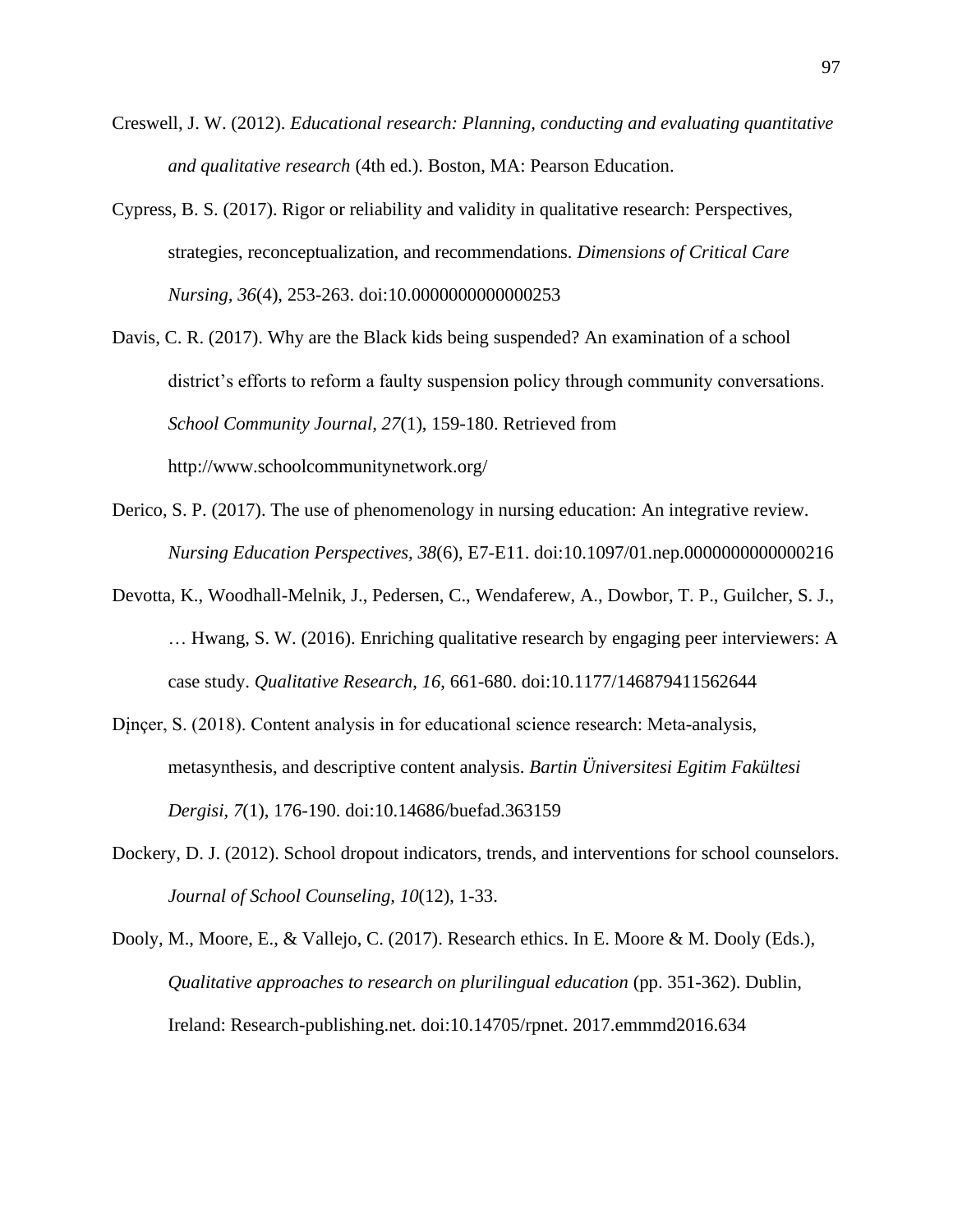- Fite, P. J., Evans, S. C., Pederson, C. A., & Tampke, E. C. (2017). Functions of aggression and disciplinary actions among elementary school-age youth. *Child and Youth Care Forum, 46,* 825-839. doi:10.1007/s10566-017-9410-5
- Flynn, R. M., Lissy, R., Alicea, S., Tazartes, L., & McKay, M. M. (2016). Professional development for teachers plus coaching related to school-wide suspensions for a large urban school system. *Children and Youth Services Review, 62,* 29-39. doi.org/10.1016/j.childyouth.2016.01.015
- Gagnon, J., Gurel, S., & Barber, J. (2017). State-level analysis of school punitive discipline practices in Florida. *Behavioral Disorders, 42*(2), 65-80. doi.org/10.1177/098742916688652
- Gahungu, A. (2018). Indiscipline and safety in public schools: Teachers and principals at odds. *International Journal of Research in Education and Science, 4*, 375-390. doi:10.21890/ijrs.409267
- Garcia, M. V., & Taaca-Warren, A. M. (2009). *Suspension: A qualitative study of high school teachers' perceptions* (Master's thesis). Retrieved from http://csusdspace.calstate.edu/bitstream/handle/10211.9/783/GARCIA,%20MONICA%20V.\_SPRI NG\_2009.pdf
- Gregory, A., & Fergus, E. (2017). Social and emotional learning and equity in school discipline. *The Future of Children*, *27*(1), 117-136. Retrieved from http://www.jstor.org/stable/44219024
- Hannigan, J., & Hannigan, J. (2016). Comparison of traditional and innovative discipline beliefs in administrators. *CLEARvoz Journal, 3*(1), 39-46. Retrieved from https://journals.sfu.ca/cvj/index.php/cvj/article/view/23/26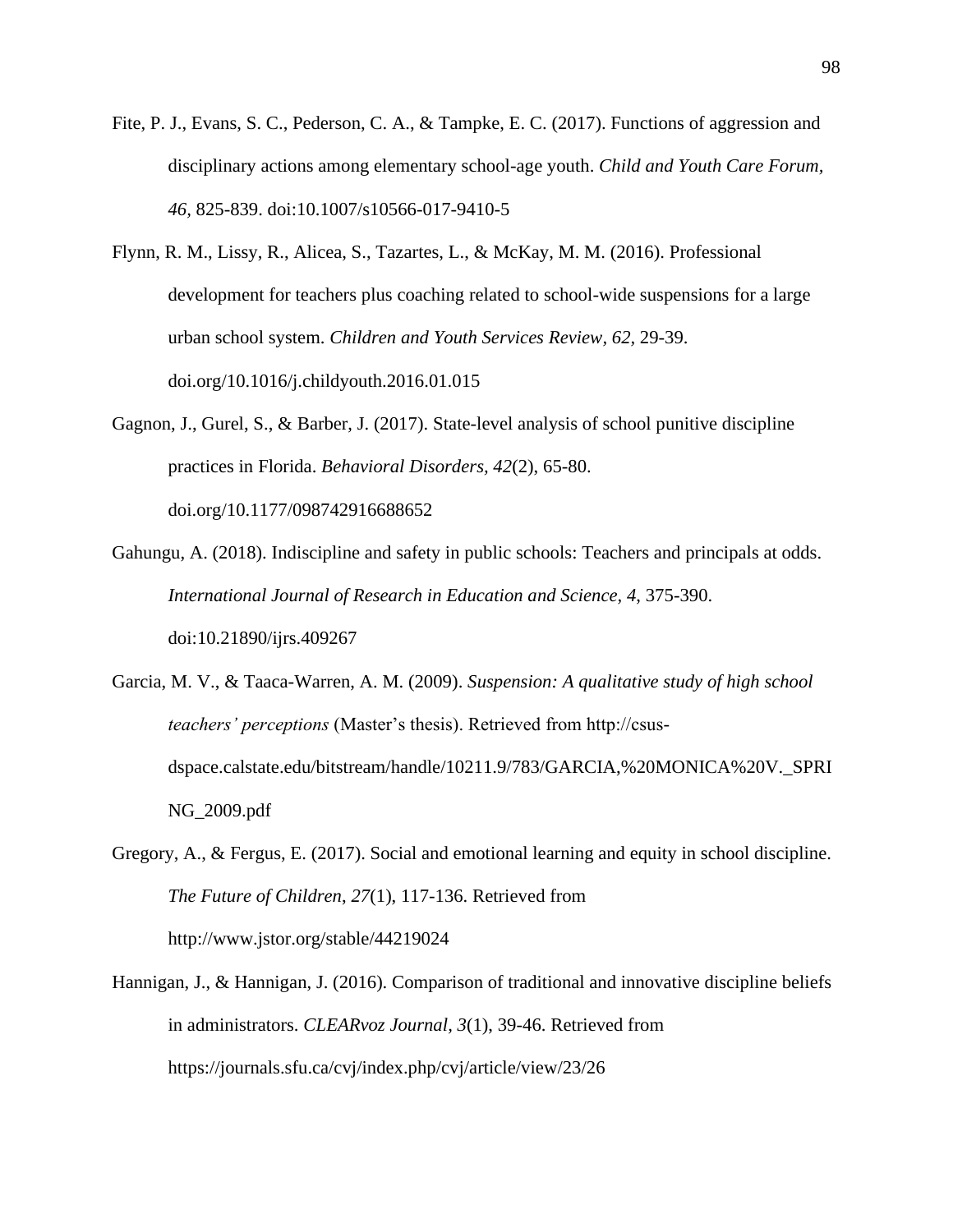- Hwang, N. (2018). Suspensions and achievement: Varying links by type, frequency, and Subgroup. *Educational Researcher, 47*, 363-374. doi:10.3102/0013189X18779579
- Hyett, N., Kenny, A., & Dickson-Swift, V. (2014). Methodology or method? A critical review of qualitative case study reports. *International Journal of Qualitative Studies on Health and Well-being, 9,* Article 23606. doi:10.3402/qhw.v9.23606
- Jacobsen, W., Pace, G., & Ramirez, N. (2016). *Even at a young age: Exclusionary school discipline and children's physically aggressive behaviors.* Princeton, NJ: Princeton University, Center for Research on Child Wellbeing. Retrieved from https://ideas.repec.org/p/pri/crcwel/16-04-ff.html
- Jan, A., & Husain, S. (2015). Bullying in elementary schools: Its causes and effects on students. *Journal of Education and Practice, 6*(19), 43-56.
- Jean-Pierre, J., & Parris-Drummond, S. (2018). Alternative school discipline principles and interventions: An overview of the literature*. McGill Journal of Education*, *53*, 414-433. doi:10.7202/1058410ar
- Jeffrey, A., Auger, R., & Pepperell, J. (2013). "If we're ever in trouble they're always there": A qualitative study of teacher–student caring. *The Elementary School Journal, 114*(1), 100- 117. doi:10.1086/671062
- Johnson, R. L., & Morgan, G. B. (2016). *Survey scales: A guide to development, analysis, and reporting.* New York, NY: Guilford Press.
- Kerstetter, J., & Stein, K. (2017, Winter). Research lacking on school discipline reforms. *Education Next*, *17*(1). Retrieved from https://www.educationnext.org/research-lackingon-school-discipline-reforms/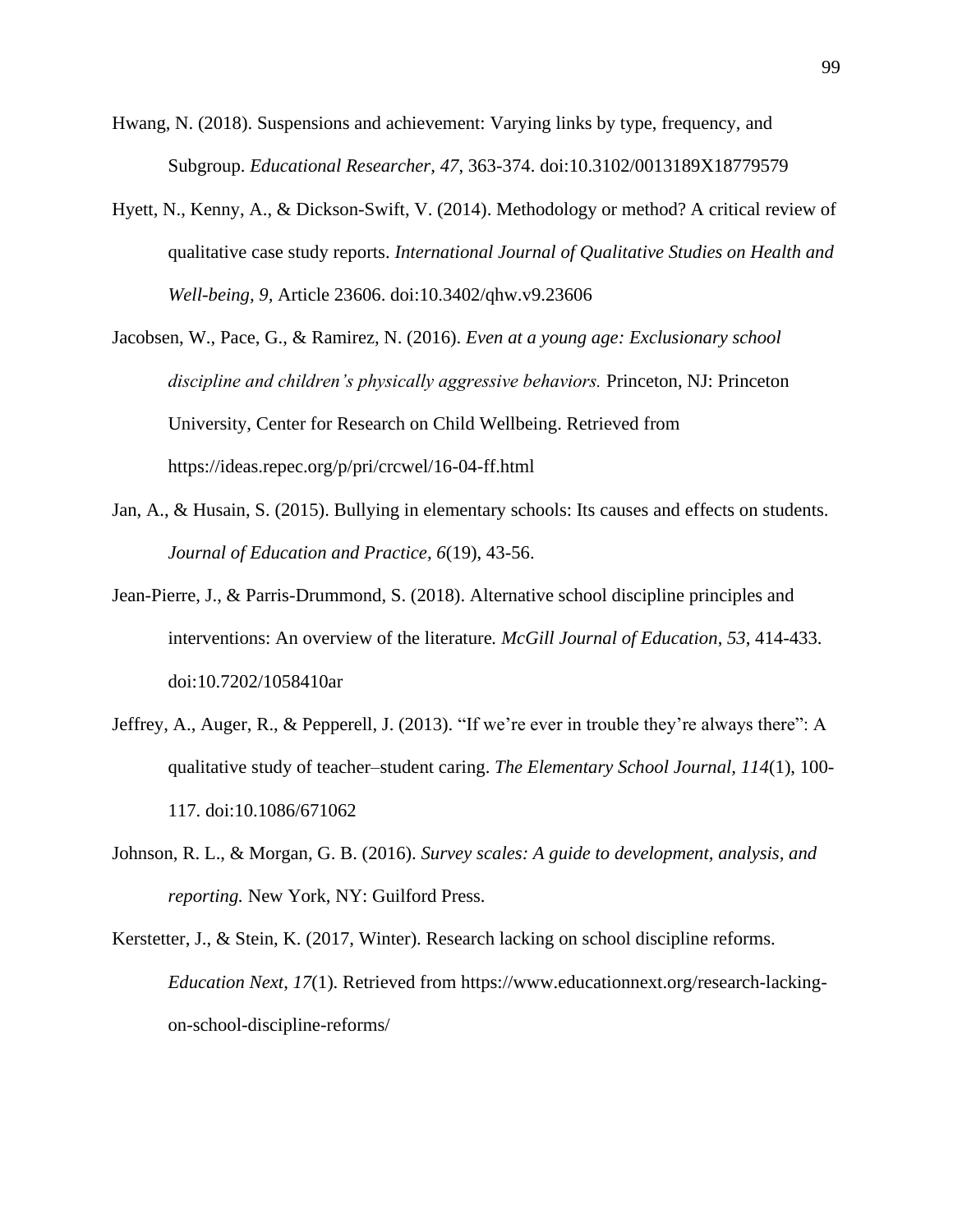- Kirkman, C., McNees, H., Stickl, J., Banner, J., & Hewitt, K. (2016). Crossing the suspension bridge: Navigating the road from school suspensions to college success—How some students have overcome the negative implications of school suspension to bridge the road to college. *Journal of Organizational & Educational Leadership*, *2*(1), Article 4. Retrieved from ERIC database. (EJ1131524)
- Kodelja, Z. (2019). Violence in schools: Zero tolerance policies. *Ethics and Education*, *14*(2), 247-257. doi:10.1080/17449642.2019.1587682
- Kowalski, R. M., Limber, S. P., & McCord, A. (2019). A developmental approach to cyberbullying: Prevalence and protective factors. *Aggression and Violent Behavior, 45,* 20-32. doi:10.1016/j.avb.2018.02.009
- Lacoe, J., & Steinberg, M. P. (2019). Do suspensions affect student outcomes? *Educational Evaluation and Policy Analysis, 41*(1), 34-62. doi:103102/0162373718794897
- Lehr, C. A., Tan, C. S., & Ysseldyke, J. (2009). Alternative schools: A synthesis of state-level policy and research. *Remedial and Special Education, 30,* 19-32. doi:10.1177/0741932508315645
- Liberale, A. P., & Kovach, J. V. (2017). Reducing the time for IRB reviews: A case study. *Journal of Research Administration, 48*(2), 37-50.
- Loewenberg, D. (2018). *What do teachers really think about school discipline reform?* Retrieved from https://www.ewa.org/blog-educated-reporter/what-do-teachers-really-think-aboutschool-discipline-reform
- Losen, D., Hodson, C., Keith, M. A., II, Morrison, K., & Belway, S. (2015). *Are we closing the school discipline gap?* Los Angeles: University of California, The Civil Rights Project. Retrieved from https://www.civilrightsproject.ucla.edu/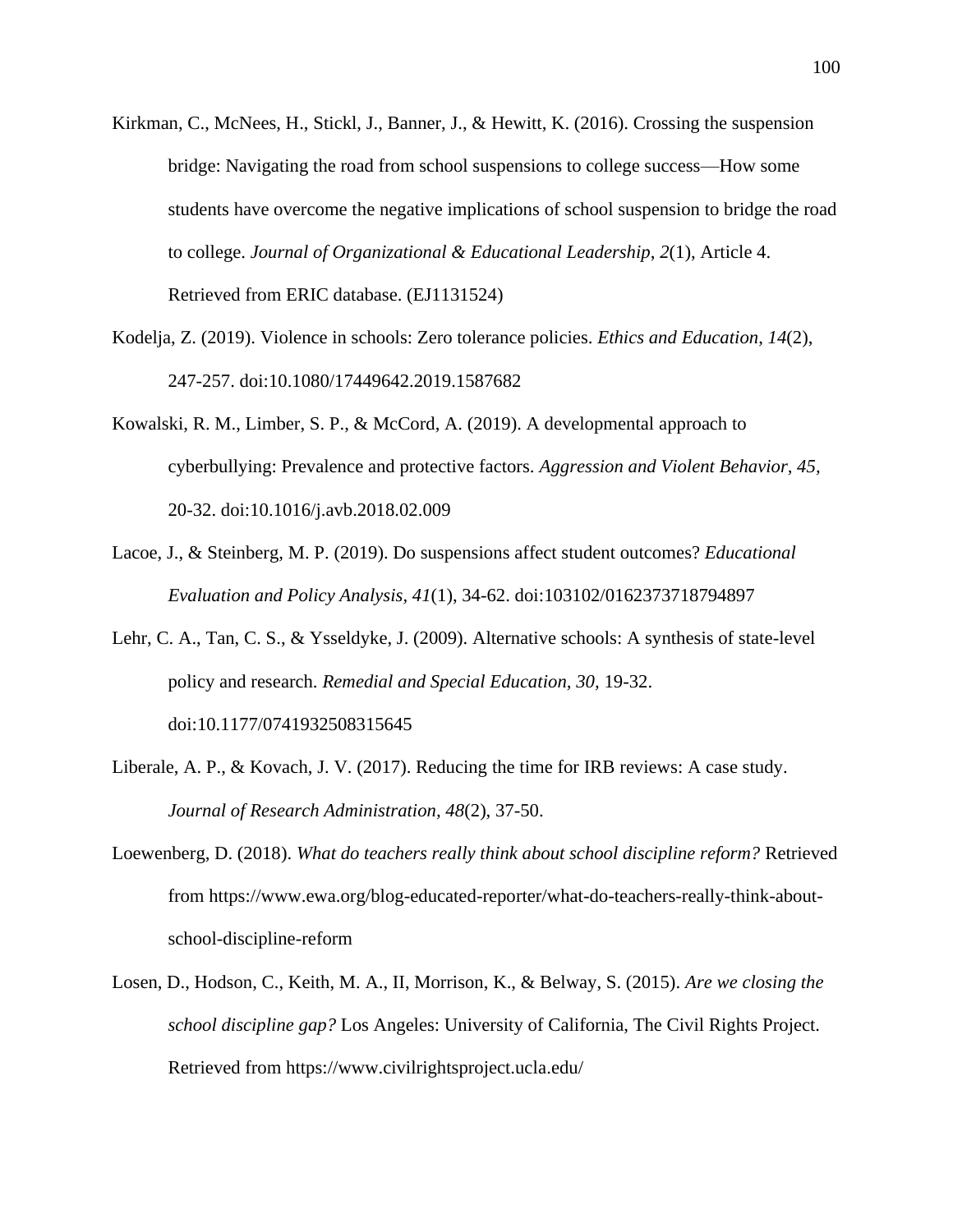- Losen, D. J., Martinez, T. E., & Okelola, V. (2014). *Keeping California kids in school: Fewer students of color missing school for minor misbehavior.* Los Angeles: University of California, The Civil Rights Project. Retrieved from https://civilrightsproject.ucla.edu/
- Lovelace, M. D., Reschly, A. L., & Appleton, J. J. (2018). Beyond school records: The value of cognitive and affective engagement in predicting dropout and on-time graduation. *Professional School Counseling, 21*(1), 70-84. doi:10.5330/1096-2409-21.1.70
- Loveless, T. (2017). *The 2017 Brown Center Report on American Education: How well are American students learning?* Retrieved from https://www.brookings.edu/multi-chapter -report/the-2017-brown-center-report-on-American-education/
- Magallon, S., Narbona, J., & Crespo-Eguilaz, N. (2016). Acquisition of motor and cognitive skills through repetition in typically developing children*. PLOS ONE*, *11*(7), Article e0158684. doi:10.1371/journal.pone.0158684
- Maguire, M., & Delahunt, B. (2017). Doing a thematic analysis: A practical, step-by-step guide for learning and teaching scholars. *All Ireland Journal of Teaching and Learning in Higher Education, 9*(3). Retrieved from http://ojs.aishe.org/index.php/aishej/article/viewFile/335
- Massar, M. M., McIntosh, K., & Eliason, B. M. (2015). *Do out-of-school suspensions prevent future exclusionary discipline?* Retrieved from

https://www.pbis.org/common/cms/files/pbisresource/EvalBrief\_May 2015.pdf McNeill, K. F., Friedman, B. D., & Chavez, C. (2016). Keep them so you can teach them:

Alternatives to exclusionary discipline. *International Public Health Journal, 8*(2), 169- 181. Retrieved from

http://www.novapublishers.org/catalog/product\_info.php?products\_id=58073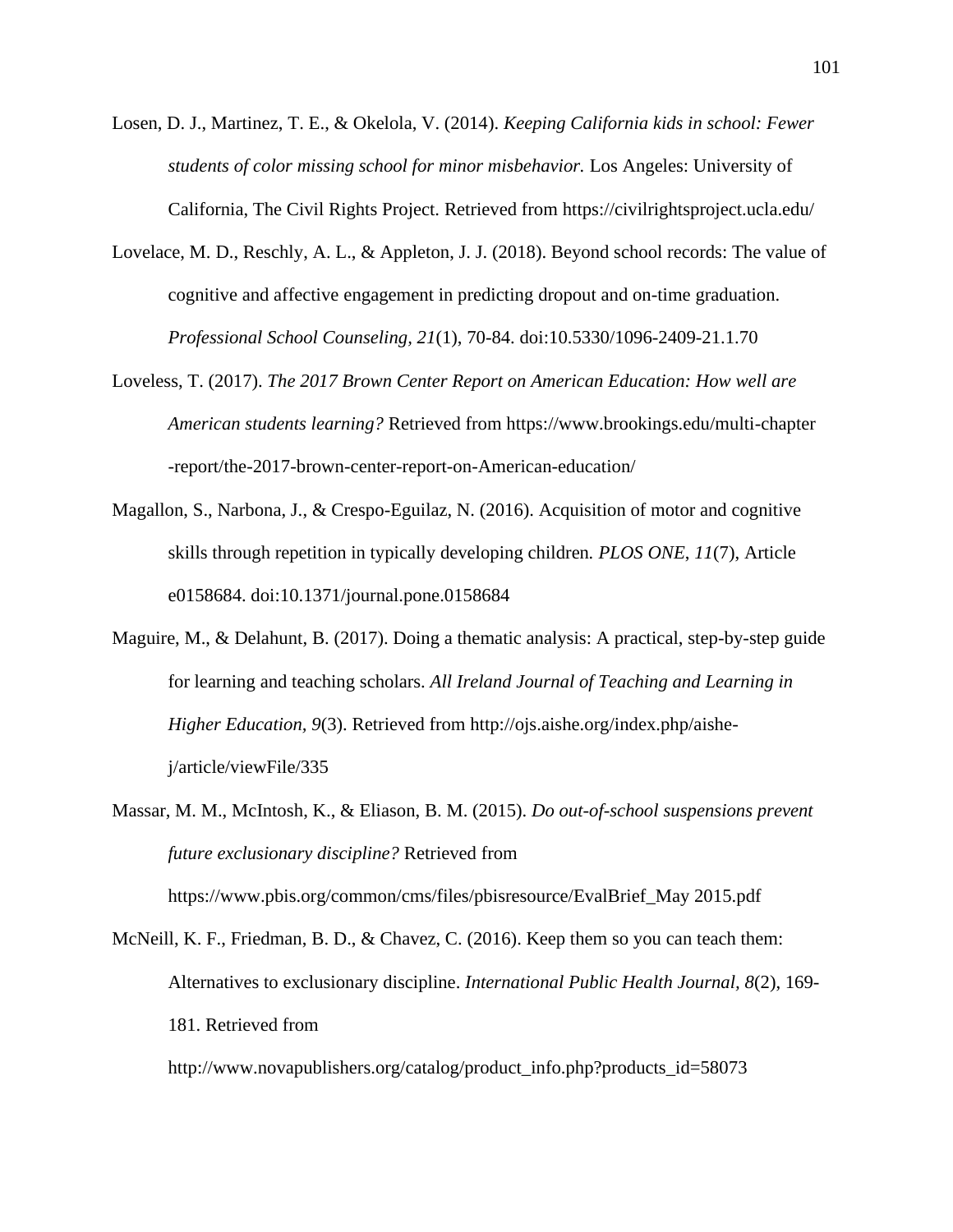- Mowen, T. (2014). Punishment in school: The role of school security measures. *International Journal of Education Policy and Leadership, 9*(2). doi.org/10.22230/ijepl
- Musu-Gillette, L., Zhang, A., Wang, K., Zhang, J., Kemp, J., Diliberti, M., & Oudekerk, B. A. (2018). *Indicators of school crime and safety: 2017* (NCES 2018-036). Washington, DC: National Center for Education Statistics. Retrieved from https://nces.ed.gov/pubs2018/2018036.pdf
- Nance, J. (2016). *Over-disciplining students, racial bias, and the school-to-prison pipeline.*  Gainesville: University of Florida, Levin College of Law. Retrieved from https://scholarship.law.ufl.edu/facultypub/749/
- National Association of School Resource Officers. (2015). *NASRO position statement on police involvement in student discipline.* Retrieved from https://nasro.org/news/pressreleases/nasro-position-statement-police-involvement-student-discipline/
- Nese, R. N. T., & McIntosh, K. (2016). DO school-wide positive behavioral interventions and supports, NOT exclusionary discipline practices. *Advances in Learning and Behavioral Disabilities, 29,* 175-196. doi:10.1108/S0735-004X20160000029009
- Nishioka, V., Sigeoka, S., & Lolich, E. (2017). *School discipline data indicators: A guide for districts and schools* (REL 2017-240). Washington, DC: Regional Educational Laboratory Northwest. Retrieved from https://ies.ed.gov/ncee/edlabs/projects/project.asp?projectID=4550
- Noble, H. & Smith, J. (2015). Issues of validity and reliability in qualitative research*. Evidence-Based Nursing*, 18, 34-35.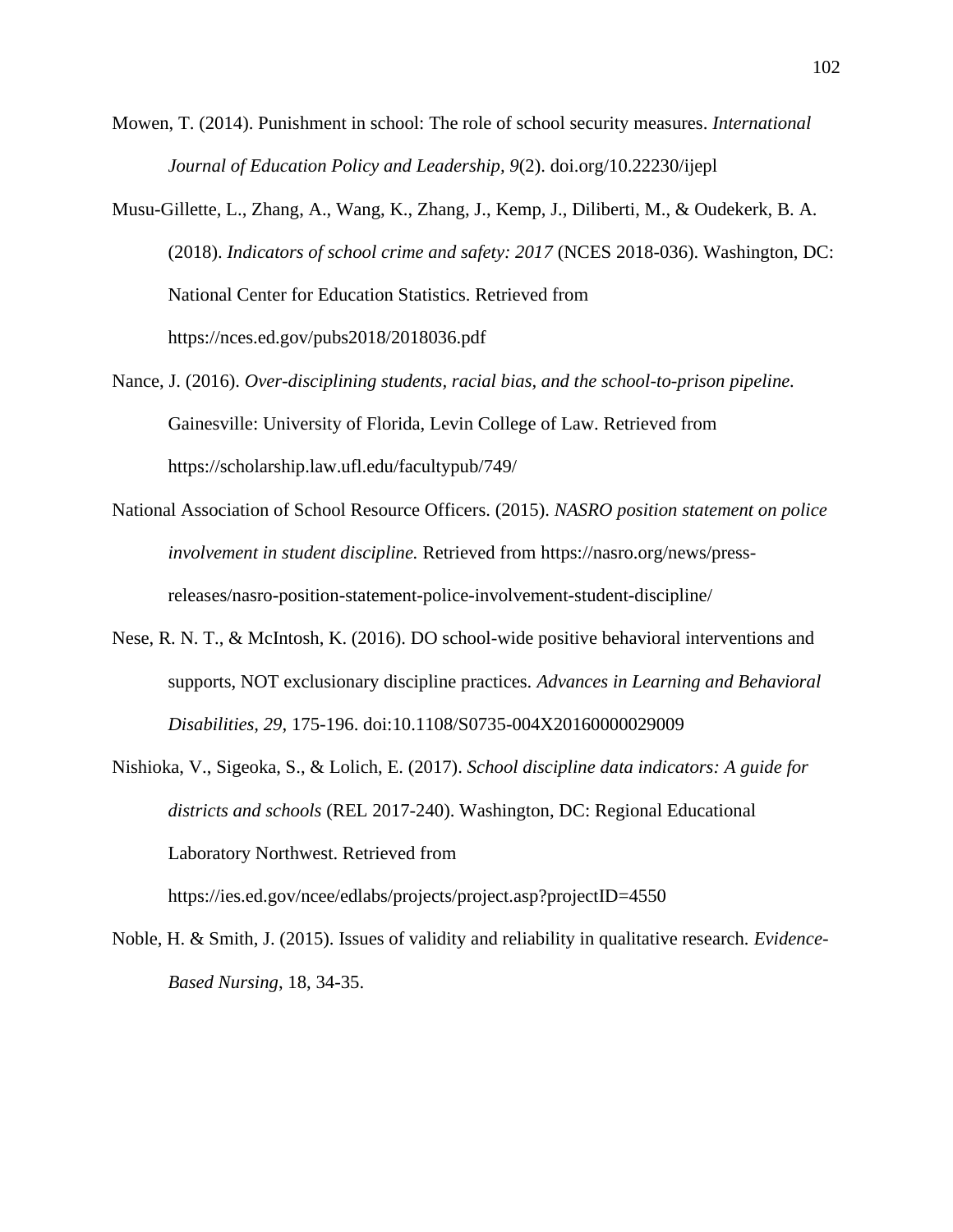- Noltemeyer, A. L., Ward, R. M., & Mcloughlin, C. (2015). Relationship between school suspension and student outcomes: A meta-analysis. *School Psychology Review, 44*, 224- 240. doi:10.17105/spr-14-0008.1.2014v9n2a483
- O'Brennan, L., Pas, E., & Bradshaw, C. (2017). Multilevel examination of burnout among high school staff: Importance of staff and school factors. *School Psychology Review, 46*(2), 165-176. doi:10.17105/SPR-2015-0019.V46-2
- Othman, Z., & Hamid, F. Z. A. (2018). Dealing with un(expected) ethical dilemma: Experience from the field. *The Qualitative Report, 23*(4), 733-741 Retrieved from https://nsuworks.nova.edu/tqr/vol23/iss4/1/
- Owora, A. H., Salaam, N., Leed, S. H. R., Bergen-Cico, D., Jennings-Bey, T., El, A. H., … Lane, S. D. (2018). Culturally congruent mentorship can reduce disruptive behavior among elementary school students: Results from a pilot study. *Pilot Feasibility Studies, 4*, Article 147. doi:10.1186/s40814-018-0339-8
- Palinkas, L., Howitz, S., Green, C., Wisdom, J., Duan, N., & Hoagwood, K. (2015). Purposeful sampling for qualitative data collection and analysis in mixed method implementation research. *Administration and Policy in Mental Health*, *42*, 533-544. doi:10.1007/s10488- 013-0528-y
- Palys, T. (2008). Purposive sampling. In L. M. Given (Ed.), *The SAGE encyclopedia of qualitative research methods* (pp. 697-698). Thousand Oaks, CA: SAGE.
- Payne, D. M. (2009). *The relationship between classroom interactions and exclusionary discipline as a social practice: A clinical microethnography* (Doctoral dissertation). Retrieved from https://digitalcommons.fiu.edu/etd/109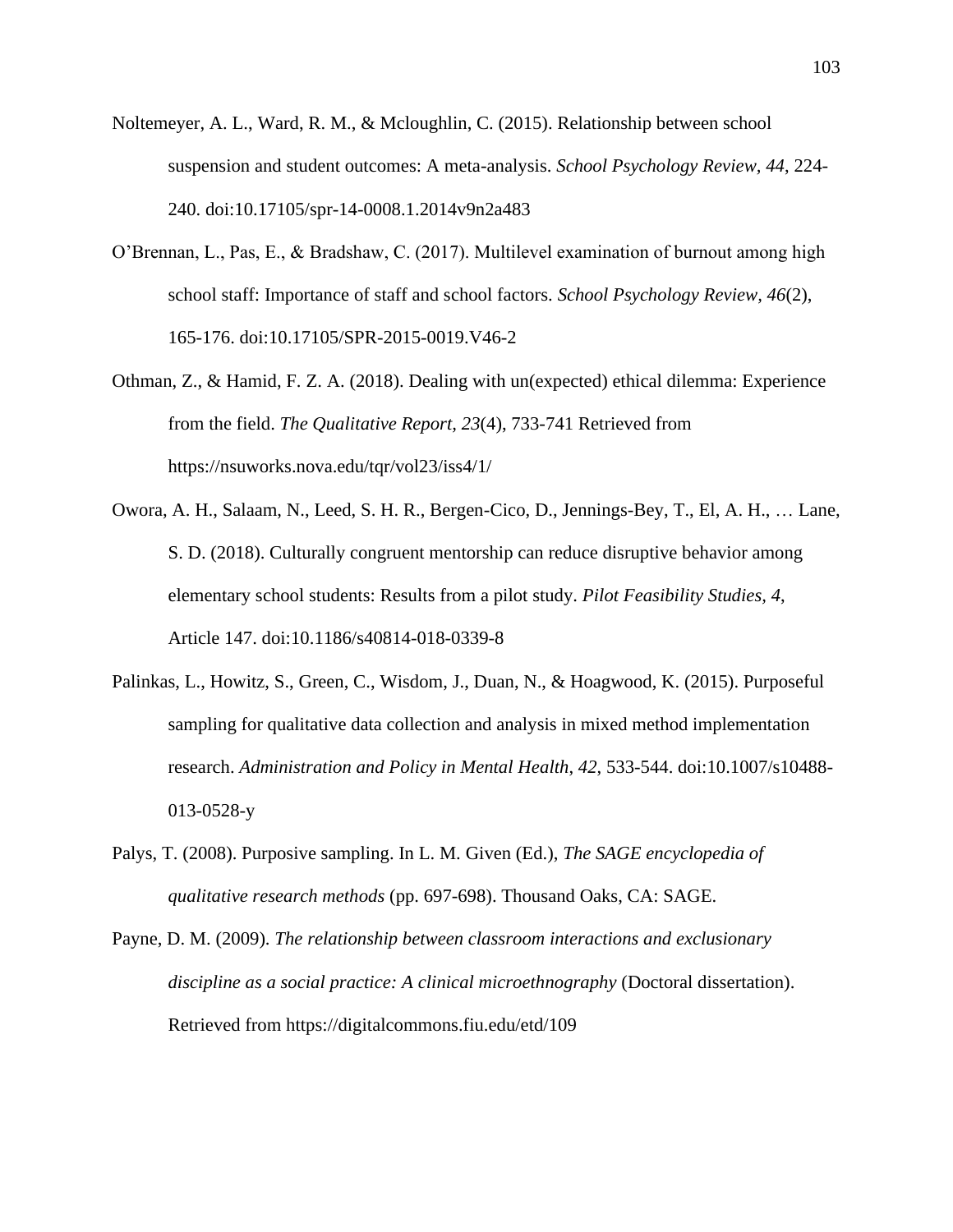Percy, W., Kostere, K., & Kostere, S. (2015). Generic qualitative research in psychology. *The Qualitative Report, 20*(2), 76-85. Retrieved from https://nsuworks.nova.edu/tqr/vol20/iss2/7/

- Peredaryenko, M. S., & Krauss, S. E. (2013). Calibrating the human instrument: Understanding the interviewing experience of novice qualitative researchers. *The Qualitative Report, 18*(43), 1-17. Retrieved from https://nsuworks.nova.edu/tqr/vol18/iss43/1/
- Perry, B., & Morris, E. (2014). Suspending progress: Collateral consequences of exclusionary punishment in public schools. *American Sociological Review*, *79*, 1067-1087. Retrieved from http://www.jstor.org/stable/43187580
- Peterson, P. (2015, Fall). "No-racially-disparate-discipline" policies opposed by both teachers and general public. *Education Next, 15*(4), 5. Retrieved from https://www.educationnext.org/no-racially-disparate-discipline-policies-opposed-byboth-teachers-and-general-public/
- Petrescu, M., & Lauer, B. (2017). Qualitative marketing research: The state of journal publications. *The Qualitative Report, 22*(9), 2248-2287. Retrieved from https://nsuworks.nova.edu/tqr/vol22/iss9/1/
- Ratliffe, K. T., & Ponte, E. (2018). Parent perspectives on developing effective family–school partnerships in Hawai'i. *The School Community Journal, 28*(1), 217-247. Retrieved from http://www.adi.org/journal/2018ss/RatliffePonteSpring2018.pdf
- Riley, B. (2018). A better approach to school discipline. *Principal, 97*(3), 14-17. Retrieved from https://www.naeps.org/principal-januaryfebruary-2018-comprehensive-learning/betterapproach-school-discipline (D561858)

Rimando, M., Brace, A., Namageyo-Funa, A., Parr, T., Sealy, D., Davis, T., … Christianns, R.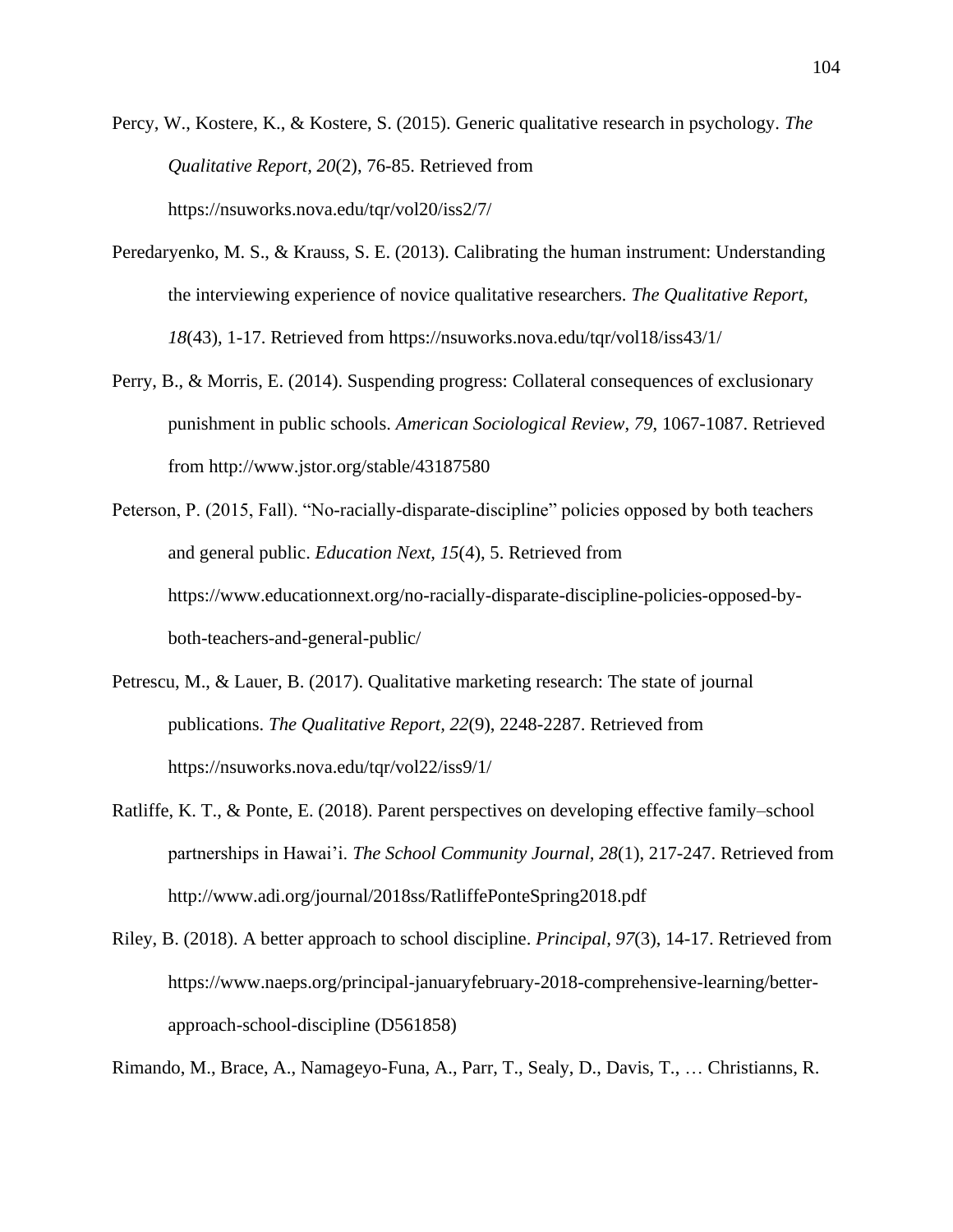(2015). Data collection challenges and recommendations for early career researchers. *The Qualitative Report, 20*(12), 2025-2036. Retrieved from https://nsuworks.nova.edu/tqr/vol20/iss12/8/

- Rimes, J. S. (2012). *Teacher and administration perceptions of in-school suspension programs on changing student behavior and academic success in schools* (Doctoral dissertation). Retrieved from https://acquila.edu/dissertations/396
- Roger, K., Bone, T., Heinonen, T., Schwartz, K., Slater, J., & Thakrar, S. (2018). Exploring identity: What we do as qualitative researchers. *The Qualitative Report, 23*(3), 532-546. Retrieved from https://nsuworks.nova.edu/tqr/vol23/iss3/3/
- Sadik, F. (2017). Children and discipline: Investigating secondary school students' perception of discipline through metaphors. *European Journal of Educational Research, 7*(1), 31-45. Retrieved from http://www.eu-jer.com
- Sadik, F., & Ozturk, H. I. (2018). Discipline at the school: Examination of school administrators' views about discipline and disciplinary problems. *Pegem Journal of Education and Instruction, 8*, 729-770. doi:10.14527/pegegog.2018.029
- Sahin, A. E. (2015). Comprehending elementary school teachers' classroom management approaches. *International Journal of Progressive Education, 11*(3), 131-139. Retrieved from http://www.inased.org/ijpepi.htm
- Saldaña, J. (2015). *The coding manual for qualitative researchers* (3rd ed.). Los Angeles, CA: SAGE.
- Sanjari, M., Bahramnezhad, F., Fomani, F. K., Shoghi, M., & Cheraghi, M. A. (2014). Ethical challenges of researchers in qualitative studies: The necessity to develop a specific guideline. *Journal of Medical Ethics and History of Medicine, 7*(14). Retrieved from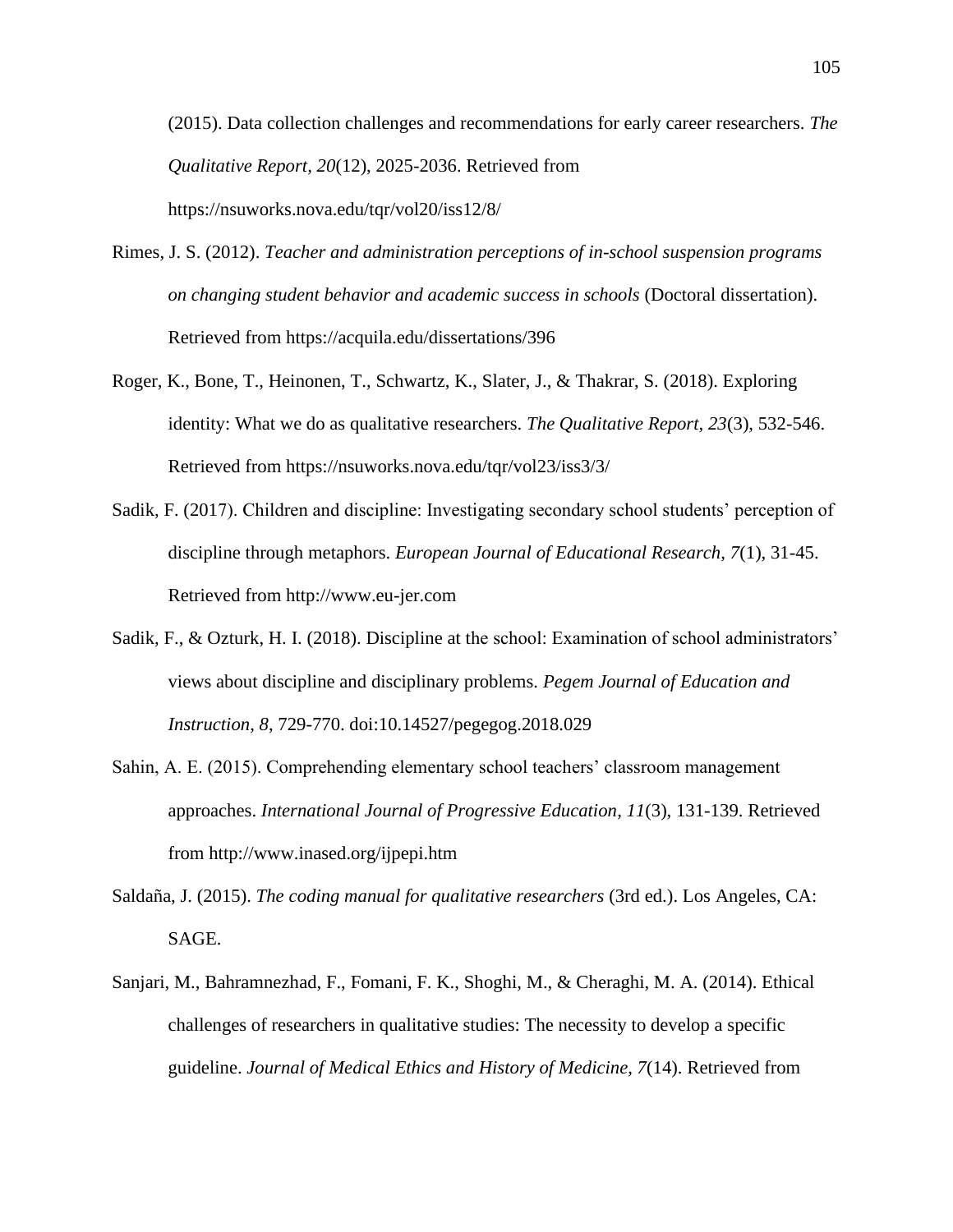https://www.ncbi.nlm.nih.gov/pmc/articles/PMC4263394/

- Saracho, O. N. (2017). Writing and publishing qualitative studies in early childhood education. *Early Childhood Education Journal, 45*(1), 15-26. doi:10.1007/s10643-016-0794-x
- Simon, M. K., & Goes, J. (2013). *Dissertation and scholarly research: Recipes for success, 2013 edition.* CreateSpace Independent Publishing Platform.
- Skiba, R., Arredondo, M. I., & Williams, N. T. (2014). More than a metaphor: The contribution of exclusionary discipline to a school-to-prison pipeline. *Equity & Excellence, 47*, 546- 564. doi:10.1080/10665684.2014.958965
- Skiba, R., & Losen, D. (2016). From reaction to prevention: Turning the page on school discipline. *American Educator*, *39*(4), 4-11, 44.
- South Carolina State Department of Education. (2019). *Truancy, suspension and expulsion data*. Retrieved from https://ed.sc.gov/districts-schools/school-safety/discipline-relatedreports/truancy-suspension-and-expulsion-data/
- Sprague, J. R. (2018). Closing in on discipline disproportionality: We need more theoretical, methodological, and procedural clarity*. School Psychology Review, 47*(2), 196-198. doi:10.17105/SPR-2018-0017
- Stalker, K. C. (2018). Teen court–school partnerships: Reducing disproportionality in school discipline. *Children & Schools, 40*(1), 17-24. doi:10.1093/cs/cdx024
- Stefanovska, V. (2013). New challenges and perspectives of restorative justice. *Balkan Social Science Review, 2*(47), 47-61.
- Steinberg, M. P., & Lacoe, J. (2017, Winter). What do we know about school discipline reform? *Education Next, 17*(1), 44-52. Retrieved from https://www.educationnext.org

Sutton, J., & Austin, Z. (2015). Qualitative research: Data collection, analysis, and management.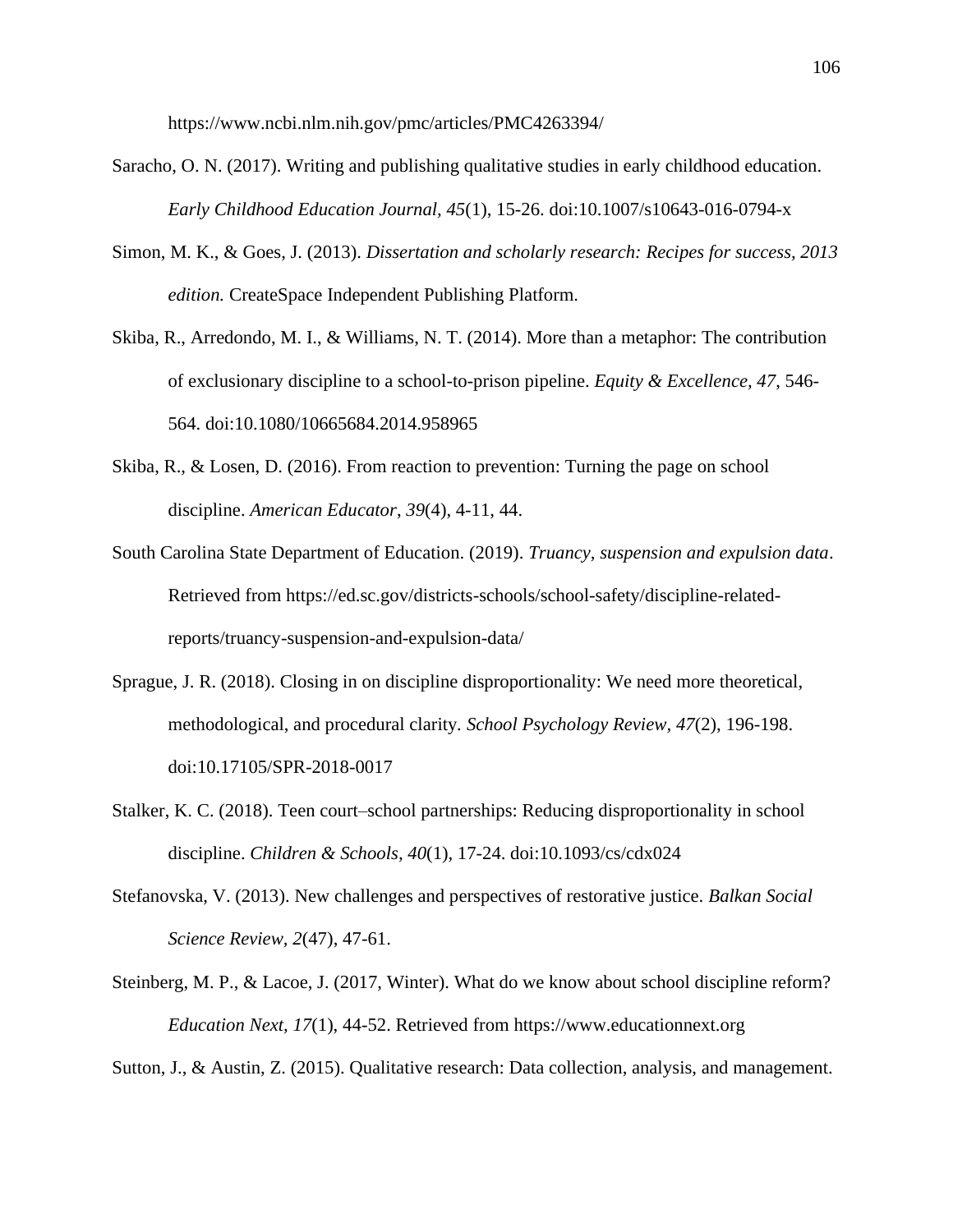*The Canadian Journal of Hospital Pharmacy, 68*(3), 226-231.

doi:10.4612/cjhp.V68i3.1456

- Triplett, N. P., Allen, A., & Lewis, C. W. (2014). Zero tolerance, school shootings, and the post-*Brown* quest for equity in discipline policy: An examination of how urban minorities are punished for White suburban violence. *The Journal of Negro Education, 83*, 352-427. doi:10.7709/jnegroeducation.83.3.0352
- Valdebenito, S., Eisner, M., Farrington, M., Ttofi, M. M., & Sutherland, A. (2018). School-based interventions for reducing disciplinary school exclusion: A systematic review. *Campbell Systematic Reviews, 14*(1), 1–26. doi:10.4073/csr.2018.1
- Vasileiou, K., Barnett, J., Thorpe, S., & Young, T. (2018). Characterizing and justifying sample size sufficiency in interview-based studies: Systematic analysis of qualitative health research over a 15-year period. *BMC Medical Research Methodology, 18*(148), 1-18. doi:10.1186/s1287-018-0594-7
- Walker, B. (2014). Suspended animation: A legal perspective of school discipline and African American learners in the shadows of *Brown*. *The Journal of Negro Education, 83*, 338- 427. doi:10.7709/jnegroeducation.83.3.0338
- Watkins, D. C. (2017). Rapid and rigorous qualitative data analysis: The "RADaR" Technique for applied research. *International Journal of Qualitative Methods, 16,* 1-9. doi:10.1177/1609406917712131
- Wilson, H. (2014). Turning off the school-to-prison pipeline. *Reclaiming Children and Youth*, *23*(1), 49-53. Retrieved from http://www.clark.edu/academics/programs/dept/english/english-

placement/documents/098common-reading.pdf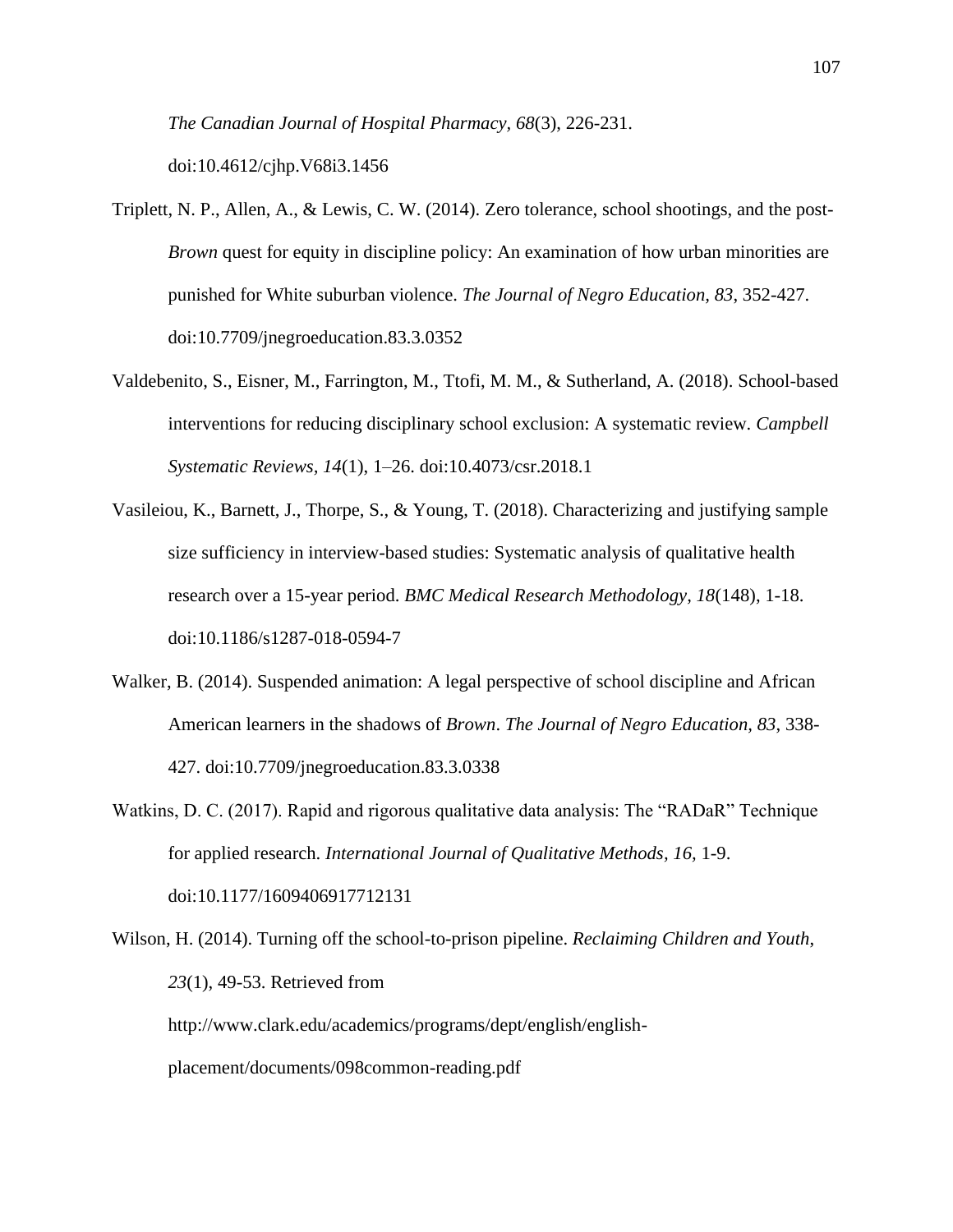- Winslow, S. (2016). *Teachers take on student discipline* [Blog]. Retrieved from https://www .labornotes.org/2016/06/teachers-take-student-discipline
- Yilmaz, M., Yilmaz, U., & Demir-Yilmaz, E. N. (2019). The relation between social learning and visual cultural*. International Electronic Journal of Elementary Education, 11*(4), 421-427. doi:10.26822/iejee.2019450837
- Zamanzadeh, V., Ghahramanian, A., Rassouli, M., Abbaszadeh, A., Alavi-Majd, H., & Nikanfar, A. R. (2015). Design and implementation content validity study: Development of an instrument for measuring patient-centered communication. *Journal of Caring Sciences, 4*(2), 165-178. doi:10.15171/jcs.2015.017
- Zohrabi, M. (2013). Mixed method research: Instruments, validity, reliability, and reporting findings. *Theory and Practice in Language Studies, 3*, 254-262. doi:10.4304/TPLS.3.2.254-262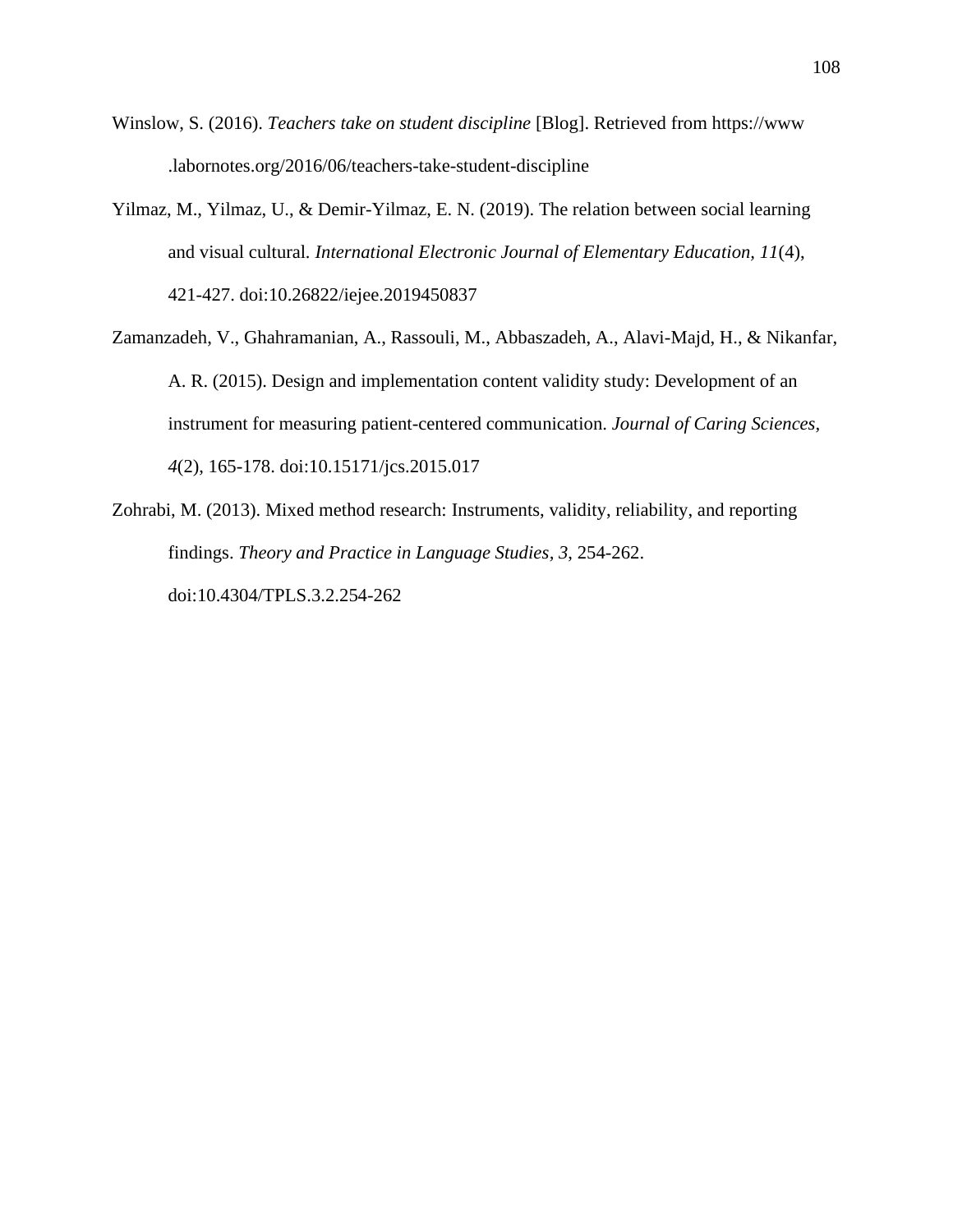#### Appendix A

# Informed Consent Cover Letter for Teachers and School Counselors

## **Research Participant:**

Thank you for taking the time to consider taking part in this research study. Please read the information in this Informed Consent Letter and feel free to ask as many questions as you need to. Questions are welcomed before you decide to become a participant in the study, during the study and afterwards. You may drop out of the study at any time.

#### **Project Title:**

A Qualitative Research Case Study on Elementary School Teachers', School Counselors', Administrators', and Suspension Monitors' Perspectives on the Benefits and Limitations of Elementary School Suspensions

Lead Researcher: Dedra A. Baskin Committee Chair: Dr. Cathy McKay Organization: American College of Education

## **Investigator:**

My name is Dedra Anita Baskin, and I am an American College of Education student. I am conducting research under the supervision of Dr. Cathy McKay, my committee chair.

#### **Study Purpose:**

The purpose of the study is to collect the perspectives of elementary school teachers, school counselors, administrators, and suspension monitors regarding the benefits and limitations of elementary school suspensions. These suspensions include both out-of-school (OSS) and inschool suspensions (ISS). There is currently limited research on elementary school teachers' perceptions of school suspensions and benefits and limitations.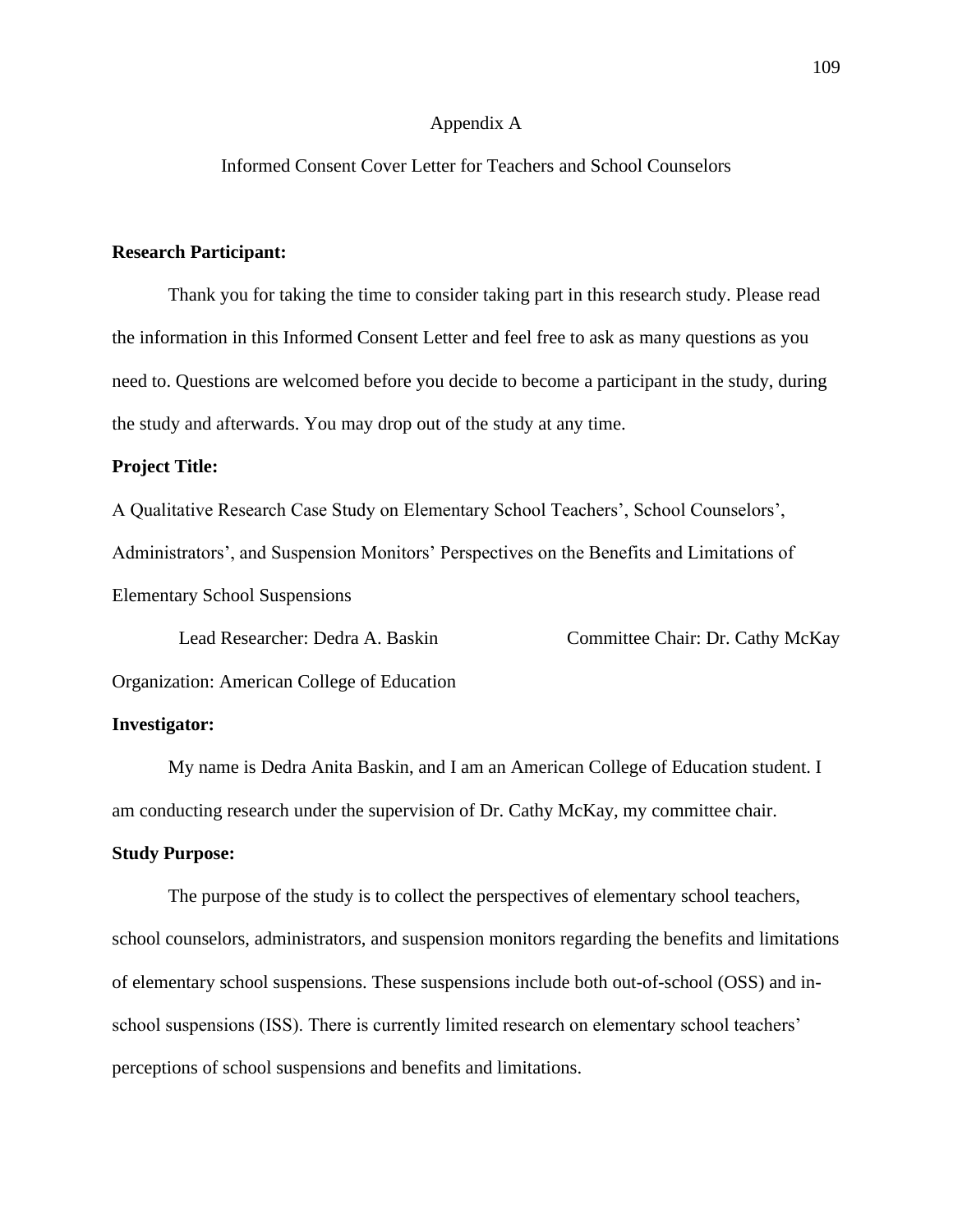#### **Research Design & Procedures:**

The research will utilize a basic qualitative study design consisting of eight survey questions. The first two are multiple-choice questions and ask about your education and experience. For the remaining six survey questions, answer in your own words and in as much detail as you can.

A few participants will be asked to participate in an additional face-to-face interview. The same anonymity will be preserved for interview responses. The interview should take less than 1 hour and will be conducted at a quiet, private location you suggest. Please let me know if you would be interested in participating in the interview:

\_\_\_\_ Yes, I might be interested in participating in an interview.

#### **Participant Selection:**

Regular education teachers and school counselors from five elementary schools (as well as administrators and ISS monitors) are being asked to participate in the study. The criteria for the participants include (a) being regular education teachers or school counselors (b) with one year or more of teaching experience, in (c) public elementary schools that use ISS and/or OSS.

# **Voluntary Participation:**

Participation in the study is voluntary. There is no obligation to participate, but it will be greatly appreciated. You will be able to stop participation at any time without questions asked. The survey will be anonymous through SurveyMonkey.

#### **Time Required:**

Only a few minutes of your time will be needed to complete the survey. Follow-up questions may be asked by the observer to help clarify and ensure valid responses.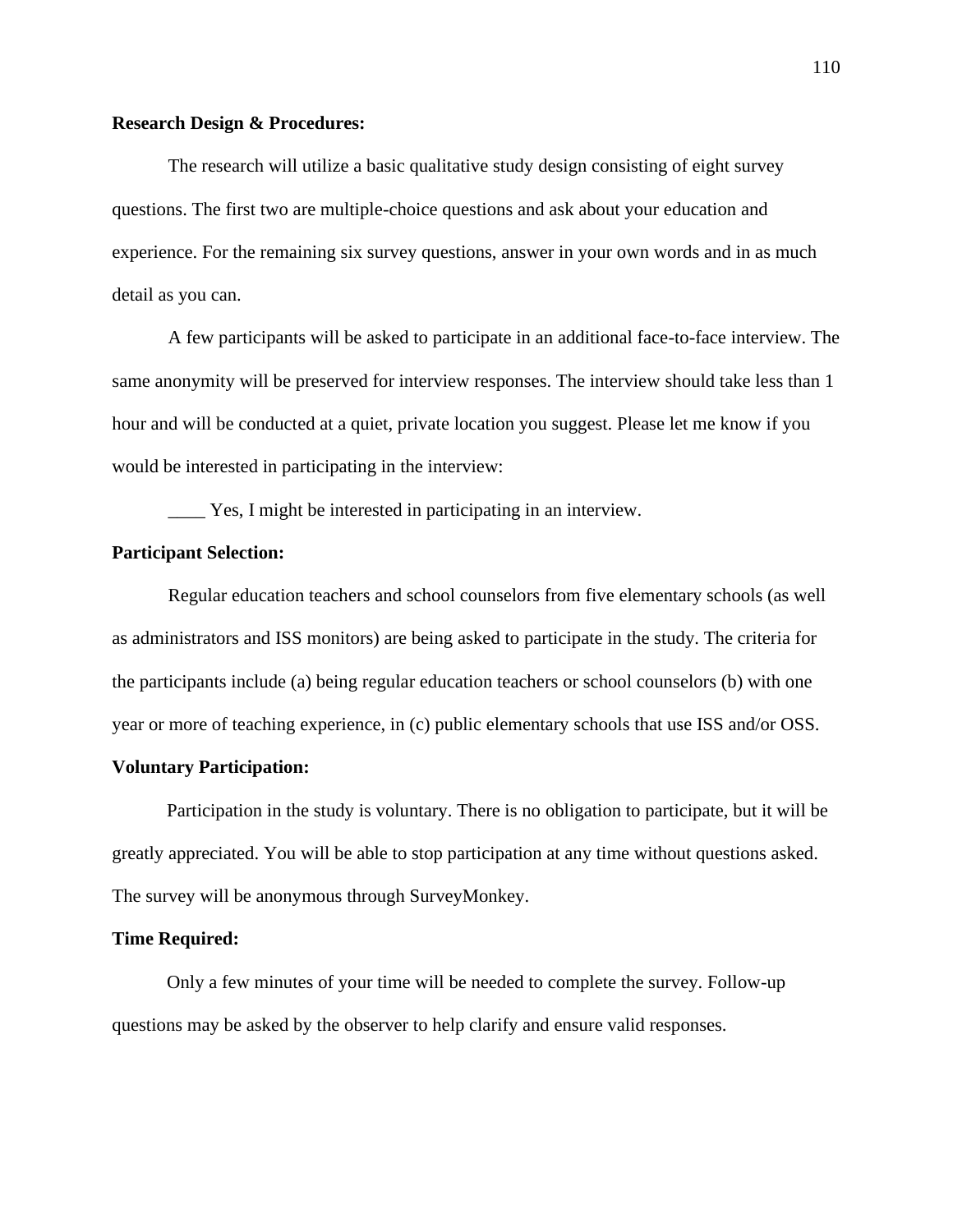#### **Risks:**

There are no potential risks for the participants for taking part in the study. The information shared will be confidential as to who is sharing information. The study facilitator, Dedra Baskin, is the only individual who will know any names of potential participants as I reach out asking for participation. The results will not be connected to names.

## **Benefits:**

No direct benefits will be available to the participants. The information provided by participants eventually may lead to the sharing of valuable information in reference to how teachers perceive the benefits and limitations of elementary school suspensions. There are no reimbursements.

#### **Confidentiality:**

None of the participants' names or any other identifying information will be shared with anyone not directly connected with the study. The name of the district and school will not be used. The information may be shared with the committee chair, but only if necessary. Participants will be assigned numbers to correlate with coding and development of common threads or themes. The information gathered will be kept in a locked file cabinet.

## **Sharing Results:**

Upon completion of the research study and the dissertation process, the data and study results can be shared with participants. Later the dissertation project is planned to be published.

## **Right to Participate or Withdraw:**

Participation in the study is voluntary and the participant has the right to withdraw at any time.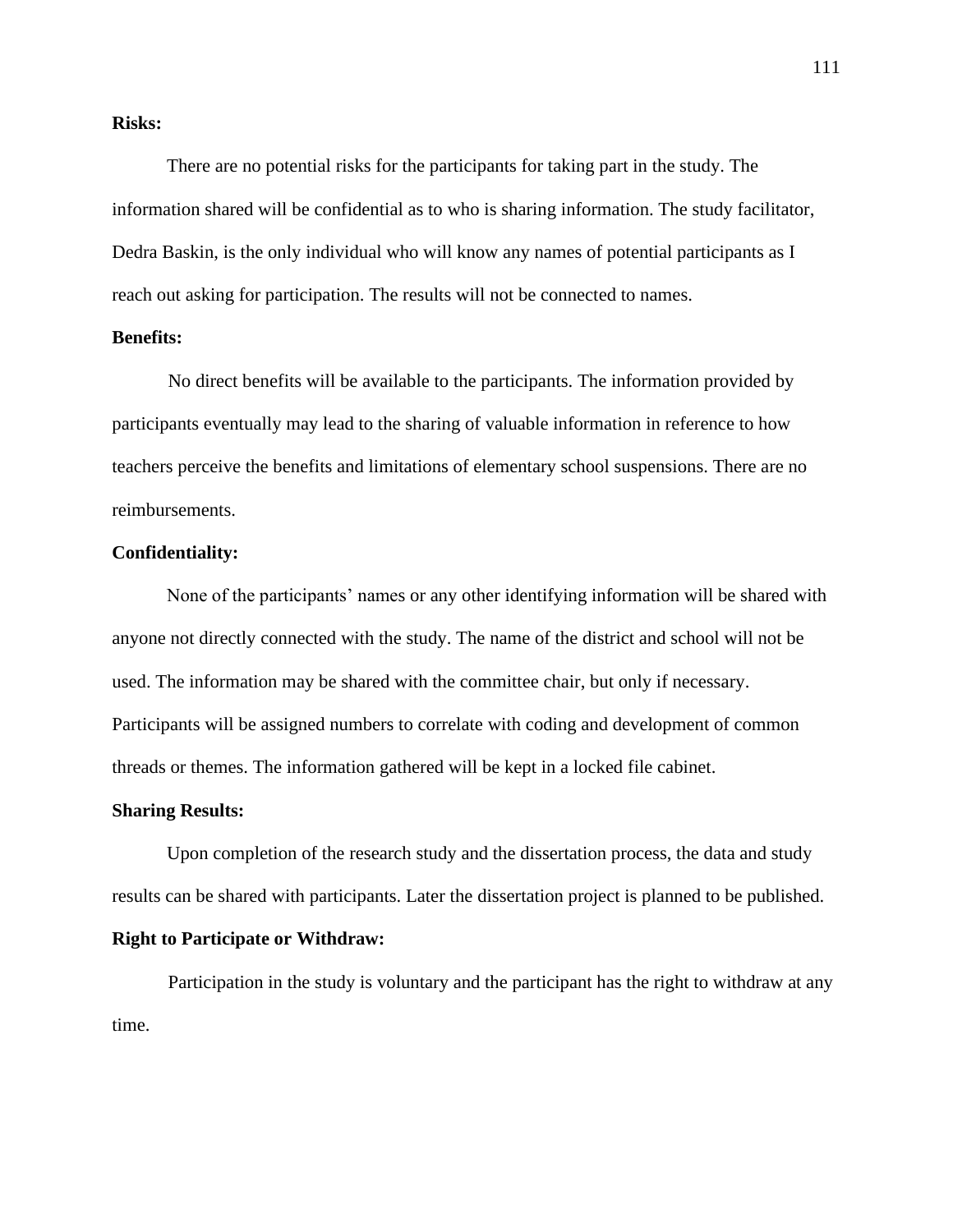## **Questions about the study:**

Any questions about the entire study or processes involved may be addressed via:

Phone:

E-mail:

You may also contact the American College of Education

# **Giving Consent:**

I willingly acknowledge receiving, reading and understanding this Informed Consent Form inviting participation in this study. I agree to willingly participate with all questions answered satisfactorily. I verify that I am 18 years old or older.

| Print or Type Participant's name |  |
|----------------------------------|--|
| Signature of Participant         |  |
| Date:                            |  |

The observer confirms the participant was given adequate time to ask questions about the study and they will be/have been answered successfully. The observer confirms no coercion was used nor any promises made to participants in the study. The participant will/has received a copy of this consent form.

Print or Type Name of Researcher: Dedra A. Baskin

Signature of Researcher: \_\_\_\_\_\_\_\_\_\_\_\_\_\_\_\_\_\_\_\_\_\_\_\_\_\_\_\_\_\_\_\_\_\_\_\_\_\_\_\_\_\_\_\_\_\_\_\_\_\_\_\_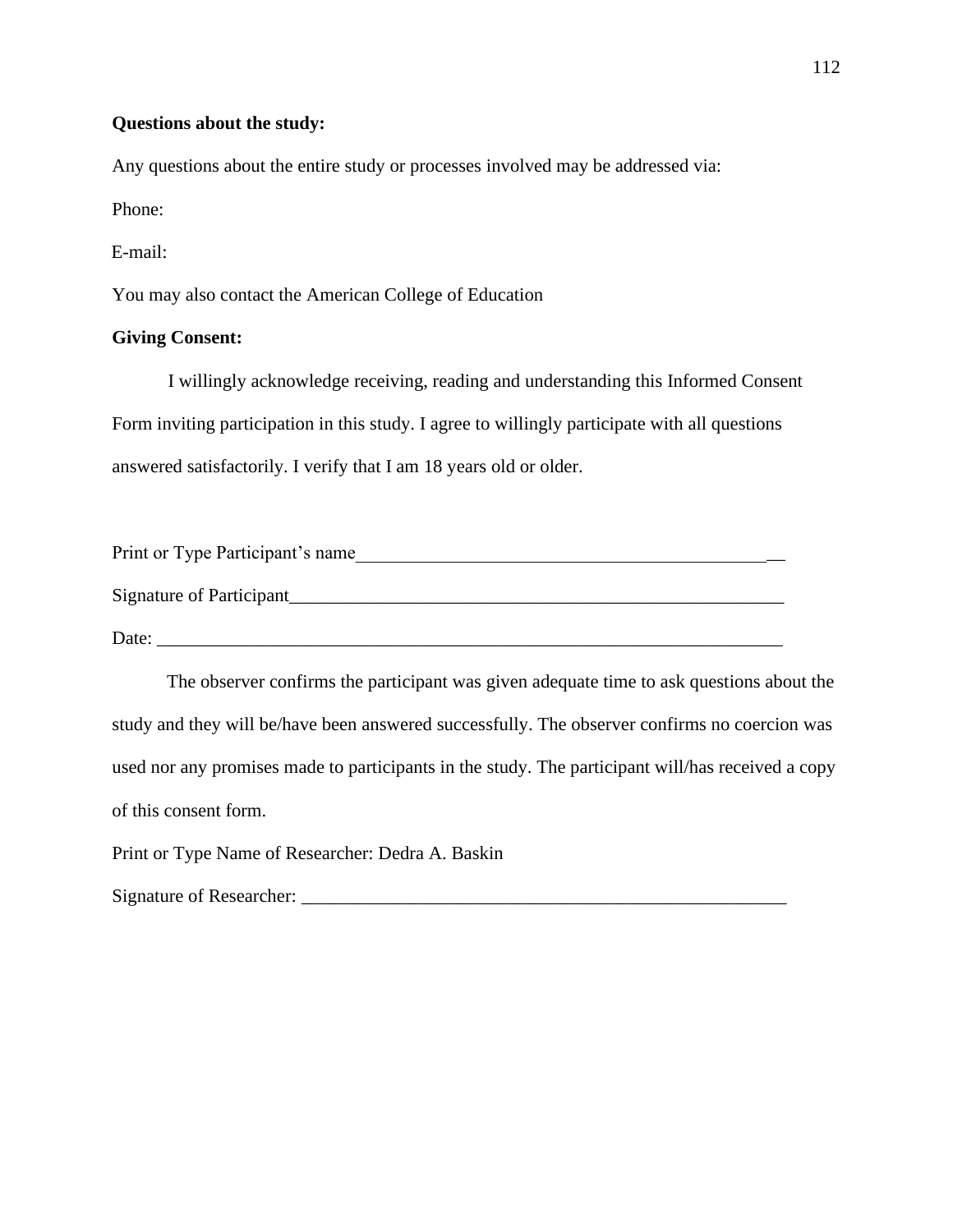## Appendix B

## Teacher and School Counselor Questionnaire

# **Elementary School Teachers' and School Counselors' Perceptions on the Benefits and Limitations of Suspensions**

NOTE: To complete this survey, you must be a **regular education elementary school teacher** with **at least one year of teaching experience** or **elementary school counselor with at least one year of experience**.

- 1. How many years have you been a teacher or counselor at your current school?
	- (a) 20 or more years, (b)  $5-10$  years, (c) less than 5 years
- 2. What is the highest educational level you have achieved?

(a) bachelor's, (b) master's, (c) doctorate

- 3. What reasons are **most** students suspended for? Type in your answers below.
- 4. What do you perceive as the benefits of **in-school** suspension programs in elementary schools?
- 5. What do you perceive as limitations of **in-school** suspension programs in elementary schools?
- 6. What do you perceive as the benefits of **out-of-school** suspension programs in elementary schools?
- 7. What do you perceive as limitations of **out-of-school** suspension programs in elementary schools?
- 8. Please share any additional thoughts about school suspensions.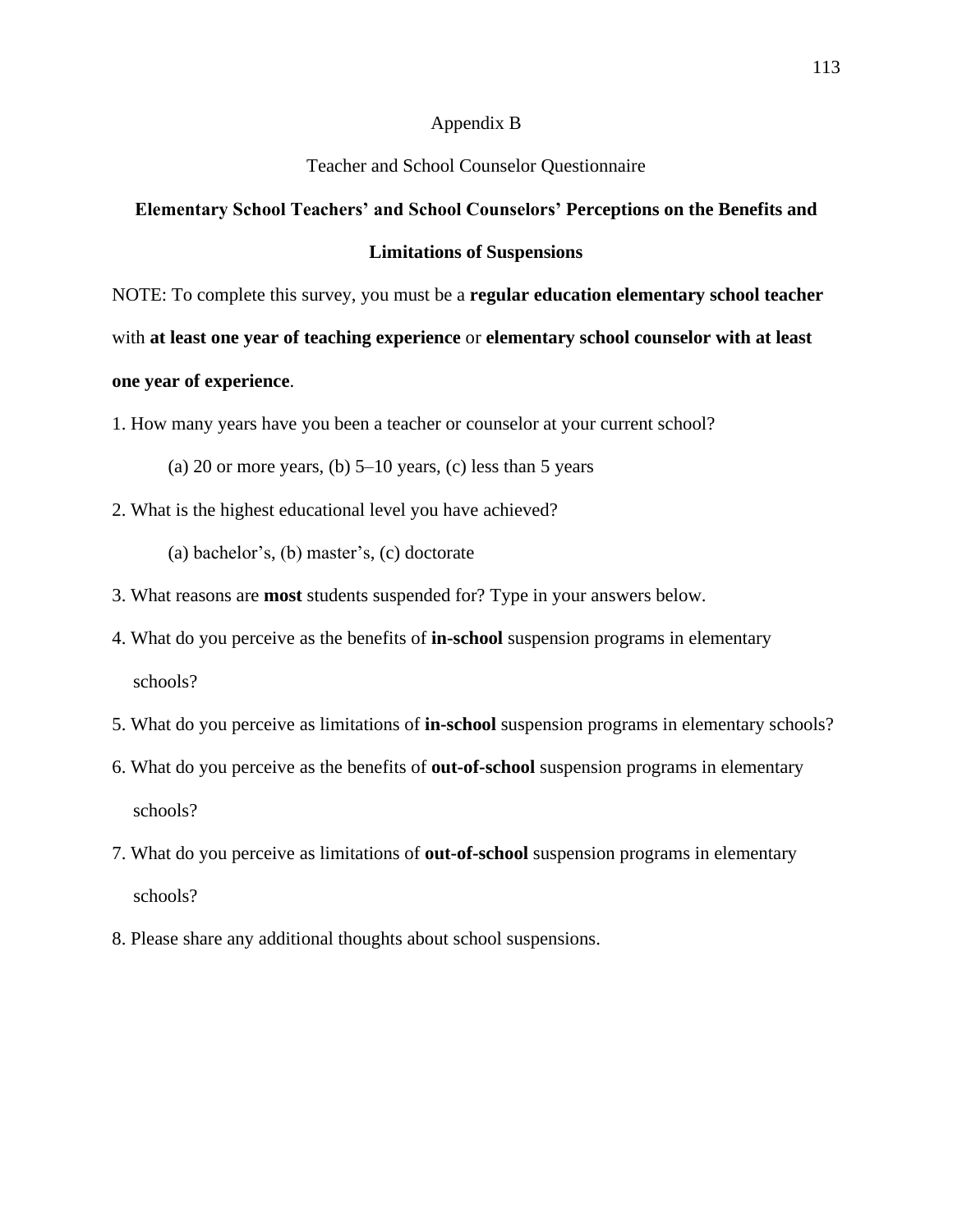# Appendix C

# Informed Consent Cover Letter for Administrators and ISS Monitors

## **Research Participant:**

Thank you for taking the time to consider taking part in this research study. Please read the information in this Informed Consent Letter and feel free to ask as many questions as you need to. Questions are welcomed before you decide to become a participant in the study, during the study and afterwards. You may drop out of the study at any time.

## **Project Title:**

A Qualitative Research Case Study on Elementary School Teachers', School Counselors', Administrators', and Suspension Monitors' Perspectives on the Benefits and Limitations of School Suspensions

Lead Researcher: Dedra A. Baskin Committee Chair: Dr. Cathy McKay Organization: American College of Education

#### **Investigator:**

My name is Dedra Anita Baskin, and I am an American College of Education student. I am conducting research under the supervision of Dr. Cathy McKay, my committee chair.

#### **Study Purpose:**

The purpose of the study is to explore the perceptions of elementary school teachers, school counselors, administrators, and suspension monitors regarding the benefits and limitations of school suspensions. These suspensions include both out-of-school (OSS) and in-school suspensions (ISS). There is currently limited research on elementary school teachers' perceptions of school suspensions and benefits and limitations.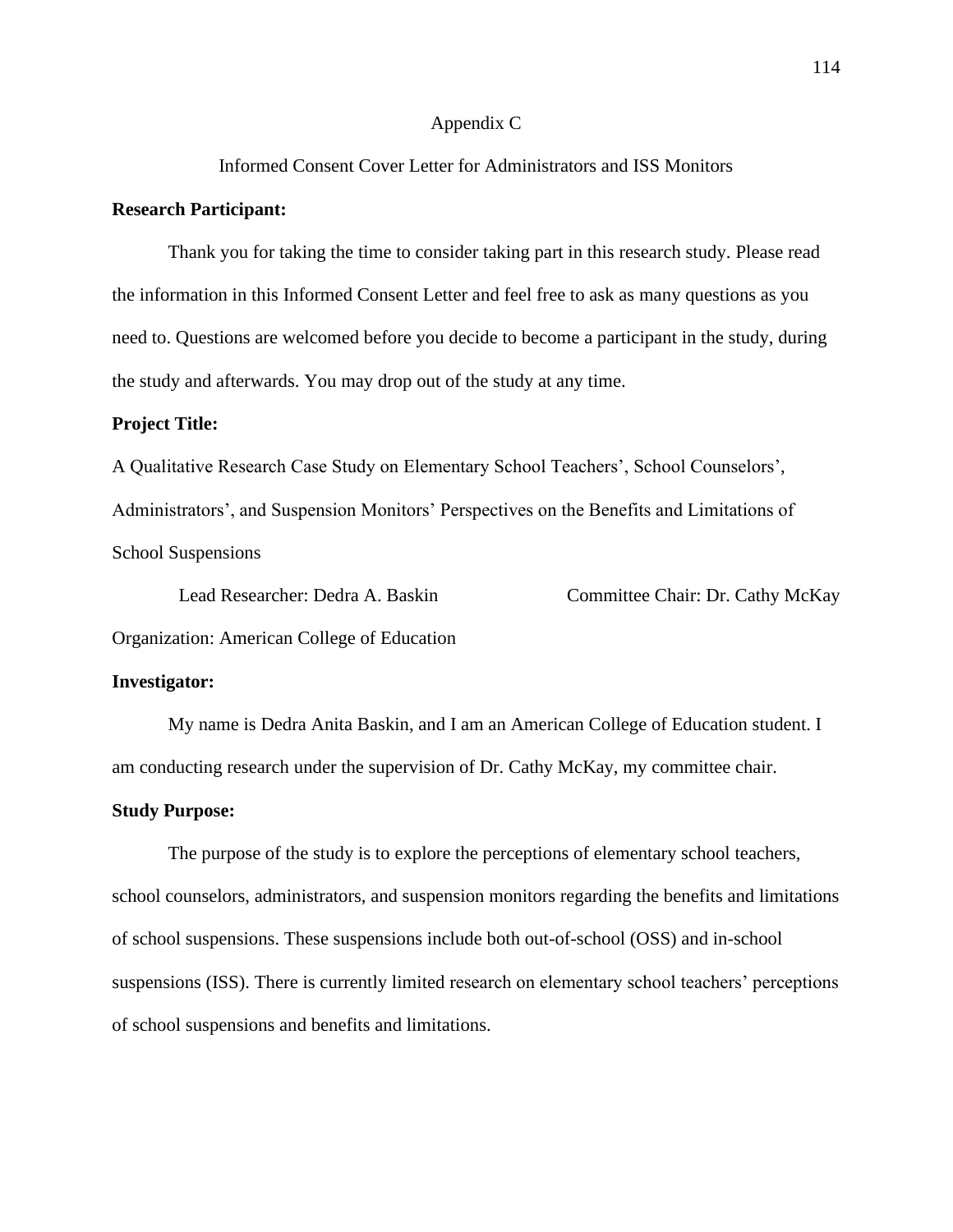#### **Research Design & Procedures:**

The study will utilize a basic qualitative study design consisting of a survey. The survey will include eight items. Two items ask about your role and experience level. Six items ask you to type in information in your own words and in as much detail as you like.

A few participants will be asked to participate in an additional face-to-face interview. The same anonymity will be preserved for interview responses. The interview should take less than 1 hour and will be conducted at a quiet, private location you suggest. Please let me know if you would be interested in participating in the interview:

## **\_\_\_\_ Yes, I might be interested in participating in an interview.**

## **Participant Selection:**

Administrators and in-school suspension monitors (as well as teachers and school counselors) from five elementary schools are being asked to participate in the study. The criteria for the participants include (a) being an administrator or in-school suspension monitor (b) with 1 year or more of experience, in (c) public elementary schools that use ISS and/or OSS.

## **Voluntary Participation:**

Participation in the study is voluntary. There is no obligation to participate, but it will be greatly appreciated. You will be able to stop participation at any time without questions asked. The survey will be anonymous through SurveyMonkey.

#### **Time Required:**

Only a few minutes of your time will be needed to complete the survey. Follow-up questions may be asked by the observer to help clarify and ensure valid responses.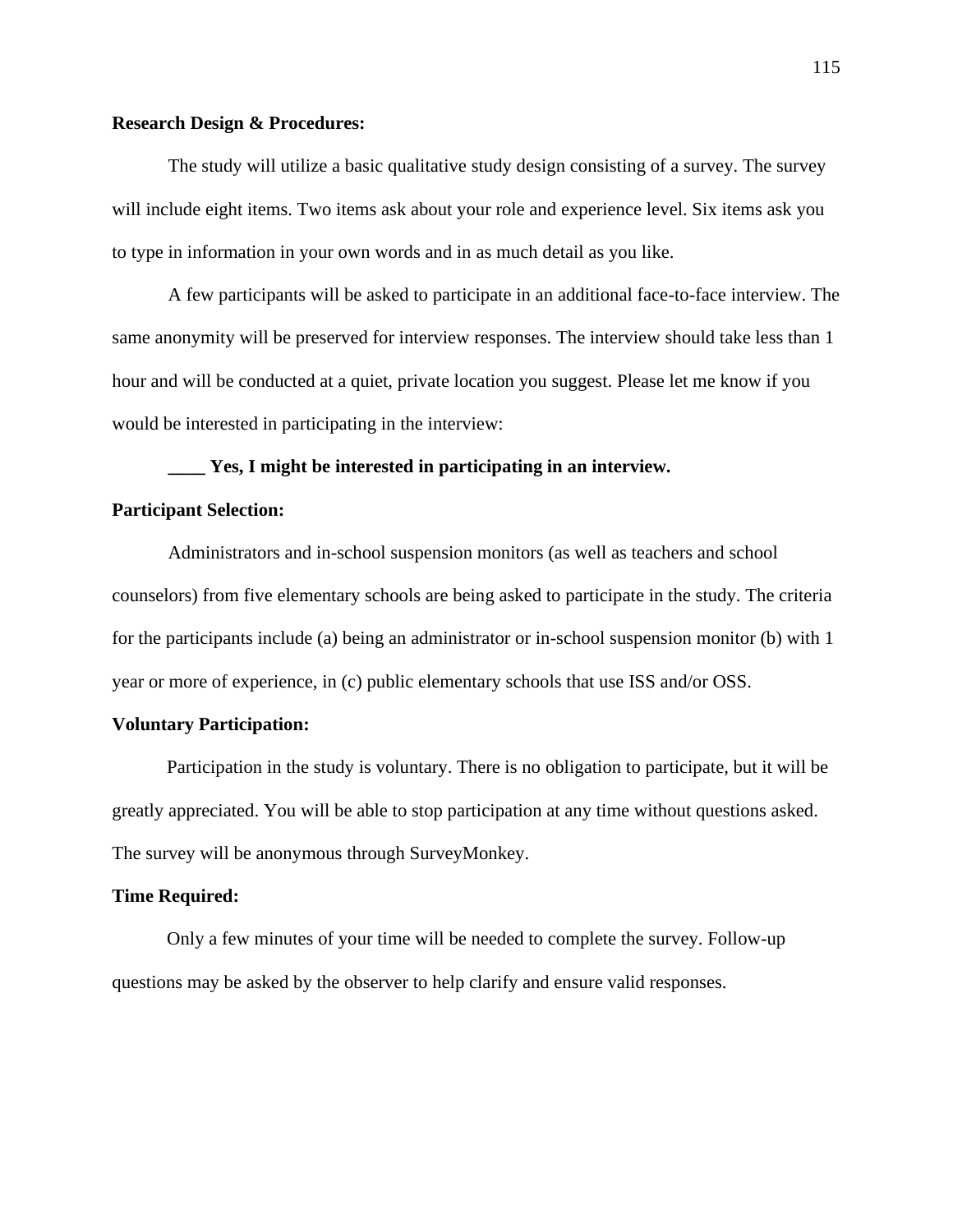#### **Risks:**

There are no potential risks for the participants for taking part in the study. The information shared will be confidential as to who is sharing information. The observer, Dedra Baskin, is the only individual who will know any names of potential participants as I reach out asking for participation. The results will not be connected to names.

#### **Benefits:**

No direct benefits will be available to the participants. The information provided by participants eventually may lead to the sharing of valuable information in reference to how teachers perceive the effects of school suspensions on student behaviors. There are no reimbursements.

## **Confidentiality:**

No participant's name or any other identifying information will be shared with anyone not directly connected with the study. The name of the district and school will not be used. The information may be shared with the committee chair, but only if necessary. Participants will be assigned numbers to correlate with coding and development of common threads or themes. The information gathered will be kept in a locked file cabinet.

## **Sharing Results:**

Upon completion of the research study and the dissertation process, the data and study results can be shared with participants. Later the dissertation project is planned to be published.

## **Right to Participate or Withdraw:**

Participation in the study is voluntary and the participant has the right to withdraw at any time.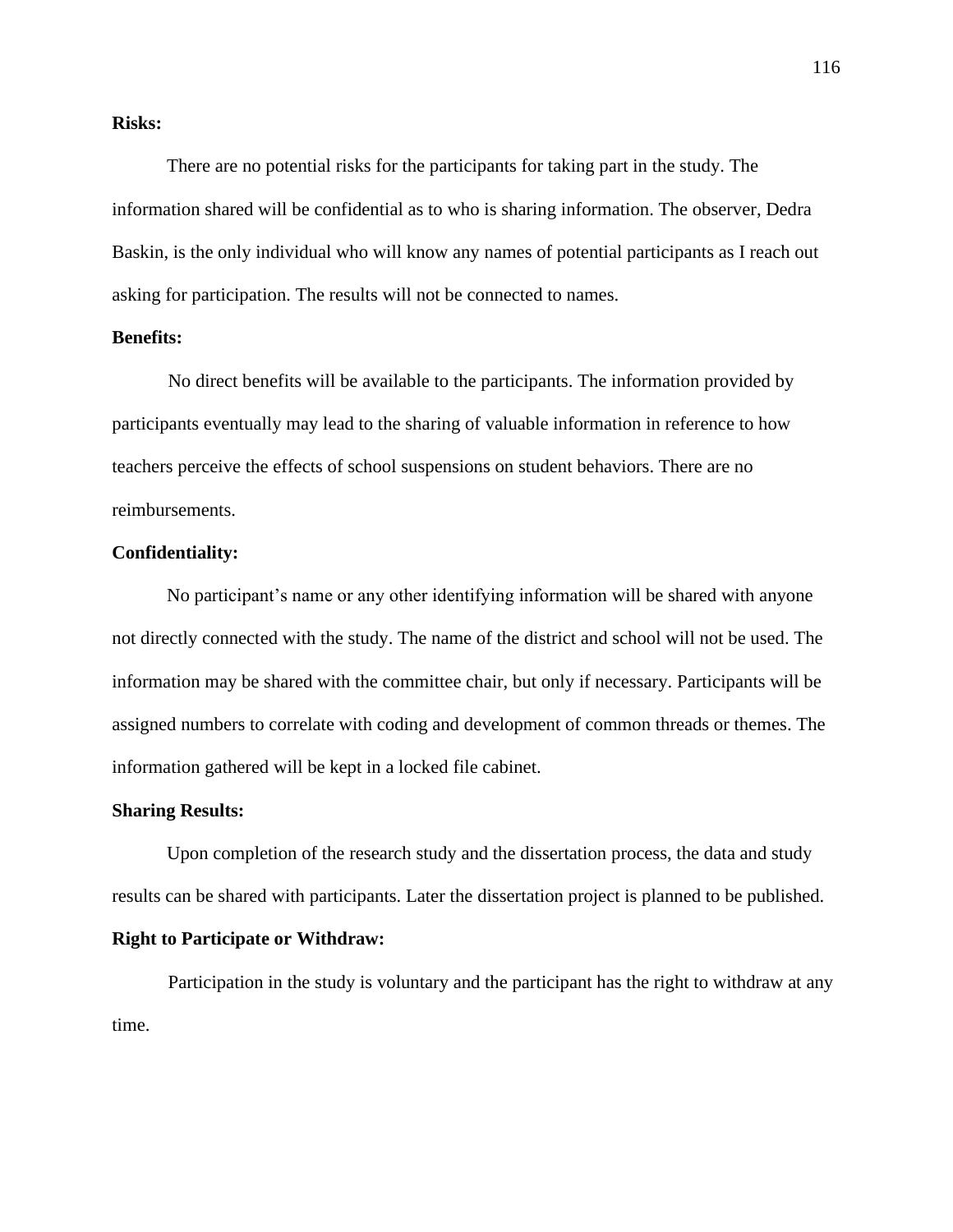# **Questions About the Study:**

Any questions about the entire study or processes involved may be addressed via:

Phone:

E-mail:

You may also contact the American College of Education

# **Giving Consent:**

I willingly acknowledge receiving, reading and understanding this Informed Consent Form inviting participation in this study. I agree to willingly participate with all questions answered satisfactorily. I verify that I am 18 years old or older.

| Print or Type Participant's name |  |
|----------------------------------|--|
|                                  |  |
| Signature of Participant         |  |
|                                  |  |
| Date:                            |  |

The observer confirms the participant was given adequate time to ask questions about the study and they will be/have been answered successfully. The observer confirms no coercion was used nor any promises made to participants in the study. The participant will/has received a copy of this consent form.

Print or Type Name of Researcher: Dedra A. Baskin

Signature of Researcher: \_\_\_\_\_\_\_\_\_\_\_\_\_\_\_\_\_\_\_\_\_\_\_\_\_\_\_\_\_\_\_\_\_\_\_\_\_\_\_\_\_\_\_\_\_\_\_\_\_\_\_\_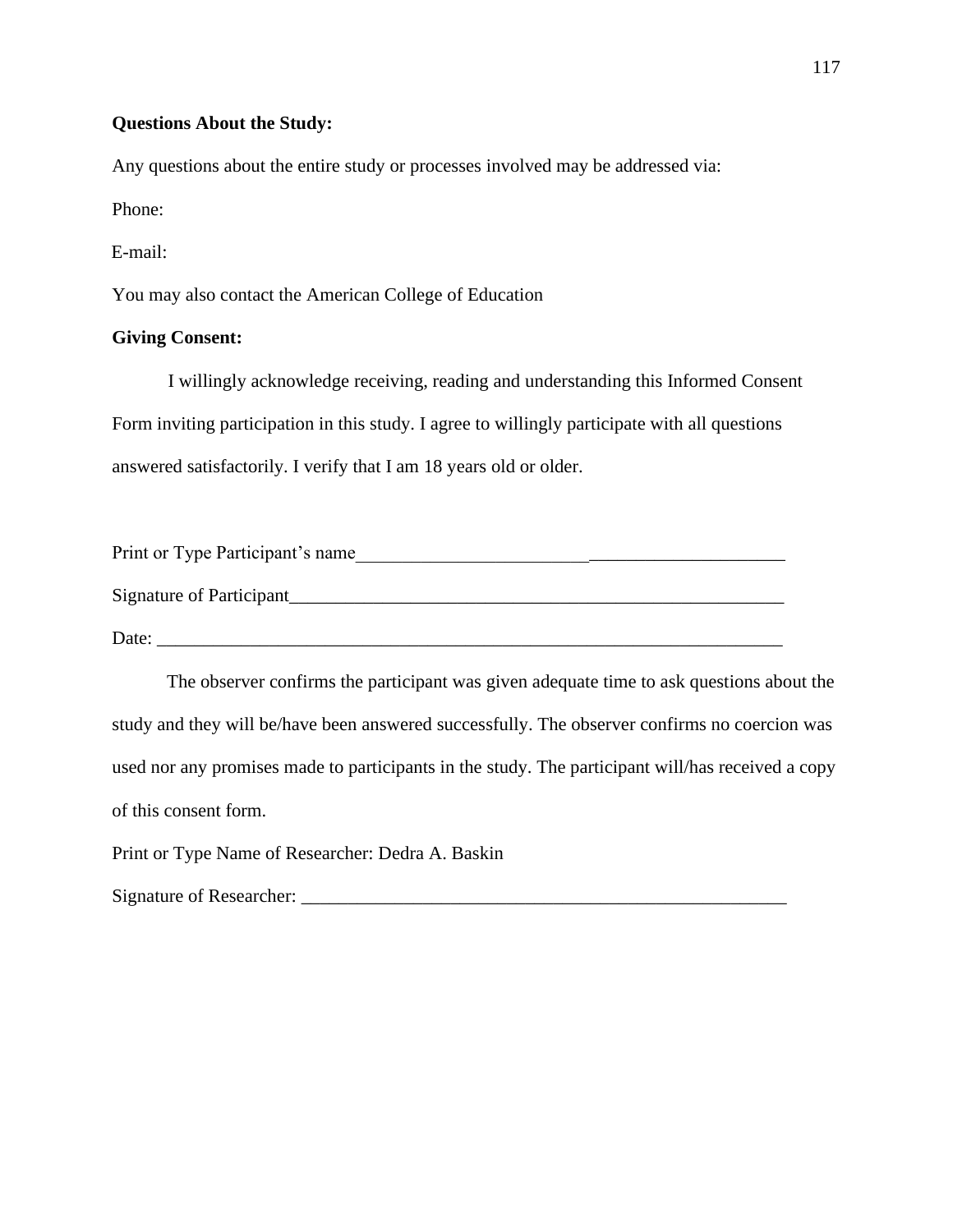## Appendix D

## Administrator and Monitor Questionnaire

# **Elementary School Administrators' and ISS Monitors' Perceptions Regarding the Benefits and Limitations of School Suspensions**

1. How many years have you been a staff member at your current school?

(a) 20 or more years, (b)  $5-10$  years, (c) less than 5 years

- 2. What is the exact title you hold at the school? \_\_\_\_\_\_\_\_\_\_\_\_\_\_\_\_\_\_\_\_\_\_\_\_\_\_\_\_\_\_
- 3. Do you think school suspension programs are changing student behaviors? Please explain your answer.
- 4. Describe the main reasons students are assigned out-of-school and in-school suspensions (e.g., fighting, stealing, disrespect, bullying, etc.).
- 5. Please share your perceptions about the benefits of **in-school** suspensions in elementary schools.
- 6. Please share your perceptions about the limitations of **in-school** suspensions in elementary schools.
- 7. Please share your perceptions about the benefits of **out-of-school** suspensions in elementary schools.
- 8. Please share your perceptions about the limitations of **out-of-school** suspensions in elementary schools.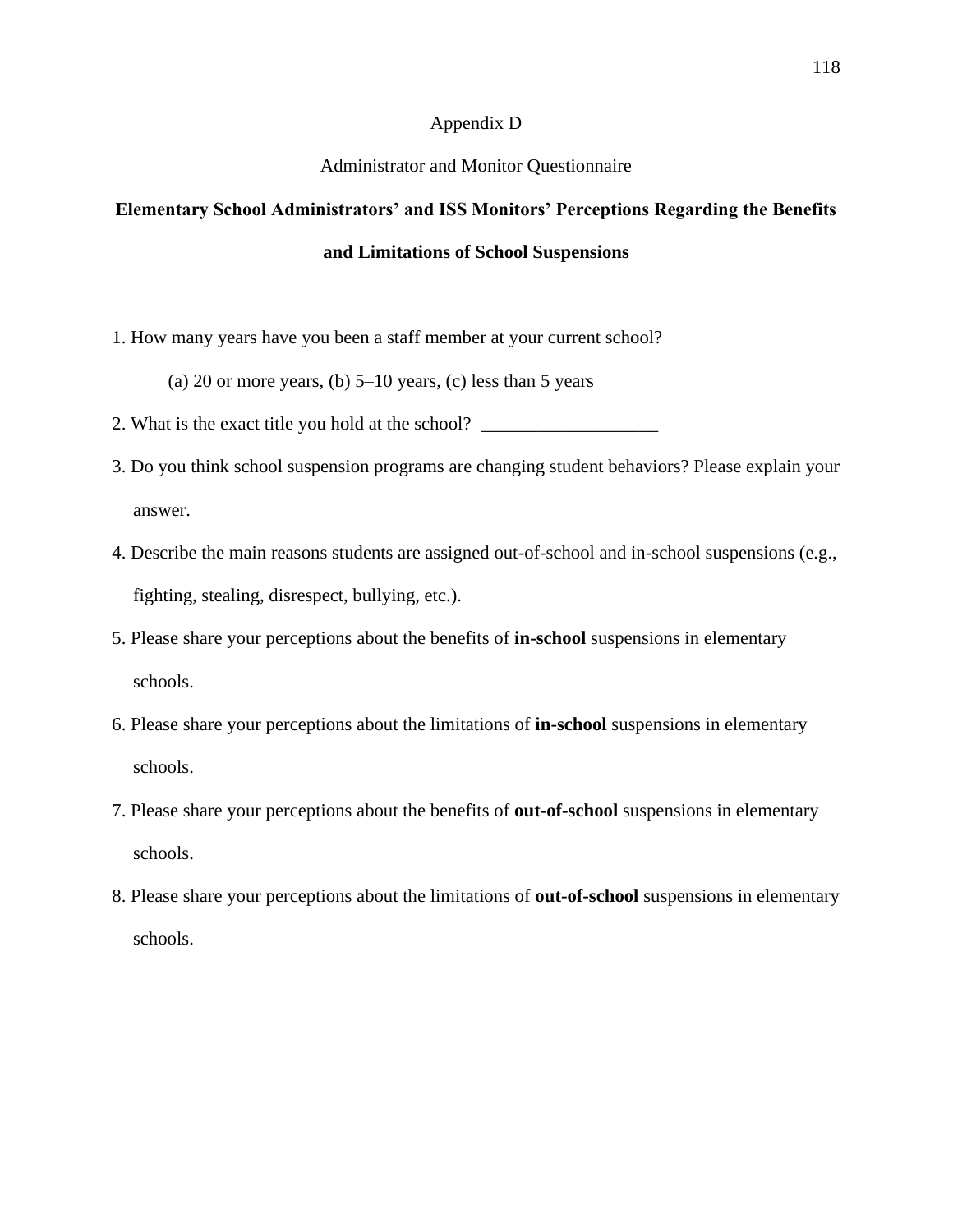## Appendix E

## Interview Questions

- 1. Describe some of the criteria that warrant a student being suspended from school.
- 2. How many years have you been a teacher or staff member at your current school?
- 3. Have any of the students you teach ever been suspended from school? In-school (ISS) or outof-school suspension (OSS)? For what reasons?
- 4. Describe what you perceive as benefits of ISS or OSS.
- 5. Describe what you perceive as limitations of ISS or OSS.
- 6. Describe what you think could improve school suspension programs.
- 7. Describe what affects you think school suspensions have on improving student negative behaviors.
- 8. Tell me whether you think school suspensions improve or have NO effect on the behaviors of students who are NOT being suspended. Why or why not?
- 9. Please share any additional thoughts about school suspensions.
- 10. Describe what you perceive as the benefits of ISS and OSS programs in elementary schools.
- 11. Describe what school staff perceive as limitations in school ISS and OSS programs in elementary schools.
- \*Clarification questions will follow based on participants' responses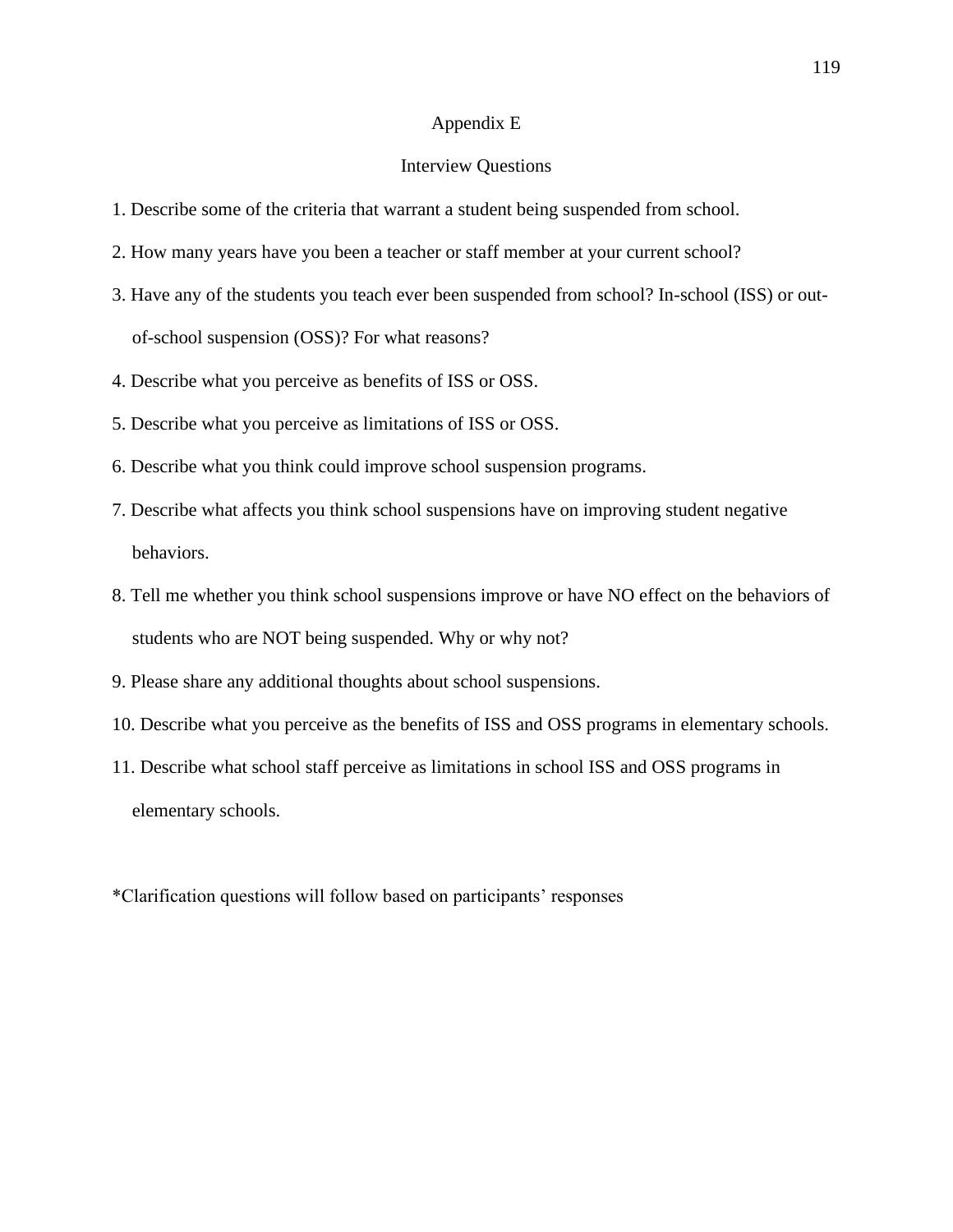## Appendix F

## Letter for Expert Review of Instruments

Fellow Colleagues,

Please assist me as I prepare my data collection instruments for my study: **A Qualitative Research Case Study on Elementary School Teachers', Administrators', and Suspension Monitors', and School Counselors' Perspectives on the Benefits and Limitations of School Suspensions.** Attached you will find the data collection instruments. Please read through the items for each instrument and provide feedback about understandability, clarity and relevance to the research questions. Thank you in advance as your help will help ensure validity in the study,

## **Research Questions**

The objective of this study is to explore the perceptions of elementary school teachers, administrators, in-school suspension (ISS) monitors, and school counselors regarding the effectiveness of school suspensions on changing negative behaviors of students. The following research questions were developed to guide the study.

Research Question One: How do teachers, administrators, in-school suspension monitors, and school counselors perceive benefits of ISS and out-of-school (OSS) programs in elementary schools?

Research Question Two: How do teachers, administrators, in-school suspension monitors, and school counselors perceive limitations in ISS and OSS programs in elementary schools?

Sincerely,

Dedra A. Baskin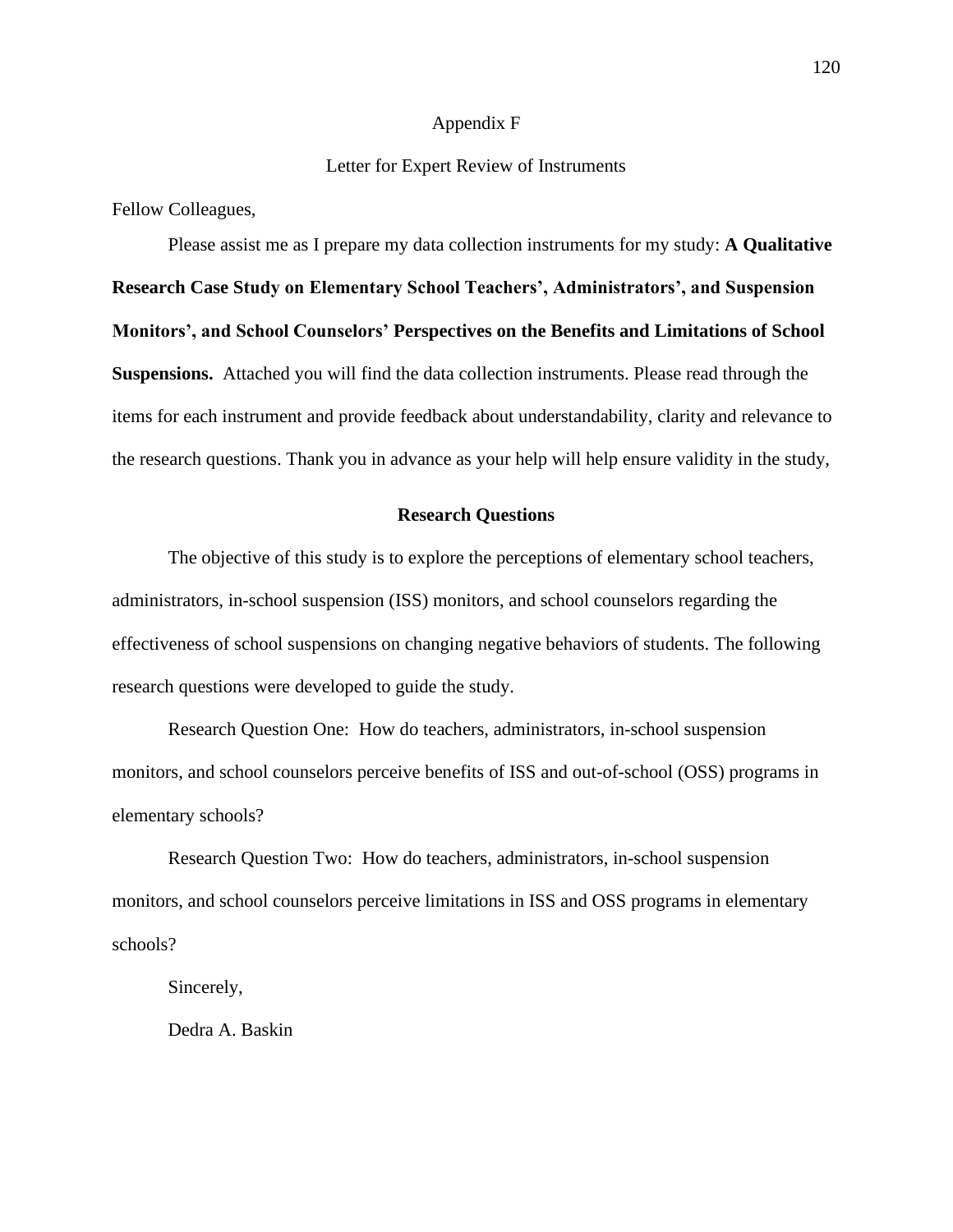## Appendix G

## Subject-Matter Experts

## Subject-Matter Expert 1

**Current Role**: Rehabilitative Behavioral Health School Counselor for the school district and university professor

**Experience/Research**: 20+ years in school counseling, clinical counseling. Doctorate. University professor.

## Subject-Matter Expert 2

**Current Role:** Rehabilitative Behavioral Health School Counselor for the school district **Experience/Research:** 30+ years in school counseling, clinical counseling. Doctorate. Former university professor.

## Subject-Matter Expert 3

**Current Role:** School counselor and district office public relations **Experience/Research:** 20+ years in rehabilitative counseling, school counseling, and human relations

# Subject-Matter Expert 4

**Current Role:** Administrator (recent retiree), state-level consultant working with lowerperforming districts' administrators and teachers **Experience/Research:** 30+ years

# Subject-Matter Expert 5

**Current Role:** Teacher **Experience/Research:** 20+ years of experience as an educator

# Subject-Matter Expert 6

**Current Role:** Teacher **Experience/Research:** 30+ years of experience as an educator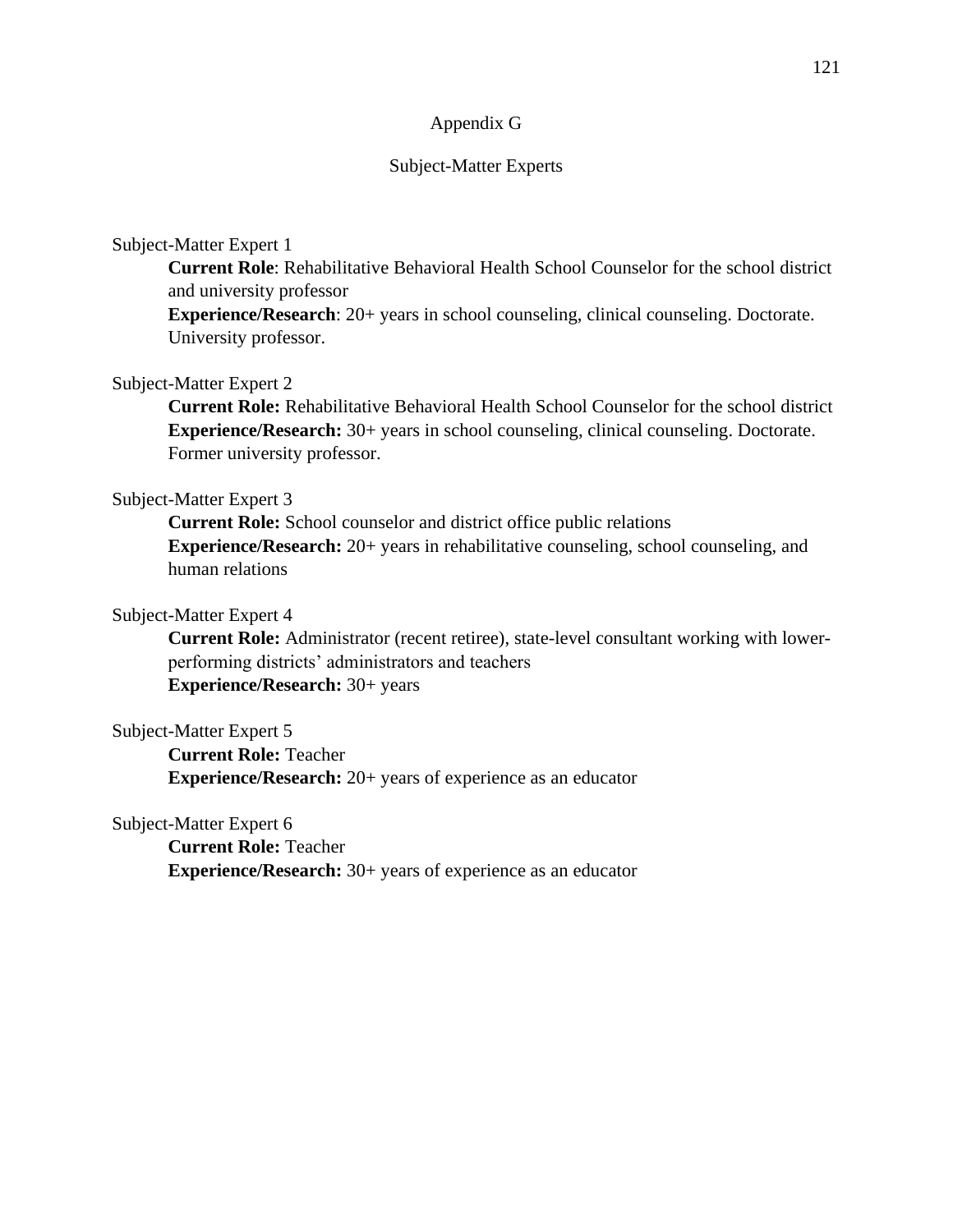# Appendix H

# Permission from District Superintendent

# **RE: Research Study**

Tue, Oct 15, 2019 10:20 am

Dear Ms. Baskin,

After reviewing your letter of request to survey select HCS employees at the elementary school level for the purpose of your doctoral studies, I offer the following:

- 1. The [county school district] employees you contact may participate in your study if they choose to do so. Their participation is entirely voluntary.
- 2. Any information submitted to you for your study must not identify the employee or school.
- 3. Upon completion of your study, I would request that you forward me a courtesy copy of the final document.

Sincerely,

**[Name withheld]**

**Superintendent**

**[School district]**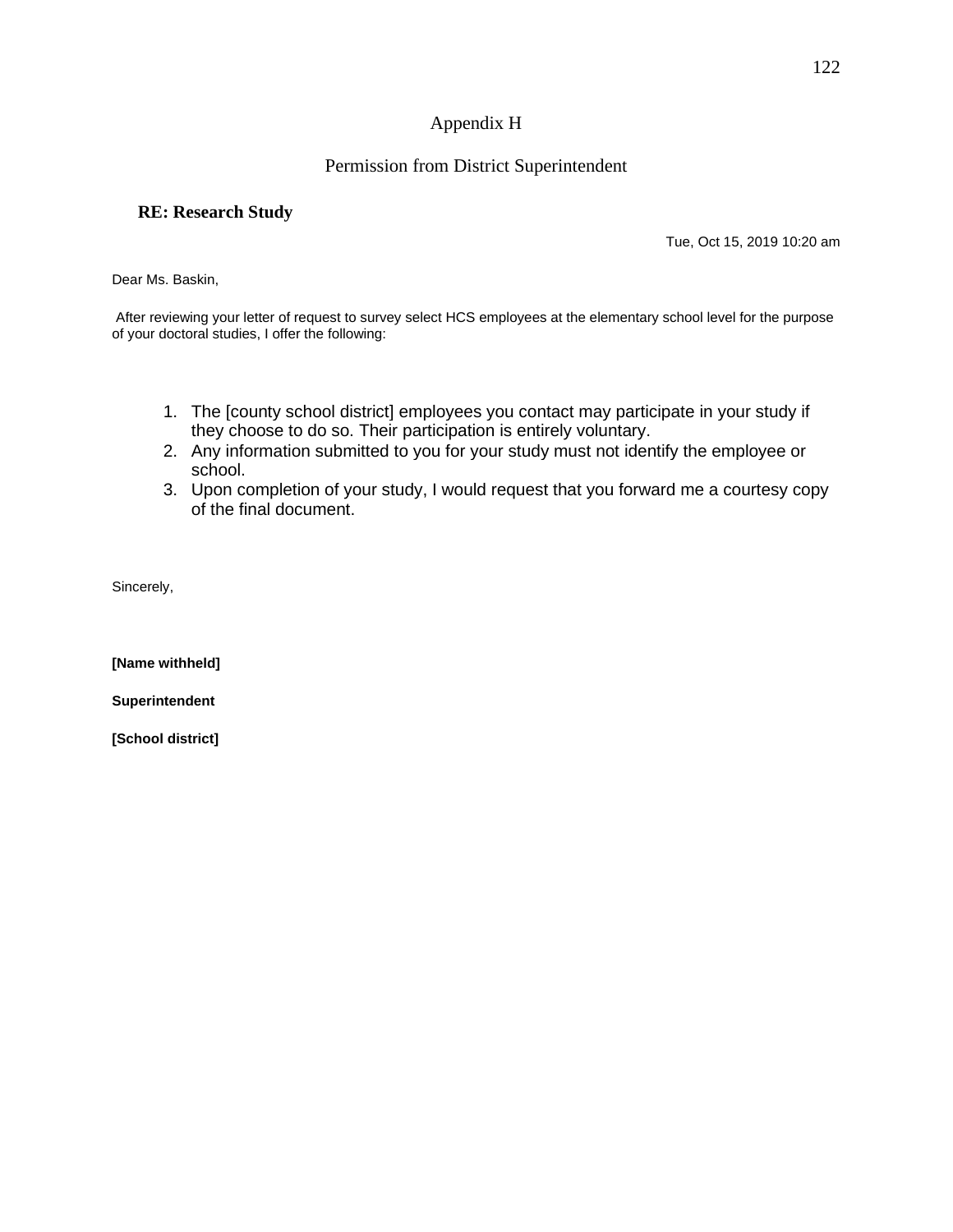# Appendix I

# E-Mails Asking for Participation

E-mails were sent out initially asking to scan and return items. After no response,

documents were mailed via U.S. mail and responses were mailed back via self-addressed,

stamped envelopes provided by the researcher.

## **Help needed please**

Fri, Oct 18, 2019 10:52 am

#### INFORMED Consent ADMINISTRATOR...pdf (343 KB)

October 18, 2019

Hello and I pray all is well with you. Thank you for your valuable time as an educator. My name is Dedra Baskin and I am a doctoral student needing your assistance in conducting a study on your perspectives concerning elementary school suspensions. The surveys are very brief, only eight (8) items, and they will be confidential with only me knowing your name. Your district was chosen because I do not know anyone employed there and I do have [the superintendent's] permission to contact you asking for your help. If you are willing to help me, **please** print the attached *Informed Consent Form* with my signature, add your signature, scan and return to me as soon as you can. I will then send you the link to the brief survey. Again, thank you for your time and consideration in helping me complete this journey.

Thanking you in advance,

Dedra Baskin

#### **Help needed please**

Wed, Dec 11, 2019 11:36 am

**Dedra Baskin** (xxxxxxxxx@aol.com)

Informed Consent signed.docx (50 KB)

#### TEACHER SURVEY.docx (11 KB)

Hello, I have permission from the superintendent to ask individuals for help in completing a short survey on the perspectives about elementary school suspensions. There is limited literature on suspensions on the elementary level which is why I chose the topic for my research paper. Please, please, please print the attached Informed Consent Forms (where you are assured of no harm, no cost, etc.), sign your name (I am the only one to see your name----I have to have your